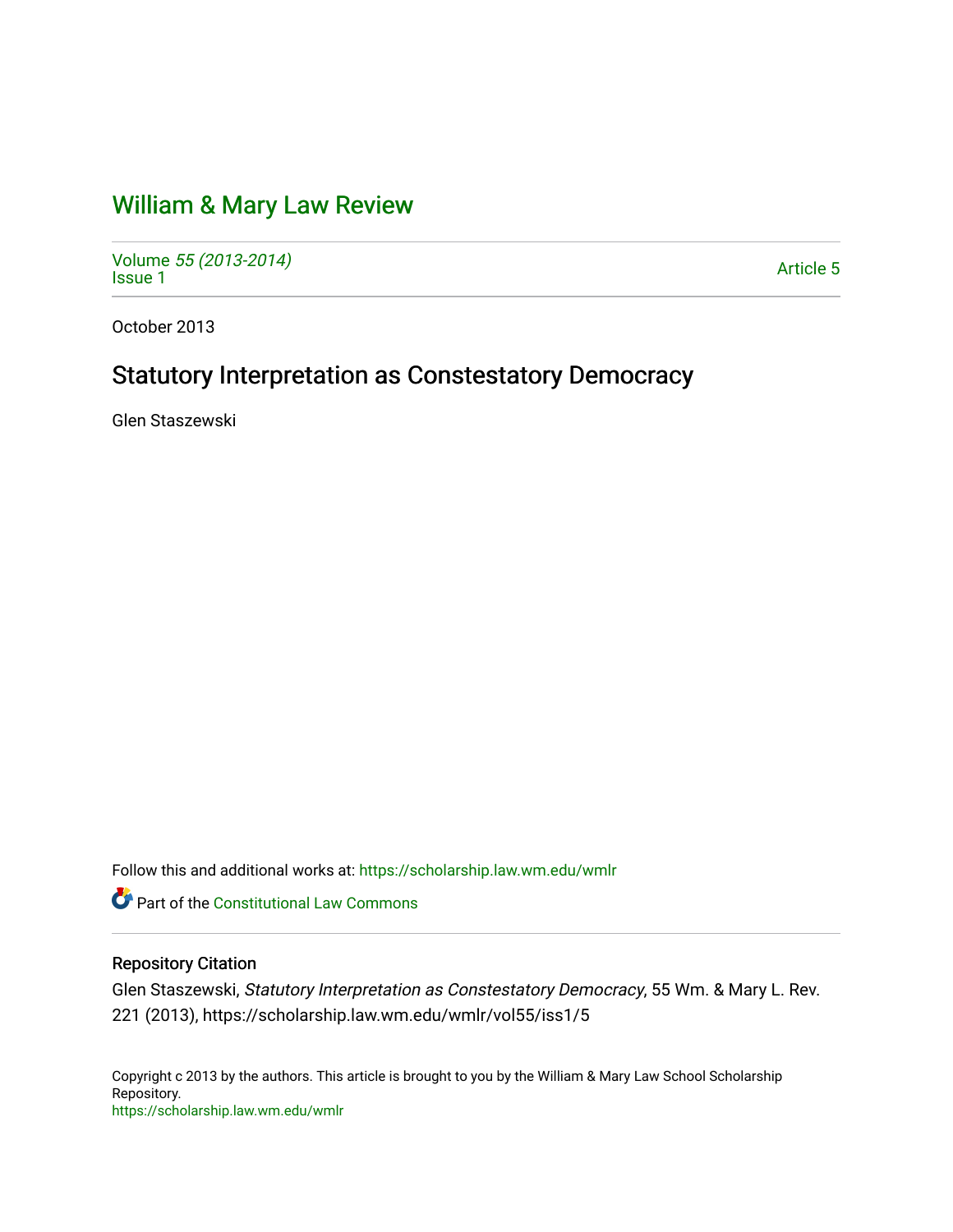## STATUTORY INTERPRETATION AS CONTESTATORY DEMOCRACY

## GLEN STASZEWSKI\*

## ABSTRACT

*This Article provides a novel solution to the countermajoritarian difficulty in statutory interpretation by applying recent insights from civic republican theory to the adjudication of statutory disputes in the modern regulatory state. From a republican perspective, freedom consists of the absence of the potential for arbitrary domination, and democracy should therefore include both electoral and contestatory dimensions. The Article argues that statutory interpretation in the modern regulatory state is best understood as a mechanism of contestatory democracy. It develops this conception of statutory interpretation by considering the distinct roles of legislatures, administrative agencies, and courts in making and implementing the law. The Article claims that this understanding of statutory interpretation is both descriptively accurate and normatively attractive, and it explores some of the most important implications of recharacterizing statutory interpretation in this fashion. Specifically, this understanding of statutory interpretation sheds new light on the most fundamental problems with textualism, and it provides reasons to give serious consideration to proposals for increased judicial candor in statutory interpretation and for judicial review of at least some types of legislation for due process of law making.*

<sup>\*</sup> The A.J. Thomas Faculty Scholar, Associate Dean for Research, and Professor of Law, Michigan State University College of Law. I am grateful for thoughtful comments or advice on previous drafts of this Article from Aaron Bruhl, Evan Criddle, David Driesen, Bill Eskridge, Mark Graber, Jerry Mashaw, Philip Pettit, Michael Sant'Ambrogio, and Joe Singer. I also received helpful feedback on this project at the 2012 Annual Meeting of the Law and Society Association and at faculty workshops at Michigan State University College of Law, the University of Virginia School of Law, and William & Mary Law School. Finally, I would like to thank Brent Domann, Kathryn Hespe, and Amy Taylor for excellent research assistance.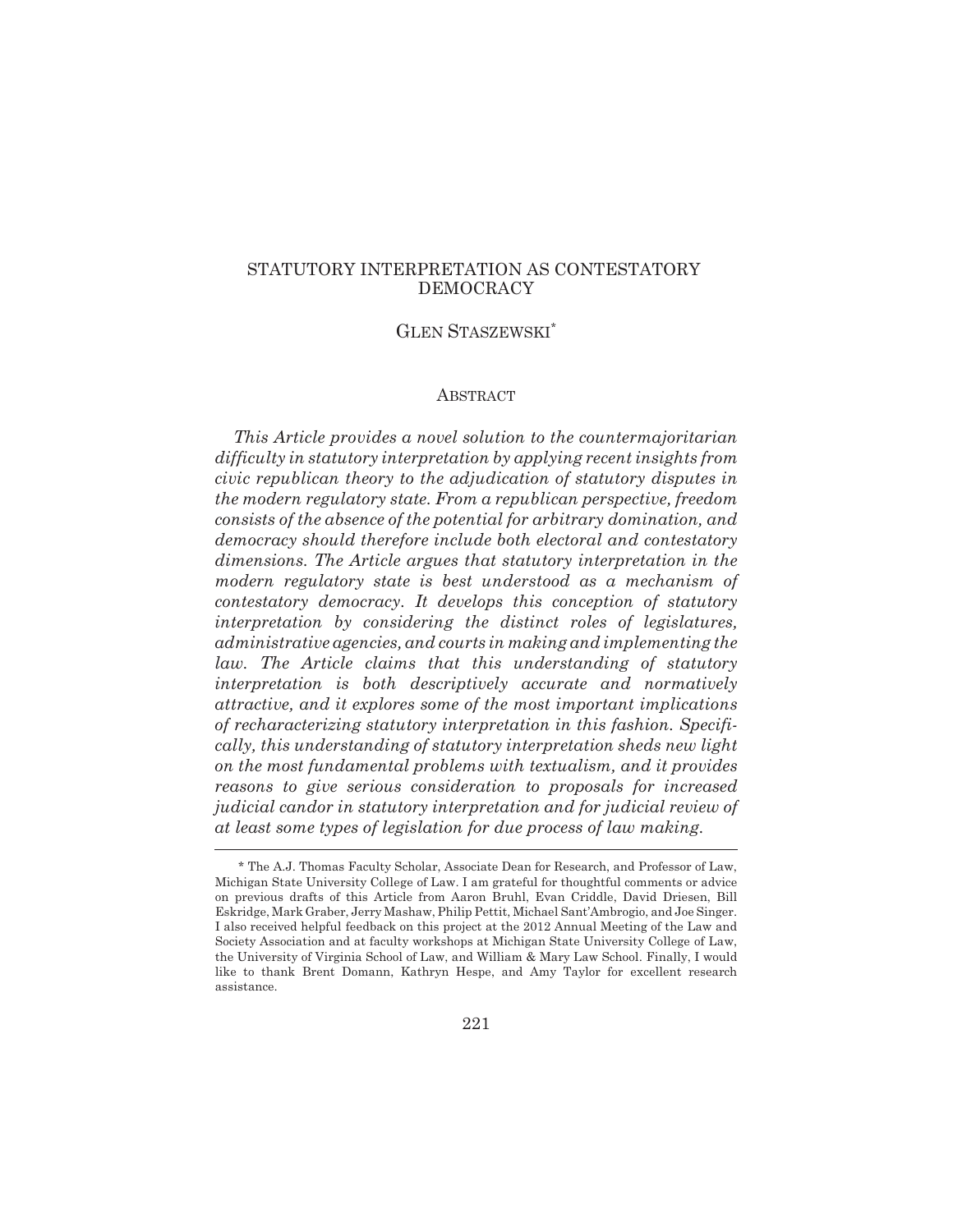## TABLE OF CONTENTS

|                                                                   | 223 |
|-------------------------------------------------------------------|-----|
| I. THE COUNTERMAJORITARIAN DIFFICULTY IN STATUTORY                |     |
|                                                                   | 231 |
| II. LIBERTY AS NON-DOMINATION AND THE TWO                         |     |
| DIMENSIONS OF DEMOCRACY                                           | 240 |
| <b>III. CONCEPTUALIZING STATUTORY INTERPRETATION AS</b>           |     |
| CONTESTATORY DEMOCRACY                                            | 245 |
| A. The Authorial Role of an Elected Legislature $\dots\dots\dots$ | 249 |
| B. The Intermediate Role of Agencies                              | 253 |
| C. The Editorial Role of the Judiciary                            | 262 |
| 1. Judicial Review of Agency Law Making                           | 263 |
| 2. Statutory Interpretation Without Agencies                      | 268 |
| 3. Statutory Interpretation with Agency Guidance                  | 276 |
| IV. RECOGNIZING STATUTORY INTERPRETATION AS                       |     |
| CONTESTATORY DEMOCRACY                                            | 278 |
| V. THE IMPLICATIONS OF STATUTORY INTERPRETATION AS                |     |
| CONTESTATORY DEMOCRACY                                            | 295 |
| A. Problems with Textualism                                       | 295 |
| B. Reassessing Due Process of Law Making and                      |     |
| Judicial Candor                                                   | 299 |
| <b>CONCLUSION</b>                                                 | 303 |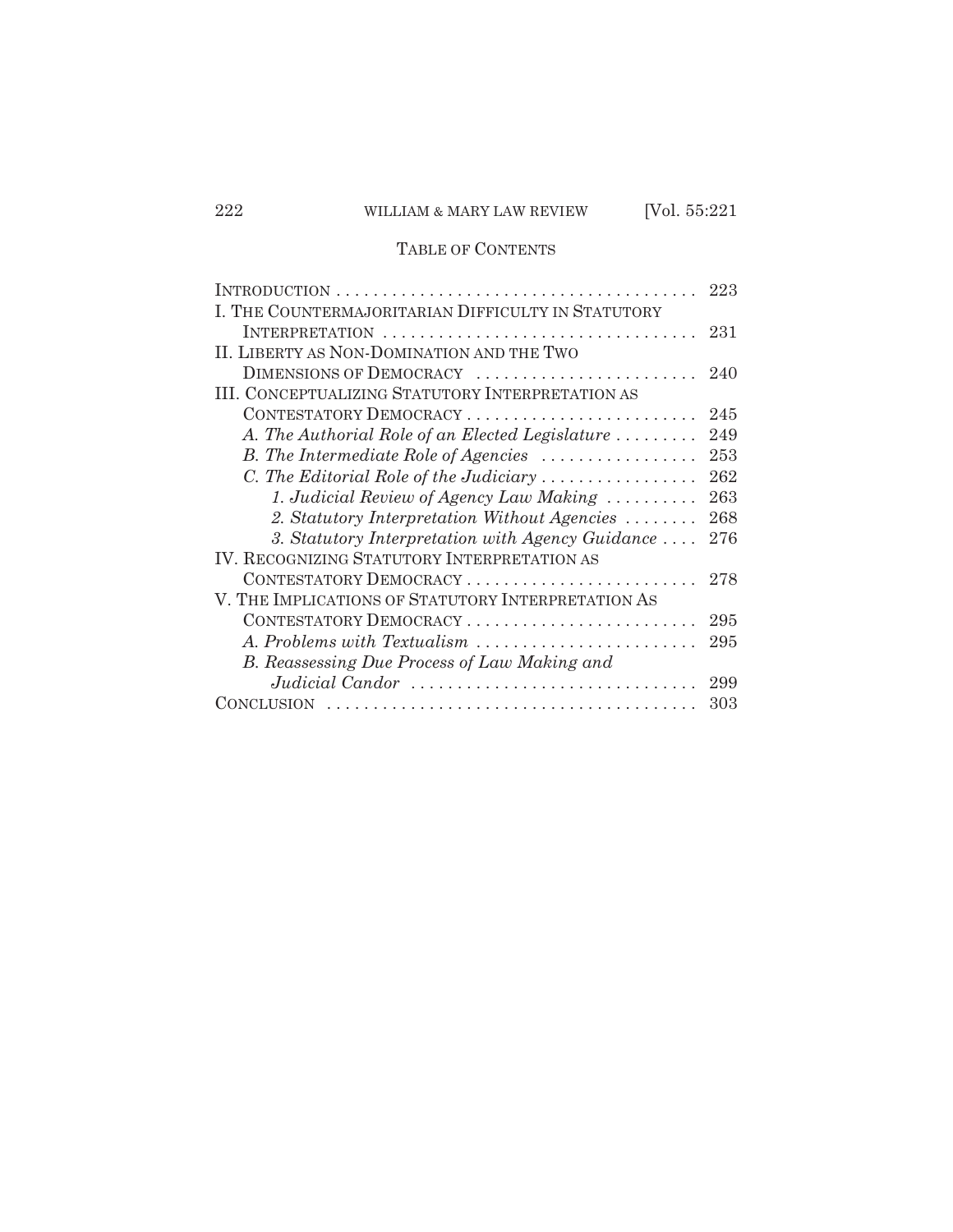#### INTRODUCTION

Constitutional theorists have devoted considerable attention to the question of what, if anything, justifies the power of judicial review in a democracy.<sup>1</sup> The "countermajoritarian difficulty" questions the legitimacy of an unelected judiciary's authority to invalidate the policy decisions of elected representatives of the people.<sup>2</sup> This problem is unlikely to go away any time soon, considering persistent charges of "judicial activism" against the Rehnquist<sup>3</sup> and Roberts Courts.4

Meanwhile, the democratic legitimacy of judicial law making in statutory interpretation has received far less attention. This disparity in treatment likely stems from the traditional view that courts do not engage in law making when they interpret statutes. Rather, courts are obligated to serve as faithful agents of the legislature, and thereby carry out the legislature's decisions.<sup>5</sup> The judiciary's authority to interpret statutes is easy to square with democracy from this perspective, because elected officials who are politically accountable to the people are making all of the important policy decisions.6

The traditional view has been difficult to sustain, however, for a variety of reasons. First, the legal realist movement and contemporary theories of interpretation have highlighted the inherent ambiguity of language and the severe limitations on legislative foresight.<sup>7</sup> It is therefore widely accepted that the legislature does not explicitly resolve every question that arises in statutory interpretation, and that courts have considerable interpretative

<sup>1.</sup> *See* Barry Friedman, *The Birth of an Academic Obsession*: *The History of the Countermajoritarian Difficulty, Part Five*, 112 YALE L.J. 153, 155 (2002).

<sup>2.</sup> *Id.*

<sup>3.</sup> *See, e.g.*, THOMAS M. KECK, THE MOST ACTIVIST SUPREME COURT IN HISTORY: THE ROAD TO MODERN JUDICIAL CONSERVATISM 203 (2004).

<sup>4.</sup> Editorial, *Activism and the Roberts Court*, N.Y. TIMES (Mar. 29, 2013), http://www.ny times.com/2012/03/29/opinion/activism-and-the-roberts-court.html.

<sup>5.</sup> *See* John F. Manning, *Textualism and the Equity of the Statute,* 101 COLUM. L. REV. 1, 5 (2001).

<sup>6.</sup> *See* Jane S. Schacter, *Metademocracy: The Changing Structure of Legitimacy in Statutory Interpretation*, 108 HARV. L. REV. 593, 594 (1995).

<sup>7.</sup> *See id.* at 599, 602.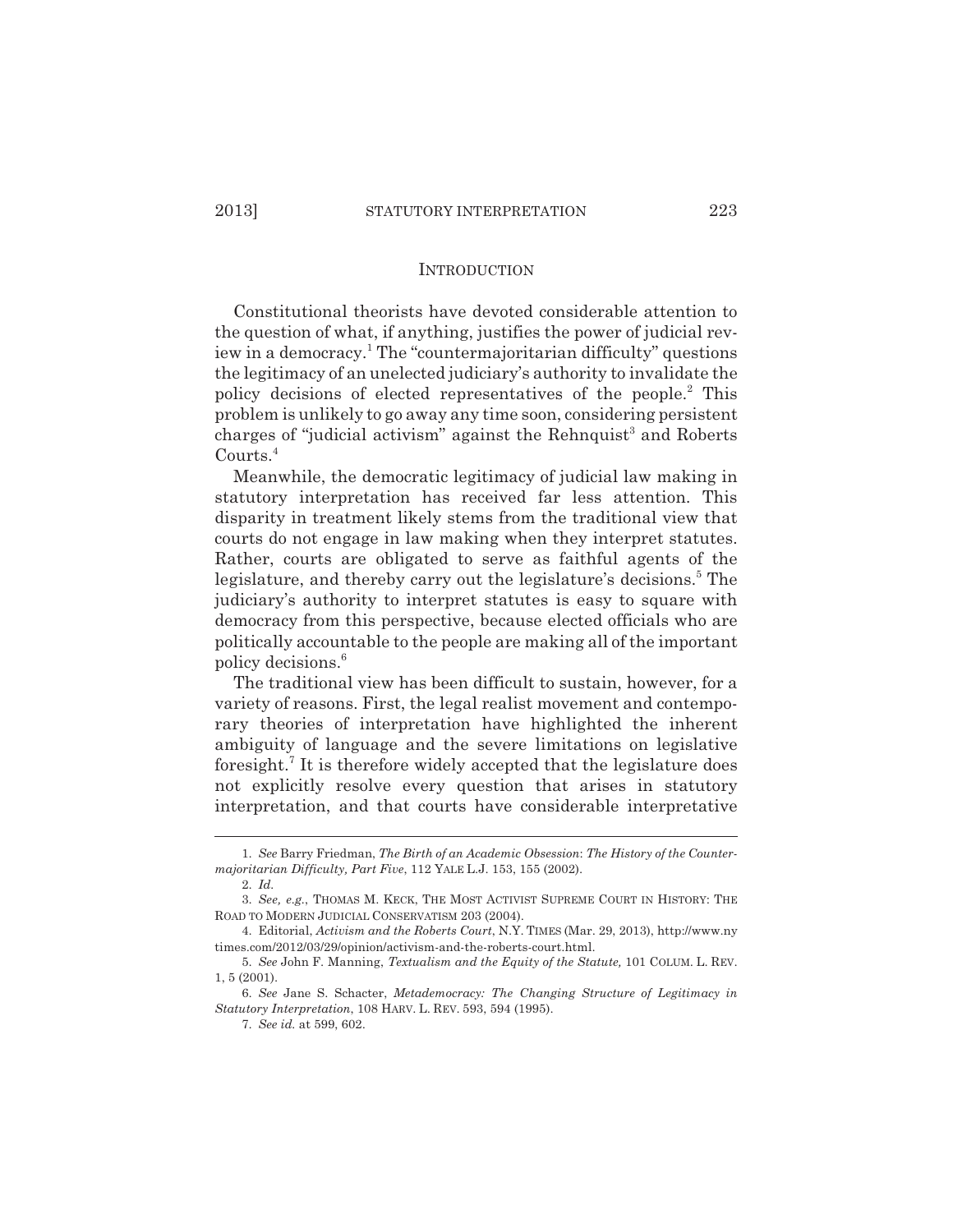leeway. Second, the rise of the modern regulatory state has resulted in widespread delegations of broad discretionary authority from the legislature to other institutions, and a candid recognition that the resolution of ambiguities in federal regulatory statutes necessarily involves policy making.8 Third, recent developments in political science have undermined the optimistic pluralistic conception of the legislative process that underlay the traditional model, and called into question the capacity of voters to hold elected officials accountable for their policy decisions.<sup>9</sup> These developments raise serious questions about the cogency of faithful agent theory, and suggest that the democratic legitimacy of statutory interpretation can no longer be taken for granted.

Partly in response to these developments, several prominent scholars have rejected faithful agent theory and suggested that courts should be understood as cooperative partners of the legislature in the process of statutory interpretation. These theorists recognize the inevitability of judicial discretion in statutory interpretation, and claim that courts can play a desirable role in (1) updating statutes to reflect changed circumstances;<sup>10</sup> (2) placing needed limits on government administration and ensuring stability and consistency in interpretation; $11(3)$  promoting background norms that would improve the operation of government;<sup>12</sup> or  $(4)$  facilitating the integrity of the entire legal system. $^{13}$  Although some of these scholars have addressed the democratic legitimacy of a relatively ambitious judicial role in statutory interpretation, $14$  it seems fair to

<sup>8.</sup> *Cf.* Chevron, U.S.A., Inc. v. Natural Res. Def. Council, Inc., 467 U.S. 837, 843 (1984).

<sup>9.</sup> *See* Schacter, *supra* note 6, at 603-05.

<sup>10.</sup> *See* GUIDO CALABRESI, A COMMON LAW FOR THE AGE OF STATUTES 227-28 (1982); T. Alexander Aleinikoff, *Updating Statutory Interpretation*, 87 MICH. L. REV. 20, 42 (1988); William N. Eskridge, Jr., *Dynamic Statutory Interpretation*, 135 U. PA. L. REV. 1479, 1480 (1987); William D. Popkin, *The Collaborative Model of Statutory Interpretation*, 61 S. CAL. L. REV. 541, 591 (1988).

<sup>11.</sup> *See* Jonathan T. Molot, *Reexamining* Marbury *in the Administrative State: A Structural and Institutional Defense of Judicial Power over Statutory Interpretation*, 96 NW. U. L. REV. 1239, 1246-47 (2002).

<sup>12.</sup> *See* Cass R. Sunstein, *Interpreting Statutes in the Regulatory State*, 103 HARV. L. REV. 405 (1989).

<sup>13.</sup> *See* RONALD DWORKIN, LAW'S EMPIRE (1986).

<sup>14.</sup> *See* Nicholas S. Zeppos, *Judicial Candor and Statutory Interpretation*, 78 GEO. L.J. 353, 380-83 (1989) (describing and critiquing the arguments of Calabresi and Eskridge); *infra* notes 81-85 and accompanying text.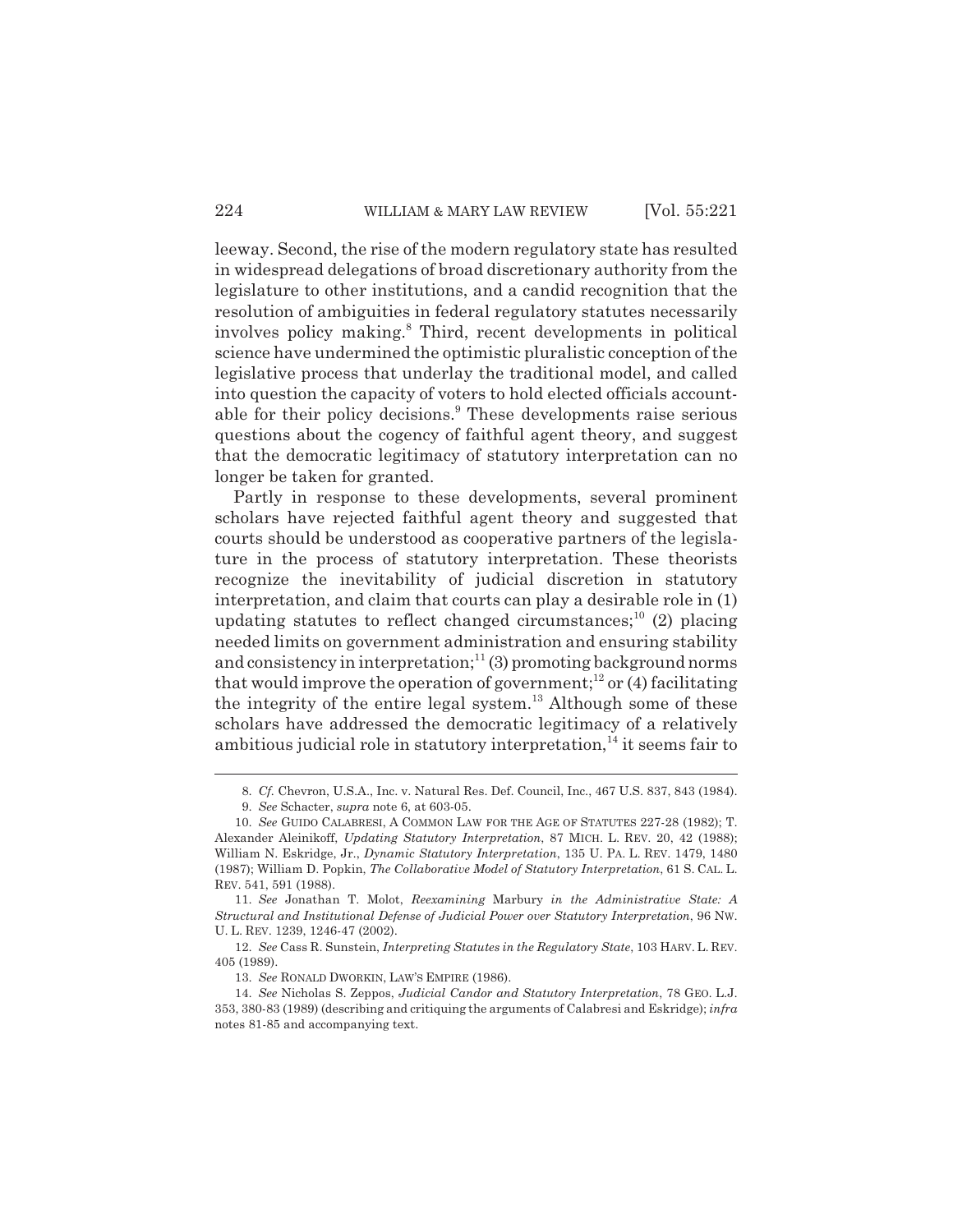say that those efforts have not been completely successful. Not only are cooperative partner theories widely viewed as undemocratic, but textualism—a more formal version of faithful agent theory than the traditional model<sup>15</sup>—has been tremendously influential in recent years precisely because it allegedly limits the judiciary's policymaking discretion.<sup>16</sup>

This Article contends that the solution to the countermajoritarian difficulty in statutory interpretation $17$  can be found in recent literature on democratic theory, which returns to first principles and identifies the most fundamental limitation on governmental authority and the two essential dimensions of democracy. Specifically, Philip Pettit has set forth a republican conception of liberty as non-domination, whereby freedom consists of the absence of the possibility of arbitrary domination by others.18 Though government promotes liberty under this view by protecting citizens from the possibility of arbitrary domination by private parties, the government can also be a potential source of arbitrary domination. It is therefore essential for any society that values liberty to provide structural safeguards to limit the possibility of arbitrary domination by the state. Pettit claims that a republican democracy with two essential dimensions is the form of government that is most conducive to this understanding of freedom.19

Because government acts nonarbitrarily when it is "forced to track the common, perceived interests of citizens,"20 Pettit claims that "it is always better to have an arrangement under which the possibility of government's being indifferent to the common, perceived interests of ordinary people is reduced or removed."21 This

<sup>15.</sup> *See, e.g.*, John F. Manning, *The Absurdity Doctrine*, 116 HARV. L. REV. 2387, 2390 (2003).

<sup>16.</sup> *See* Jonathan T. Molot, *The Rise and Fall of Textualism*, 106 COLUM. L. REV. 1, 26, 48 (2006).

<sup>17.</sup> This Article does not address the countermajoritarian difficulty in constitutional theory, which raises some distinctive issues that stem, in part, from the difficulty of amending the Constitution to override judicial decisions.

<sup>18.</sup> *See* PHILIP PETTIT, REPUBLICANISM: A THEORY OF FREEDOM AND GOVERNMENT 66 (1997).

<sup>19.</sup> Philip Pettit, *Republican Freedom and Contestatory Democratization*, *in* DEMOCRACY'S VALUE 164 (Ian Shapiro & Casiano Hacker-Cordón eds., 1999).

<sup>20.</sup> *Id.* at 173.

<sup>21.</sup> *Id.* at 172.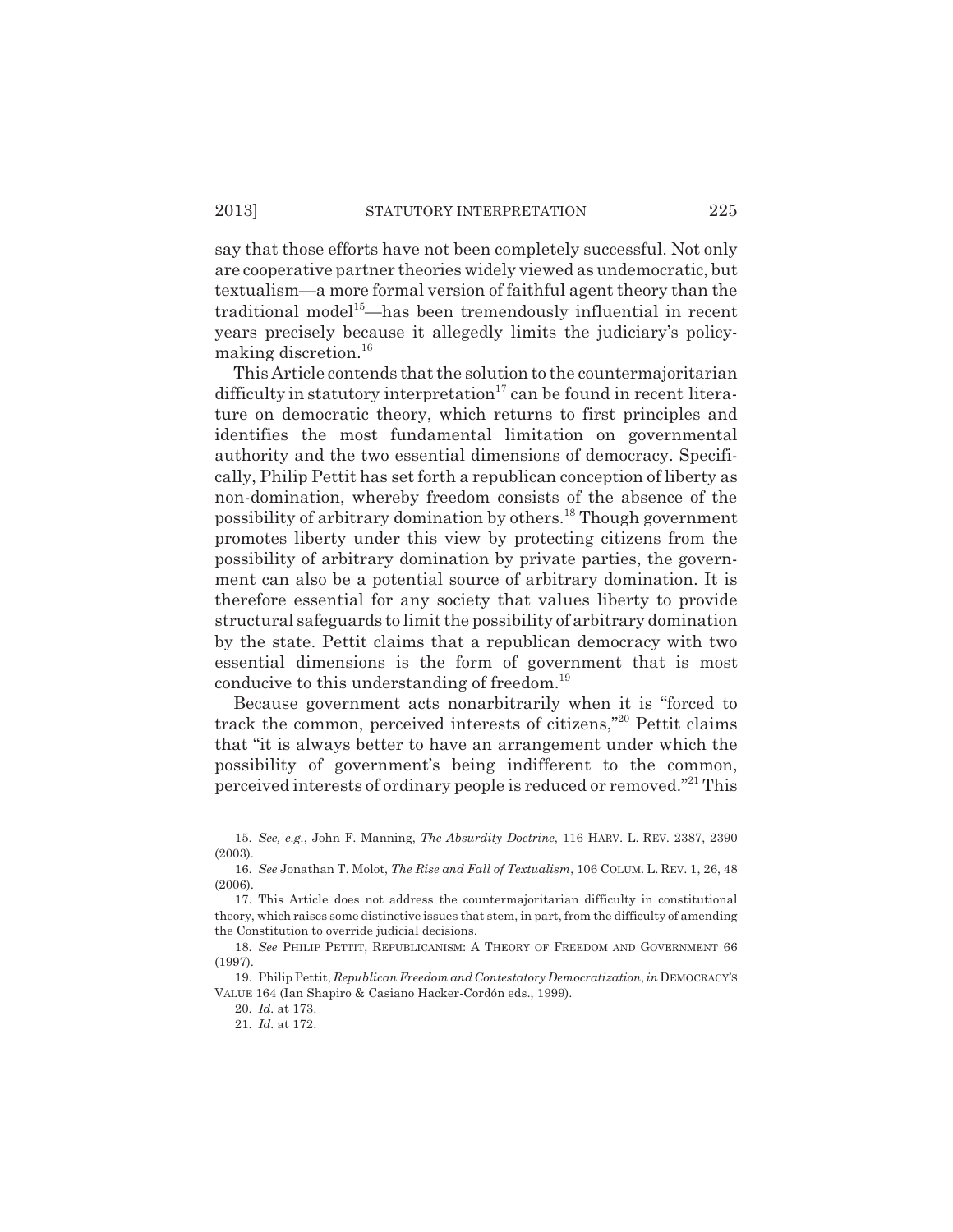is the function periodic elections perform in a republican democracy. Public officials are unlikely to win reelection if they are indifferent to the collective interests of the people. Pettit recognizes, however, that elections can provide only a limited protection against the possibility of arbitrary domination, because electoral democracy is not necessarily responsive to the interests and perspectives of minorities:

Electoral democracy may mean that that government cannot be wholly indifferent to popular perceptions about common interests and that it cannot fail altogether to try and advance those interests. But it is quite consistent with electoral democracy that government should only track the perceived interests of a majority, absolute or relative, on any issue and that it should have a dominating aspect from the point of view of others.<sup>22</sup>

In other words, the tyranny of the majority precludes the possibility that electoral democracy is sufficient to ensure that government preserves freedom as non-domination.23

Pettit therefore argues that democracy must also contain mechanisms to ensure that the interests and perspectives of minorities are considered. He points out that the most promising solution to this concern is a procedure that would enable people to call public decisions into question, "and to trigger a review; in particular, to trigger a review in a forum that they and others can all endorse as an impartial court of appeal: as a forum in which relevant interests are taken equally into account and only impartially supported decisions are upheld."<sup>24</sup> The complaint in a contestatory regime of this nature is not that some people fared less well than others as a result of a decision, but rather that the decision was made in a manner that failed to take some interests or perspectives equally into account. "The assumption behind the complaint is that if those interests had been taken equally into account, then the ultimate decision would have been different."<sup>25</sup>

<sup>22.</sup> *Id.* at 174.

<sup>23.</sup> *See id.* at 176.

<sup>24.</sup> *Id.* at 179.

<sup>25.</sup> *Id.* at 180.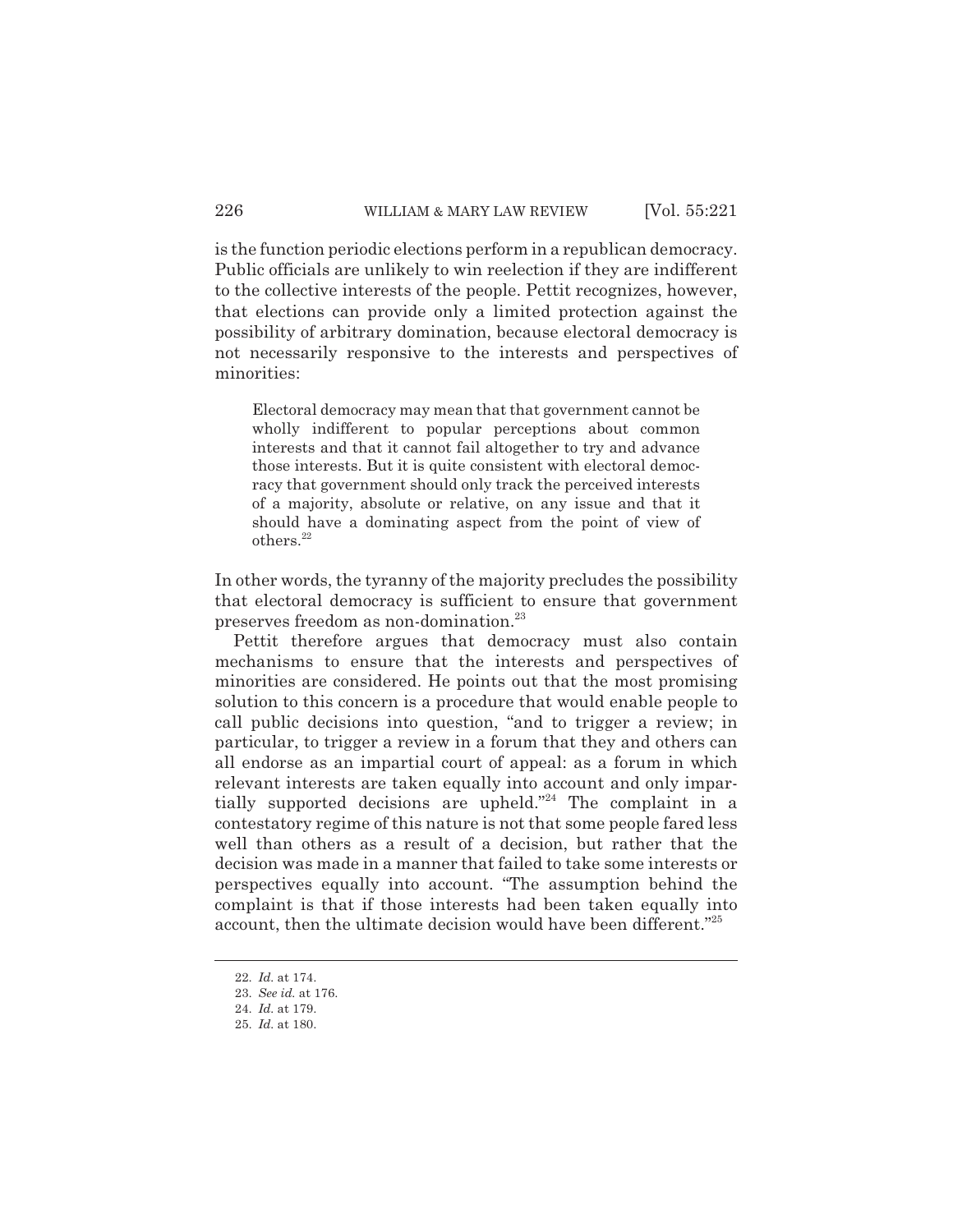### 2013] STATUTORY INTERPRETATION 227

Pettit claims that the electoral mode of democracy promotes legitimacy because it ensures that governmental decisions originate, "however indirectly, in the collective will of the people."26 Significantly, however, the contestatory mode of democracy further improves the democratic legitimacy of those decisions to the extent that they can withstand challenges brought by individuals in appropriate institutional settings. $27$  Whereas the electoral mode of democracy "gives the collective people an indirect power of authorship over the laws," the contestatory mode of democracy "would give the people, considered individually, a limited and, of course, indirect power of editorship over those laws."28 Pettit demonstrates that the importance of contestatory democracy has been a prominent theme in democratic theory since at least the seventeenth century,<sup>29</sup> but he also recognizes that this idea "has consistently played a secondary role to the idea of putting government under popular, collective control and it has ceded to that other idea a semantic connection with the word 'democracy.<sup>"30</sup> He argues that viewing as *undemocratic* proposals to constrain government by protecting individual rights or establishing mechanisms for individual challenge reflects "a serious conceptual loss,"31 and that we should recognize that such restrictions on collective power are not solely pragmatic in character, but rather constitutive of the only understanding of democracy that is properly connected to the requirements of individual freedom.<sup>32</sup>

After discussing relevant aspects of Pettit's conception of democracy,33 this Article argues that statutory interpretation in the modern regulatory state is best understood as a mechanism of contestatory democracy. I write against a contemporary backdrop in which most issues of statutory interpretation in federal court arise in the context of challenges to the validity of administrative action.<sup>34</sup> One party is claiming that the government has exceeded the scope

<sup>26.</sup> *Id.*

<sup>27.</sup> *Id.*

<sup>28.</sup> *Id.*

<sup>29.</sup> *Id.* at 172.

<sup>30.</sup> *Id.* at 184.

<sup>31.</sup> *Id.*

<sup>32.</sup> *Id.* at 184-85.

<sup>33.</sup> *See infra* Part II.

<sup>34.</sup> *See infra* notes 125-39 and accompanying text.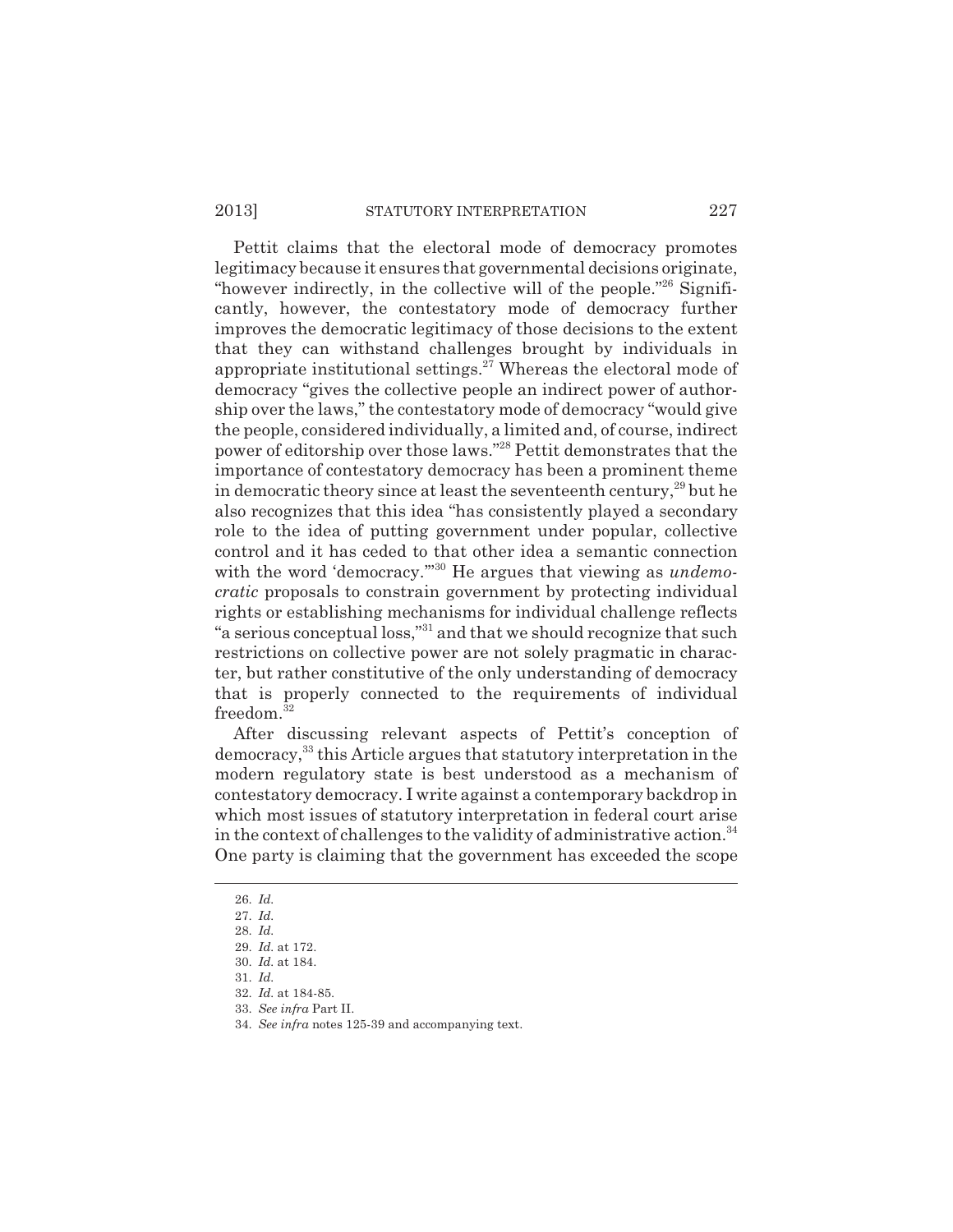of its lawful authority, whereas the government is alleging that the manner in which it has chosen to implement a statute is both legally permissible and reasonable as a policy matter. When a court decides such a case or controversy, it is resolving a "contest" over the permissible scope of governmental authority. In short, statutory interpretation in federal court is typically a species of judicial review of agency action—and a prototypical example of a mechanism for contestatory democracy.35 Moreover, this conception of statutory interpretation also holds in most cases where an administrative agency is not involved, including litigation that contests the government's understanding of criminal statutes. As such, statutory interpretation is hardly a deviant institution in democracy; rather, its availability promotes freedom as non-domination and is therefore vital to the legitimacy of specific exercises of governmental authority in a post-New-Deal republican democracy.

The Article develops this conception of statutory interpretation as contestatory democracy by considering the distinct roles of legislatures, administrative agencies, and courts in the modern regulatory state.36 The legislature is authorized by the Constitution to play the primary authorial role in the lawmaking process, and this is entirely legitimate because of the electoral dimension of democracy. Both the constitutional structure and principles of democratic legitimacy suggest that Congress should engage in reasoned deliberation on which courses of action will promote the public good, and that it should take the interests and perspectives of minorities into account during the legislative process. If Congress has explicitly resolved a particular issue pursuant to this process, the legislature's decision should ordinarily be respected by agencies and courts when the statute is implemented, and potential challenges to the validity of those decisions on statutory grounds will generally be unsuccessful. If, however, Congress has not explicitly resolved an issue during the legislative process or circumstances have materially changed, agencies will generally have more authority to play an authorial or robust editorial role when the statute is implemented.

<sup>35.</sup> I will discuss the complexities of this claim *infra* in Part III.C., where I distinguish between (1) judicial review of agency law making; (2) statutory interpretation without agencies; and (3) statutory interpretation with agency guidance.

<sup>36.</sup> *See infra* Part III.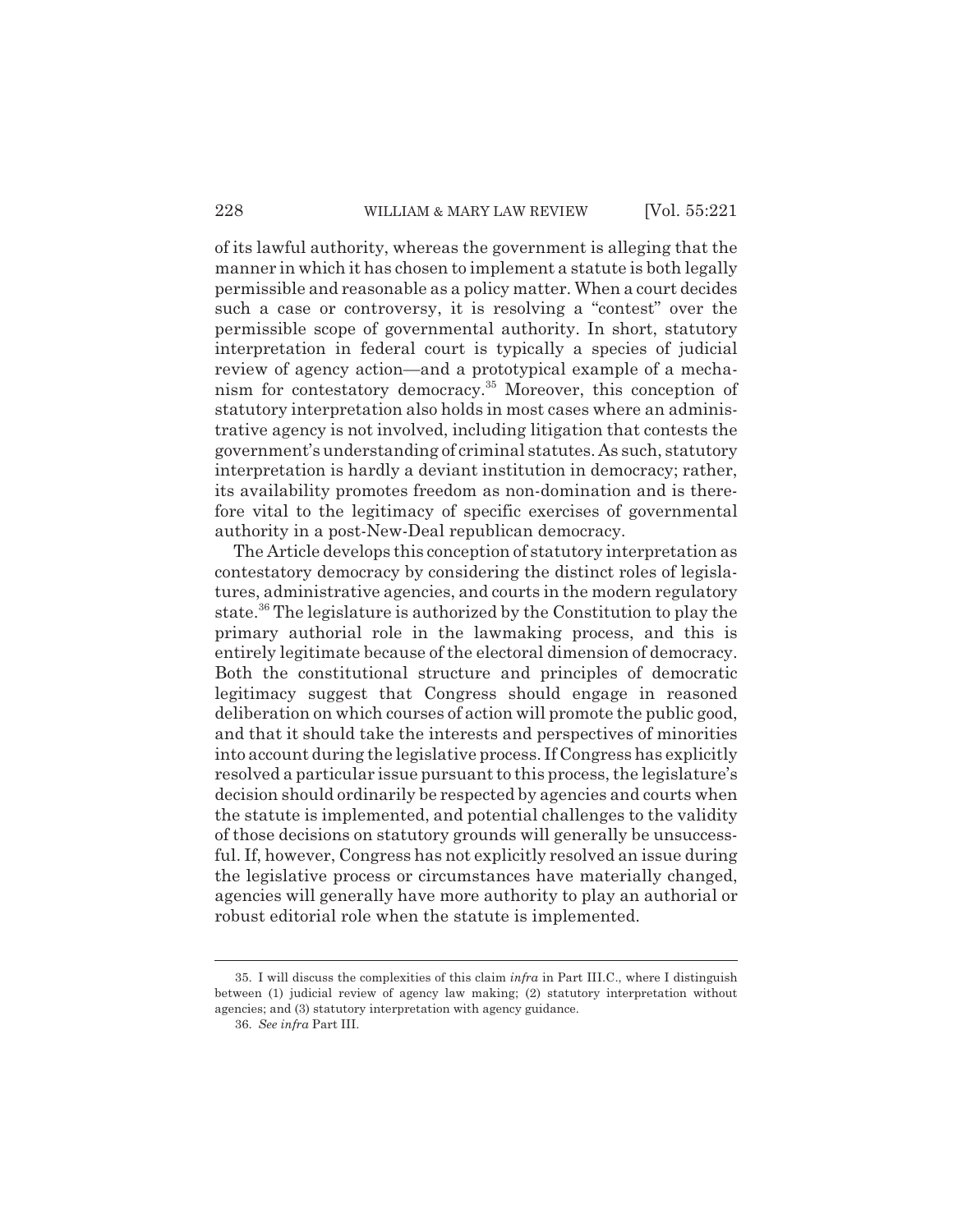### 2013] STATUTORY INTERPRETATION 229

When an agency's interpretation of a statute is subsequently challenged in court under these circumstances, the judiciary performs an editorial role and examines whether the agency made a reasoned decision. If so, the agency's decision should be upheld; if not, it should be vacated and remanded for further consideration and potential revision. When there is no agency responsible for implementing a statute or the responsible agency has not engaged in reasoned deliberation on a matter, and Congress has not explicitly resolved the question, the judiciary will necessarily play a more robust editorial role if the proper understanding of the statute is contested. The people are thereby provided with a variety of different forums for potentially contesting legal or policy issues, and individuals cannot be adversely affected by governmental action unless a reasoned decision that considered their interests and perspectives was provided at some point during the process.

This Article proposes a different way of thinking about statutory interpretation, but it also provides a useful mechanism for understanding the existing empirical reality. $37$  First, understanding statutory interpretation as contestatory democracy provides a congenial home for the increasingly influential role of administrative agencies, as well as a basis for properly understanding and evaluating the scope of judicial review of agency action and the doctrines by which courts defer to the executive branch's interpretation of statutes. Second, this understanding of statutory interpretation explains why federal courts have displayed a marked tendency to forego consistent application of any foundational theory in favor of an approach that resolves individual cases based on the application of practical reasoning. In the course of this positive discussion, the Article also provides some normative views on the proper level of judicial deference to agency decision making, and explains why the use of practical reasoning in statutory interpretation is both normatively attractive and affirmatively democratic.

Finally, the Article describes some of the most important implications of thinking about statutory interpretation as contestatory democracy, and identifies certain issues that deserve further consideration.38 Specifically, the theory of statutory interpretation

<sup>37.</sup> *See infra* Part IV.

<sup>38.</sup> *See infra* Part V.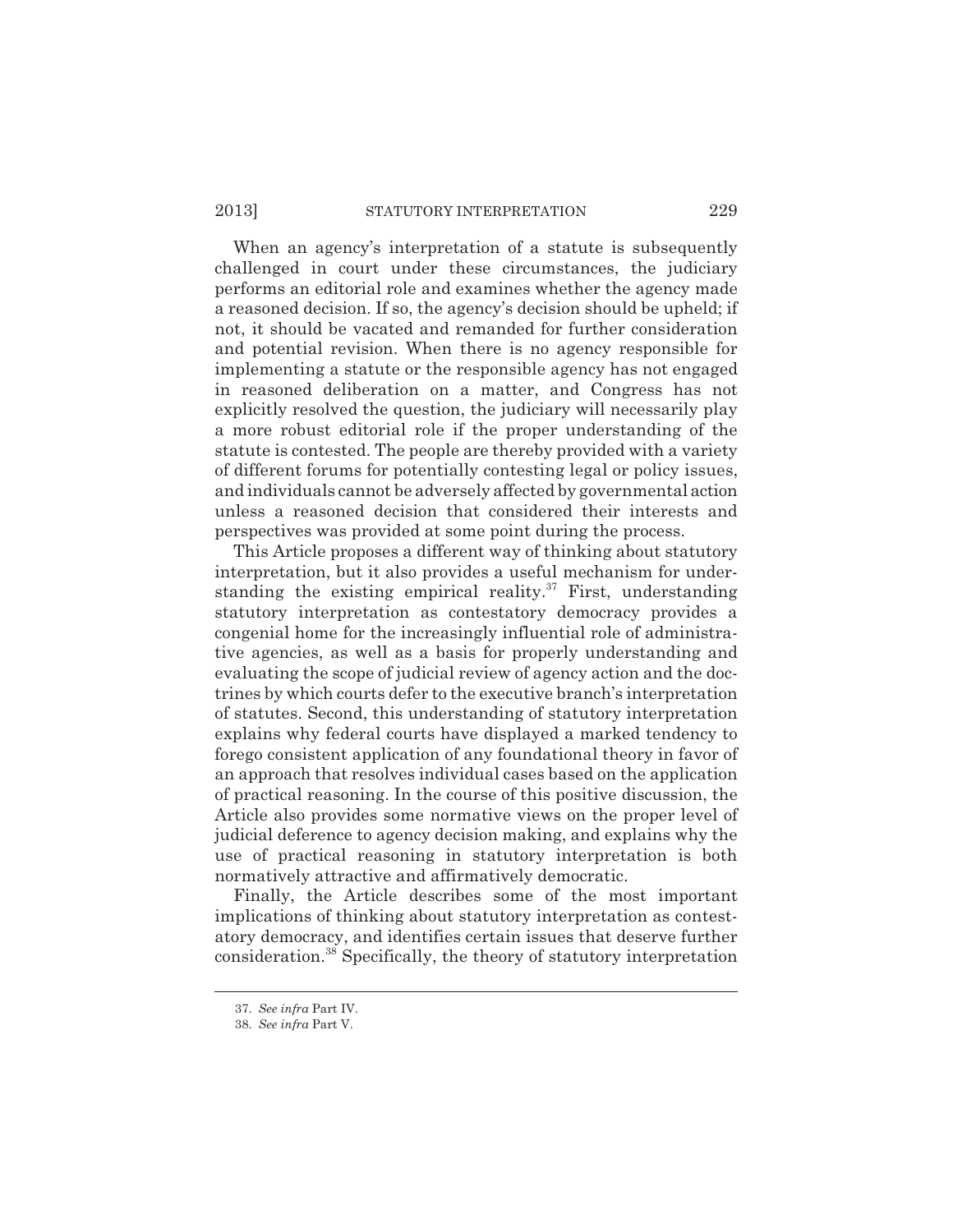that is articulated in this Article undermines textualism because it suggests that *the law* is more than the text that was enacted by the legislature, and that the law includes decisions rendered over time by officials in several institutions.<sup>39</sup> Moreover, if we understand statutory interpretation by the judiciary as a mechanism of contestatory democracy, more factors will necessarily come into play in reaching decisions than *the meaning* of statutory language. On the other hand, contestatory democracy requires reasoned decision making on legal and policy issues by public officials. While agency decision making is typically reviewed by the judiciary for compliance with this standard, the vision of statutory interpretation set forth in this Article leaves more room for potential abuses of discretion by Congress or the judiciary. This suggests a need to reassess previous debates on the feasibility of judicial review of legislation for "due process of law making," as well as a potential need for greater candor in judicial decision making.<sup>40</sup> Although the judiciary's editorial role in statutory interpretation affirmatively promotes democratic legitimacy by providing meaningful opportunities for contestatory democracy, statutory interpretation best promotes freedom as non-domination when the judiciary gives reasoned explanations for its decisions that could reasonably be accepted by people with fundamentally competing interests and perspectives.

In their recent book, *Reading Law: The Interpretation of Legal Texts*, Justice Antonin Scalia and Bryan Garner emphatically declare that "[o]riginalism is the *only* approach to text that is compatible with democracy."41 This Article provides an alternative understanding of statutory interpretation and its democratic legitimacy, which shows that the underlying premise of Scalia's and Garner's theory is false. This alternative vision is based upon fundamentally different understandings of freedom and democracy, which are ultimately more compelling, partly because they recognize that there is more to democracy than voting, and partly because they embrace the notion that democratic authority should not be exercised without listening and responding to the interests and perspectives of all the people.

<sup>39.</sup> *See infra* Part V.A.

<sup>40.</sup> *See infra* Part V.B.

<sup>41.</sup> ANTONIN SCALIA & BRYAN A. GARNER, READING LAW: THE INTERPRETATION OF LEGAL TEXTS 82 (2012).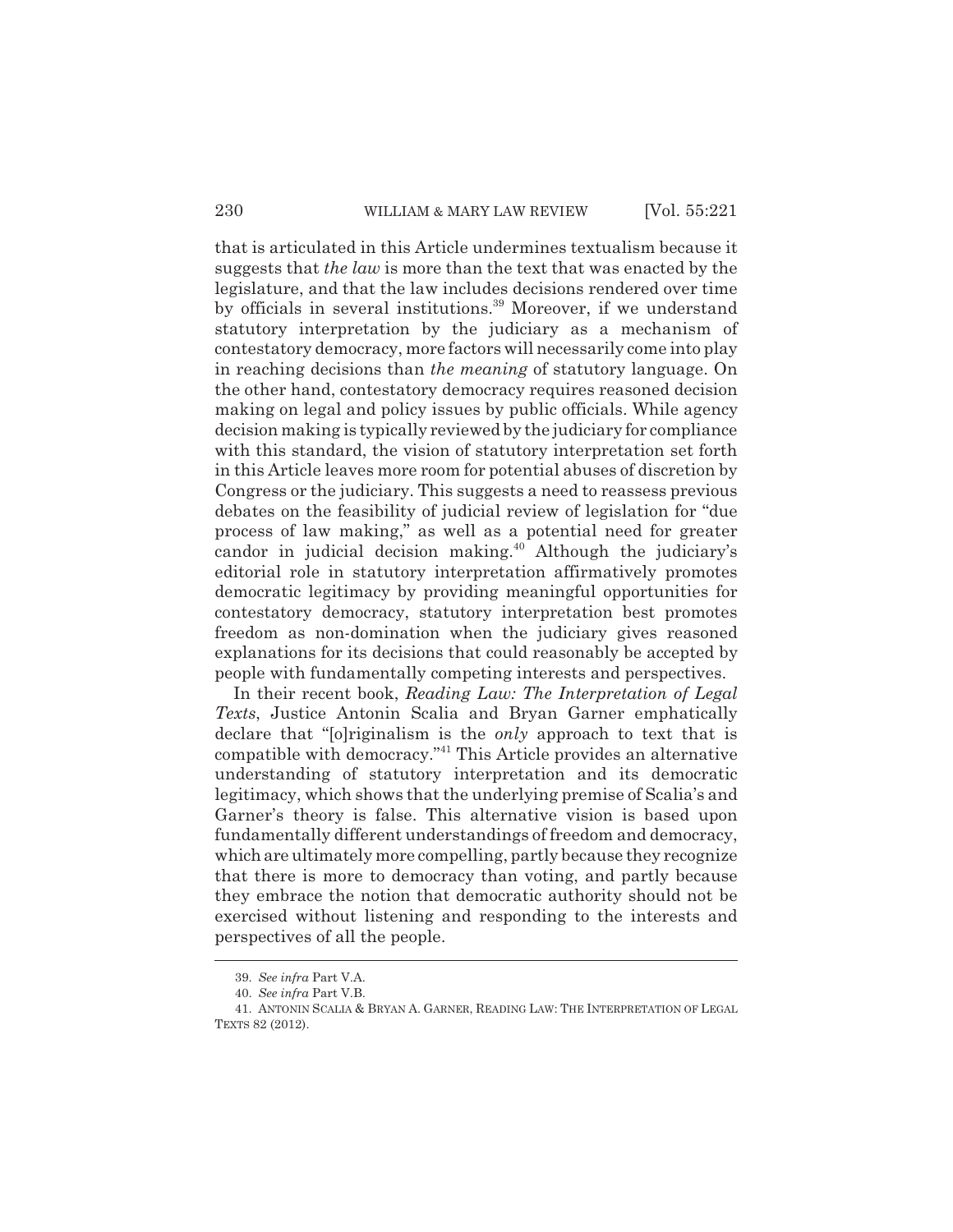## I. THE COUNTERMAJORITARIAN DIFFICULTY IN STATUTORY **INTERPRETATION**

The traditional understanding of statutory interpretation is that the judiciary should serve as a faithful agent of the legislature.<sup>42</sup> As "honest agents of the political branches," courts "carry out decisions they do not make."43 Because statutory interpretation implements previous decisions by an elected legislature, and does not involve creative law making by courts, the enterprise is consistent with, and, indeed, affirmatively facilitates majoritarian democracy. If Congress disagrees with a judicial decision or wants to change the law for other reasons, it is the legislature's responsibility to amend the statute pursuant to the constitutionally mandated lawmaking procedures. From this perspective, the democratic pedigree of statutory interpretation is impeccable because elected officials who are politically accountable to voters are making all of the important policy decisions.

The dominant understanding of the best interpretive strategy for a faithful agent of the legislature has gradually shifted over the years in response to prevailing understandings of law and the legislative process. The traditional view was that courts should resolve interpretive disputes by ascertaining the intent of the legislature with respect to the precise question at issue.<sup>44</sup> The legal realists, however, persuasively identified the difficulties associated with attributing a single coherent intent to a multi-member body, and the likelihood that many issues were not explicitly considered or resolved by a majority of elected representatives during the legislative process.45 In short, the legal realists recognized that the notion of "legislative intent" is often a fiction and that courts necessarily exercise substantial policy-making discretion when they decide cases pursuant to traditional methods of statutory interpre-

<sup>42.</sup> *See supra* notes 5-6 and accompanying text.

<sup>43.</sup> Frank H. Easterbrook, *Foreword: The Court and the Economic System*, 98 HARV. L. REV. 4, 60 (1984).

<sup>44.</sup> *See* WILLIAM N. ESKRIDGE, JR., ET AL., LEGISLATION AND STATUTORY INTERPRETATION 221 (2d ed. 2006); DANIEL A.FARBER & PHILIP P. FRICKEY, LAW AND PUBLIC CHOICE 89 (1991).

<sup>45.</sup> *See* Max Radin, *Statutory Interpretation*, 43 HARV. L. REV. 863, 870 (1930).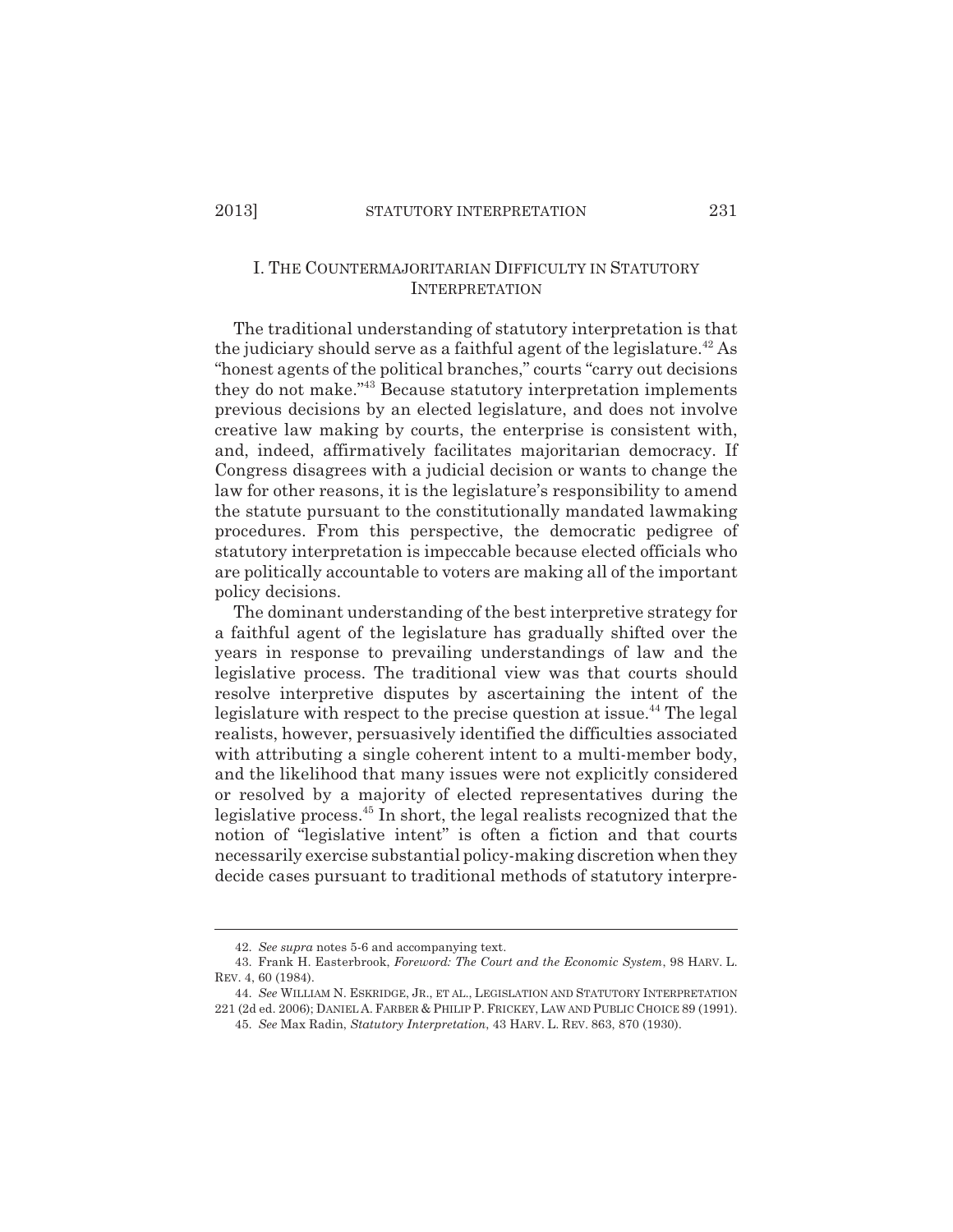tation.46 In the process, the legal realists identified a need for other mechanisms to guide or constrain the judiciary—or for a theory that could explain how the judiciary's exercise of such policy-making discretion is consistent with representative democracy.

To make a long story short, the alternative approaches or foundational theories have not been completely successful. One common technique that has been invoked by faithful agent theorists when Congress does not have a readily ascertainable intent is to engage in "imaginative reconstruction."47 The idea is that the judiciary should decide a statutory question based on what the legislature would have intended if it had considered and resolved a particular problem.48 This technique can potentially avoid absurd or patently unreasonable results that the legislature likely would not have intended,<sup>49</sup> but critics have persuasively argued that the technique is more "imaginative" than "reconstruction" in more difficult cases.<sup>50</sup> Accordingly, imaginative reconstruction necessarily confers a great deal of policy-making discretion on the unelected federal judiciary.

"Legal process theory," which provided the dominant theory of law and statutory interpretation after World War II and the establishment of the modern regulatory state pursuant to the New Deal, viewed such discretion as potentially beneficial and therefore moved away from faithful agent theory and toward an understanding of statutory interpretation as the "creative elaboration" of meaning by judges.<sup>51</sup> Henry Hart and Albert Sacks claimed in their famous legal process materials that the judiciary's role in statutory interpretation "is to decide what meaning ought to be given to the directions of the statute in the respects relevant to the case before

<sup>46.</sup> *See* Karl N. Llewellyn, *Remarks on the Theory of Appellate Decision and the Rules or Canons About How Statutes Are to Be Construed*, 3 VAND. L. REV. 395, 400 (1950).

<sup>47.</sup> *See* ESKRIDGE ET AL., *supra* note 44, at 226-28 (describing this approach); RICHARD A. POSNER, THE FEDERAL COURTS: CRISIS AND REFORM 286-93 (1985) (advocating imaginative reconstruction).

<sup>48.</sup> *See* Roscoe Pound, *Spurious Interpretation*, 7 COLUM. L. REV. 379, 381 (1907).

<sup>49.</sup> *See* Manning, *supra* note 15, at 2399-2402 (describing the intentionalist justification for the absurdity doctrine).

<sup>50.</sup> *See* ESKRIDGE ET AL., *supra* note 44, at 227-28.

<sup>51.</sup> *See* HENRY M. HART, JR. & ALBERT M. SACKS, THE LEGAL PROCESS: BASIC PROBLEMS IN THE MAKING AND APPLICATION OF LAW 1380 (William N. Eskridge, Jr. & Philip P. Frickey eds., 1994); *see also* Schacter, *supra* note 6, at 600-02 (discussing legal process theory).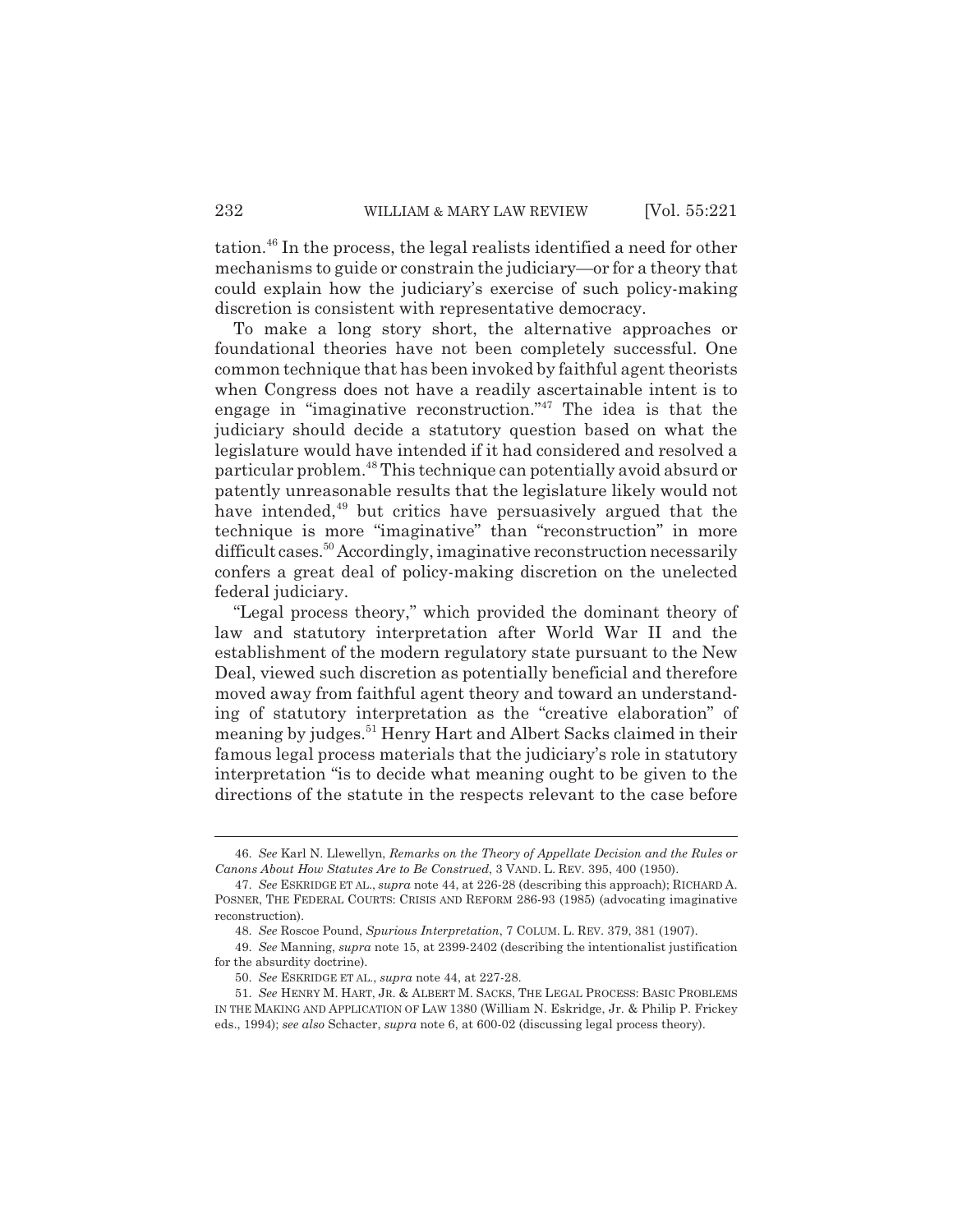it."52 Courts should interpret statutes by deciding what purpose ought to be attributed to the legislation and then ascertaining which interpretation will best carry out that purpose, provided that the court does not give the words "a meaning they will not bear" or violate other well-established public policies.<sup>53</sup> When attributing purposes to a statute, courts should "assume, unless the contrary unmistakably appears, that the legislature was made up of reasonable persons pursuing reasonable purposes reasonably."54 Hart and Sacks emphasized that "[w]hat is crucial here is the realization that law is being made, and that law is not supposed to be irrational."<sup>55</sup>

Legal process theory held sway during an era that was characterized by unusual societal consensus<sup>56</sup> and great optimism regarding government's capacity to solve social problems through the use of neutral expertise.<sup>57</sup> When this societal consensus collapsed and public policy was viewed as a battle between competing interest groups, it no longer made sense to assume that legislators were "reasonable persons pursuing reasonable purposes reasonably,"58 or to entrust the unelected judiciary with significant policy-making discretion.<sup>59</sup> Because there was little doubt that purposivism provided the judiciary with at least as much policy-making discretion as intentionalism, this theory of statutory interpretation began to receive sharp criticism as undemocratic beginning in the late 1960s and 1970s.

<sup>52.</sup> HART & SACKS, *supra* note 51, at 1374.

<sup>53.</sup> *Id.*

<sup>54.</sup> *Id.* at 1378.

<sup>55.</sup> *Id.* at 1379.

<sup>56.</sup> This is not to say unanimity. Indeed, the exclusion of certain social groups from public life during this period resulted in much of the social unrest of the following decades.

<sup>57.</sup> *See* Thomas W. Merrill, *Capture Theory and the Courts: 1967-1983*, 72 CHI.-KENT L. REV. 1039, 1056-59 (1997); Keith Werhan, *The Neoclassical Revival in Administrative Law*, 44 ADMIN. L. REV. 567, 574-75 (1992).

<sup>58.</sup> HART & SACKS, *supra* note 51, at 1378.

<sup>59.</sup> *See* Lisa Schultz Bressman, *Beyond Accountability*: *Arbitrariness and Legitimacy in the Administrative State*, 78 N.Y.U. L. REV. 461, 480 (2003) ("Post-Bickel, scholars began to distrust not only judicial use of individual rights to invalidate popularly enacted statutes, but *any* policy decision made by unelected officials."); Jonathan T. Molot, *Ambivalence About Formalism*, 93 VA.L.REV. 1, 2, 8-12 (2007) (identifying efforts to "minimize judicial intrusions into the political process" in different areas of public law in response to the "core problem" of justifying judicial authority in "a post-realist age ... when judging is understood to be an active, creative enterprise").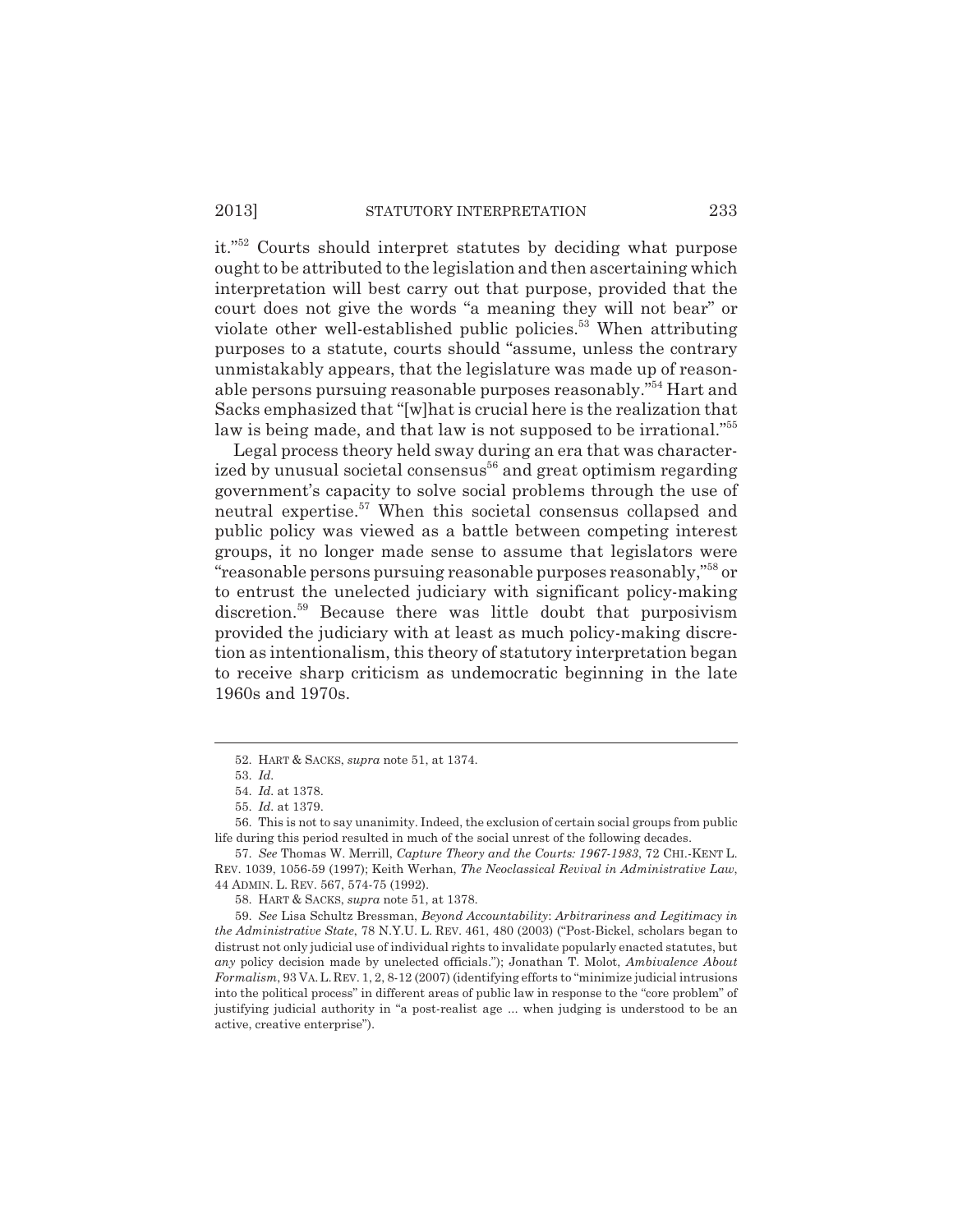### 234 WILLIAM & MARY LAW REVIEW [Vol. 55:221]

A group of judges, scholars, and other public officials on the political right responded to the perceived shortcomings of legal process theory and purposivism by returning to faithful agent theory with a vengeance. These theorists advocate what William Eskridge promptly dubbed "the new textualism"60 as an alternative to an intentionalist methodology of statutory interpretation. The new textualism posits that the only legitimate goal of statutory interpretation is to ascertain the "plain meaning" of the text to an ordinary speaker of English when the statute was enacted.<sup>61</sup> The advocates of this approach have severely criticized the judiciary's use of legislative history to determine what Congress sought to achieve when it enacted a statute.<sup>62</sup> New textualists maintain that courts should rely instead on textual sources of meaning, including the ordinary understanding of relevant statutory provisions, related parts of the same act and the whole code, and long-standing canons of statutory interpretation, to determine what elected officials who participated in the lawmaking process formally agreed "to say."63 A statute's underlying purpose and its policy consequences in a particular case may be considered under this approach only to resolve ambiguity, which exists only when a court is required to choose from among two or more linguistically permissible meanings that remain after a thorough examination of the statute's "semantic context."64

The "intent skepticism" that underlies the new textualism is based in part on the collective action problems facing an ongoing multimember institution that were recognized by the legal realists. New textualists have also relied, however, upon more recent lessons about the legislative process from political science to underscore the difficulties of attributing a meaningful intent to Congress beyond what is reflected by "the clear social meaning of the enacted text."<sup>65</sup>

<sup>60.</sup> William N. Eskridge, Jr., *The New Textualism*, 37 UCLA L. REV. 621, 623-24 (1990). 61. *See* Glen Staszewski, *Textualism and the Executive Branch*, 2009 MICH. ST. L. REV.

<sup>143, 147-51 (</sup>describing the new textualism in statutory interpretation). 62. *See, e.g.*, ANTONIN SCALIA, A MATTER OF INTERPRETATION: FEDERAL COURTS AND THE

LAW 29-37 (1997).

<sup>63.</sup> *See* ESKRIDGE ET AL., *supra* note 44, at 235-36 (describing the sources of guidance used by textualists).

<sup>64.</sup> *See* John F. Manning, *What Divides Textualists from Purposivists?*, 106 COLUM. L. REV. 70, 91-92 (2006).

<sup>65.</sup> *See* Manning, *supra* note 15, at 2408.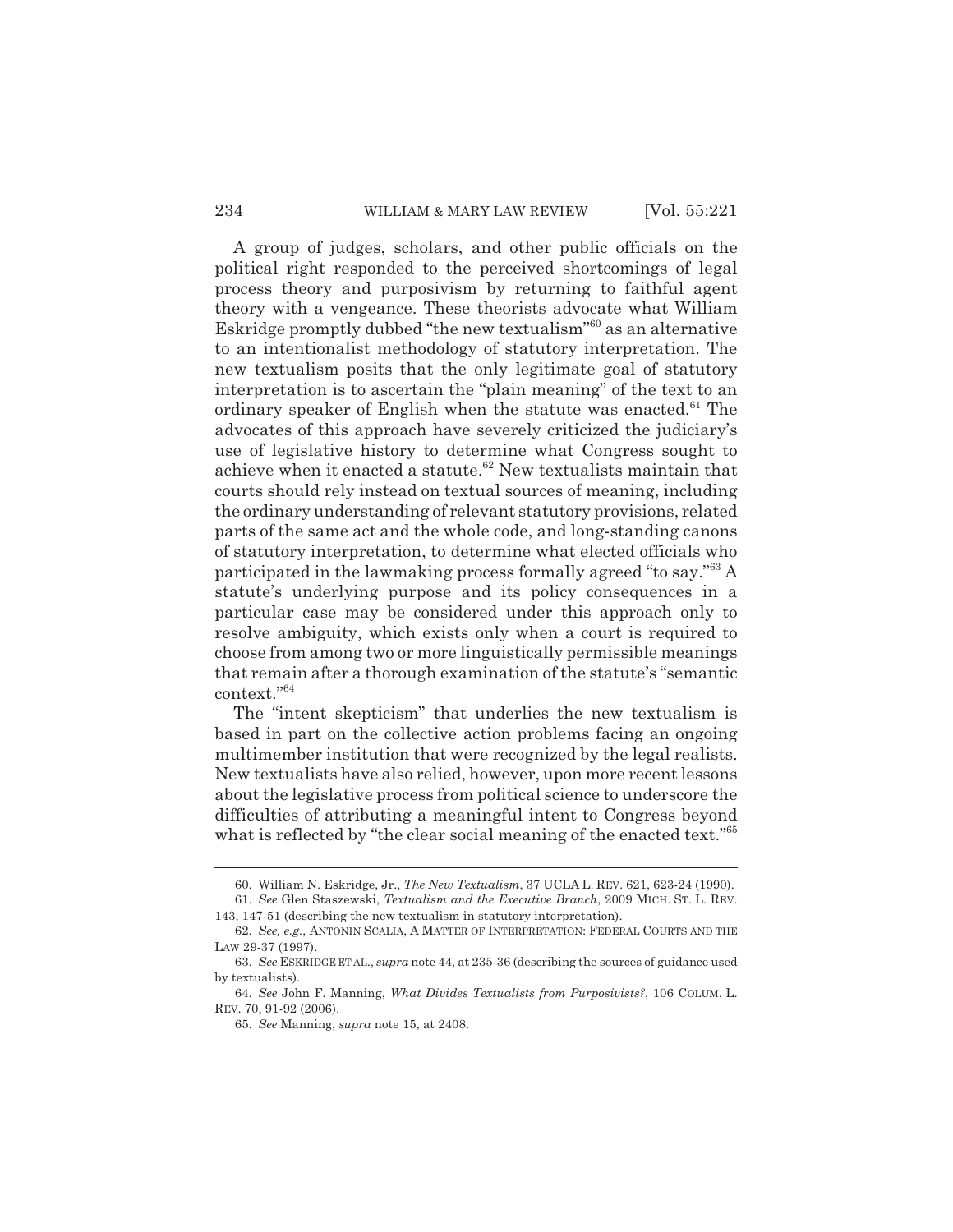The upshot is that because "the precise lines drawn by any statute may reflect unrecorded compromises among interest groups, unknowable strategic behavior, or even an implicit legislative decision to forgo costly bargaining over greater textual precision," new textualists maintain that a faithful agent should enforce the precise terms of the deal enacted by Congress.<sup>66</sup> New textualists also claim that the judiciary's obligation to serve as a faithful agent of Congress and treat "the clear social meaning of the enacted text" as dispositive for purposes of statutory interpretation is compelled by the Constitution.<sup>67</sup> For example, they rely upon the requirements of bicameralism and presentment to point out that only the statutory text, which was formally approved by both chambers of Congress and the President, is authoritative.<sup>68</sup> Similarly, textualists rely upon judicial independence and the separation of legislative and judicial functions contemplated by the Constitution to challenge the legitimacy of exercises of judicial discretion that deviate from plain statutory meaning.<sup>69</sup>

The new textualism has been tremendously influential, but it has not solved the countermajoritarian difficulty in statutory interpre-tation. First, the theory is based on highly controversial understandings of the legislative process and the constitutional structure, and there are other well-developed ways of thinking about these matters that would have very different implications for statutory interpretation.<sup>70</sup> The adoption of a textualist methodology of statutory interpretation is therefore a discretionary policy choice of enormous magnitude. Second, textualism cannot eliminate the ambiguities in language and limitations on legislative foresight that necessitate the judiciary's exercise of policy-making discretion in statutory interpretation. In some cases, precluding courts from considering legislative history or policy consequences will, in fact, greatly exacerbate these problems.<sup>71</sup> To the extent that textualists

<sup>66.</sup> *See id.* at 2390.

<sup>67.</sup> *See id.* at 2408, 2431-45; Manning, *supra* note 5, at 56-78.

<sup>68.</sup> *See, e.g.*, Frank H. Easterbrook, *Text, History, and Structure in Statutory Interpretation*, 17 HARV. J.L. & PUB. POL'Y 61, 62, 68-69 (1994).

<sup>69.</sup> *See* Manning, *supra* note 5, at 56-70.

<sup>70.</sup> *See, e.g.*, Glen Staszewski, *Avoiding Absurdity*, 81 IND. L.J. 1001 (2006).

<sup>71.</sup> For empirical studies suggesting that the use of legislative history can ameliorate ideological decision making by the Justices, see James J. Brudney & Corey Ditslear, *Liberal Justices' Reliance on Legislative History*: *Principle, Strategy, and the Scalia Effect*, 29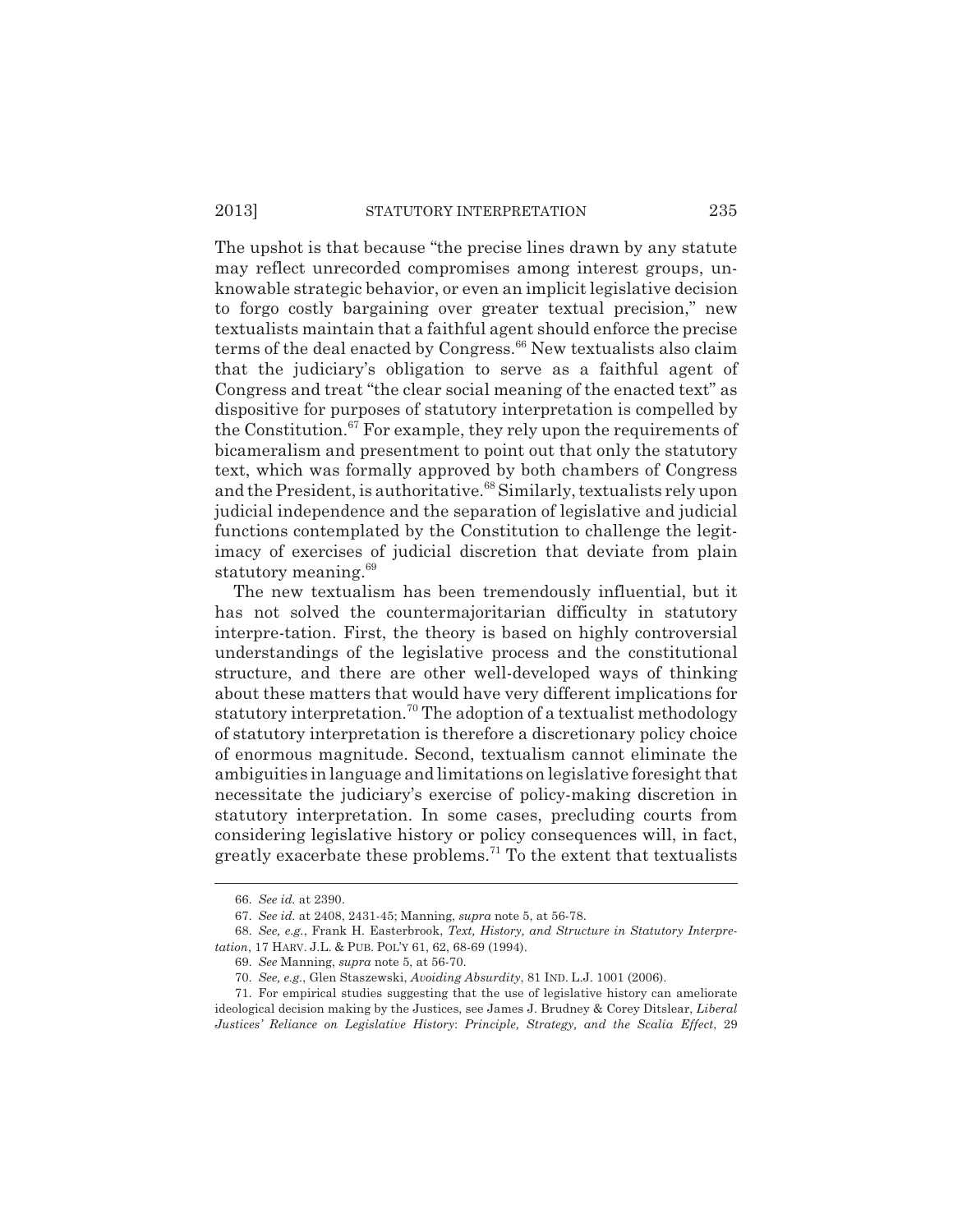view the resolution of genuine statutory ambiguities as an inherent part of the judiciary's delegated authority to interpret statutes, $72$ this justification for the exercise of the requisite judicial discretion is tautological.<sup>73</sup> One could just as easily understand the combination of Article III's judicial power and gaps in legislation as delegations of authority to courts to ascertain Congress's intent or determine how best to achieve a statute's underlying purposes in particular cases.74 Because textualism is neither legally required nor capable of eliminating judicial discretion, courts tend to avoid the theory's more extreme and normatively unattractive consequences,  $75$ but the accompanying debates have merely highlighted the continued need to square the judiciary's authority over statutory interpretation with principles of democracy.

While judges and scholars on the right have responded to the shortcomings of intentionalism and purposivism by advocating the new textualism, their counterparts on the left have increasingly discarded faithful agent theories of statutory interpretation in favor of "cooperative partner" models. For example, Ronald Dworkin has argued that courts should promote the integrity of the entire legal system by resolving interpretive disputes in the manner that follows from "the principles of justice, fairness, and procedural due process that provide the best constructive interpretation of the community's

BERKELEY J. EMP. & LAB. L. 117 (2008); William N. Eskridge, Jr. & Lauren E. Baer, *The Continuum of Deference*: *Supreme Court Treatment of Agency Statutory Interpretations from* Chevron *to* Hamdan, 96 GEO. L.J. 1083, 1093, 1135-36, 1194-95 (2008).

<sup>72.</sup> *See* Frank H. Easterbrook, *Judicial Discretion in Statutory Interpretation*, 57 OKLA. L. REV. 1, 3, 6 (2004).

<sup>73.</sup> *See* CALABRESI, *supra* note 10, at 92.

<sup>74.</sup> Indeed, there is recent evidence to suggest that legislatures tend to prefer such understandings. *See* Abbe R. Gluck & Lisa Schultz Bressman, *Statutory Interpretation from the Inside—An Empirical Study of Congressional Drafting, Delegation, and the Canons: Part I*, 65 STAN. L. REV. 901 (2013) (reporting the results of surveys of the attitudes of congressional staffers toward statutory interpretation); Jacob Scott, *Codified Canons and the Common Law of Interpretation*, 98 GEO. L.J. 341 (2010) (reporting the results of a survey of the codified rules of statutory interpretation adopted by state legislatures).

<sup>75.</sup> *See* Molot, *supra* note 16, at 43 (claiming that a moderate version of textualism currently prevails in federal court and that "any effort to accentuate the differences between adherents and nonadherents of textualism will undermine its appeal"); *cf.* Abbe R. Gluck, *The States as Laboratories of Statutory Interpretation*: *Methodological Consensus and the New Modified Textualism*, 119 YALE L.J. 1750, 1829-46 (2010) (describing a relatively moderate approach to textualism that currently prevails in several states).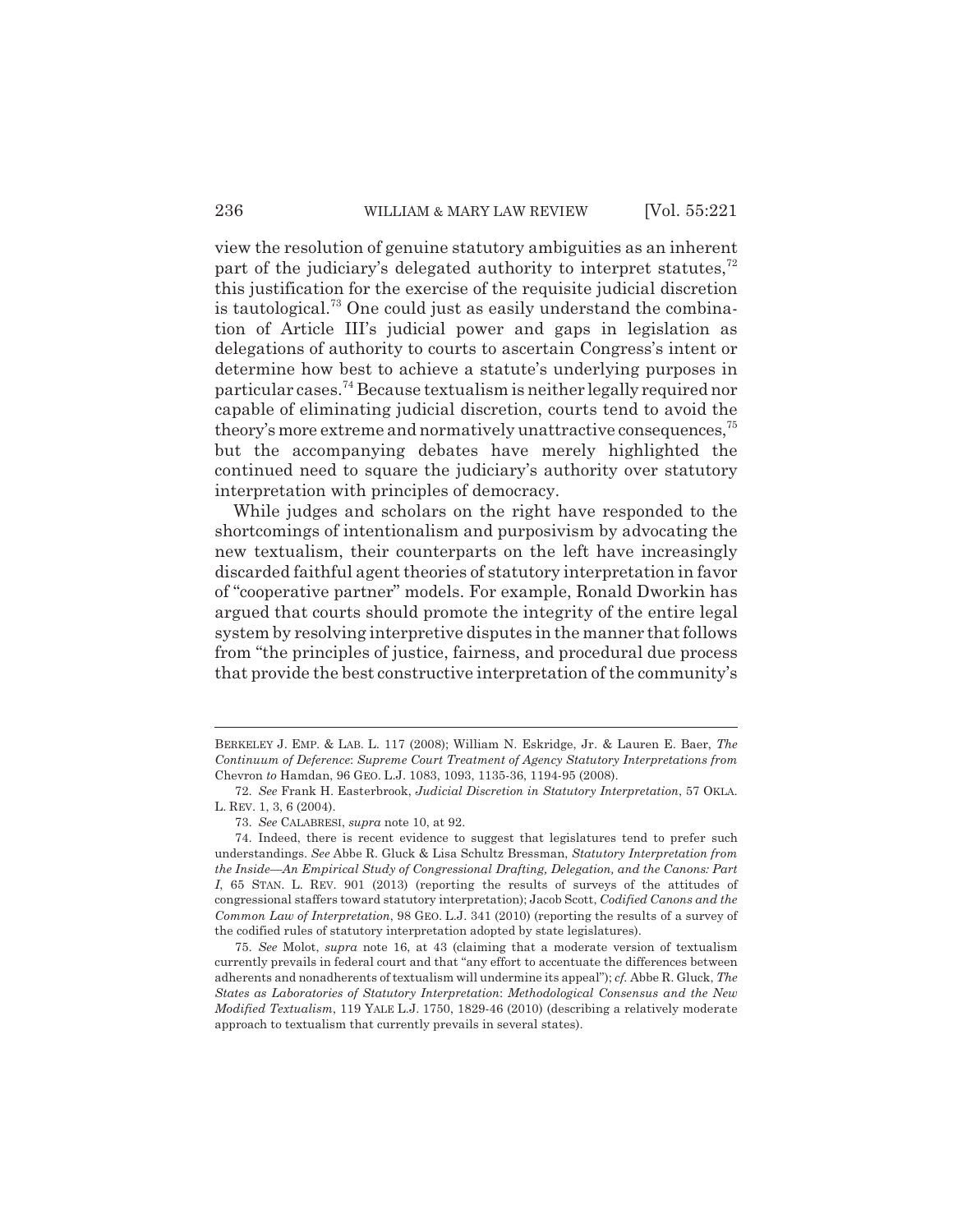legal practice."76 Guido Calabresi has argued that courts should be willing to overrule statutes that no longer have contemporary majority support when circumstances have materially changed since the time of a law's enactment.<sup>77</sup> William Eskridge has argued that courts should place significant emphasis on "evolutive considerations" when they resolve statutory ambiguities and that contemporary legal and social developments will properly supplement and occasionally override originalist sources of statutory meaning.78 Cass Sunstein has argued that courts should resolve ambiguities in regulatory statutes by adopting background norms, which reflect sound understandings of constitutional values and contemporary institutional arrangements and are designed to improve the operation of the modern administrative state.<sup>79</sup> These scholars are heirs to the legal process tradition with an increased sensitivity to the scope of interpretive indeterminacy and the policy discretion inherent in judicial decision making; the importance of changed circumstances and the difficulty of formally amending statutes; the pervasive flaws and potential inequities in the operation of pluralist democracy; and the potential significance of the establishment of the regulatory state. They recognize the limits of static inquiries into original statutory meaning, and they embrace the necessity and the potential desirability of a creative judicial role in statutory interpretation.

Precisely because these theories embrace a creative judicial role in statutory interpretation, they have been widely criticized on the grounds that they are countermajoritarian or undemocratic and that they exceed the scope of the judiciary's competence to resolve disputes over statutory meaning.<sup>80</sup> Of course, each of the foregoing scholars anticipated and responded to these concerns by providing alternative accounts of democratic legitimacy in statutory interpretation and discussing the judiciary's potential capacity to improve the operation of democracy. In short, these scholars rely on fundamental

<sup>76.</sup> DWORKIN, *supra* note 13, at 225 (quoted in Eskridge, *supra* note 10, at 1550).

<sup>77.</sup> CALABRESI, *supra* note 10, at 2.

<sup>78.</sup> Eskridge, *supra* note 10, at 1479, 1496.

<sup>79.</sup> Sunstein, *supra* note 12, at 411-12.

<sup>80.</sup> *See, e.g.*, SCALIA & GARNER, *supra* note 41, at 83 ("Allowing laws to be rewritten by judges is a radical departure from our democratic system."); Bressman, *supra* note 59, at 465- 66; Molot, *supra* note 59, at 8-9.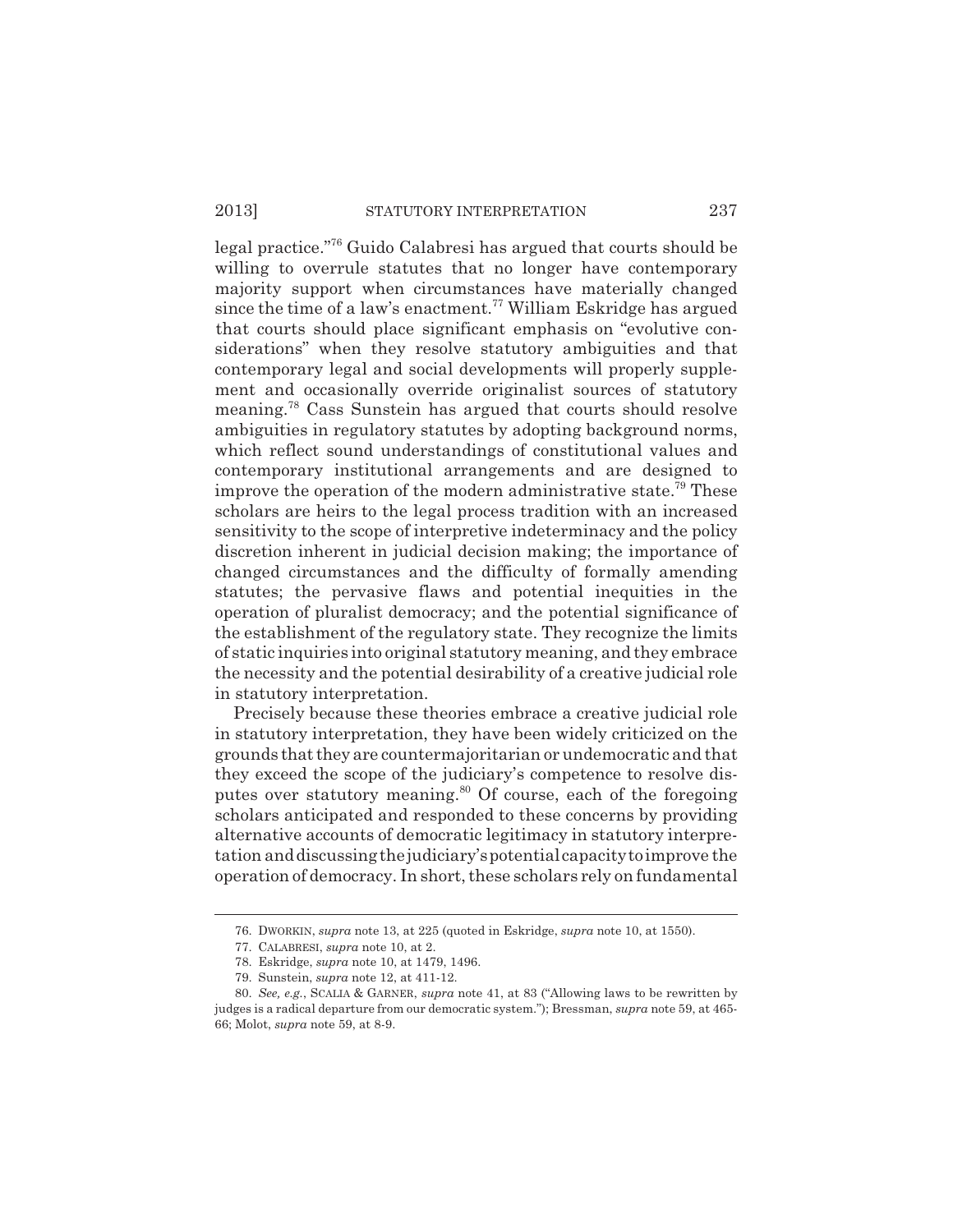notions of political morality,  $81$  analogies to the judiciary's authority to make common law decisions,<sup>82</sup> or countermajoritarian features of the constitutional structure<sup>83</sup> to argue that the judiciary's role in statutory interpretation is well designed to promote the rule of law and the goals of a representative, constitutional democracy.<sup>84</sup> Yet, neither their responses nor the subsequent efforts of like-minded scholars<sup>85</sup> have successfully overcome the stigma that such judicial policy making is undemocratic or provided a definitive solution to the countermajoritarian difficulty in statutory interpretation.

Professor Eskridge has persuasively argued that the "theoretical impasse" between advocates of faithful agent theory and cooperative partner models is a result of the inability of either approach to provide clear limits on judicial discretion based solely on the idea of legislative supremacy that underlies the traditional model and the related "inability of philosophical 'liberalism' to provide a satisfactory theory of judging."86 He explains that liberal theory posits a collection of autonomous individuals with incommensurable interests who enter into a social contract to achieve collective goals that could not be reached solely through private action.<sup>87</sup> Those individuals like to preserve their autonomy, however, and they generally prefer to protect the private sphere from interference by the state.<sup>88</sup> The agreed-upon mechanism for making collective decisions on behalf of society is the legislature, which is politically accountable to the people through regular elections.<sup>89</sup> Because federal judges are not politically accountable, their exercise of policy-making discretion is in severe tension with liberal democratic theory.90 Accordingly, liberal democratic theory seeks to limit the

<sup>81.</sup> *See* DWORKIN, *supra* note 13, at 387-92.

<sup>82.</sup> *See* CALABRESI, *supra* note 10, at 93-100; Eskridge, *supra* note 10, at 1499-1500.

<sup>83.</sup> *See* Eskridge, *supra* note 10, at 1498-1501, 1527-29; Cass R. Sunstein, *Interest Groups in American Public Law*, 38 STAN.L. REV. 29, 43-44, 47 (1985); *see also* WILLIAM N. ESKRIDGE, JR., DYNAMIC STATUTORY INTERPRETATION 285-97 (1994).

<sup>84.</sup> *See* Zeppos, *supra* note 14, at 379-85 (summarizing and critiquing Calabresi's and Eskridge's theories of democratic legitimacy).

<sup>85.</sup> *See, e.g.*, Molot, *supra* note 11.

<sup>86.</sup> William N. Eskridge, Jr., *Spinning Legislative Supremacy*, 78 GEO. L.J. 319, 344-45 (1989).

<sup>87.</sup> *Id.* at 344.

<sup>88.</sup> *See id.*

<sup>89.</sup> *See id.* at 344-45.

<sup>90.</sup> *See id.* at 345.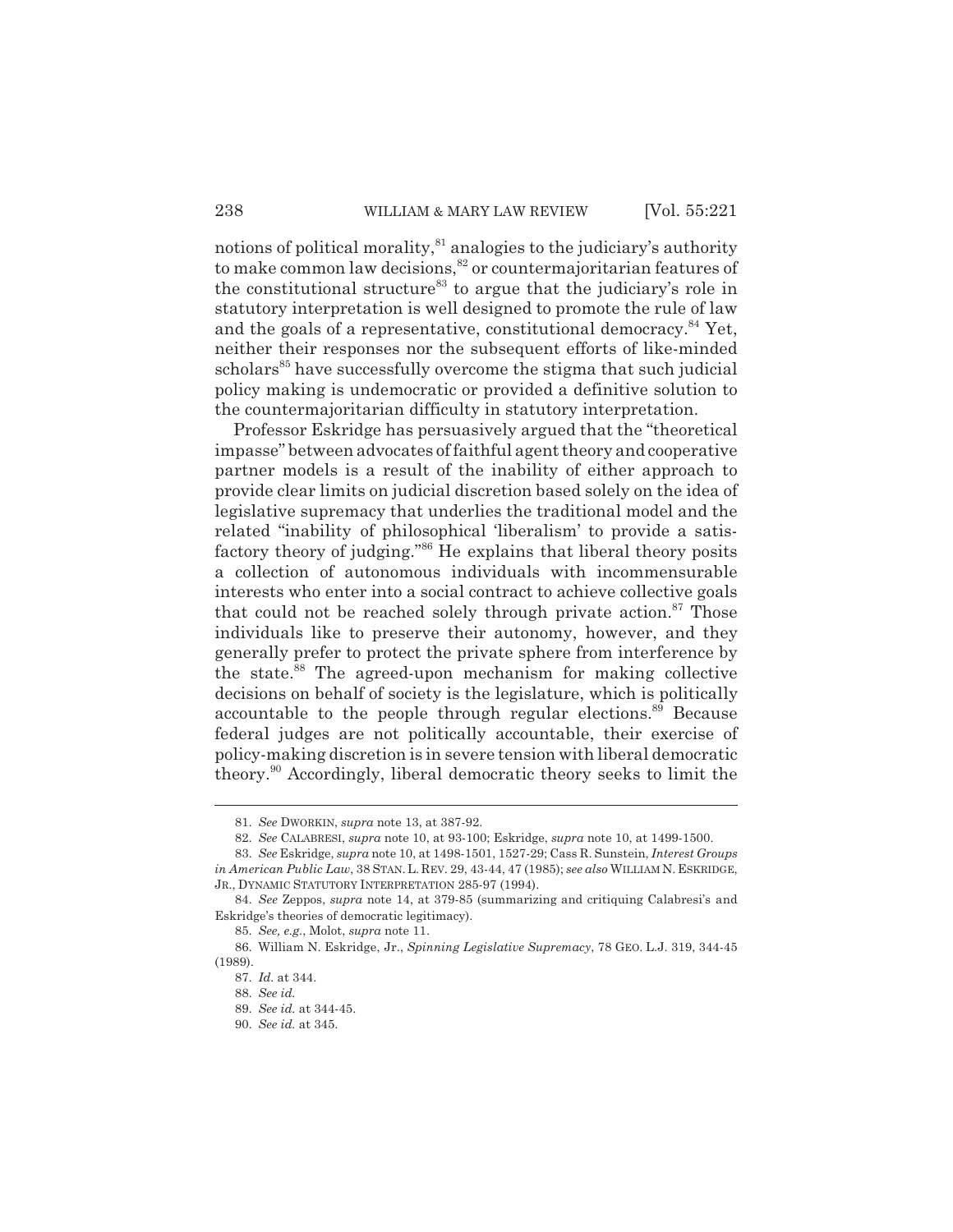policy-making discretion of judges by requiring them to justify their legal decisions as the product of the policy choices of elected officials.<sup>91</sup> Eskridge concludes that "it is doubtful that any theory will successfully allay liberalism's anxiety about permitting unelected judges to make policy choices that invade private interests," and recognizes that the potential responses to this dilemma include abandoning liberalism in favor of some version of republican theory or thinking about statutory interpretation in a significantly different way.<sup>92</sup>

The remainder of this Article seeks to break this theoretical impasse by providing a democratic defense of judicial discretion in statutory interpretation that simultaneously relies on recent advances in republican theory and proposes a significantly different way of thinking about statutory interpretation. The countermajoritarian difficulty in statutory interpretation is ripe for reconsideration at this time precisely because recent advances in democratic theory, which have not previously been explored in the literature, shed new light on this problem. Moreover, the rise of the modern regulatory state provides a crucial backdrop for fundamentally reconsidering the nature of statutory interpretation by the judiciary. These recent advances in democratic theory and the operation of the modern regulatory state work together to suggest that statutory interpretation is best understood as a mechanism of contestatory democracy. As such, the judiciary's role in this enterprise affirmatively promotes democracy by limiting the government's capacity to engage in arbitrary domination. The remainder of this Article describes the recent innovations in democratic theory, argues that statutory interpretation by the judiciary in the modern regulatory state is best understood as a form of contestatory democracy, relates this theory to current practice, and discusses the most important implications of thinking about statutory interpretation in this fashion.

<sup>91.</sup> *See id.*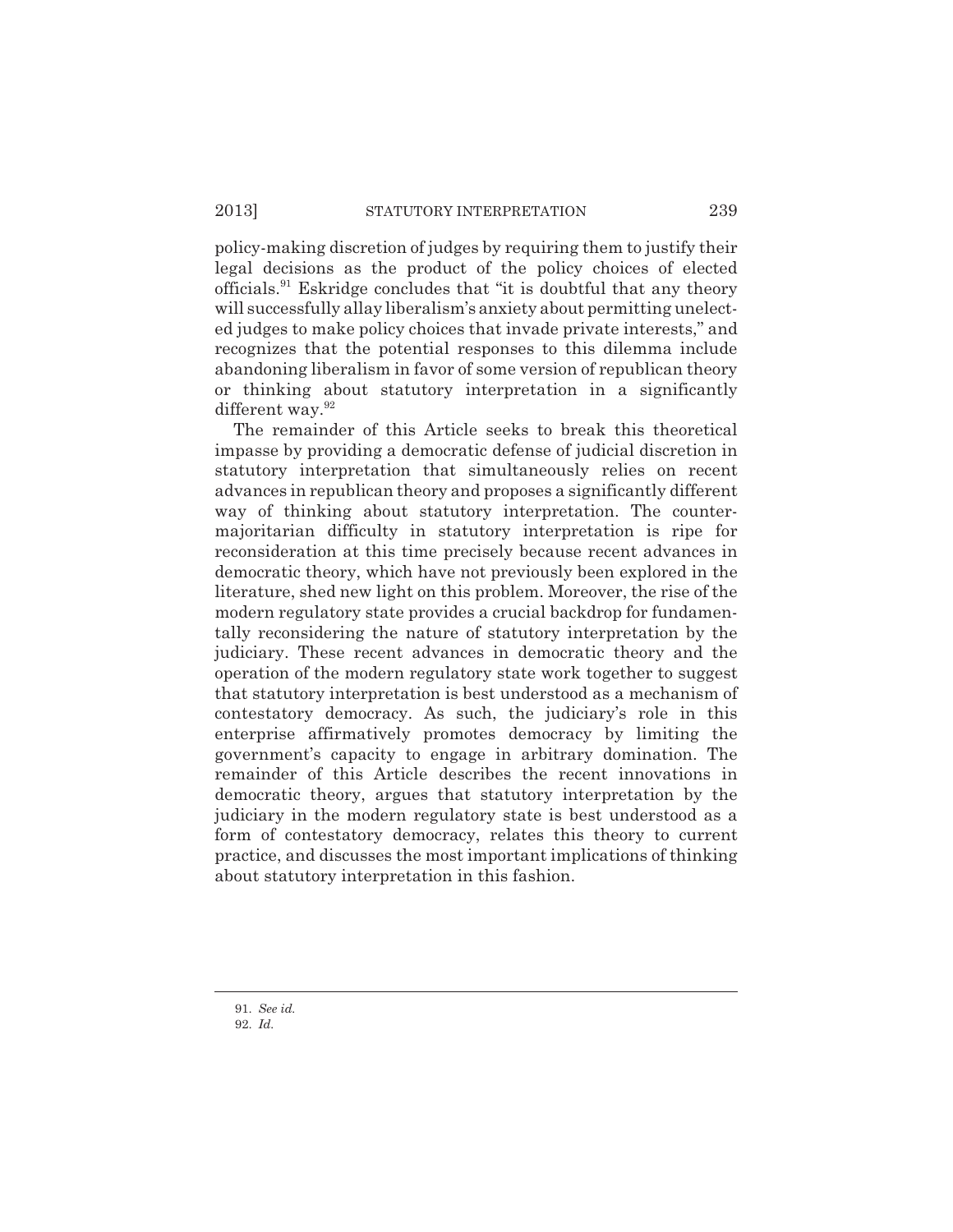## II. LIBERTY AS NON-DOMINATION AND THE TWO DIMENSIONS OF **DEMOCRACY**

This Part lays the groundwork for my proposed solution to the countermajoritarian difficulty in statutory interpretation by describing recent literature on civic republican theory, which provides an alternative conception of liberty and identifies the two essential dimensions of democracy. I rely primarily on the work of Philip Pettit, which is set forth in his instant classic, *Republicanism: A Theory of Freedom and Government*, and a series of related publications.93 It is noteworthy, however, that Pettit's work is part of a broader revival in civic republican theory over the past thirty years.<sup>94</sup> The "republican revival" is also closely related to the development of deliberative democratic theory, which has become "the 'most active' area of political theory" in recent years.<sup>95</sup> Nonetheless, Pettit's insights have never been used to explore the democratic legitimacy of the judiciary's role in statutory interpretation, despite their remarkable explanatory power. I begin by describing the idea of liberty as non-domination, and proceed to explain that a system of government can promote this vision of freedom only if it includes mechanisms of electoral democracy, as well as mechanisms of contestatory democratization.

<sup>93.</sup> *See supra* notes 18-19; *see also* Philip Pettit, *Deliberative Democracy and the Discursive Dilemma*, 11 PHIL. ISSUES 268 (2001); Philip Pettit, *Democracy, Electoral and Contestatory*, *in* DESIGNING DEMOCRATIC INSTITUTIONS 105 (Ian Shapiro & Stephen Macedo eds., 2000); Philip Pettit, *Depoliticizing Democracy*, 17 RATIO JURIS. 52 (2004).

<sup>94.</sup> *See, e.g.*, Symposium, *The Republican Civic Tradition*, 97 YALE L.J. 1493 (1988); Mark Seidenfeld, *A Civic Republican Justification for the Bureaucratic State*, 105 HARV. L. REV. 1511 (1992); Sunstein, *supra* note 83.

<sup>95.</sup> Dennis F. Thompson, *Deliberative Democratic Theory and Empirical Political Science*, 11 ANN. REV. POL. SCI. 497, 498 (2008) (quoting John S. Dryzek, *Theory, Evidence, and the Tasks of Deliberation*, *in* DELIBERATION, PARTICIPATION AND DEMOCRACY: CAN THE PEOPLE GOVERN? 237 (Shawn W. Rosenberg ed., 2007)). For some leading works, see Joshua Cohen, *Deliberation and Democratic Legitimacy*, *in* THE GOOD POLITY: NORMATIVE ANALYSIS OF THE STATE 17 (Alan Hamlin & Philip Pettit eds., 1989); DELIBERATIVE DEMOCRACY (Jon Elster ed., 1998); JOHN S. DRYZEK, DELIBERATIVE DEMOCRACY AND BEYOND: LIBERALS, CRITICS, CONTESTATIONS (2000); AMY GUTMANN & DENNIS THOMPSON, DEMOCRACY AND DISAGREEMENT (1996); AMY GUTMANN & DENNIS THOMPSON,WHY DELIBERATIVE DEMOCRACY? (2004); HENRY S. RICHARDSON, DEMOCRATIC AUTONOMY: PUBLIC REASONING ABOUT THE ENDS OF POLICY (2002); Bernard Manin, *On Legitimacy and Political Deliberation*, 15 POL.THEORY 338 (1987).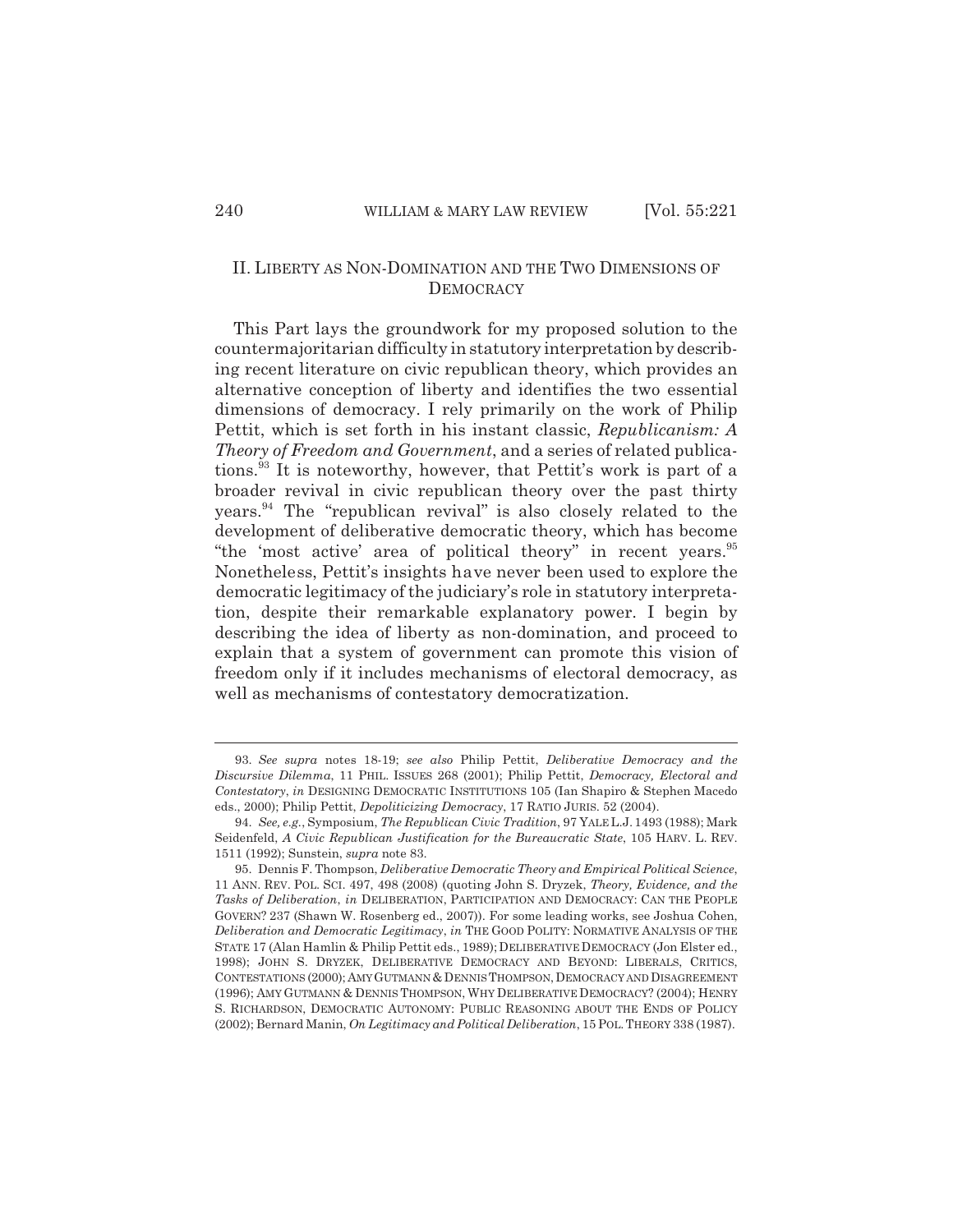### 2013] STATUTORY INTERPRETATION 241

One of the key questions animating Pettit's research is whether democracy promotes freedom. He explains that a standard rationale for government is that it reduces violations of freedom by private parties, but he recognizes that the government can also be a source of infringements upon liberty. Even if government were to promote the overall freedom of society by preventing more infringements of liberty than the state commits, Pettit wants to know "whether a democratized state, just in virtue of being democratized, will itself represent a lesser assault—or perhaps even no assault at all—on the liberty of its citizens."96 He claims that the answer to this question depends on one's understanding of liberty, and he distinguishes between the modern liberal idea of freedom as noninterference and the classical republican understanding of freedom as non-domination.<sup>97</sup>

Under the liberal view of *freedom as non-interference*, an individual's liberty is constrained by any intentional form of obstruction or coercion.98 This means that a benign dictator who voluntarily chooses not to interfere with the preferred actions of her subjects would not be infringing upon their liberty. Moreover, all coercive law or regulatory legislation infringes upon liberty as non-interference, irrespective of whether it promotes the common good or constitutes arbitrary governmental action. Accordingly, Pettit concludes that if we think of freedom as non-interference, then the adoption of a democratic form of government does nothing to reduce infringements upon liberty by the state. Rather, there remains an "essential enmity" between "coercive law or government, on the one hand, and individual freedom on the other."99

In contrast, the republican understanding of *freedom as nondomination* focuses on the absence of the capacity for arbitrary

<sup>96.</sup> Pettit, *supra* note 19, at 163.

<sup>97.</sup> PETTIT, *supra* note 18, at 17-79; *see also* Evan J. Criddle, *When Delegation Begets Domination*: *Due Process of Administrative Lawmaking*, 46 GA. L. REV. 117, 128 (2011) (recognizing the importance of Pettit's contribution to the literature and analyzing the nondelegation problem in administrative law from the perspective of freedom as nondomination); Yasmin Dawood, *The Antidomination Model and the Judicial Oversight of Democracy*, 96 GEO.L.J. 1411 (2008) (applying Pettit's "antidomination model" to the problem of partisan gerrymandering).

<sup>98.</sup> Pettit, *supra* note 19, at 168-70.

<sup>99.</sup> *Id.* at 170.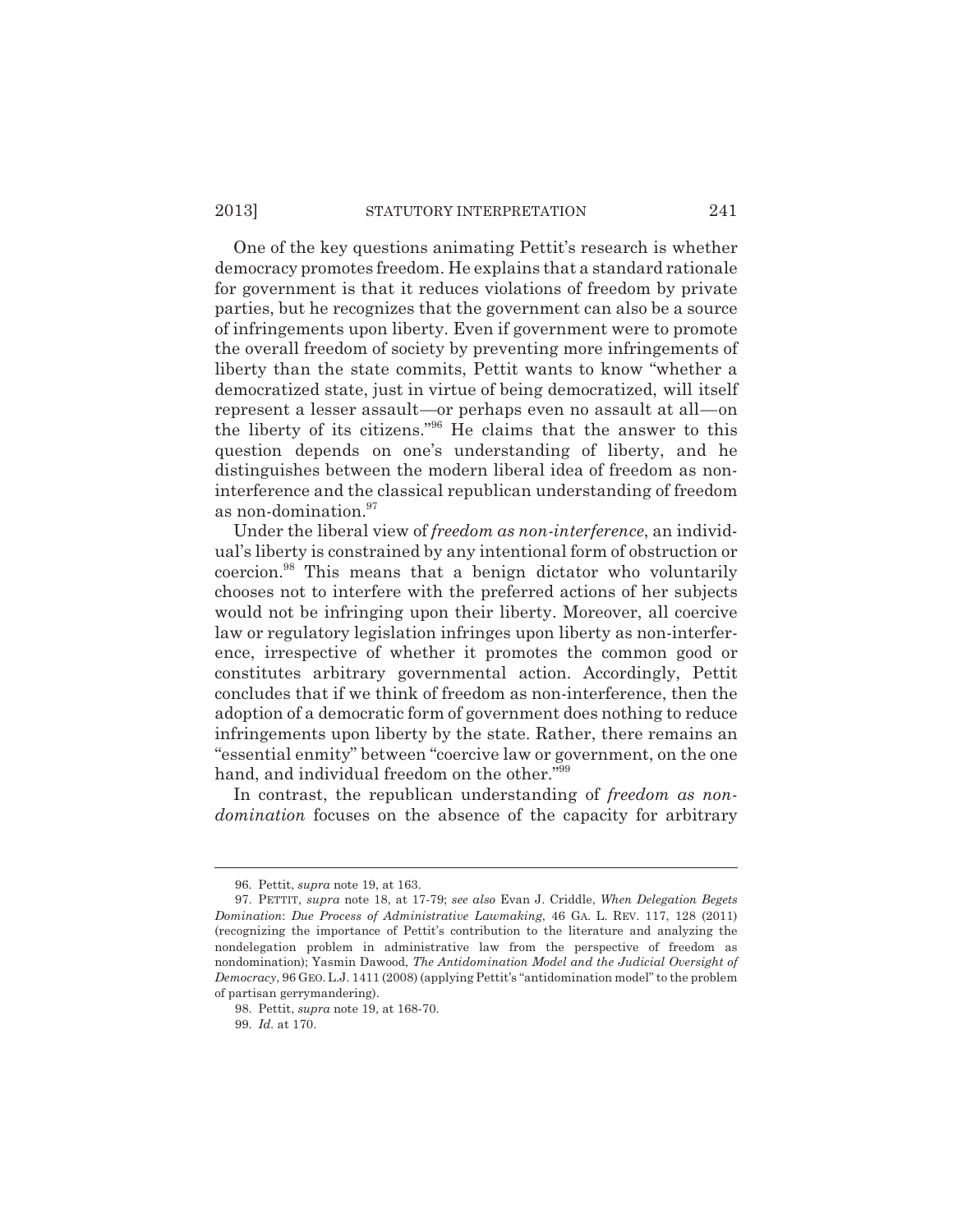interference by others.100 Arbitrary interference occurs whenever power is exercised over someone's life "without regard to their perceived interests,"101 and the capacity to exercise such power effectively creates a master-slave or master-subject relationship where one person is at the mercy of others.<sup>102</sup> Because a benign dictator has the capacity to interfere with her subjects on an arbitrary basis, the freedom of her subjects is necessarily compromised from this perspective, even if such power remains dormant: "the slave is a slave, and therefore someone unfree, no matter how gentle the yoke."103 On the other hand, coercive law or regulatory legislation does not necessarily undermine freedom from this perspective, provided that public officials take the common perceived interests of their constituents into account when making decisions. "So far as law and government can be made non-arbitrary in character, to that extent they will not constitute a form of domination and will not represent a compromise of republican freedom."104 Pettit therefore ultimately concludes that democracy will necessarily promote freedom "if it can increase the nonarbitrariness of legislation, adjudication, and administration."105

Pettit points out that limiting arbitrary governmental action requires mechanisms to prevent public officials from ignoring the interests and perspectives of ordinary people, and that this supports the electoral dimension of democracy.106 Periodic elections bring government under the control of the people in the sense that voters are empowered to select candidates for public office based on their likelihood of promoting the collective interests of the people. The republican argument for elections is simply that they provide a sensible way to force the government to advance the common, perceived interests of citizens, and thereby provide a check against arbitrary domination by the state. Representatives are unlikely to be reelected if they ignore the collective interests of the people.<sup>107</sup>

107. *See id.*

<sup>100.</sup> *Id.* at 170-72.

<sup>101.</sup> *Id.* at 165.

<sup>102.</sup> *Id.*

<sup>103.</sup> *Id.* at 167.

<sup>104.</sup> *Id.* at 171.

<sup>105.</sup> *Id.* at 170.

<sup>106.</sup> *See id.* at 173 ("The need for government to be forced to track the common, perceived interests of citizens argues for an electoral form of democratization.").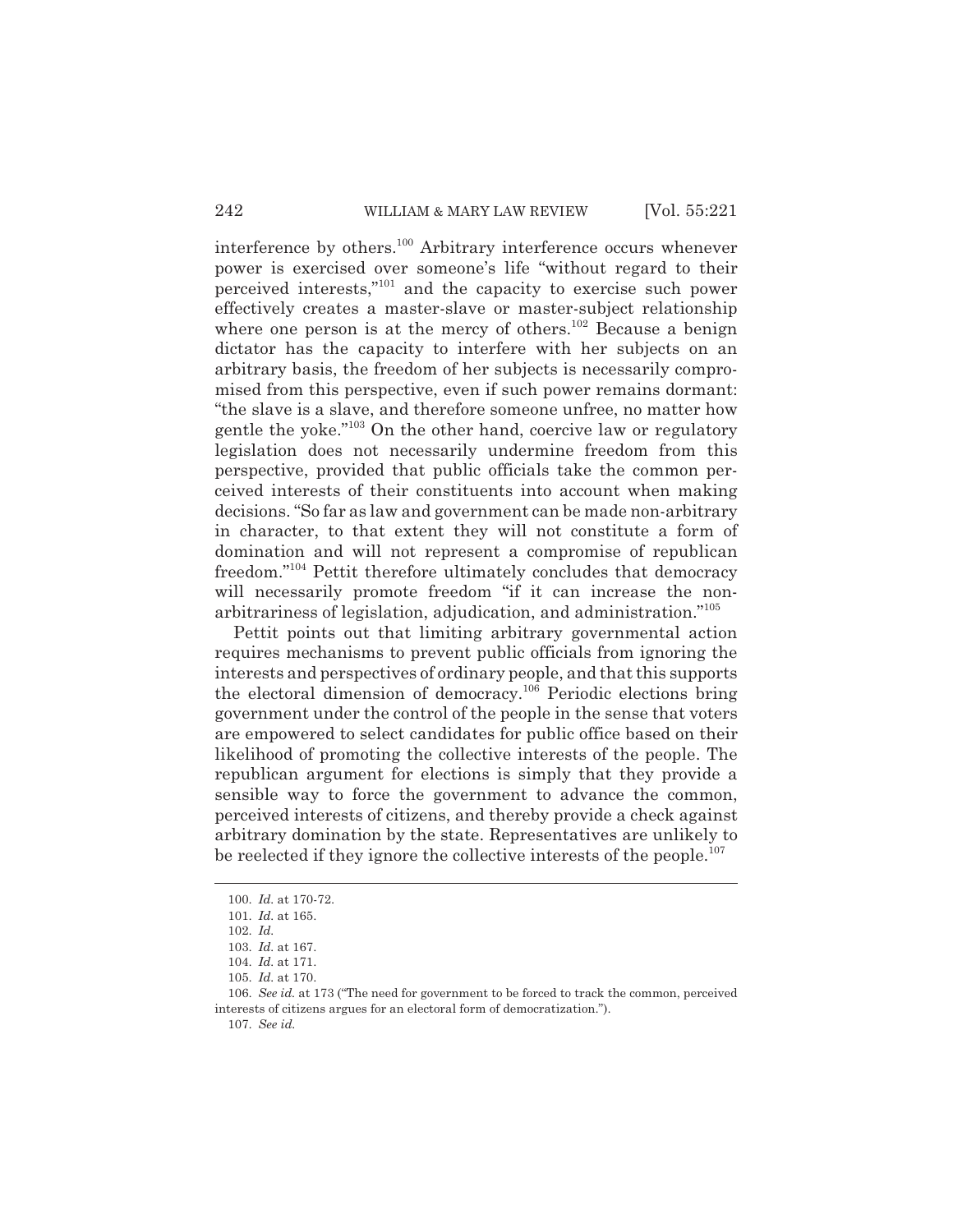### 2013] STATUTORY INTERPRETATION 243

Pettit recognizes, however, that elections can provide only a limited protection against the possibility of arbitrary domination because electoral democracy is not necessarily responsive to the interests and perspectives of minorities.108 Indeed, "it is quite consistent with electoral democracy that government should only track the perceived interests of a majority, absolute or relative, on any issue and that it should have a dominating aspect from the point of view of others."109 For this reason, republican theorists have always been concerned about providing structural safeguards to prevent the tyranny of the majority.<sup>110</sup> "The elimination of domination would require, not just that the people considered collectively cannot be ignored by government, but also that people considered severally or distributively cannot be ignored either."<sup>111</sup>

Pettit therefore considers "whether there is any way of subjecting government to a mode of distributive or minority control in order to balance the electorally established mode of collective or majority control."<sup>112</sup> The most obvious solution<sup>113</sup> is a procedure that would enable minorities to question public decisions on the basis of their own perceived interests and to trigger a review in an impartial forum where all "relevant interests are taken equally into account and only impartially supported decisions are upheld."<sup>114</sup> A contestatory regime of this nature provides citizens with the power to challenge public decisions on the grounds that their interests or perspectives were not adequately taken into account during the decision-making process, and the resulting decisions were therefore arbitrary.<sup>115</sup> The underlying assumption is that the final decision would have been different if such interests were given equal consideration.

Pettit recognizes that functioning democracies already provide several familiar avenues of contestation, including judicial review,

<sup>108.</sup> *Id.* at 173-78.

<sup>109.</sup> *Id.* at 174.

<sup>110.</sup> *See, e.g.*, Joseph M. Bessette, *Deliberative Democracy*: *The Majority Principle in Republican Government*, *in* HOW DEMOCRATIC IS THE CONSTITUTION? 102 (Robert A. Goldwin & William A. Schambra eds., 1980); Sunstein, *supra* note 83, at 39-45.

<sup>111.</sup> Pettit, *supra* note 19, at 178.

<sup>112.</sup> *Id.*

<sup>113.</sup> *Id.* at 179.

<sup>114.</sup> *Id.*

<sup>115.</sup> *See id.* at 180.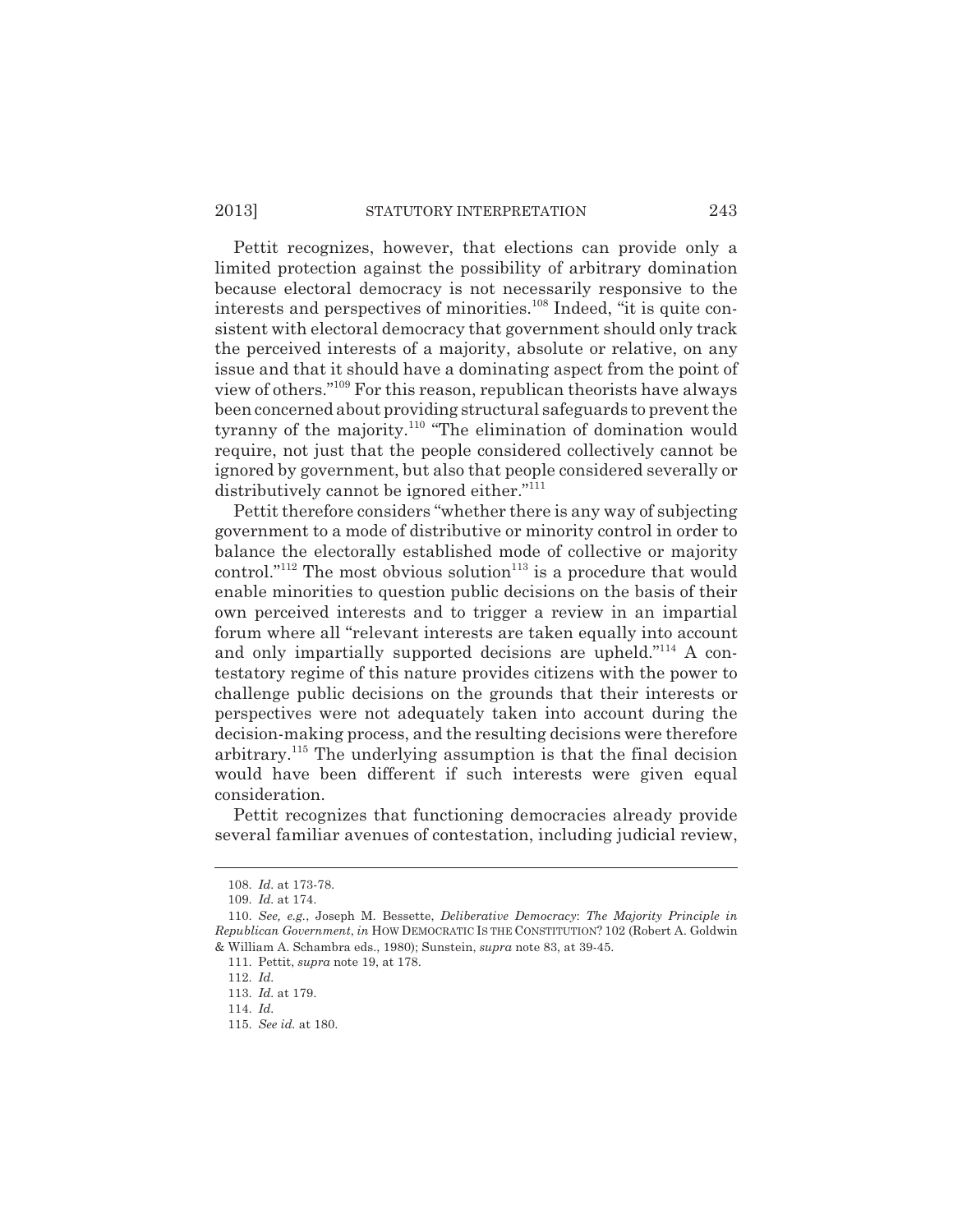as well as the ability to challenge public decisions on various grounds within legislative or administrative bodies.<sup>116</sup> These mechanisms for democratic contestation tend to be specifically designed to ensure that the interests and perspectives of complainants are adequately considered, even if the public officials who made the challenged decision had the opportunity or incentive to ignore competing points of view. Contestatory proceedings of this nature frequently provide opportunities to invalidate arbitrary governmental action, but they also promote freedom as non-domination to the extent that the "losers" in such proceedings could reasonably be expected to accept the results of the process as legitimate because their interests and perspectives were given equal consideration.<sup>117</sup>

Pettit claims that the oppositional ideal of contestatory democracy has an impressive historical pedigree, and that it continues to be recognized as an essential feature of contemporary democracies.<sup>118</sup> Nonetheless, he acknowledges that the idea of contestatory democracy has been overshadowed by the idea of placing government under popular control, and that the latter idea has come to define the term *democracy* in popular parlance.<sup>119</sup> Pettit regards this as an unfortunate development, and he argues that since "[s]ensible political theorists all agree that popular, collective control needs to be restricted in various ways," they should also recognize that such limitations affirmatively promote democracy, "under the only interpretation that properly connects democracy with the requirements of individual freedom."120

At the end of the day, Pettit explains that electoral democracy promotes legitimacy because it ensures that governmental decisions can be traced indirectly to the "collective will of the people."<sup>121</sup> Contestatory democracy further enhances the democratic legitimacy

<sup>116.</sup> *Id.* at 184-85.

<sup>117.</sup> There is empirical support for the proposition that fair procedures can enhance perceptions of legitimacy. *See, e.g.*, TOM R. TYLER, WHY PEOPLE OBEY THE LAW (2006).

<sup>118.</sup> Pettit, *supra* note 19, at 183-88.

<sup>119.</sup> *Id.* at 184-85.

<sup>120.</sup> *Id.*; *see also* Stephen Macedo*, Against Majoritarianism*: *Democratic Values and Institutional Design*, 90 B.U.L. REV. 1029, 1030 (2010) (claiming that "we should stop talking about 'majoritarianism' as a plausible characterization of a political system that we would recommend," and that "legitimate democracies are those that respect minority rights and promote fair and inclusive deliberation").

<sup>121.</sup> Pettit, *supra* note 19, at 180.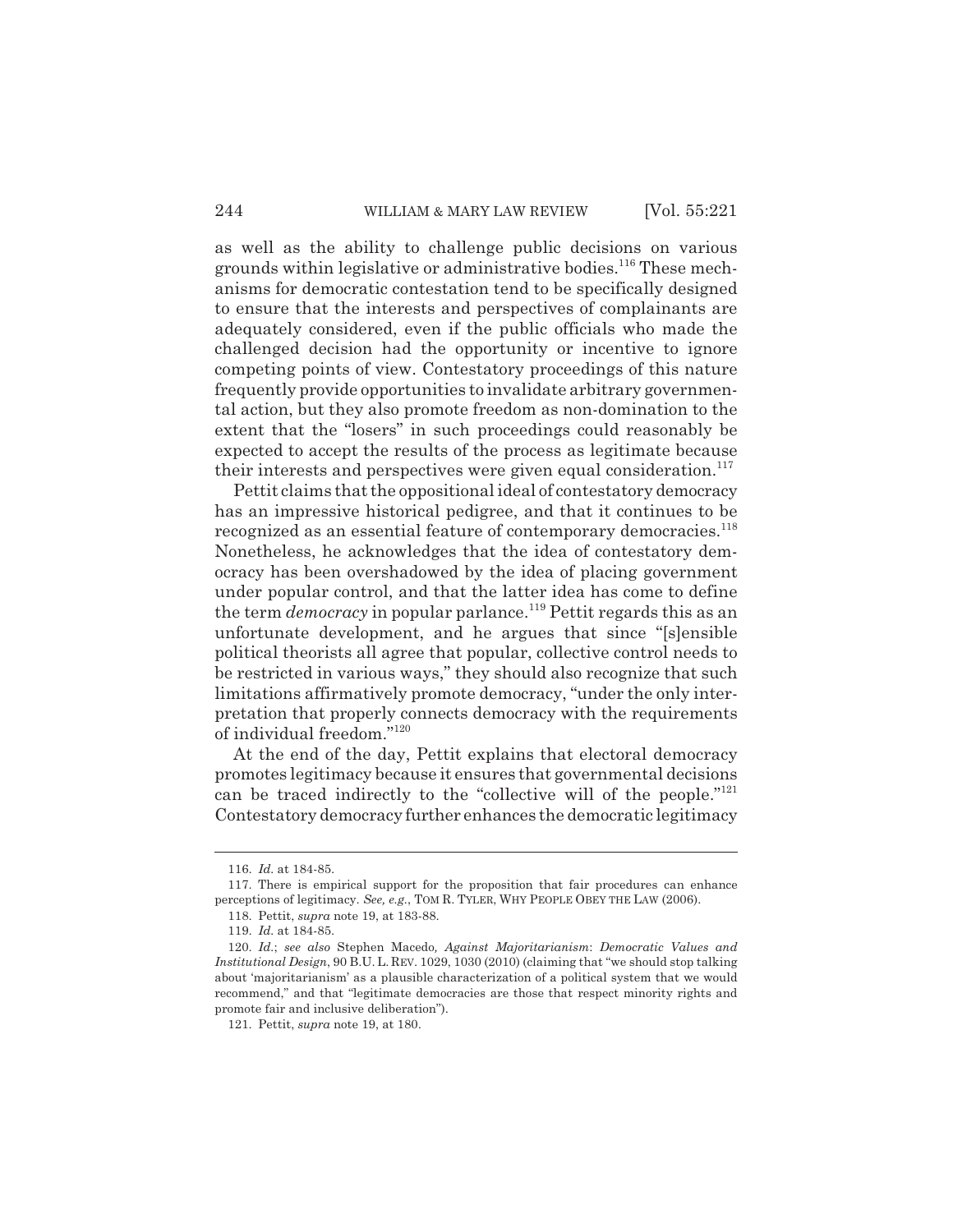#### 2013] STATUTORY INTERPRETATION 245

of those decisions to the extent they can withstand challenges brought by adversely affected individuals or groups "in forums and under procedures that are acceptable to all concerned."122 Electoral democracy "gives the collective people an indirect power of authorship over the laws,"123 whereas contestatory democracy gives "the people, considered individually, a limited and, of course, indirect power of editorship over those laws."124 The remainder of this Article argues that statutory interpretation in the modern regulatory state is best understood as a form of contestatory democracy.

## III. CONCEPTUALIZING STATUTORY INTERPRETATION AS CONTESTATORY DEMOCRACY

Consider the questions presented in some of the most well-known statutory interpretation cases of the past two decades. In *MCI Telecommunications Corp. v. AT&T*, the Supreme Court examined whether the Communications Act of 1934, which authorizes the Federal Communications Commission (FCC) to "modify any requirement" of the relevant section of the Act, permitted the agency to make the tariff-filing requirement of the Act optional for telephone companies lacking market power.<sup>125</sup> The lawsuit was initiated by AT&T, the only company still required to comply with the Act's tariff-filing requirement under the agency's interpretation.126 The plaintiff alleged that the FCC's de-tariffing policy exceeded the scope of its statutory authority and was therefore unlawful. Though a majority of the Court resolved the case based on its understanding of the dictionary definition of the word "modify,"<sup>127</sup> the lawsuit ultimately provided AT&T with a successful opportunity to contest the validity of the FCC's de-tariffing policy under the Communications Act. Similarly, in *Babbitt v. Sweet Home Chapter of Communities for a Greater Oregon*, the Court considered the question of whether a regulation promulgated by the Secretary of the Interior, which defined the term "harm" under the Endan-

<sup>122.</sup> *Id.*

<sup>123.</sup> *Id.*

<sup>124.</sup> *Id.*

<sup>125. 512</sup> U.S. 218 (1994); *see* Brief for Petitioner at 2, *MCI*, 512 U.S. 218 (No. 93-356).

<sup>126.</sup> *See MCI*, 512 U.S. at 231.

<sup>127.</sup> *Id.* at 234.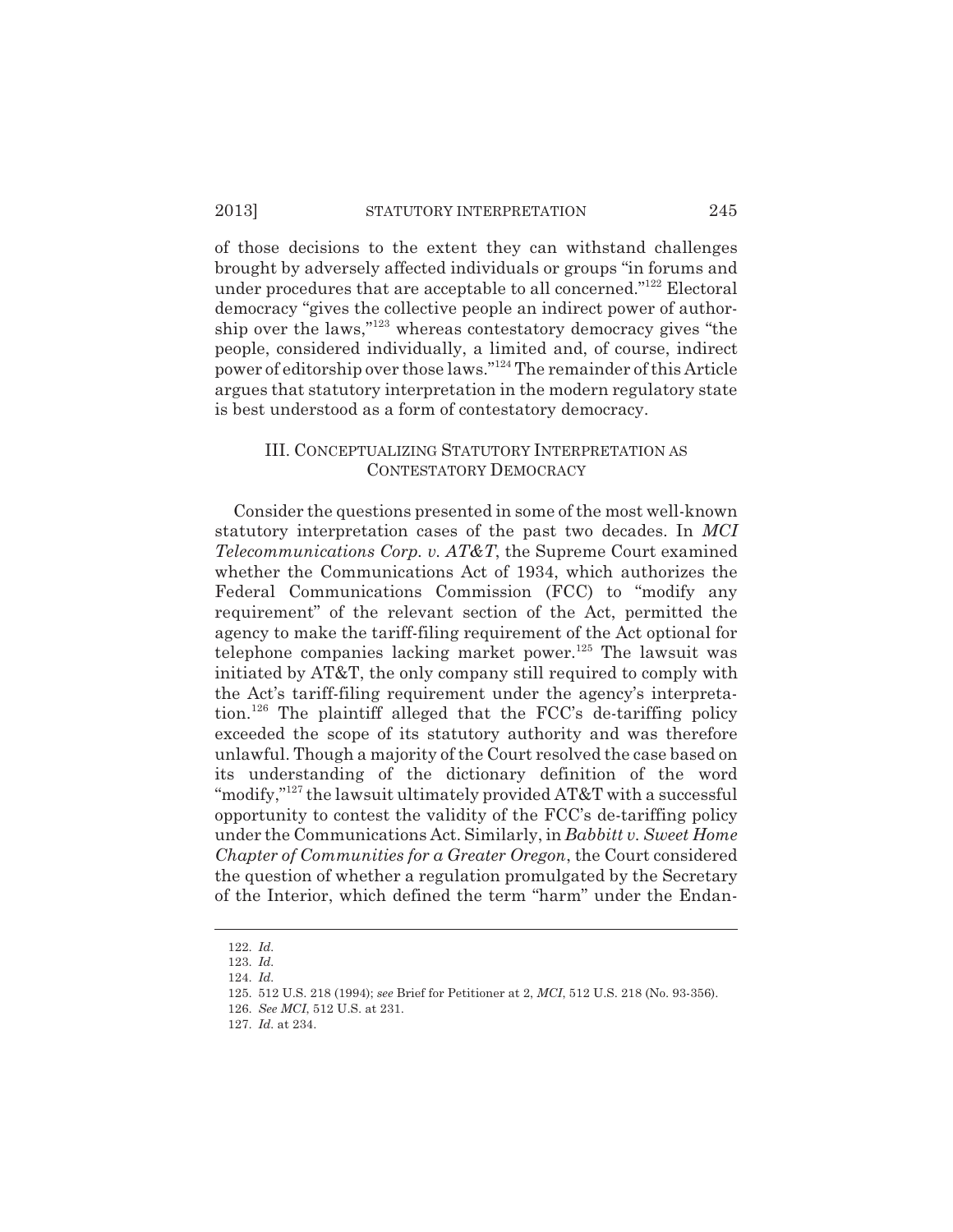gered Species Act to include "significant habitat modification or degradation" that "actually kills or injures wildlife," exceeded the scope of the Secretary's statutory authority and was therefore invalid on its face.<sup>128</sup> The lawsuit was brought by small landowners, logging companies, and families who were dependent on the logging industry, which was allegedly being hampered by the agency's regulation.129 More recently, in *FDA v. Brown & Williamson Tobacco Co.*, the Court decided whether tobacco products are subject to regulation as "drugs" or "devices" under the Food, Drug, and Cosmetic Act, which authorizes the Food and Drug Administration to regulate products that are "intended to affect the structure or any function of the body."130 Several tobacco companies initiated the lawsuit to challenge the legality of FDA rules that regulated the marketing and sale of tobacco products to minors.<sup>131</sup>

These cases are not at all unusual. In a recent empirical investigation of the Supreme Court's application of its deference doctrine, William Eskridge and Lauren Baer identified 1014 cases decided between 1983 and 2005 in which a federal agency interpretation of a statute was at issue.132 Many of these cases involved challenges to the legality of decisions by federal agencies.133 These cases are almost certainly a drop in the bucket, considering that most challenges to the legality of agency action are litigated in lower courts, and the vast majority of those cases are not reviewed by the Supreme Court.<sup>134</sup> I am therefore writing against a contemporary backdrop in which most issues of statutory interpretation in federal courts arise in the context of challenges to the validity of administrative action. One party is asserting that an agency has exceeded the scope of its statutory authority, while the agency is claiming that the manner in which it has chosen to implement its statutory

<sup>128. 515</sup> U.S. 687, 690 (1995); *see* Brief for Petitioner at 2, *Sweet Home*, 515 U.S. 687 (No. 94-859).

<sup>129.</sup> *See Sweet Home*, 515 U.S. at 692.

<sup>130. 529</sup> U.S. 120, 126 (2000); *see* Brief for Petitioner at 2, *Brown & Williamson*, 529 U.S. 120 (No. 98-1152).

<sup>131.</sup> *See Brown & Williamson*, 529 U.S. at 129.

<sup>132.</sup> Eskridge & Baer, *supra* note 71, at 1094.

<sup>133.</sup> *See id.* at 1213 (coding decisions for whether they were decided in favor or against an agency's interpretation, or if the Court issued a "mixed decision").

<sup>134.</sup> *See* Peter L. Strauss, *One Hundred Fifty Cases Per Year: Some Implications of the Supreme Court's Limited Resources for Judicial Review of Agency Action*, 87 COLUM. L. REV. 1093, 1095 (1987).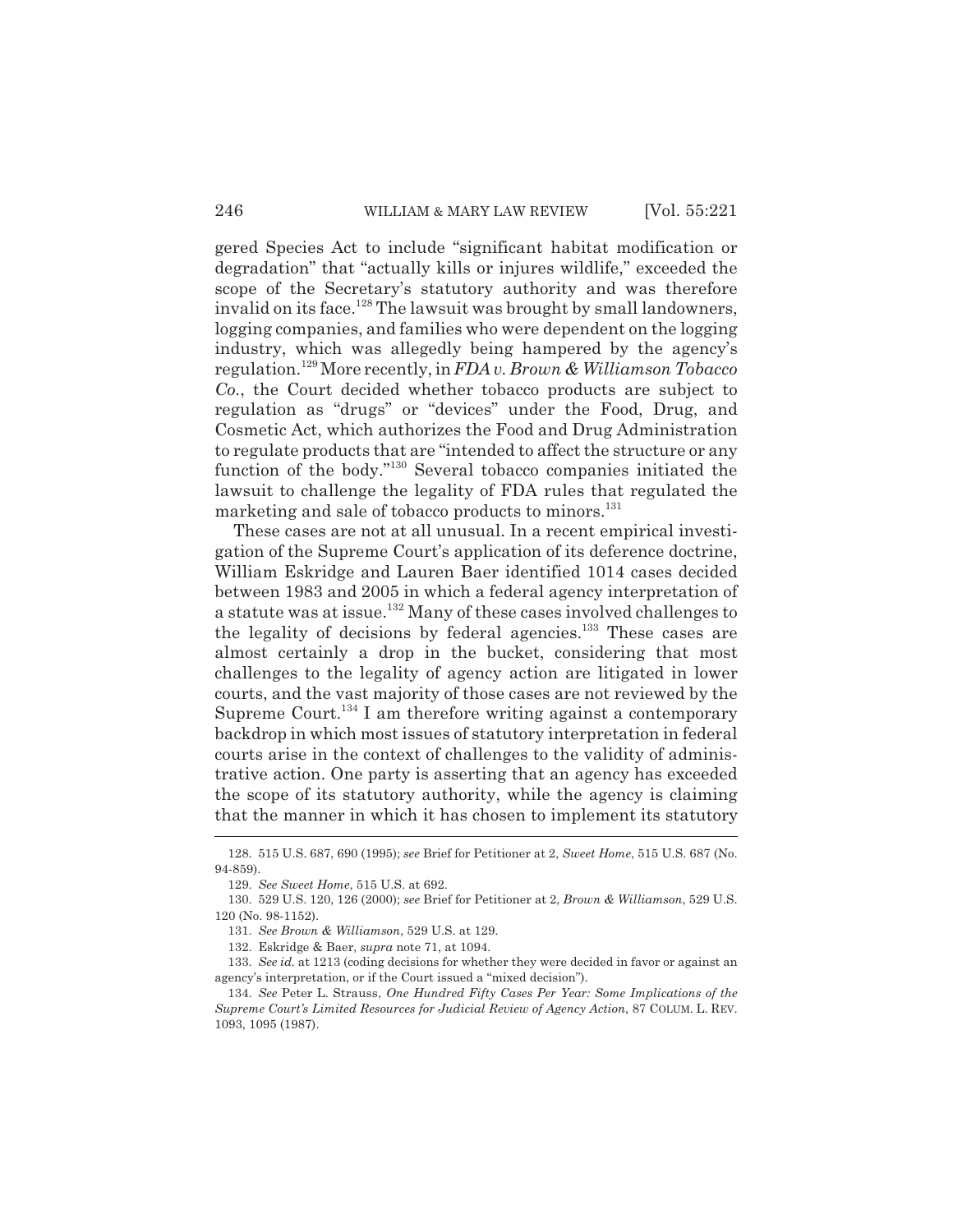authority is legally permissible and reasonable as a policy matter. The federal judiciary is resolving a "contest" over the permissible scope of governmental authority when it decides such a case or controversy. My contention is simply that statutory interpretation in the modern regulatory state is typically a species of judicial review of agency action and a prototypical example of a mechanism for contestatory democracy. Accordingly, statutory interpretation has the capacity to promote freedom as non-domination, and thereby affirmatively to improve the democratic legitimacy of particular exercises of governmental authority. And, contrary to the premises of the countermajoritarian difficulty, this is especially true when Congress has not explicitly resolved the precise question at issue, and administrators or judges must therefore exercise policymaking discretion.

Although my primary focus is the judiciary's interpretation of federal regulatory statutes that are implemented by administrative agencies, this conception of statutory interpretation could also be applied in other contexts.135 For example, the judiciary's interpretation of criminal statutes is also best understood as a mechanism for contestatory democracy. Thus, in *Holy Trinity Church v. United States*, the Court resolved a contest over whether the government could impose a fine on a church for hiring a rector from England "to perform labor or service of any kind" in alleged violation of a federal statute.136 The Court agreed with the plaintiff's contention that the statute was inapplicable to such "brain toilers," and famously observed that "[i]t is a familiar rule, that a thing may be within the letter of the statute and yet not within the statute, because not within its spirit, nor within the intention of its makers."<sup>137</sup> This conception of statutory interpretation could even be applied to many civil cases between private parties in which the plaintiff is asserting a private right of action created by a federal statute. For example, in *United Steelworkers of America v. Weber*, the Court essentially

<sup>135.</sup> Even if this were not the case, Edward Rubin has pointed out that "it could readily be argued that courts in an administrative era should adopt, as their general standard for all cases, the approach to interpretation that fits administrative cases." Edward Rubin, *Dynamic Statutory Interpretation in the Administrative State*, ISSUES IN LEGAL SCHOLARSHIP, no. 2, 2002, at 10.

<sup>136. 143</sup> U.S. 457, 458 (1892).

<sup>137.</sup> *Id.* at 459.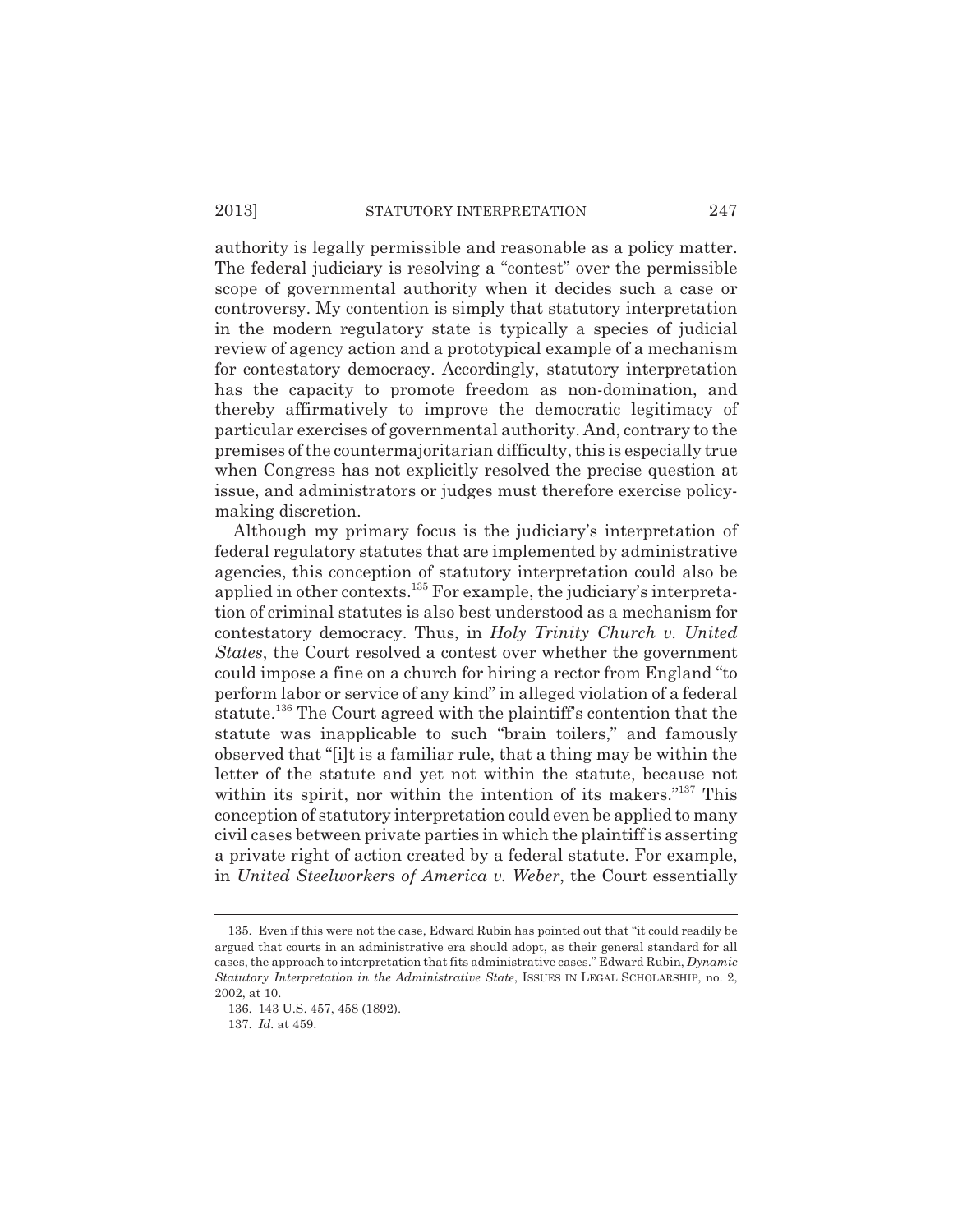resolved a contest regarding whether private employers could be prohibited from adopting voluntary affirmative action plans under Title VII of the Civil Rights Act of 1964.138 Indeed, most of the cases that I teach in my Legislation course are very good examples of statutory interpretation as contestatory democracy.<sup>139</sup>

It is one thing, of course, to recognize that statutory interpretation in the modern regulatory state is best understood as a mechanism of contestatory democracy.140 It is another thing to understand

140. For a rare example of an article that recognizes that statutory interpretation can play a contestatory role, see Ethan J. Leib & Michael Serota, *The Costs of Consensus in Statutory*

<sup>138. 443</sup> U.S. 193, 194 (1979).

<sup>139.</sup> In addition to cases discussed elsewhere in this Article, challenges to federal agency action include *Zuni Public School District No. 89 v. Department of Education*, 550 U.S. 81 (2007) (whether the Department of Education's method of calculating per-pupil expenditures violated the Impact Aid Act); *Rapanos v. United States*, 547 U.S. 715 (2006) (whether the Army Corps of Engineers could lawfully enforce the provisions of the Clean Water Act against the owners of certain wetlands); *United States v. Mead*, 553 U.S. 218 (2001) (whether day planners were "bound diaries" that could be subject to a duty by the Customs Service); *Public Citizen v. U.S. Department of Justice*, 491 U.S. 440 (1989) (whether the open meeting requirements of the Federal Advisory Committee Act apply to the Standing Committee on the Judiciary of the American Bar Association); *NLRB v. Catholic Bishop of Chicago*, 440 U.S. 490 (1979) (whether the NLRB could exercise jurisdiction over teachers in church-operated schools); *TVA v. Hill*, 437 U.S. 153 (1978) (whether a \$100 million project of the Tennessee Valley Authority that was funded by Congress must be enjoined to protect the snail darter under the Endangered Species Act); and *Morton v. Mancari*, 417 U.S. 535 (1974) (whether an employment preference for qualified Indians in the Bureau of Indian Affairs violated the antidiscrimination provisions of the Equal Employment Opportunity Act of 1972). The criminal cases include *Muscarello v. United States*, 524 U.S. 125 (1998) (whether a defendant who possesses a weapon in a locked glove compartment or trunk of a car "carries a firearm," and is thereby eligible for a mandatory five-year sentence enhancement); and *United States v. Marshall*, 908 F.2d 1312 (7th Cir. 1990) (en banc), *aff'd sub nom. Chapman v. United States*, 500 U.S. 453 (1991) (whether the weight of carriers should be counted for purposes of sentencing defendants convicted of selling LSD). For other good examples, see *Chisom v. Roemer*, 501 U.S. 380 (1991) (whether the protections against minority vote dilution that are provided by section 2 of the Voting Rights Act applied to judicial elections); *Gregory v. Ashcroft*, 501 U.S. 452 (1991) (whether appointed state judges are protected from age discrimination by state and local governments under the ADEA); *Kosak v. United States*, 465 U.S. 848 (1984) (whether plaintiff could bring suit against the Customs Service for the negligent destruction of his property under the Federal Torts Claim Act); *Cartledge v. Miller*, 457 F. Supp. 1146 (S.D.N.Y. 1978) (whether the anti-assignment or alienation provisions of ERISA preclude the execution of validly issued court orders enforcing family support rights); *In re Jacob*, 660 N.E.2d 397 (N.Y. 1995) (whether the cohabiting boyfriend or lesbian partner of a biological mother could lawfully adopt her child); and *State v. 1979 Pontiac Trans Am*, 487 A.2d 722 (N.J. 1985) (whether the state could permanently confiscate property that was used to commit a crime from innocent owners who could prove that they were uninvolved in and unaware of the wrongful activity, and that they had done all that reasonably could be expected to prevent the proscribed use of their property).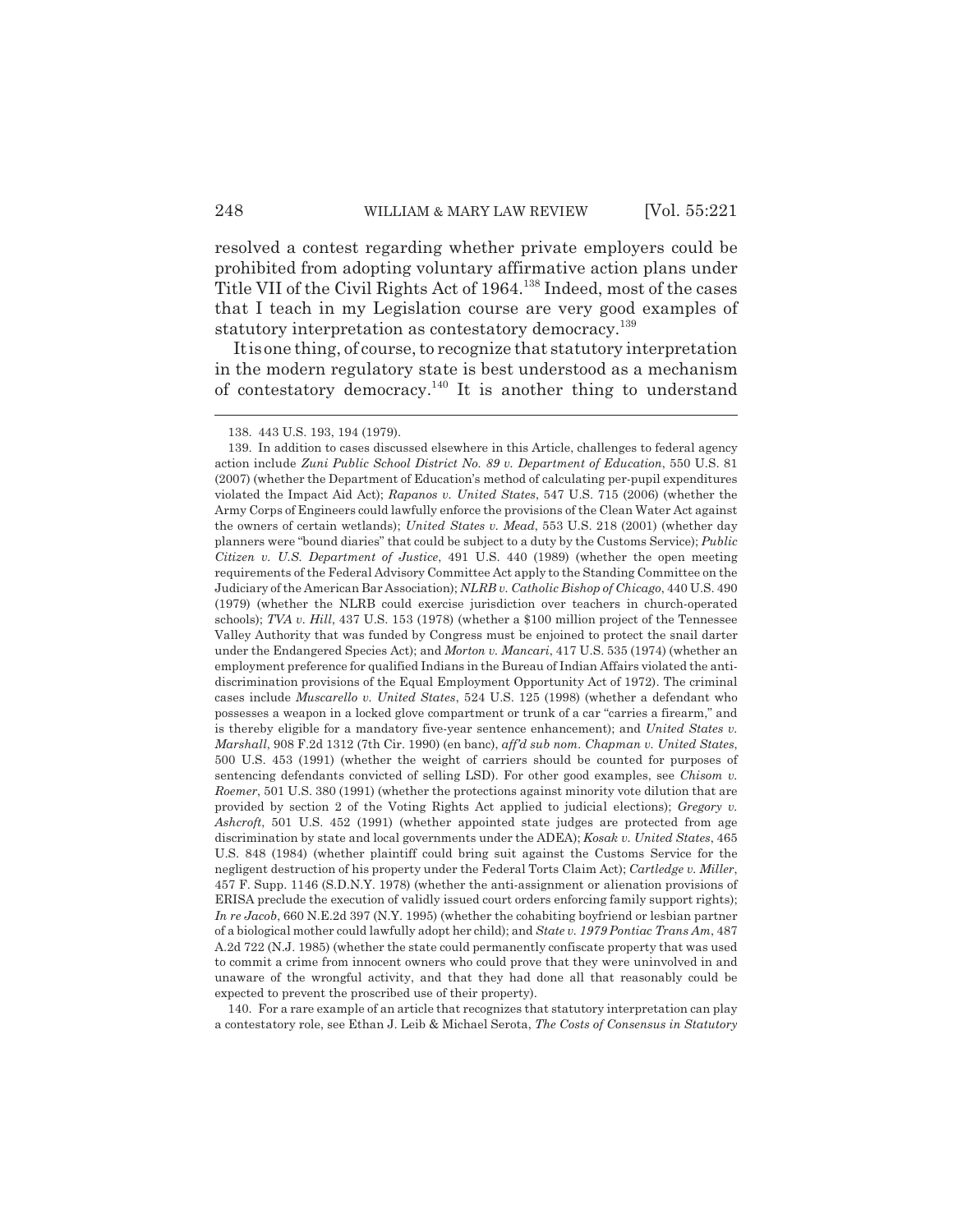precisely what this means for Congress, agencies, and courts. Accordingly, the remainder of this Part outlines the respective roles of legislatures, agencies, and courts when statutory interpretation is understood as a form of contestatory democracy.

#### *A. The Authorial Role of an Elected Legislature*

Congress is authorized by the Constitution to play the primary authorial role in the lawmaking process,<sup>141</sup> and this is entirely legitimate because of the electoral dimension of democracy.<sup>142</sup> It follows that when Congress has explicitly resolved a policy question in a reasoned fashion, agencies and courts are obligated to respect the legislature's decision. Republican theory therefore embraces a sensible version of legislative supremacy that is consistent with the constitutional structure and the Bill of Rights, and it nowhere suggests that agencies or courts are authorized to make law in an unconstrained fashion. Nonetheless, if democracy also includes a contestatory dimension to protect the people from arbitrary domination, this aspect of democracy will have important implications for our understanding of the role of elected representatives in the lawmaking process. The resulting understanding of the legislative process will, in turn, have important implications for the proper roles of agencies and courts in statutory interpretation.

A fundamental prerequisite to the proper functioning of contestatory democracy is that rather than adhering to a pluralistic conception of the lawmaking process whereby legislation is understood to reflect the prepolitical preferences of the majority or the product of self-interested bargaining, the policy decisions of a republican legislature should be the product of reasoned deliberation.143 This is partly the case because self-interested bargaining is unduly likely to favor the positions of the most powerful in society and could therefore potentially result in arbitrary domination. Moreover, legislation cannot truly be characterized as a collective

*Construction*, 120 YALE L.J. ONLINE 47, 49-53 (2010).

<sup>141.</sup> *See* U.S. CONST. art. I, § 1 ("All legislative Powers herein granted shall be vested in a Congress of the United States, which shall consist of a Senate and House of Representatives.").

<sup>142.</sup> *See supra* notes 19-22, 26, 106 and accompanying text.

<sup>143.</sup> *See* PETTIT, *supra* note 18, at 186-90, 202-05.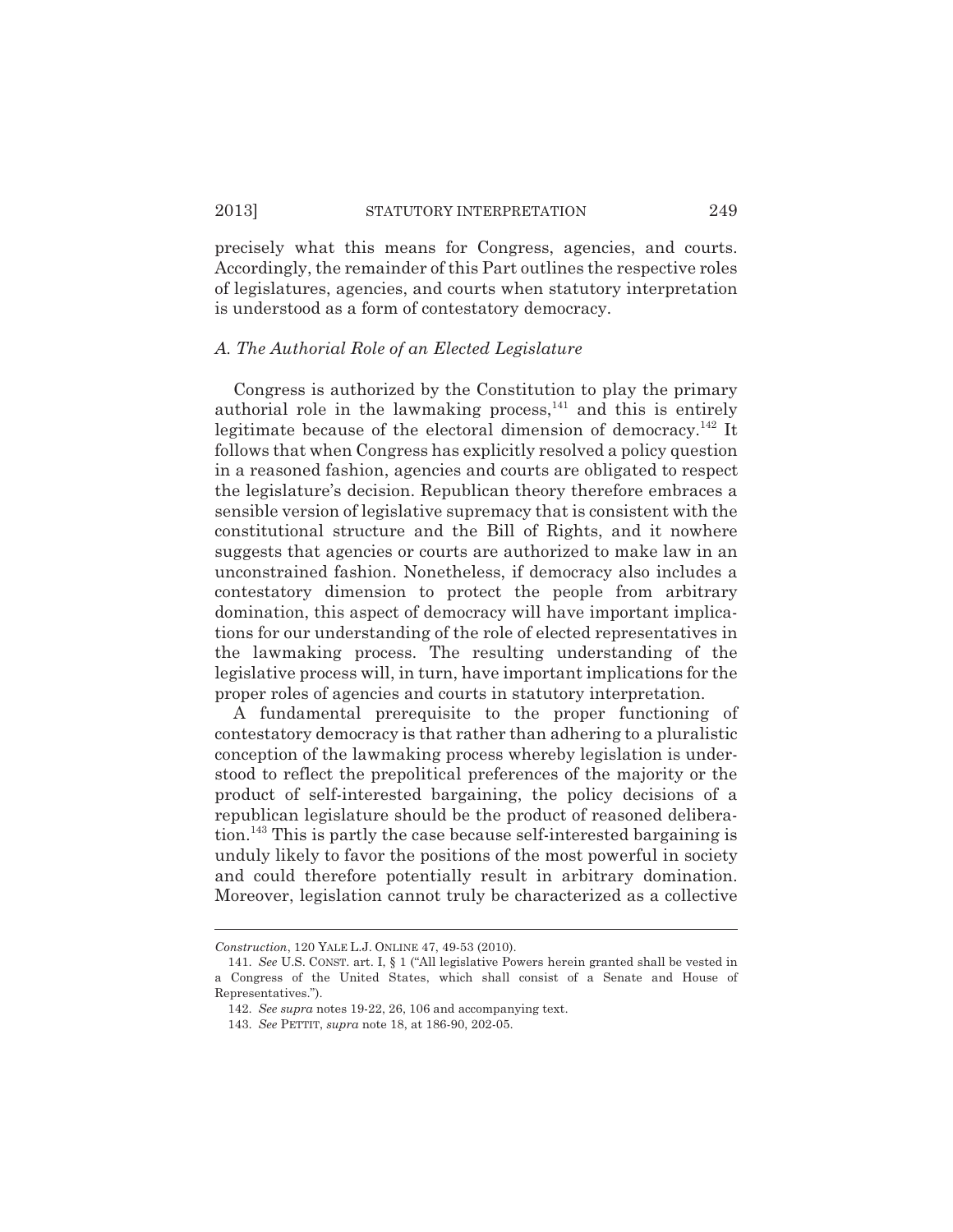decision of the people if the interests and perspectives of minorities are not considered.<sup>144</sup> Contestatory democracy presumes that individuals or groups will be able to challenge public decisions on the grounds that their perceived interests were not taken into account during the lawmaking process, and that the final decision would have been different if their views were given equal consideration. The legislature must therefore engage in reasoned deliberation about the means and ends of its policy decisions to provide a basis for subsequent contestation. Such challenges would be incoherent if the legislative process were merely designed to aggregate the prepolitical preferences of elected representatives or their constituents. Accordingly, theories of contestatory democracy necessarily incorporate the basic tenets of deliberative democratic theory at the operational level.

Deliberative democratic theory maintains, in turn, that public officials are obligated to engage in reasoned deliberation on which courses of action will promote the public good.<sup>145</sup> They must consider all of the relevant information and views that are expressed during a decision making process, and they should give reasoned explanations for their decisions that could reasonably be accepted by free and equal citizens with fundamentally competing perspectives.<sup>146</sup> Public decisions that are rendered pursuant to these criteria are democratically legitimate because each interest and perspective is treated with equal respect and arbitrary decision making is prohibited.147 Meanwhile, these requirements increase the odds of

<sup>144.</sup> *See, e.g.*, RICHARDSON, *supra* note 95, at 213; Cohen, *supra* note 95, at 22-23; Manin, *supra* note 95, at 359-60; *see also* Thompson, *supra* note 95, at 502-04 (discussing deliberative democracy's focus on "the need for a collective decision in a state of disagreement").

<sup>145.</sup> *See* Glen Staszewski, *Political Reasons, Deliberative Democracy, and Administrative Law*, 97 IOWA L. REV. 849, 857-58 (2012) (summarizing the basic tenets of deliberative democratic theory).

<sup>146.</sup> *See, e.g.*, GUTMANN & THOMPSON, DEMOCRACY AND DISAGREEMENT, *supra* note 95, at 52; Joshua Cohen, *Democracy and Liberty*, *in* DELIBERATIVE DEMOCRACY, *supra* note 95, at 193-94.

<sup>147.</sup> *See* Glen Staszewski, *Reason-Giving and Accountability*, 93 MINN. L. REV. 1253, 1291 (2009); *see id.* at 1282-84 (discussing the capacity of reason-giving to promote the legitimacy of governmental authority in a democracy); Thompson, *supra* note 95, at 502 ("[L]egitimacy ... prescribes the process by which ... collective decisions can be morally justified to those who are bound by them. It is the key defining element of deliberative democracy.") (internal punctuation omitted).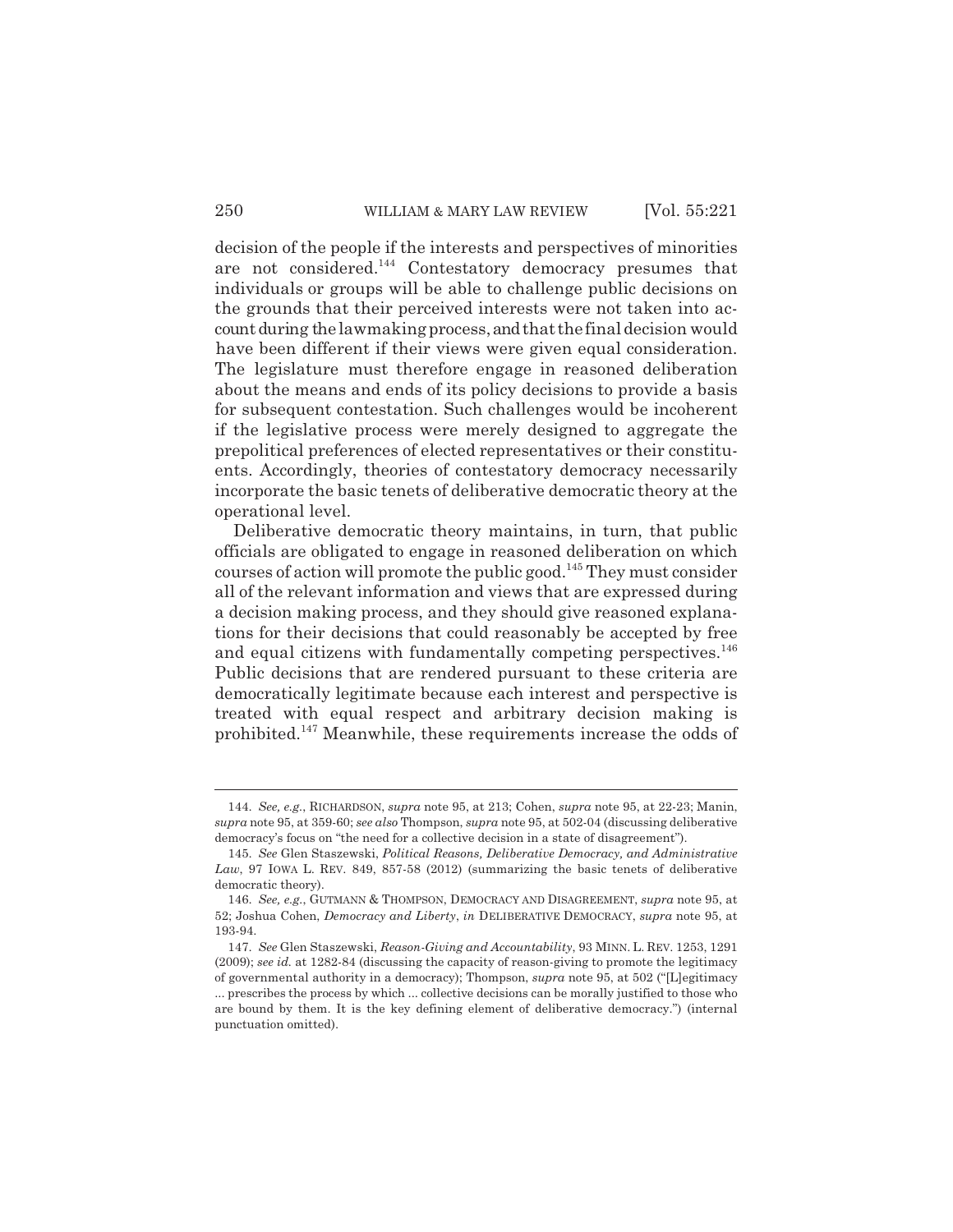reaching the best decision on the merits in light of the available information and fundamental differences of opinion.<sup>148</sup>

The basic tenets of deliberative democratic theory are reflected in the American constitutional structure and relevant provisions of the Bill of Rights, $149$  which is not surprising considering that the Framers were famously concerned about the problem of faction and the potential tyranny of the majority.<sup>150</sup> Thus, for example, the Framers rejected direct democracy at the federal level in favor of representative democracy, and they expected elected representatives to engage in a process of reasoned deliberation from which the common good would emerge.<sup>151</sup> They also adopted the requirements of bicameralism and presentment, which ensure that a bill cannot become a law unless there is either majority support for the measure in both chambers of Congress and executive approval or an unusually high level of congressional demand for the proposed legislation.152 While this supermajority requirement facilitates bargaining and thereby prevents the domination of otherwise vulnerable minorities,<sup>153</sup> it also generates reasoned deliberation in a broader effort to reach agreements on how to promote the public good, which are responsive to their interests and perspectives.154 The Supreme Court has recognized that the liberty protected by the Due Process Clause "includes a freedom from all substantial arbitrary impositions and purposeless restraints."155 Similarly, the Equal Protection Clause has long been understood to raise concerns when statutory classifications impose burdens upon individuals or deprive them of benefits without advancing the purposes of the

<sup>148.</sup> *See* James D. Fearon, *Deliberation as Discussion*, *in* DELIBERATIVE DEMOCRACY, *supra* note 95, at 44-45 (describing "six major reasons or arguments for discussing a matter before reaching a decision on what to do"); Staszewski, *supra* note 145, at 887.

<sup>149.</sup> *See* Bessette, *supra* note 110, at 102-04; Sunstein, *supra* note 83, at 31; *see also* Staszewski, *supra* note 70, at 1018-22.

<sup>150.</sup> *See* THE FEDERALIST NO. 10 (James Madison).

<sup>151.</sup> *See, e.g.*, *id.*

<sup>152.</sup> *See* U.S. CONST. art. I, § 7, cl. 2.

<sup>153.</sup> *See* Manning, *supra* note 5, at 74-78.

<sup>154.</sup> *See* Staszewski, *supra* note 70, at 1021.

<sup>155.</sup> Poe v. Ullman, 367 U.S. 497, 543 (1961) (Harlan, J., dissenting). For a detailed discussion of this aspect of the Court's due process jurisprudence, see Peter J. Rubin, *Square Pegs and Round Holes*: *Substantive Due Process, Procedural Due Process, and the Bill of Rights*, 103 COLUM. L. REV. 833, 844-47 (2003).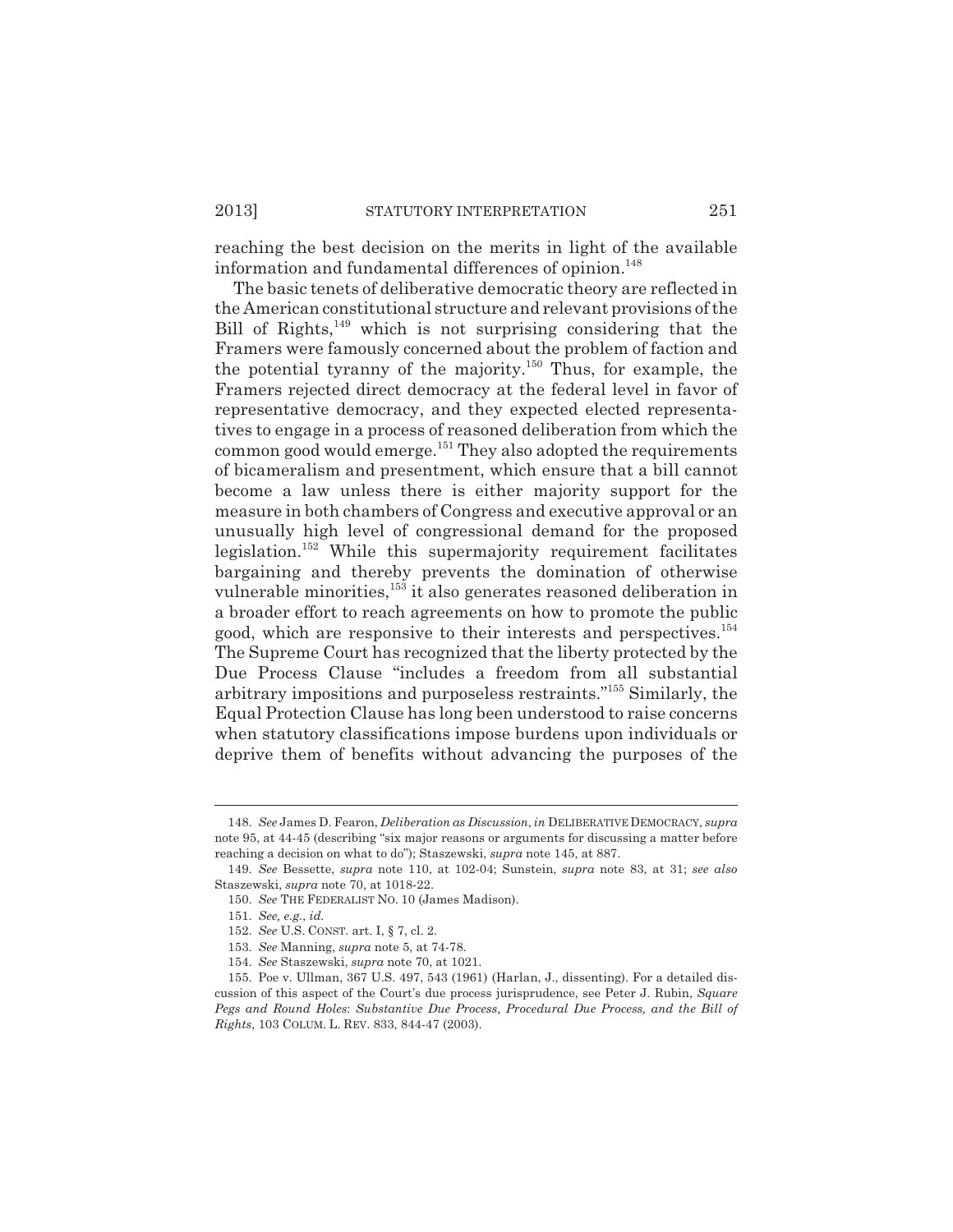legislation.156 These principles are reflected in the doctrinal requirement that ordinary legislation must be rationally related to a legitimate governmental purpose, which would be unintelligible under a pluralistic conception of the legislative process.<sup>157</sup>

While the rational basis test underenforces the relevant constitutional norms based on institutional concerns,<sup>158</sup> the structural safeguards that are provided by the Constitution to facilitate reasoned deliberation and prevent faction help to explain the strong presumption of constitutionality that the judiciary routinely ascribes to legislation.<sup>159</sup> If a law does not implicate any fundamental rights or suspect classifications, the judiciary presumes that elected representatives engaged in reasoned deliberation during the lawmaking process and that they had public-regarding justifications for their policy choices. This presumption holds if the judiciary is capable of hypothesizing permissible goals that could possibly be served by a statutory scheme, regardless of the contents of the legislative record.

Setting aside the adequacy of this approach to judicial review for the moment, $160$  the Constitution's structural safeguards also provide the best explanation for the idea of legislative supremacy in statutory interpretation: when Congress has explicitly resolved a specific policy issue pursuant to a legislative process that requires elected representatives to engage in reasoned deliberation and consider the interests and perspectives of minorities, the legislature's decision should ordinarily be respected by agencies and courts when the statute is implemented.<sup>161</sup> In this situation, the issue was

<sup>156.</sup> *See* Joseph Tussman & Jacobus tenBroek, *The Equal Protection of the Laws*, 37 CALIF. L. REV. 341, 342-56 (1949).

<sup>157.</sup> *See* Sunstein, *supra* note 83, at 49; Tussman & tenBroek, *supra* note 156, at 350.

<sup>158.</sup> *See* Lawrence G. Sager, *Fair Measure: The Legal Status of Underenforced Constitutional Norms*, 91 HARV. L. REV. 1212, 1216-18 (1978).

<sup>159.</sup> *See* Philip P. Frickey, *The Communion of Strangers*: *Representative Government, Direct Democracy, and the Privatization of the Public Sphere*, 34 WILLAMETTE L. REV. 421, 444 (1998).

<sup>160.</sup> *See infra* Part V.B (returning to this question).

<sup>161.</sup> *Cf.* Chevron, U.S.A., Inc. v. Natural Res. Def. Council, Inc., 467 U.S. 837, 842-43 (1984). Undoubtedly, ascertaining whether Congress has explicitly resolved a specific policy question in a reasoned fashion during the legislative process will sometimes be difficult. *See* Merrill, *supra* note 57, at 1091 (claiming that the line between clarity and ambiguity under *Chevron* "has a highly random aspect to it"); Molot, *supra* note 16, at 51 (same). If, however, we acknowledge that no methodology of statutory interpretation can eliminate the need for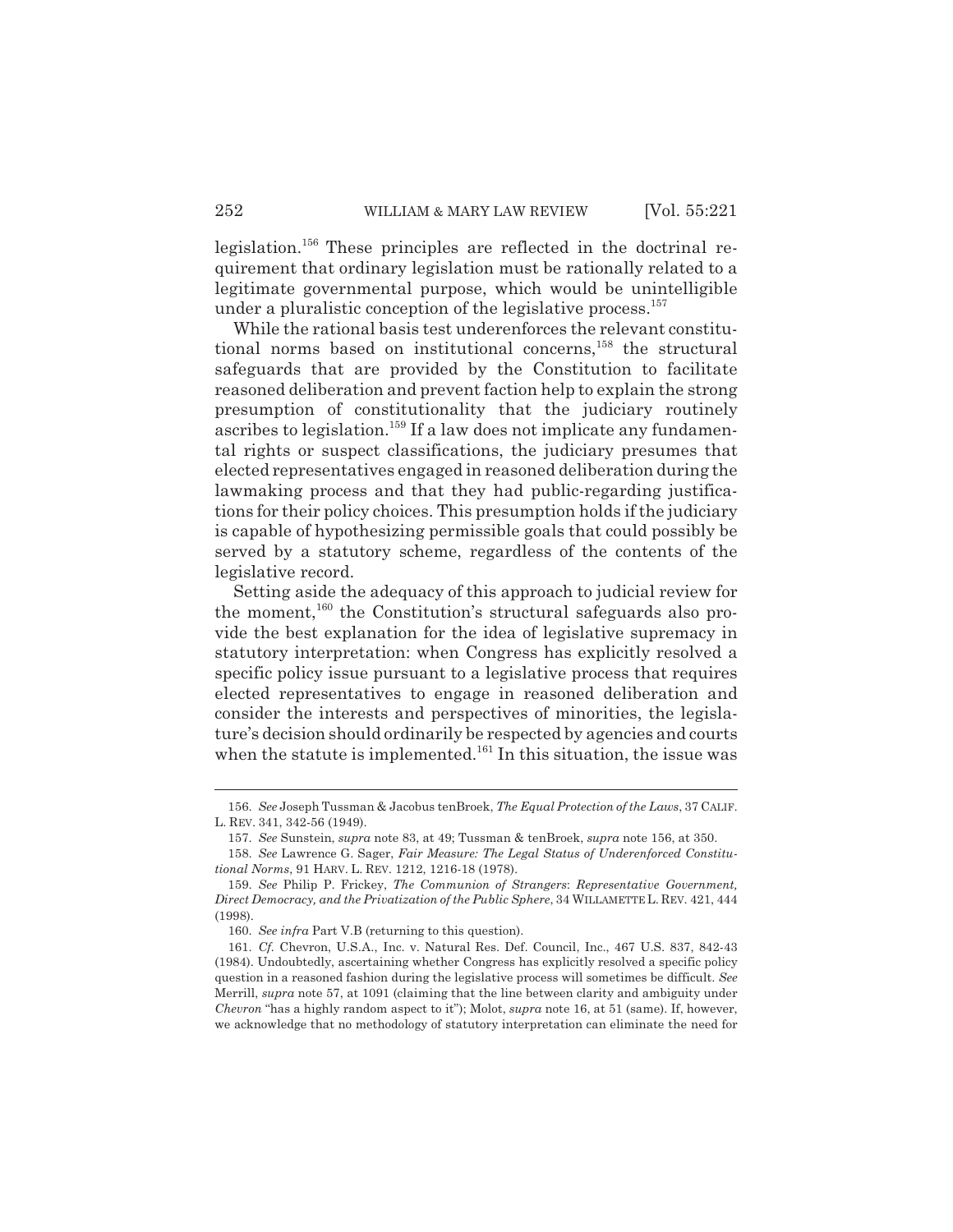already "contested" and legitimately resolved during the lawmaking process, and subsequent changes to the selected policy should ordinarily be adopted pursuant to a statutory amendment. If the government's efforts to implement the selected policy are contested in court on statutory grounds, this challenge should therefore be unsuccessful. By the same token, legal challenges to the government's departure from the selected policy should be significantly more viable.<sup>162</sup>

The corollary to this view of legislative supremacy, however, is that when Congress has not explicitly resolved a particular policy question in a reasoned fashion during the legislative process, then the best way to avoid the potential for arbitrary domination is for the public officials who implement the law to engage in reasoned decision making on the best course of action under the circumstances. In the modern regulatory state, the responsibility for resolving these statutory ambiguities will ordinarily fall, as an initial matter, on an administrative agency with delegated authority to carry out the purposes of the federal programs established by Congress.

## *B. The Intermediate Role of Agencies*

Public officials who implement the law will necessarily have substantial policy-making discretion if statutes are deemed "ambigu-

judgment in resolving hard cases, and we recognize that statutory interpretation should be understood as a mechanism of contestatory democracy, then this should be a central aspect of the inquiry even if the answer is sometimes debatable. From this perspective, moreover, the legislative record should convey useful information about whether elected representatives engaged in reasoned deliberation about a contested policy question, and whether the issue was resolved in a reasoned fashion during the legislative process. *See* Bernard W. Bell, *Legislative History Without Legislative Intent: The Public Justification Approach to Statutory Interpretation*, 60 OHIO ST. L.J. 1 (1999). Agencies and courts should also be capable of distinguishing between the known imprecision of statutory rules and identifiable bargains or compromises, which should ordinarily be respected when a law is implemented, and unanticipated or unresolved problems, which agencies and courts should have more flexibility to address in a reasoned fashion—even if those problems could, in theory, have been the subject of speculative backroom deals. *See* Staszewski, *supra* note 70, at 1025-27 (explaining the importance of these distinctions).

<sup>162.</sup> From this perspective, limitations on judicial review of agency inaction are problematic because they preclude individuals and groups from contesting an agency's failure to implement its statutory mandate. *See* Glen Staszewski, *The Federal Inaction Commission*, 59 EMORY L.J. 369, 370-71 (2009).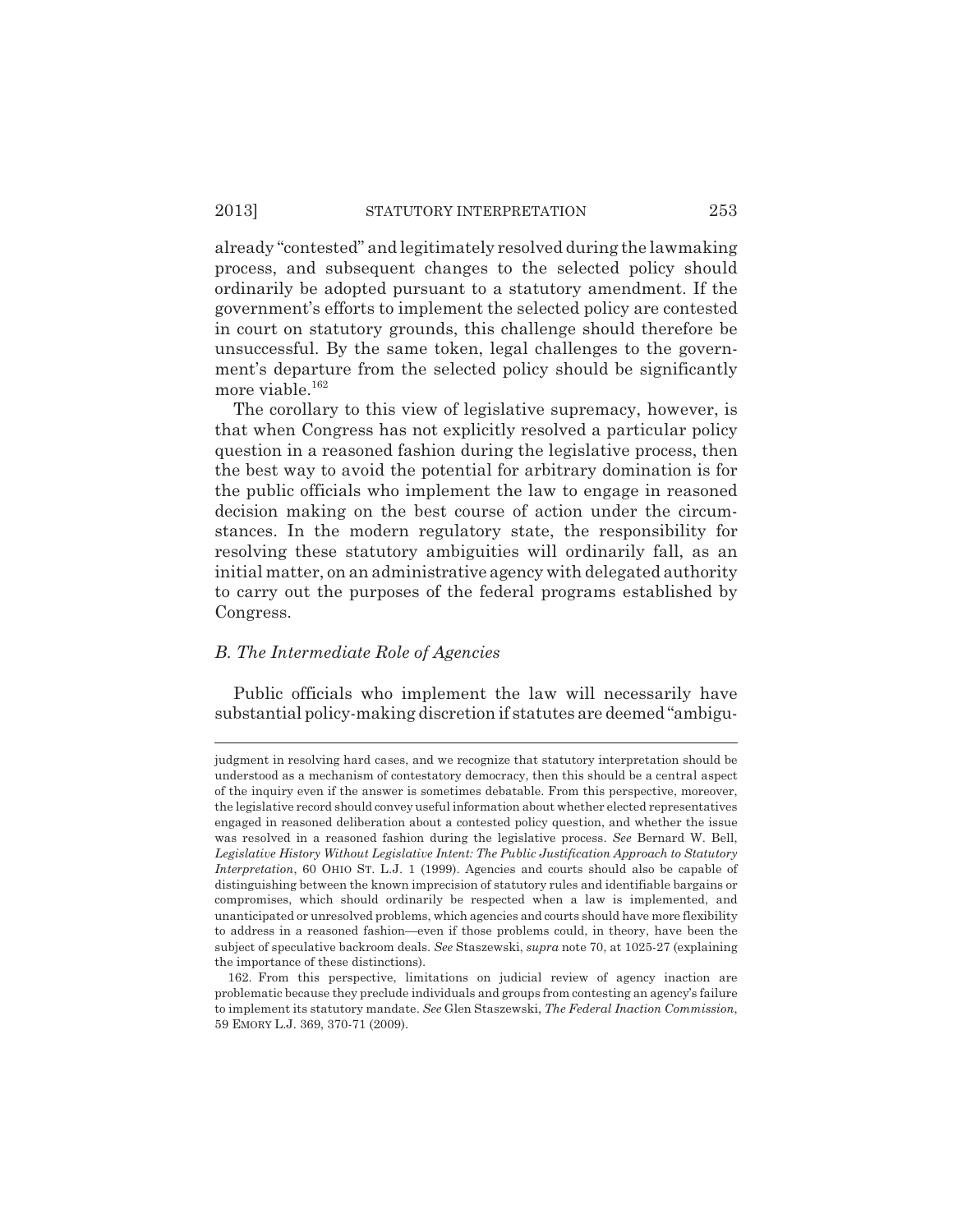ous" when Congress has not explicitly resolved an issue during the legislative process or unanticipated problems arise. This is highly problematic under the traditional model, which maintains that unelected administrators and judges should serve as the legislature's faithful agents and "carry out decisions they do not make."<sup>163</sup> The exercise of policy-making discretion by administrators and judges is significantly less troubling, however, if the role of democracy is to promote freedom as non-domination and there are structural safeguards in place to guard against the possibility of arbitrary domination by the state. The central function of administrative law is to provide such safeguards,  $164$  which include the opportunities for contestatory democracy that are provided by judicial review of agency action and statutory interpretation by federal courts in the modern regulatory state.

Before turning directly to those mechanisms of contestatory democracy, it is worth considering how administrative agencies go about implementing federal regulatory statutes in the first instance. After all, those statutes are just words on paper in the absence of administrative action, and final agency action is generally required for an interpretive dispute to be justiciable in federal court.<sup>165</sup> Jerry Mashaw has therefore pointed out that "agencies are, by necessity, the primary official interpreters of federal statutes."166 Mashaw has suggested, moreover, that there are good reasons to think that agencies do not and should not perform this task in precisely the same manner as courts.<sup>167</sup> Professor Mashaw's seminal work on this topic has led to a lively debate on the question of whether it is accurate to think of agency decision making as "interpretation" in a conventional sense.<sup>168</sup> For example, Elizabeth Foote has argued

<sup>163.</sup> *See* Easterbrook, *supra* note 43, at 60.

<sup>164.</sup> *See* Bressman, *supra* note 59, at 472-73.

<sup>165.</sup> *See* 5 U.S.C. §§ 702, 704 (2006).

<sup>166.</sup> Jerry L. Mashaw, *Norms, Practices, and the Paradox of Deference: A Preliminary Inquiry into Agency Statutory Interpretation*, 57 ADMIN. L. REV. 501, 502-03 (2005).

<sup>167.</sup> *See id.* at 521-24.

<sup>168.</sup> *See also* Glen Staszewski, *Introduction to Symposium on Administrative Statutory Interpretation*, 2009 MICH. ST. L. REV. 1, 1; Peter L. Strauss, *When the Judge Is Not the Primary Official with Responsibility to Read*: *Agency Interpretation and the Problem of Legislative History*, 66 CHI.-KENT L. REV. 321, 346-47 (1990). *Compare* Jerry L. Mashaw, *Agency-Centered or Court-Centered Administrative Law? A Dialogue with Richard Pierce on Agency Statutory Interpretation*, 59 ADMIN. L. REV. 889 (2007), *with* Richard J. Pierce, Jr., *How Agencies Should Give Meaning to the Statutes They Administer: A Response to Mashaw*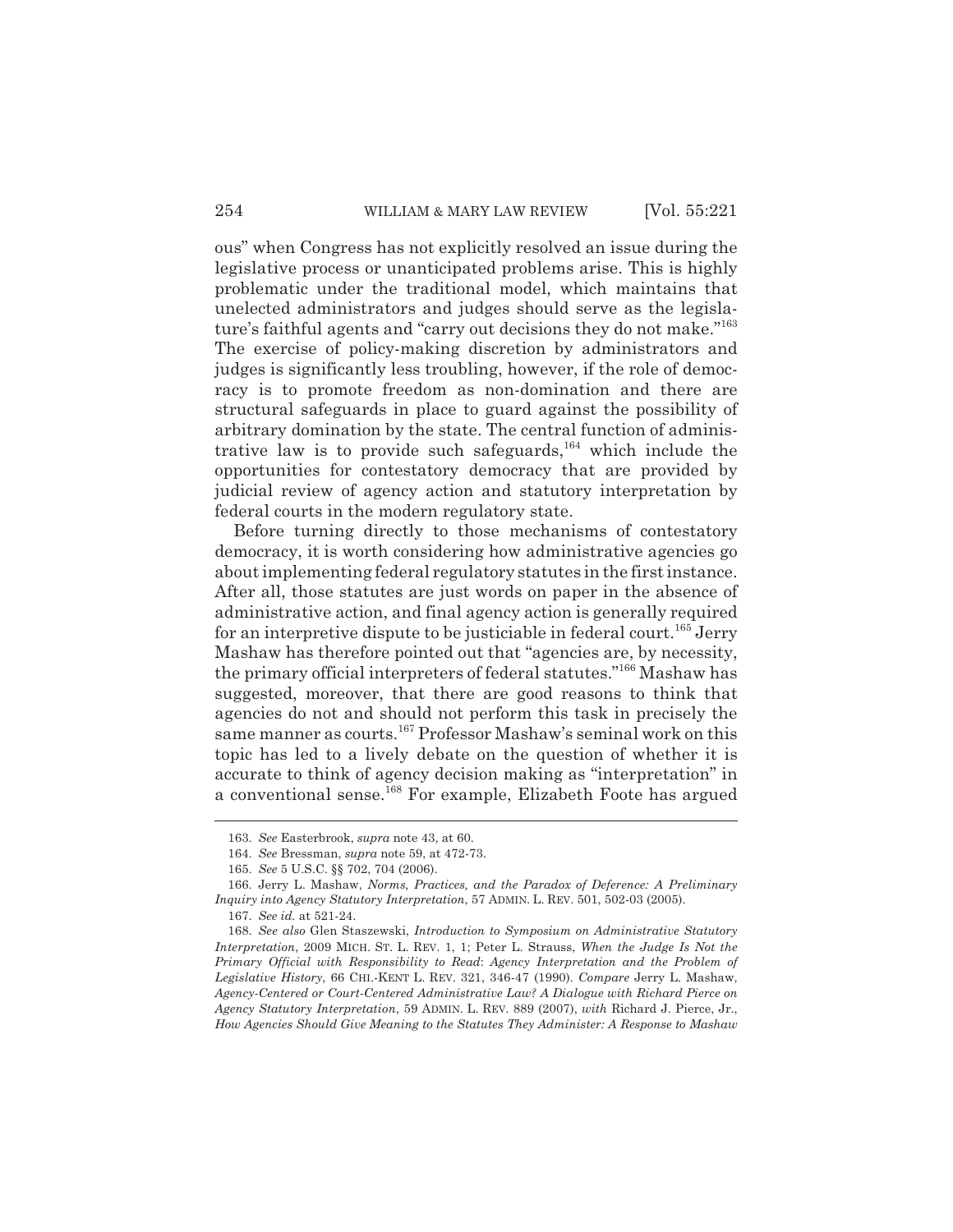that the primary role of agencies is not to *interpret* federal statutes, but rather to *implement* or *carry out* federal programs on an ongoing basis through a variety of policy-making vehicles.<sup>169</sup> Although this is an important and accurate observation, Mashaw has persuasively explained that the implementation of statutes routinely requires "interpretation" to ascertain the underlying purposes of the program and what the agency should be doing.<sup>170</sup>

I am skeptical that one can draw a clear or coherent line between the tasks of interpretation and implementation, but it seems clear that (1) agencies are the primary "implementers" of federal statutes in the modern regulatory state, (2) they do not make decisions in precisely the same manner as courts, and (3) they are obligated to carry out the ascertainable purposes of their programs in a reasoned fashion. As explained below, I also believe that agencies perform an "intermediate" lawmaking role that falls in between the authorial role of the legislature and the editorial role of the judiciary. Perhaps more accurately, I believe that agencies sometimes play an authorial role, and they sometimes play an editorial role, depending on the terms and specificity of their statutory mandates. Even when agencies play an authorial role, however, they are still bound by the underlying purposes of their statutory programs, and they should therefore be understood as *commissioned authors*, who have agreed to undertake a particular, instrumental project, subject only to the most general of instructions.

There are several recurring situations in which agencies play the role of a commissioned author. First, Congress frequently provides explicit delegations of lawmaking authority to regulatory agencies.171 For example, Congress may charge the Environmental Protection Agency with responsibility for adopting limits on certain

*and Strauss*, 59 ADMIN. L. REV. 197 (2007).

<sup>169.</sup> *See* Elizabeth V. Foote, *Statutory Interpretation or Public Administration: How* Chevron *Misconceives the Function of Agencies and Why It Matters*, 59 ADMIN. L. REV. 673, 678-81 (2007).

<sup>170.</sup> *See* Mashaw, *supra* note 168, at 897-98; *Cf*. City of Arlington, Tex. v. FCC, 133 S. Ct. 1863, 1865 (2013) (claiming that when agency action is challenged as contrary to law, the question "is always whether the agency has gone beyond what Congress has permitted it to do," and therefore there is no basis for distinguishing between jurisdictional and nonjurisdictional interpretations of regulatory statutes).

<sup>171.</sup> *See* Margaret H. Lemos, *The Consequences of Congress's Choice of Delegate*: *Judicial and Agency Interpretations of Title VII*, 63 VAND. L. REV. 363, 364 (2010).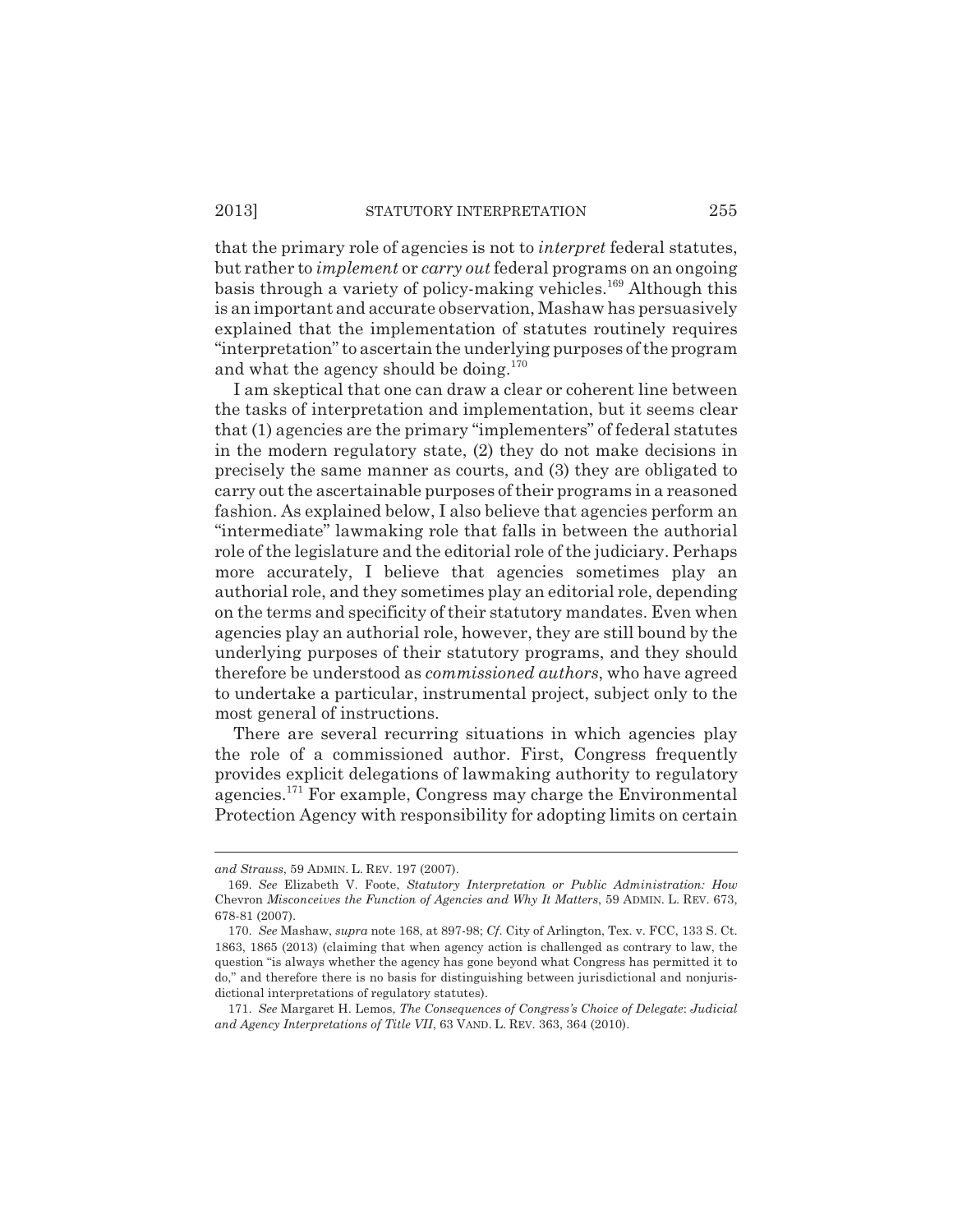types of pollution. The agency will then be the author of any promulgated standards. Similarly, Congress often promulgates statutes that cannot be enforced until an administrative agency promulgates legislative rules of conduct.172 These statutes do not directly regulate the public, but rather merely authorize regulatory agencies to promulgate rules of conduct in a particular area. $173$ Agencies are therefore the authors of any applicable rules that are subsequently adopted. Congress has also been known to enact statutes that authorize agencies to promulgate rules or issue orders pursuant to a general obligation to "promote the public interest" in a particular field.<sup>174</sup> Once again, agencies will necessarily be the authors of policy decisions that are made in carrying out this authority. The same is true whenever Congress leaves gaping holes or patent ambiguity in the operative provisions of regulatory statutes that set forth rules of conduct that could be enforced by administrative agencies against the general public.<sup>175</sup>

There is nothing formally undemocratic about a regulatory agency playing the role of a commissioned author because such authority was by definition delegated from the elected legislature.<sup>176</sup> Moreover, elected officials in the executive and legislative branches have a variety of well-known means to influence how this delegated authority is exercised.<sup>177</sup> From a republican perspective, these mechanisms of political influence or control are best understood as the means by which *the electoral dimension of democracy* is applied

<sup>172.</sup> *See, e.g.*, Highway Safety Act of 1970, Pub. L. No. 91-606, 84 Stat. 1713, 1739 (1970) (codified as amended at scattered sections of 28 U.S.C. (2006)) (establishing the National Highway Traffic Safety Administration and requiring it to promulgate vehicle safety standards); Federal Food, Drug, and Cosmetics Act, Pub. L. No. 75-717, 52 Stat. 1040 (1938) (codified as amended at 29 U.S.C. §§ 301-99) (requiring the Food and Drug Administration to promulgate regulations regarding food safety).

<sup>173.</sup> *See* Edward L. Rubin, *Law and Legislation in the Administrative State*, 89 COLUM. L. REV. 369, 381-82 (1989) (describing the ubiquity of such statutes in the modern regulatory state).

<sup>174.</sup> *See, e.g.*, Amendments to the Communications Act, ch. 296, 52 Stat. 588, 588 (1938) (codified as amended at 47 U.S.C. § 201(b)) (adding a general grant of authority to "prescribe such rules and regulations as may be necessary in the public interest to carry out the provisions of this Act").

<sup>175.</sup> *See, e.g.*, 15 U.S.C. § 45 (authorizing the Federal Trade Commission to prevent "unfair methods of competition" and "unfair or deceptive acts or practices").

<sup>176.</sup> *See* Rubin, *supra* note 135, at 6.

<sup>177.</sup> *See* RICHARD J. PIERCE, JR. ET AL., ADMINISTRATIVE LAW AND PROCESS 45-49, 84-98, 524-38 (5th ed. 2009) (discussing means of legislative and executive control or oversight).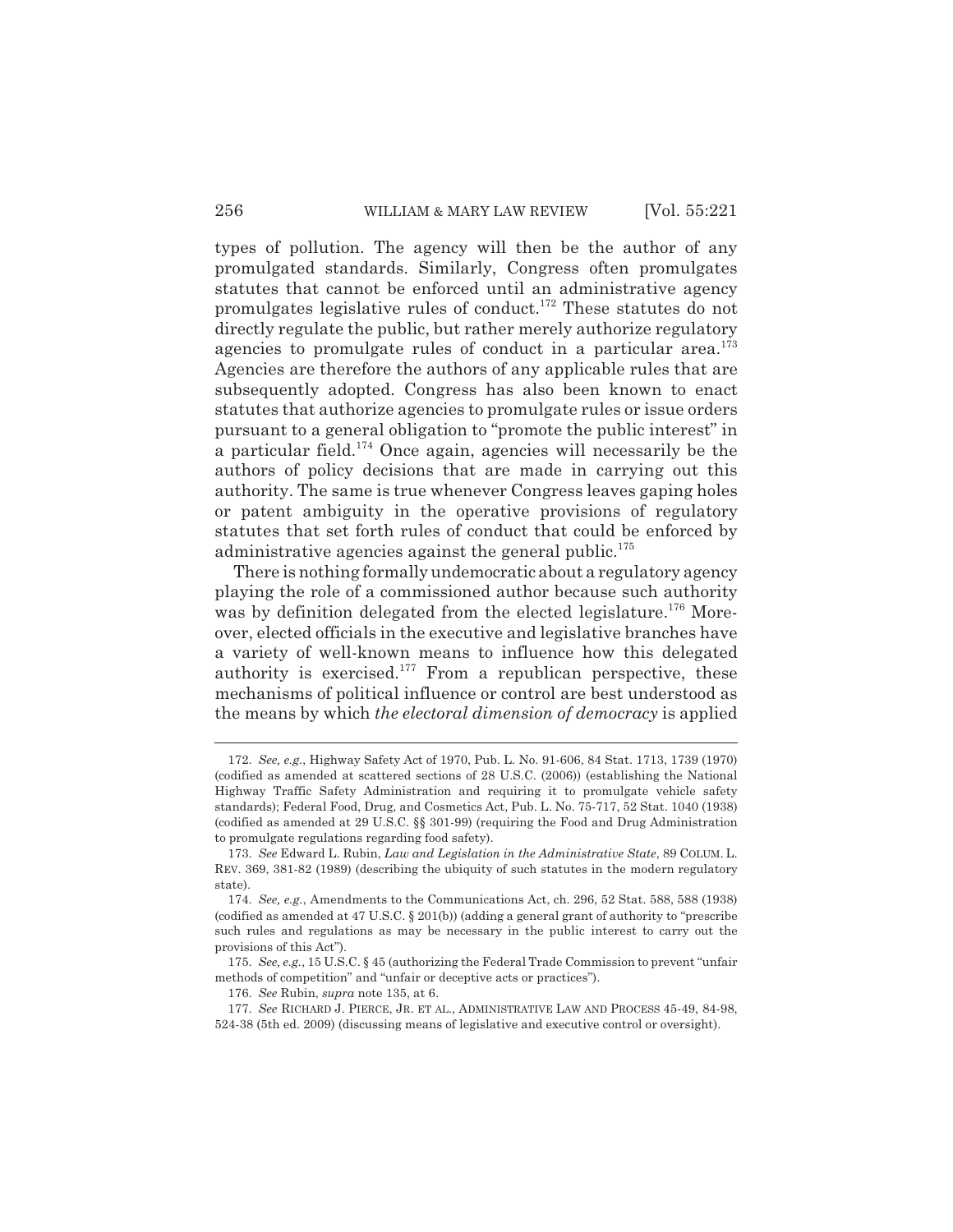to agency action. Recall that avoiding the possibility of arbitrary domination by the state requires an arrangement that will prevent the government from ignoring the common, perceived interests of ordinary citizens. Although I am skeptical that presidential or congressional elections actually turn on the policy decisions of regulatory agencies, $178$  it does seem plausible that the political influence of elected officials helps to ensure that agency decisions can be said to originate, "however indirectly, in the collective will of the people."179 This is the case because the political influences on regulatory decision making encourage agency officials to consider the interests and perspectives of powerful members of the public or their representatives.

Like other mechanisms that promote the electoral dimension of democracy, however, administrative decision making might "only track the perceived interests of a majority, absolute or relative on any issue," and therefore "have a dominating aspect from the point of view of others."180 It is not surprising then that administrative discretion has always been feared on the grounds that agencies might adopt "tunnel vision" and ignore the legitimate concerns of regulated entities, $181$  or that they could be captured by regulated entities and ignore the interests and perspectives of the intended beneficiaries of statutory programs.<sup>182</sup> In truth, agencies routinely walk a fine line between the perils of majority and minority faction. Accordingly, it is vital for administrative law to provide mechanisms of contestatory democracy to ensure that everyone's views are given equal consideration. An agency's role as commissioned author is therefore most legitimately exercised pursuant to deliberative procedures, such as notice-and-comment rule making, and administrative policy decisions should ordinarily be subject to hard-look judicial review to ensure that the agency has engaged in reasoned decision making and thereby avoided the possibility of arbitrary domination.183

<sup>178.</sup> *See* Staszewski, *supra* note 145, at 867-72; Staszewski, *supra* note 147, at 1271-76.

<sup>179.</sup> *See* Pettit, *supra* note 19, at 180.

<sup>180.</sup> *See id.* at 174.

<sup>181.</sup> *See* Neal Devins & Michael Herz, *The Uneasy Case for Department of Justice Control of Federal Litigation*, 5 U. PA. J. CONST. L. 558, 600 (2002).

<sup>182.</sup> *See* Richard B. Stewart, *The Reformation of American Administrative Law*, 88 HARV. L. REV. 1667, 1712-13 (1975).

<sup>183.</sup> *See* Motor Vehicle Mfrs. Ass'n v. State Farm Mut. Auto. Ins. Co., 463 U.S. 29, 43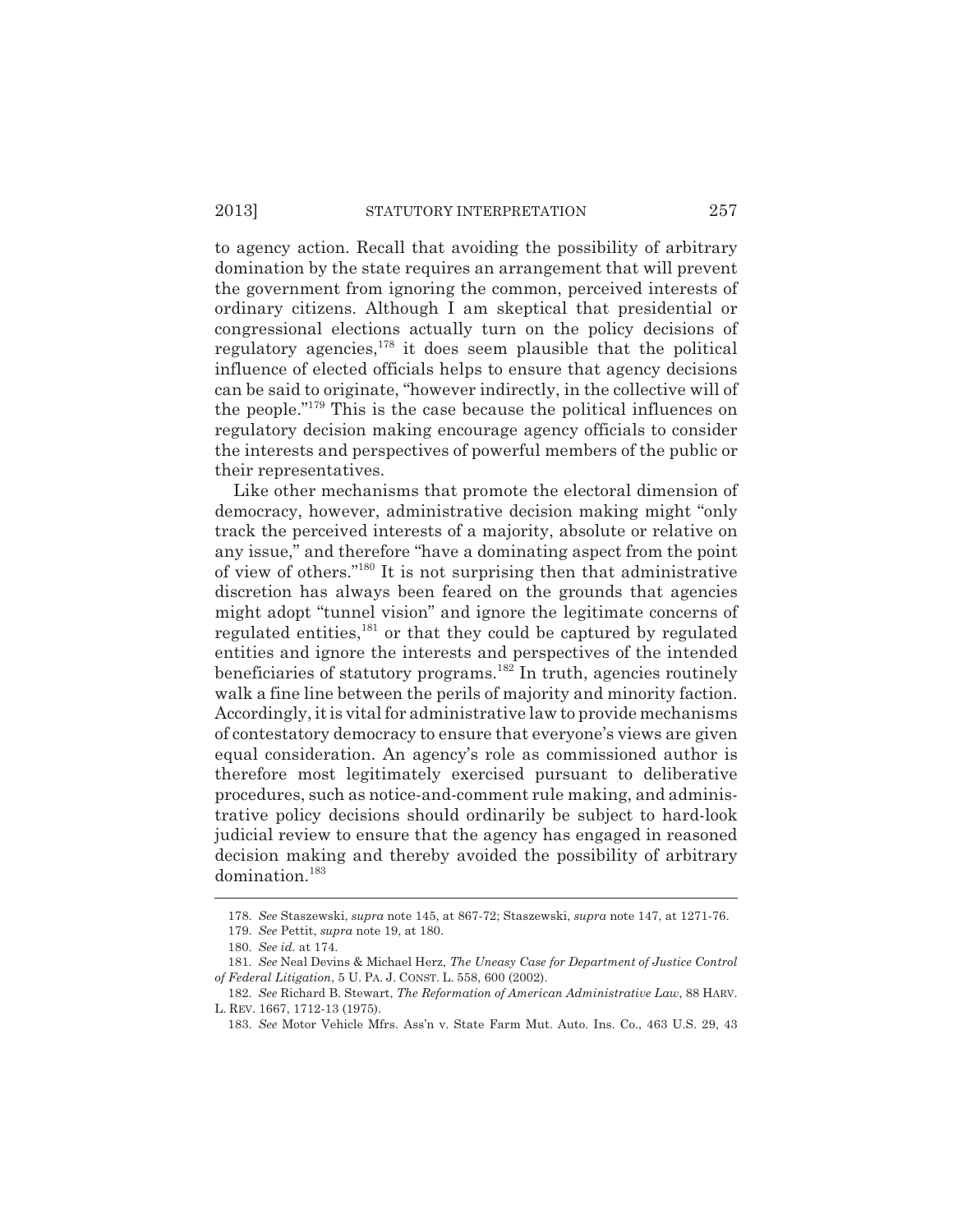## 258 WILLIAM & MARY LAW REVIEW [Vol. 55:221]

The foregoing discussion involved situations in which Congress has delegated broad lawmaking authority to an agency pursuant to a relatively open-ended statutory mandate to regulate a field or solve a problem. It is, of course, frequently the case that Congress enacts more detailed statutes that explicitly resolve some matters, while leaving other policy questions for resolution by the agency. When an agency implements a federal program in this situation, it must initially determine whether Congress has explicitly resolved a particular question during the legislative process. If so, the agency should respect Congress's decision, unless the circumstances have changed sufficiently to generate the functional equivalent of fresh ambiguities. This is true for strategic reasons because an agency presumably does not want its decisions to be invalidated during the course of judicial review,184 but agency officials are also obligated by their oaths of office to faithfully execute the law and therefore to honor the principle of legislative supremacy.<sup>185</sup> In this situation, administrators and judges are, indeed, obligated to serve as faithful agents of the legislature.

When an agency determines that a regulatory statute is ambiguous, however, either because Congress did not explicitly resolve the precise question at issue, or because the circumstances have materially changed, the agency will play an editorial role when it implements the statute. Accordingly, the agency will need to engage in reasoned deliberation to determine the best way of implementing the statute on the merits under the circumstances.

Regulatory agencies should generally approach statutes in a manner that differs in some ways from courts—based on institutional considerations—when they evaluate whether Congress explicitly resolved a policy question during the legislative process and consider whether or precisely how to edit the law.<sup>186</sup> First, agencies will frequently be in a better position than courts to ascertain whether the text of a statute should be understood in an

<sup>(1983);</sup> *see also* Staszewski, *supra* note 145, at 892 ("[H]ard-look judicial review is perhaps the prime example of a well-established legal doctrine that has firmly embraced and squarely adopted the most fundamental principles of deliberative democratic theory.").

<sup>184.</sup> *See* Pierce, *supra* note 168, at 202-03.

<sup>185.</sup> *See* Mashaw, *supra* note 168, at 901.

<sup>186.</sup> *See* Cass R. Sunstein & Adrian Vermeule, *Interpretation and Institutions*, 101 MICH. L. REV. 885, 914-15 (2003); *supra* note 167 and accompanying text.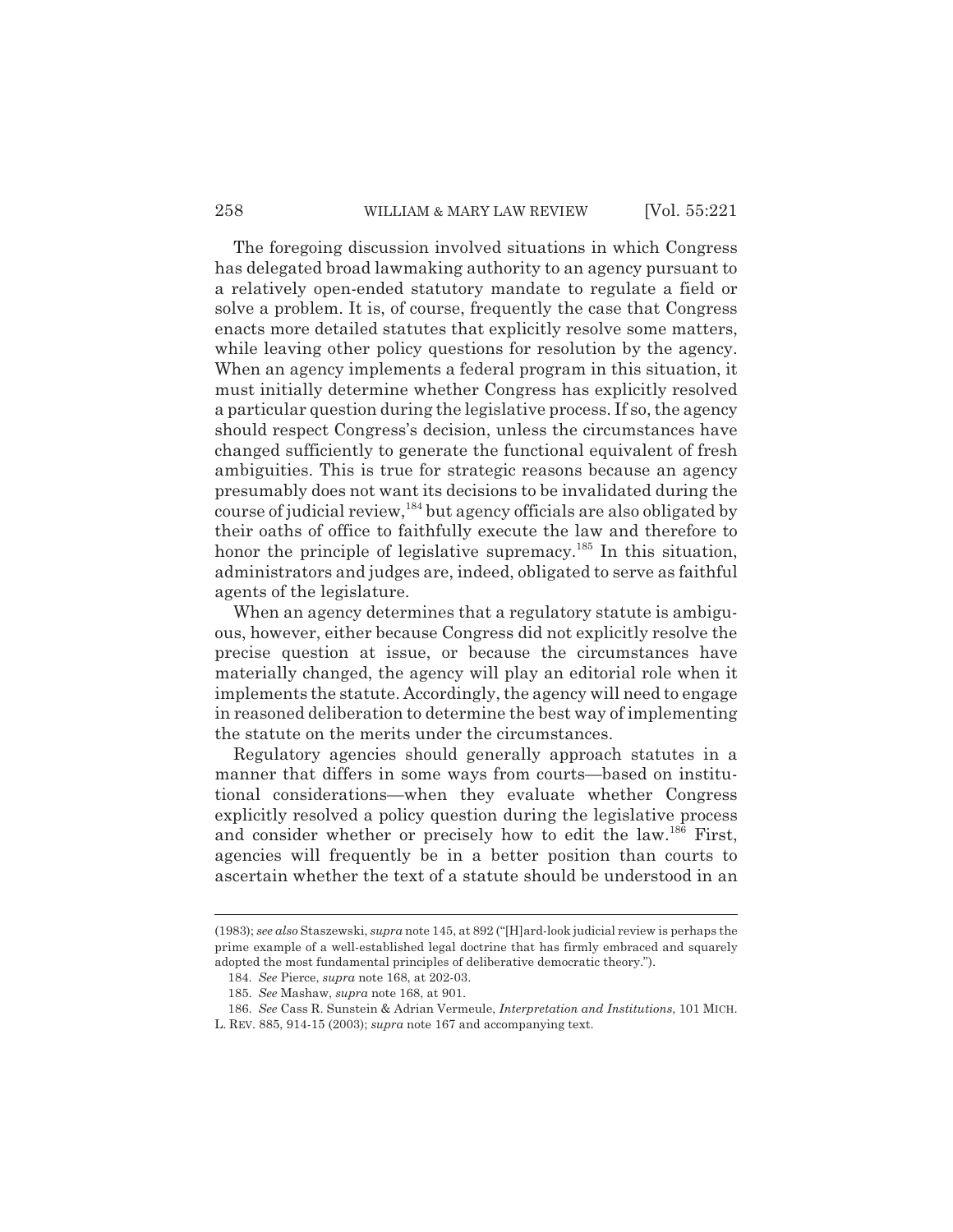# 2013] STATUTORY INTERPRETATION 259

ordinary or technical fashion because of their greater familiarity with the relevant area of law and actual involvement with the legislative process that produced the text.<sup>187</sup> Second, agencies will generally be more adept at using legislative history in a reliable fashion than courts based on the participation of agency officials in the legislative process, the ongoing interactions among agency officials and lawmakers, and the institutional memory of agency staff regarding the history of the programs they are responsible for carrying out.188 Third, an agency's deep understanding of its organic statutes and substantive areas of law will provide it with advantages over courts in utilizing interpretive methods that pay special attention to substantive background principles of law and understand the meaning of statutes in light of such background principles.189 Fourth, agencies should be more adept at interpreting regulatory statutes in a purposive fashion than courts because they will have a better understanding of the underlying purposes of the programs they are responsible for carrying out, and they should be better able to assess how far the enacting Congress intended to go to achieve those ends.<sup>190</sup> An agency's technical expertise will also provide distinct advantages over courts in determining how effectively a particular interpretation will carry out the statute's underlying purposes.<sup>191</sup> If the enacting Congress failed to resolve these issues in a sufficiently clear or detailed fashion, agencies will, of course, also have a better sense of how far the current President and Congress want the agency to press any particular policy objective.192 Fifth, the technical expertise and political milieu of administrative agencies virtually ensure that they will interpret

<sup>187.</sup> *See* Michael Herz, *Purposivism and Institutional Competence in Statutory Interpretation*, 2009 MICH. ST. L. REV. 89, 104 (discussing the advantages provided by an agency's involvement with the legislative process).

<sup>188.</sup> *See* Strauss, *supra* note 168, at 346-48.

<sup>189.</sup> *See* Jonathan R. Siegel, *Guardians of the Background Principles*, 2009 MICH. ST. L. REV. 123, 124. For a general discussion of this method of statutory interpretation, see Jonathan R. Siegel, *Textualism and Contextualism in Administrative Law*, 78 B.U. L. REV. 1023, 1066-67 (1998).

<sup>190.</sup> *See* Herz, *supra* note 187, at 98, 103-05 (claiming that agencies have advantages over the judiciary in identifying statutory purposes, but noting that agencies may also have greater incentives to "overshoot[] the mark").

<sup>191.</sup> *See id.* at 99-101.

<sup>192.</sup> *See* Rubin, *supra* note 135, at 6 ("[A]gencies, unlike courts, are under the supervision of elected officials who can discipline their interpretive efforts.").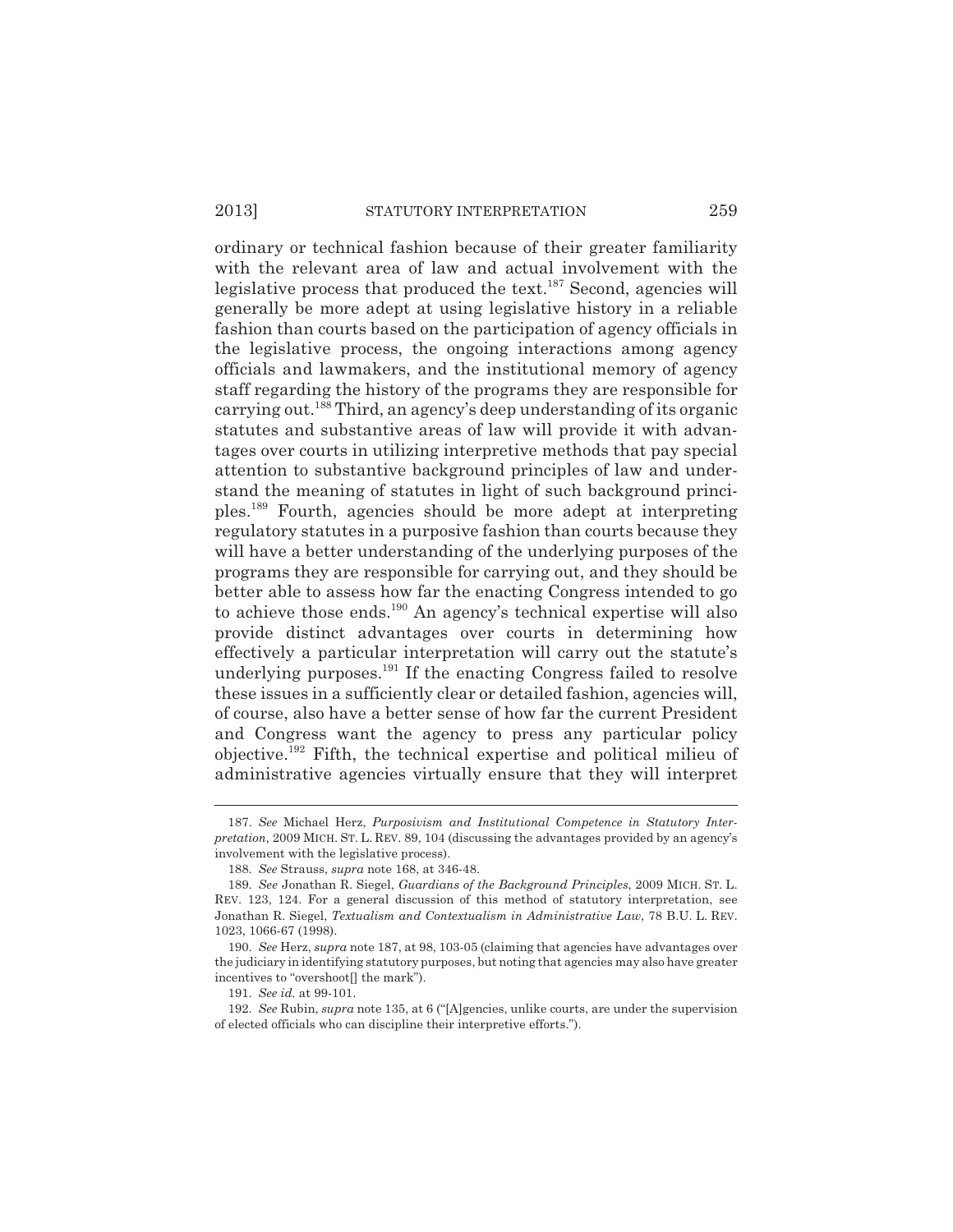statutes in a relatively dynamic fashion that places heavy emphasis on contemporary considerations. Indeed, Edward Rubin has argued that at least when agencies engage in legislative rule making and enforcement, it is highly unlikely that they could employ any approach other than dynamic statutory interpretation: "[t]he whole point of granting an agency rule making authority is to enable it to enact supplementary provisions that are applicable to the present societal, political and legal context."<sup>193</sup> This insight, of course, strongly suggests that Congress expects agencies to interpret statutes dynamically, and that this is presumably what Congress intends when it authorizes agencies to promulgate rules to carry out the provisions of federal programs. Agencies should therefore have a reasonable amount of flexibility to give ambiguous statutes different meanings over time as circumstances change.<sup>194</sup> Finally, agencies should be more adept than courts at interpreting regulatory statutes in an equitable fashion that deviates from the plain meaning of statutory language to avoid absurd results or other highly problematic consequences. As Cass Sunstein has observed, "[A]gencies are in a good position to know whether a particular outcome is, in fact, absurd," and they are "far better" situated than courts to assess whether deviating from the statutory text to reach sensible results in particular cases would pose significant problems for administration of a program.<sup>195</sup>

When the advantages of agencies are considered as a group, it becomes apparent that they are better situated than courts to ascertain whether Congress explicitly resolved an issue during the legislative process, and to perform the editorial function that is needed to implement the law in a reasoned fashion when statutes are ambiguous or would otherwise lead to unanticipated problems. It is therefore generally a good thing that agencies are "the primary

<sup>193.</sup> *Id.* at 3 (internal quotation marks omitted).

<sup>194.</sup> *See, e.g.*, Evan J. Criddle, Chevron*'s Consensus*, 88 B.U. L. REV. 1271, 1279 (2008) (claiming that there was already doctrinal support for the two steps of the *Chevron* framework, but the decision "did spark a genuine revolution—by challenging the reigning principles of certainty and finality in statutory interpretation"); Cass R. Sunstein, *Is Tobacco a Drug? Administrative Agencies as Common Law Courts*, 47 DUKE L.J. 1013, 1019 (1998) ("[Administrative] agencies have become modern America's common law courts ... [with the] power to adapt statutory language to changing understandings and circumstances.").

<sup>195.</sup> Cass R. Sunstein, *Avoiding Absurdity? A New Canon in Regulatory Law*, 32 ENVTL. L. REP. 11,126, 11,131 (2002).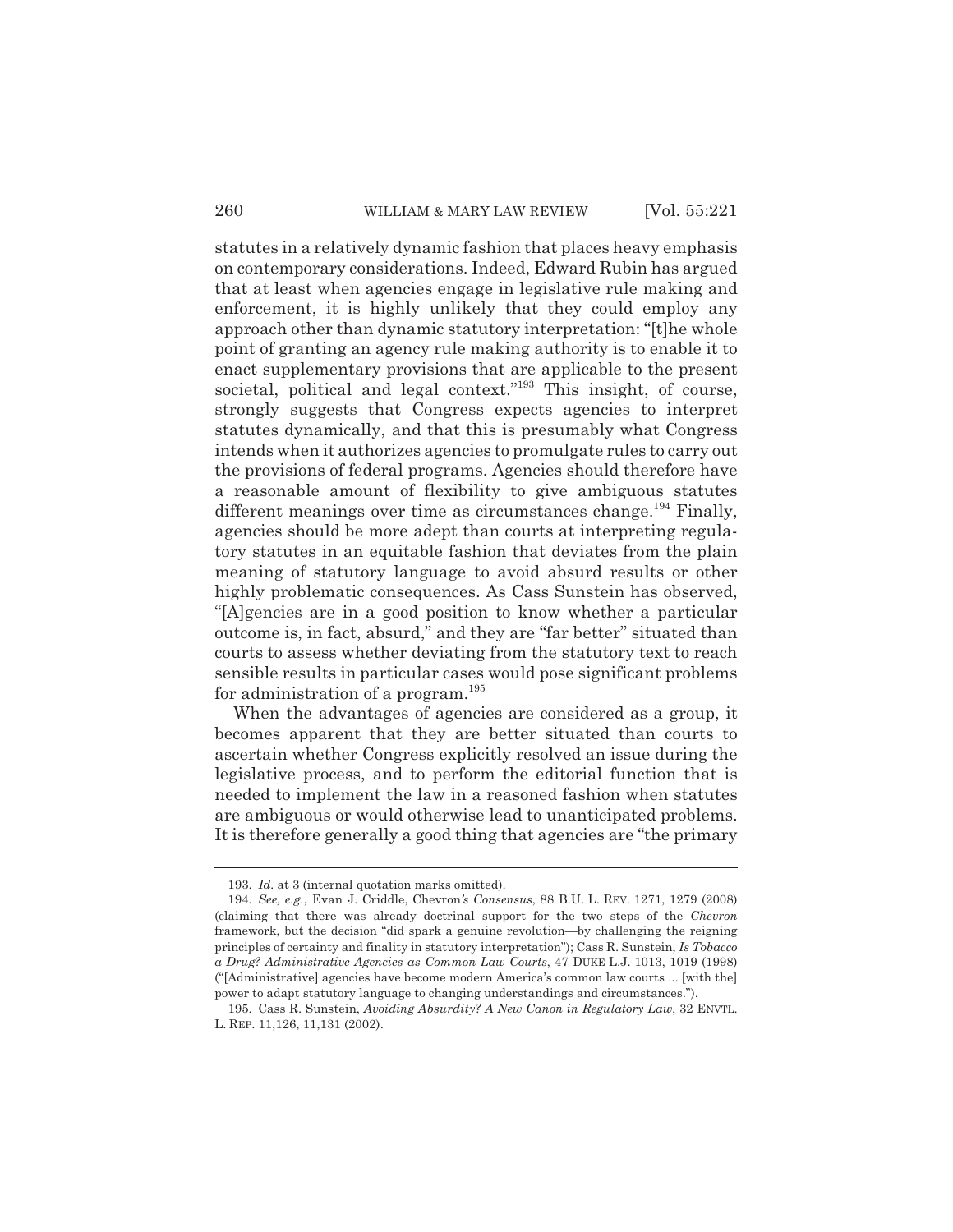official interpreters of federal statutes"196 in the modern regulatory state from the standpoint of avoiding arbitrary domination.

Despite their advantages, it is undoubtedly true that administrative agencies can abuse their discretion and potentially engage in arbitrary domination when they perform their editorial function. These dangers can, of course, be minimized if agencies perform their editorial role through deliberative procedures that take advantage of administrative expertise and allow interested members of the public to provide relevant information and express their views on the legality and desirability of an agency's proposed course of action. In other words, the potential for arbitrary domination can be reduced if an agency's decision-making process is "contestatory" in nature.<sup>197</sup> The notice-and-comment rule making procedures of the Administrative Procedure Act (APA) are widely considered an exemplar of deliberative procedures of this nature.<sup>198</sup> Partly for this reason, Kenneth Culp Davis famously referred to legislative rule making under the APA as "one of the greatest inventions of modern government."199 Nonetheless, agencies do not always use notice-andcomment rule making to interpret statutes, and other administrative procedures comport to widely varying degrees with this model. In addition to using sufficiently deliberative procedures, it is also vital to ensure that agencies actually consider the relevant information and competing views that are presented during the decisionmaking process, and that agencies provide reasoned explanations for their decisions that could reasonably be accepted by citizens with fundamentally competing perspectives. An agency's interpretive decisions should therefore generally be subject to meaningful judicial review, as explained in the following Section.

<sup>196.</sup> Mashaw, *supra* note 166, at 502-03.

<sup>197.</sup> *See* PETTIT, *supra* note 18, at 296 (explaining that "procedural and consultative measures" during a decision-making process are "two of the three sides to a contestatory democracy," and that the third side is the opportunity for ex post review by an impartial appellate body).

<sup>198.</sup> *See* Seidenfeld, *supra* note 94, at 1560; Sunstein, *supra* note 83, at 61-62.

<sup>199.</sup> KENNETH CULP DAVIS, ADMINISTRATIVE LAW TREATISE § 6.15, at 283 (Supp. 1970).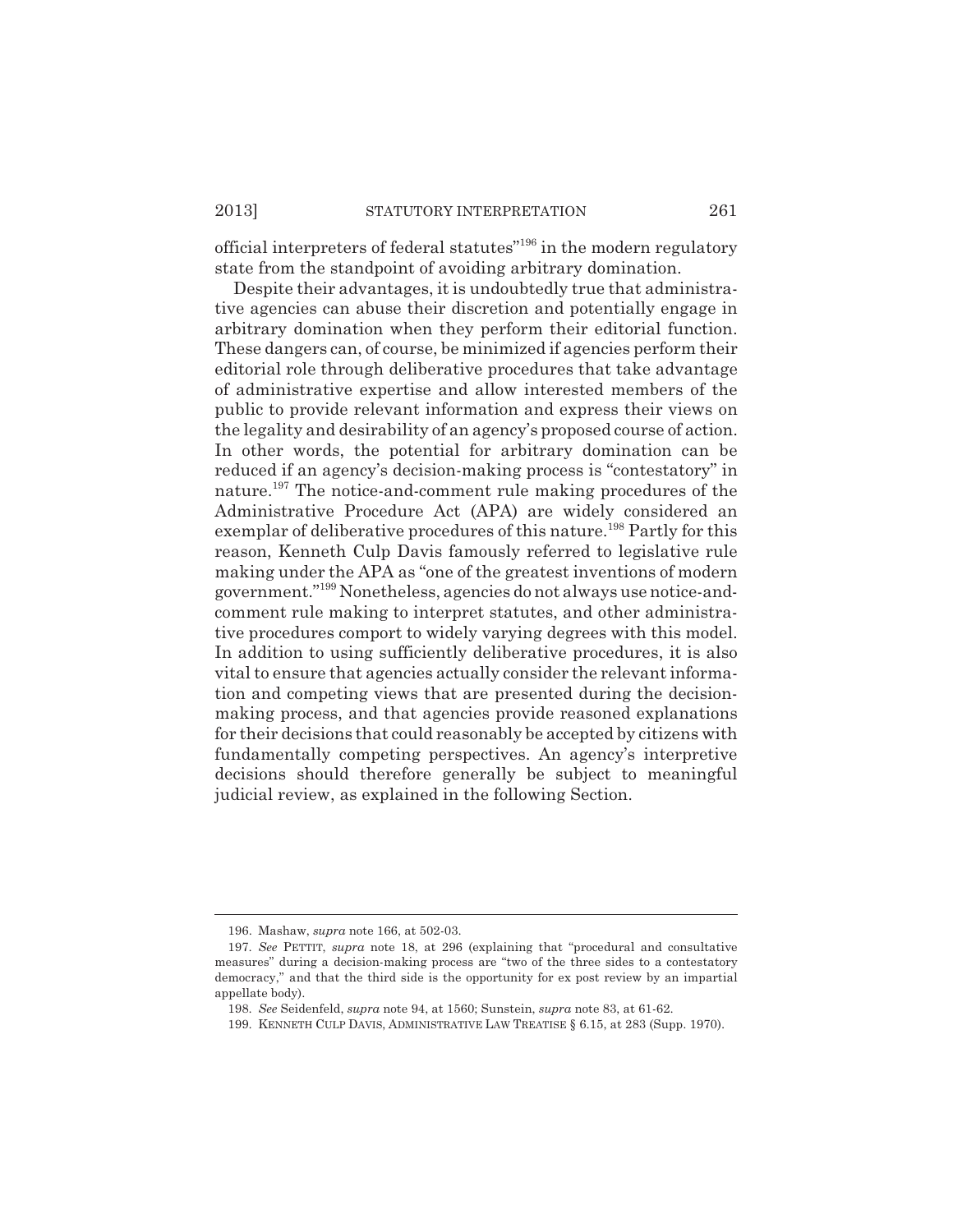# *C. The Editorial Role of the Judiciary*

The preceding Sections explained that there are structural safeguards in the legislative and administrative processes that facilitate reasoned deliberation and encourage lawmakers to consider the interests and perspectives of minorities. Nonetheless, statutes and administrative action are both products of the electoral dimension of democracy and could therefore easily result in majority tyranny or minority faction. In either case, individuals or groups would potentially be subject to arbitrary domination. It is therefore important to provide other mechanisms of contestatory democracy that could minimize this possibility by helping to ensure that relevant interests are taken equally into account. As Philip Pettit has explained, the most promising solution is a procedure that would enable individuals or groups to call governmental decisions into question, and to trigger a review in an impartial court of appeal.<sup>200</sup> The availability of such a procedure improves the democratic legitimacy of decisions that are *not* challenged, because the *possibility* of subsequent review encourages public officials to engage in reasoned decision making in the first place.<sup>201</sup> When public decisions are formally challenged, however, the contestatory mode of democracy gives "the people, considered individually, a limited and, of course, indirect power of editorship over those laws."202 In considering how the judiciary should perform this editorial role on behalf of the people, it is useful to distinguish between cases or controversies in which the judiciary is (1) reviewing the legality of agency law making, (2) interpreting a statute without a responsible agency, and (3) interpreting a statute with guidance from a regulatory agency. In each of these contexts, the judiciary is typically resolving a contest over the permissible

<sup>200.</sup> *See supra* notes 24, 114 and accompanying text.

<sup>201.</sup> *See* Pettit, *supra* note 19, at 180; *see also* Richard J. Pierce, Jr., Lujan v. Defenders of Wildlife*: Standing as a Judicially Imposed Limit on Legislative Power*, 42 DUKE L.J. 1170, 1194-95 (1993) (recognizing that the availability of judicial review influences agency decision making); Cass R. Sunstein, *Reviewing Agency Inaction After* Heckler v. Chaney, 52 U. CHI. L. REV. 653, 656, 666-67 (1985) (same).

<sup>202.</sup> *See* Pettit, *supra* note 19, at 180.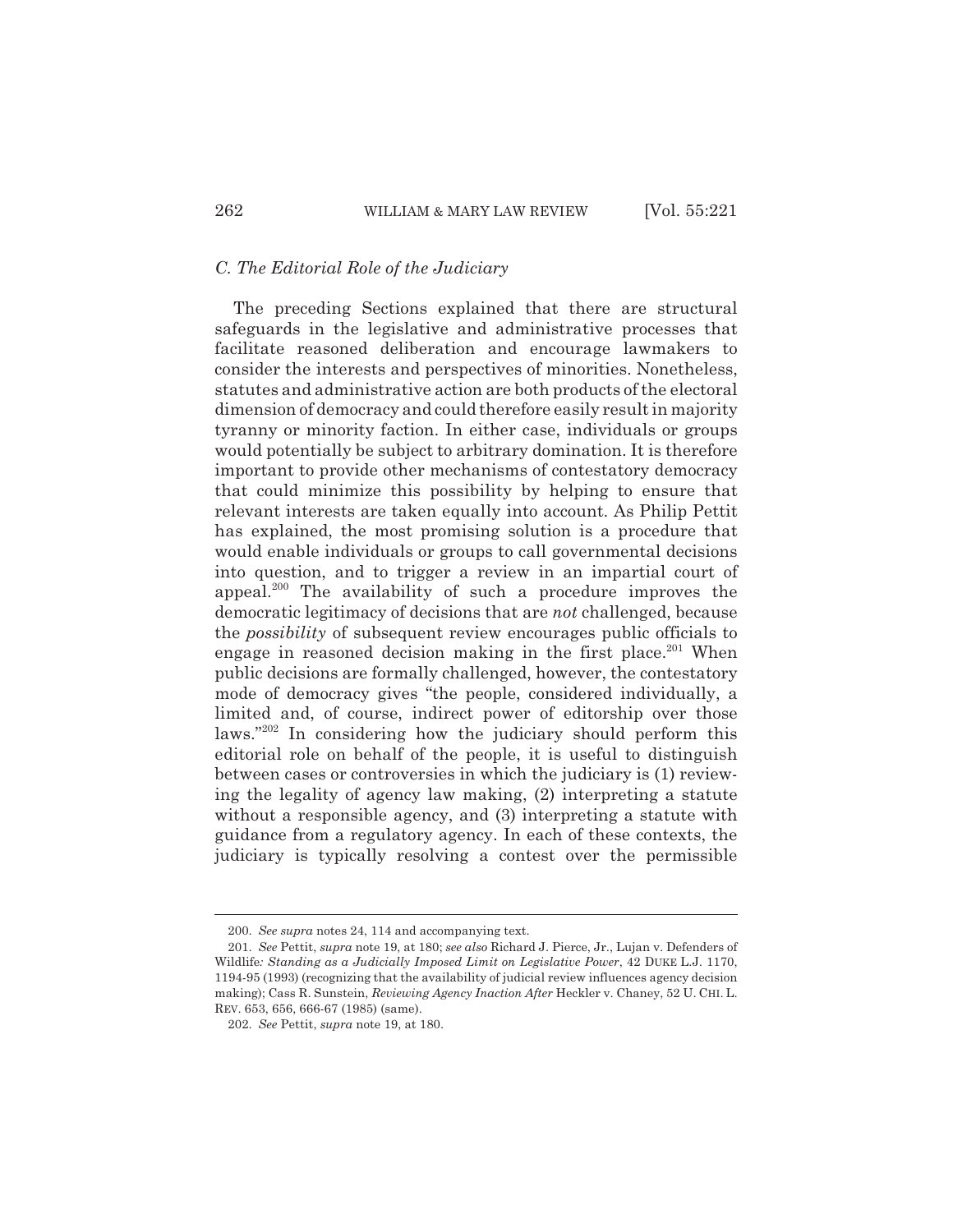scope of governmental authority, and thereby promoting freedom as nondomination.

# *1. Judicial Review of Agency Law Making*

As explained above, administrative agencies are "the primary official interpreters of federal statutes" in the modern regulatory state.<sup>203</sup> Moreover, when agencies are delegated lawmaking authority, and they interpret statutes pursuant to deliberative lawmaking procedures, they are performing a commissioned authorial role and are therefore the authoritative decision makers. Nonetheless, federal courts are typically authorized to review the validity of such agency decisions, and it is in this context that my claim—that statutory interpretation by the judiciary is best understood as a mechanism of contestatory democracy—is most obvious.

I have also explained that Congress's explicit resolution of a policy question should ordinarily be respected by agencies and courts when a statute is implemented because the legislature is charged with the primary authorial role in the lawmaking process.204 Challenges to the legality of agency action on statutory grounds will therefore potentially turn on a judicial determination that Congress has unambiguously resolved the precise question at issue. Such judicial challenges will almost invariably be unsuccessful if the agency's decision comports with Congress's resolution of the question. Conversely, an agency's decision will be invalidated as contrary to law if it is incompatible with Congress's resolution of the matter. Although the foregoing propositions are true under any conventional standard of judicial review, substantial disagreement exists regarding the methods of statutory interpretation that courts should use when they assess whether Congress has unambiguously resolved a particular policy question.205 When statutory interpretation is understood as a mechanism of contestatory democracy, the legislative history of a statute should play a prominent role in this analysis because one should expect legislators to engage in reasoned

<sup>203.</sup> *See* Mashaw, *supra* note 166, at 502-03.

<sup>204.</sup> *See supra* notes 141-42 and accompanying text.

<sup>205.</sup> *See* Eskridge & Baer, *supra* note 71, at 1122-23 ("The clearest effect of *Chevron* ... is that it has created an increasingly complicated set of doctrinal debates about when [*Chevron*] deference [is applicable].").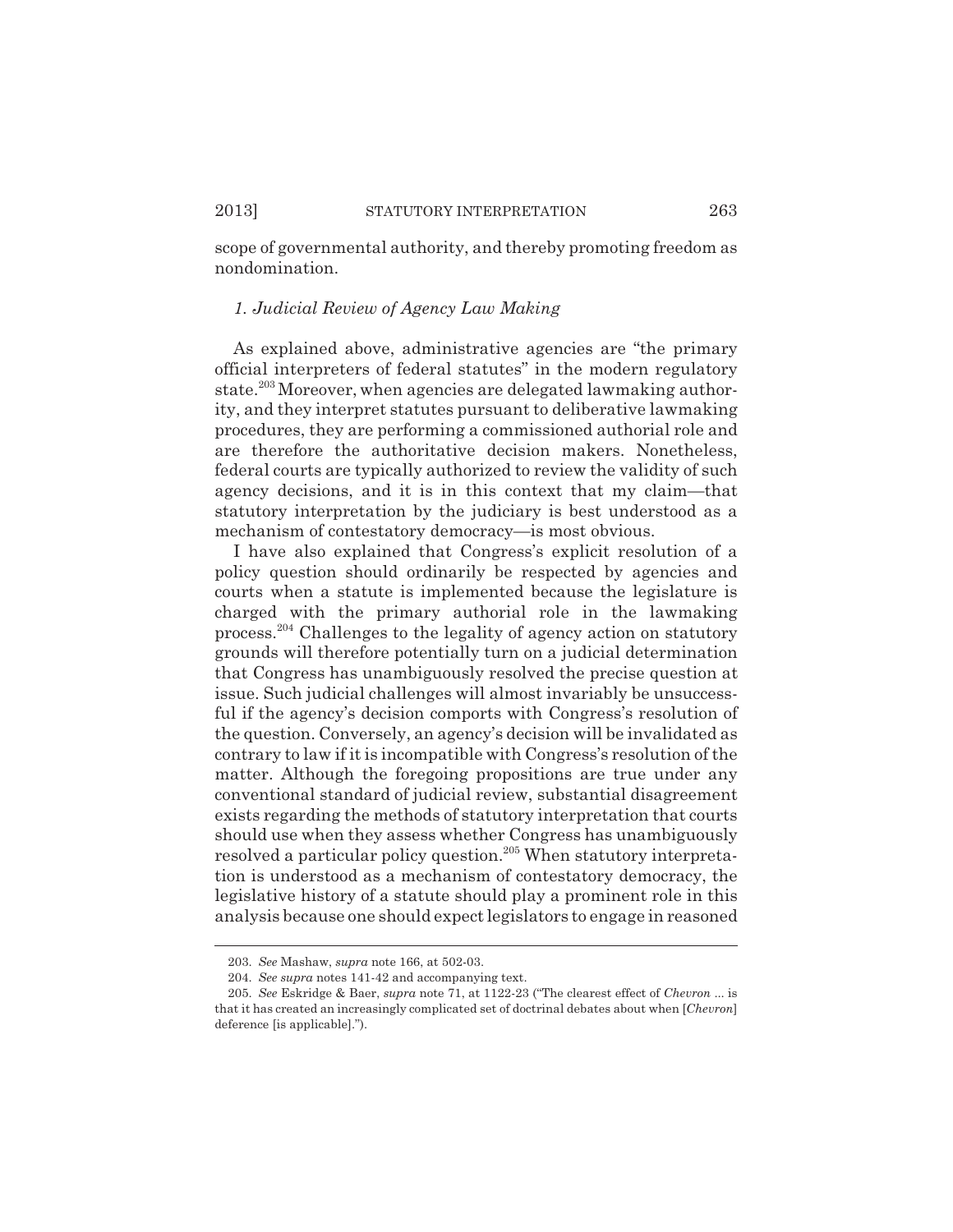deliberation during the lawmaking process.<sup>206</sup> I have also pointed out that agencies have significant institutional advantages over courts that could help them better assess whether Congress has explicitly resolved a policy question during the legislative process. $207$ The institutional advantages of agencies suggest that courts should treat agency judgments regarding the unambiguous meaning of statutes with respect during the process of judicial review.<sup>208</sup>

At the same time, the fact that a statute has a straightforward semantic meaning should not necessarily compel the conclusion that Congress unambiguously resolved the precise question at issue. On the contrary, if the literal application of statutory language would lead to unintended absurdities, administrative agencies should be allowed to deviate from the statute's ordinary meaning to reach sensible results, $209$  thereby limiting the potential for arbitrary domination by the state. For example, in *American Water Works Ass'n v. EPA*, the D.C. Circuit upheld the agency's decision to implement the Safe Drinking Water Act by establishing a treatment technique, rather than a maximum contaminant level, for regulating lead.210 The Act anticipated that the Environmental Protection Agency (EPA) would typically establish "maximum contaminant levels" for regulating chemicals, but expressly authorized the use of "treatment techniques" when the agency determined that it was not "economically or technologically feasible" to measure the level of a particular contaminant.<sup>211</sup> The EPA concluded that it was not

<sup>206.</sup> *See supra* Part III.A; *see also* Bell, *supra* note 161; Peter L. Strauss, *The Courts and the Congress: Should Judges Disdain Political History?*, 98 COLUM. L. REV. 242, 247 (1998).

<sup>207.</sup> *See supra* notes 186-95 and accompanying text.

<sup>208.</sup> I therefore tend to agree with Michael Herz's suggestion that the judiciary should give *Skidmore* deference to an agency's resolution of questions of law under the first step of *Chevron*. *See* Michael Herz, *Judicial Review of Statutory Issues Outside of the* Chevron *Doctrine*, *in* A GUIDE TO JUDICIAL AND POLITICAL REVIEW OF FEDERAL AGENCIES 125, 142-43 (John F. Duffy & Michael Herz eds., 2005). I am also sympathetic to Mark Seidenfeld's recent argument that "judges should liberally construe statutes as amenable to multiple interpretations" under the first step of *Chevron*, albeit for somewhat different reasons. *See* Mark Seidenfeld, Chevron*'s Foundation*, 86 NOTRE DAME L. REV. 273, 303-05, 311 (2011) (challenging the notion that *Chevron* deference is justified by Congress's intent and claiming that it "is better viewed as a doctrine of judicial self-restraint under the courts' Article III responsibilities").

<sup>209.</sup> *See* Sunstein, *supra* note 195, at 11,126.

<sup>210. 40</sup> F.3d 1266, 1269-71 (D.C. Cir. 1994).

<sup>211.</sup> *See* 42 U.S.C. § 300f(1)(C) (2006); § 300g-1(b)(7)(A); *Am. Water Works*, 40 F.3d at 1268-69.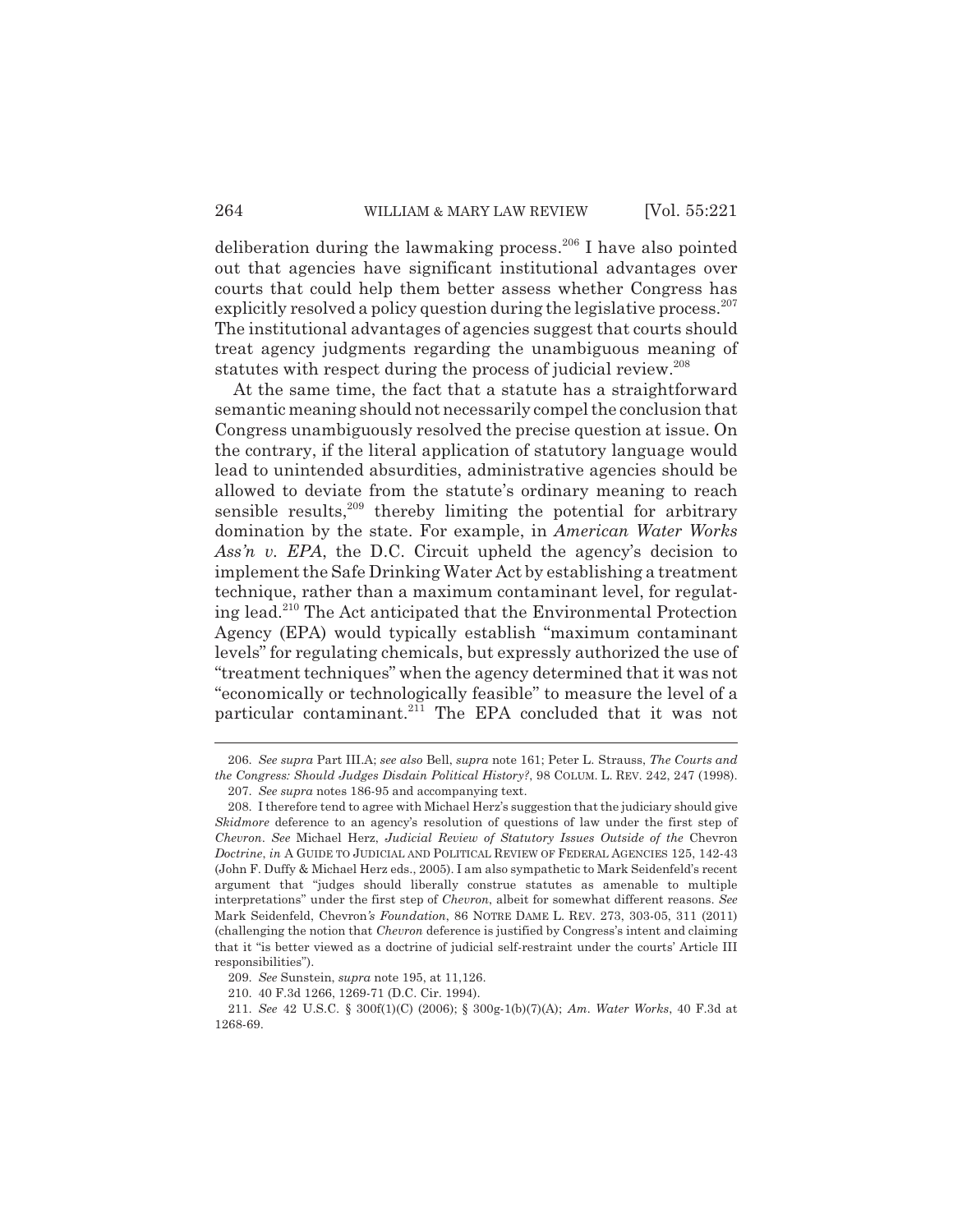"feasible" to adopt a maximum contaminant level for lead even though it was undisputed that the substance was physically capable of being measured at a reasonable cost.212 The agency explained that most lead enters public water systems through corrosion from service lines and plumbing facilities that are beyond its regulatory authority, and that aggressive use of corrosion control techniques necessary to comply with a maximum contaminant level for lead would undermine the statutory purpose by introducing more harmful chemicals into the water supply.213 The D.C. Circuit agreed with the agency's position that "because the Congress apparently did not anticipate a situation in which monitoring for one contaminant, although possible, is not conducive to overall water quality, it impliedly delegated to the agency the discretion to specify a treatment technique instead of" a maximum contaminant level for lead.<sup>214</sup> The court therefore held that the statutory term "feasible" did not have a plain meaning under the circumstances.<sup>215</sup> Rather, the court explained that "where a literal reading of a statutory term would lead to absurd results, the term simply 'has no plain meaning ... and is the proper subject of construction by the EPA and the courts.'"216 The court noted that this canon would be implicated if the plaintiff's proposed interpretation of the statute was accepted because "it could lead to a result squarely at odds with the purpose of the Safe Drinking Water Act."217 After concluding that the relevant statutory language was ambiguous, the court upheld the agency's interpretation of the term "feasible" on the grounds that a decision to forego a single national standard in favor of a treatment technique that required public water systems to adopt custom corrosion control plans for lead was reasonable in light of the overall statutory purpose of promoting safe drinking water.<sup>218</sup> The plaintiff's challenge to the agency's interpretation of the statute was therefore rejected.

<sup>212.</sup> *See Am. Water Works*, 40 F.3d at 1270.

<sup>213.</sup> *See id.* at 1270-71.

<sup>214.</sup> *Id.*

<sup>215.</sup> *See id.* at 1271.

<sup>216.</sup> *Id.* (quoting Chem. Mfrs. Ass'n v. Natural Res. Def. Council, Inc., 470 U.S. 116, 126 (1985)).

<sup>217.</sup> *Id.*

<sup>218.</sup> *See id.*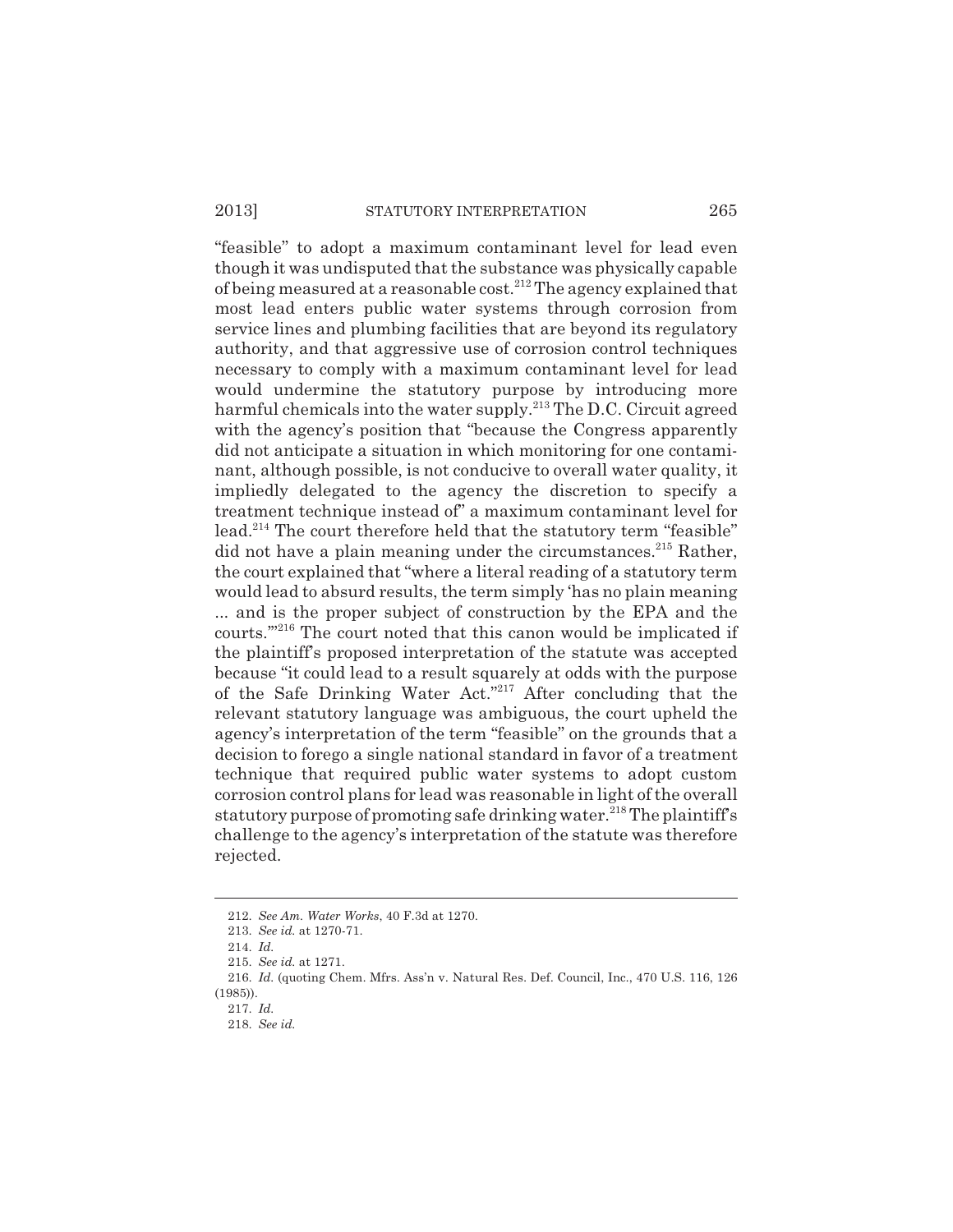### 266 WILLIAM & MARY LAW REVIEW [Vol. 55:221]

In much the same fashion, changed circumstances can create legal ambiguity (and, thus, space for policy innovations by agencies) that did not exist when a statute was enacted, or perhaps even change the meaning of a regulatory statute altogether. For example, in *Bob Jones University v. United States*, plaintiffs challenged the validity of the Internal Revenue Service's newly established position that private schools that discriminate on the basis of race do not qualify as tax-exempt organizations under the Internal Revenue Code.<sup>219</sup> Although plaintiffs appeared to satisfy the statutory requirements for tax-exempt status solely by virtue of being organized for "educational purposes,"220 and it was undisputed that the Congresses that enacted tax exemptions for charitable organizations would not have regarded racially segregated educational institutions as against public policy, $2^{21}$  the Supreme Court agreed with the IRS that the relevant provisions of the Tax Code incorporated certain common law principles of charitable trusts.<sup>222</sup> As a result, institutions seeking tax-exempt status must serve a public purpose and not violate established public policy.223 Because there was no longer any room for doubt that "racial discrimination in education violates deeply and widely accepted views of elementary justice"224 by the time the IRS adopted the challenged policy, the Court concluded that the agency's revised interpretation of the statute was unquestionably correct.<sup>225</sup> In reaching this conclusion, the Court explicitly recognized that Congress has always "seen fit to vest in those administering the tax laws very broad authority to interpret those laws," for "[i]n an area as complex as the tax system, the agency Congress vests with administrative responsibility must

<sup>219. 461</sup> U.S. 574, 577-78 (1983). Prior to 1970, the IRS granted tax-exempt status to private schools without regard to their admissions policies. *See id.* The IRS formalized the new policy at issue in a revenue ruling that was promulgated in 1971. *See id.* (citing Rev. Rul. 71-447, 1971-2 C. B. 230).

<sup>220.</sup> *See* 26 U.S.C. § 501(c)(3) (2006); *Bob Jones*, 461 U.S. at 613 (Rehnquist, J., dissenting) (identifying the statutory requirements for tax-exempt status, and claiming that there is no "additional, undefined public policy requirement").

<sup>221.</sup> *Bob Jones*, 461 U.S. at 593 n.20 (acknowledging this reality, but claiming that "contemporary standards must be considered in determining whether given activities provide a public benefit and are entitled to the charitable tax exemption").

<sup>222.</sup> *See id.* at 586-92.

<sup>223.</sup> *See id.* at 591.

<sup>224.</sup> *Id.* at 592.

<sup>225.</sup> *Id.* at 595.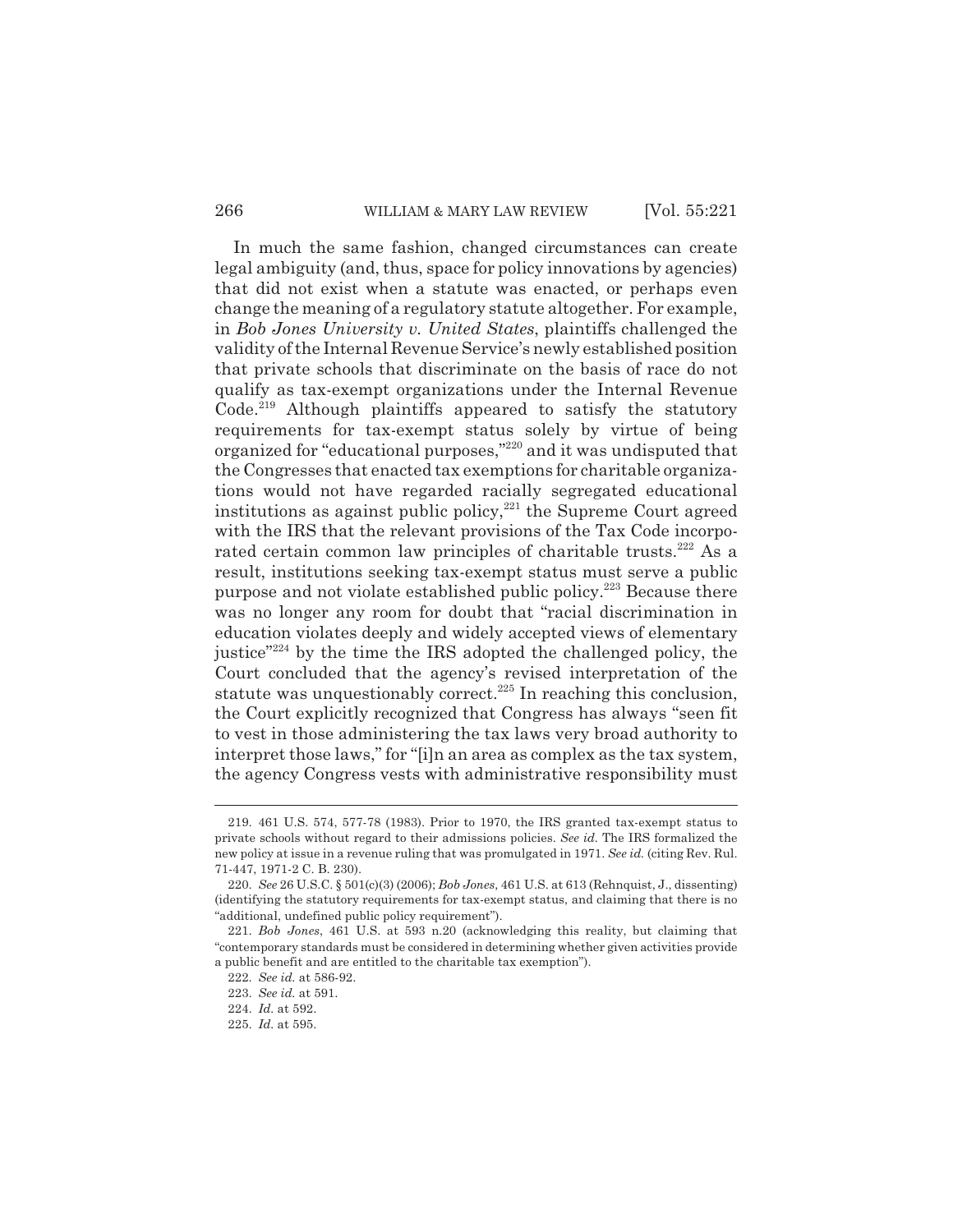be able to exercise its authority to meet changing conditions and new problems."226

Thus far, this Section has focused on an agency's obligation to respect Congress's policy choices, as well as the flexibility that agencies can and should exercise to avoid unintended absurdities and interpret statutes dynamically when they implement or carry out federal programs. Because agencies operate within the electoral dimension of democracy and may act arbitrarily when they make such determinations, however, the judiciary should review these aspects of agency decision making. As previously explained, courts should give an agency's judgment about whether Congress unambiguously resolved a particular question an appropriate amount of respect, but the judiciary must ultimately reach its own conclusions about whether an agency's decision was foreclosed by the statute. If the court determines that Congress neither compelled nor foreclosed the agency's chosen option, and the agency's decision was therefore permissible under the statute, then the court must proceed to determine whether the agency's policy decision was reasonable under the circumstances. $227$  The court should therefore engage in hard-look judicial review and determine whether the agency engaged in reasoned deliberation when it made the contested policy decision.228

This proposed analytical framework responds to the serious concern that if courts fail to provide meaningful judicial review of

<sup>226.</sup> *Id.* at 596.

<sup>227.</sup> The *Chevron* framework can and should be understood in a similar fashion. *See* M. Elizabeth Magill, *Step Two of* Chevron v. Natural Resources Defense Council*, in* A GUIDE TO JUDICIAL AND POLITICAL REVIEW OF FEDERAL AGENCIES, *supra* note 208, at 93.

<sup>228.</sup> *See* Motor Vehicle Mfrs. Ass'n v. State Farm Auto. Ins. Co., 463 U.S. 29, 43 (1982) (stating that in reviewing agency action, courts must consider "whether the [agency's] decision was based on consideration of the relevant factors") (quoting Bowman Transp. Inc. v. Arkansas-Best Freight Sys., 419 U.S. 281, 285 (1974)). This proposed analytical framework comports with the position of commentators who argue that *Chevron* step two should be understood as the functional equivalent of arbitrary and capricious review. *See* Magill, *supra* note 227, at 93-102 (providing examples of courts taking this approach, and arguing in its favor); *see also* Ronald Levin, *The Anatomy of* Chevron*: Step Two Reconsidered*, 72 CHI.-KENT L. REV. 1253, 1254-55 (1997); Mark Seidenfeld, *A Syncopated* Chevron*: Emphasizing Reasoned Decisionmaking in Reviewing Agency Interpretations of Statutes*, 73 TEX. L. REV. 83 (1994); Seidenfeld, *supra* note 208, at 307-11. This form of judicial review should apply to an agency's decision to interpret a statute contrary to its plain meaning to avoid unintended absurdities or to interpret a statute dynamically, *see supra* notes 209-26 and accompanying text, as well as to an agency's resolution of more standard ambiguities.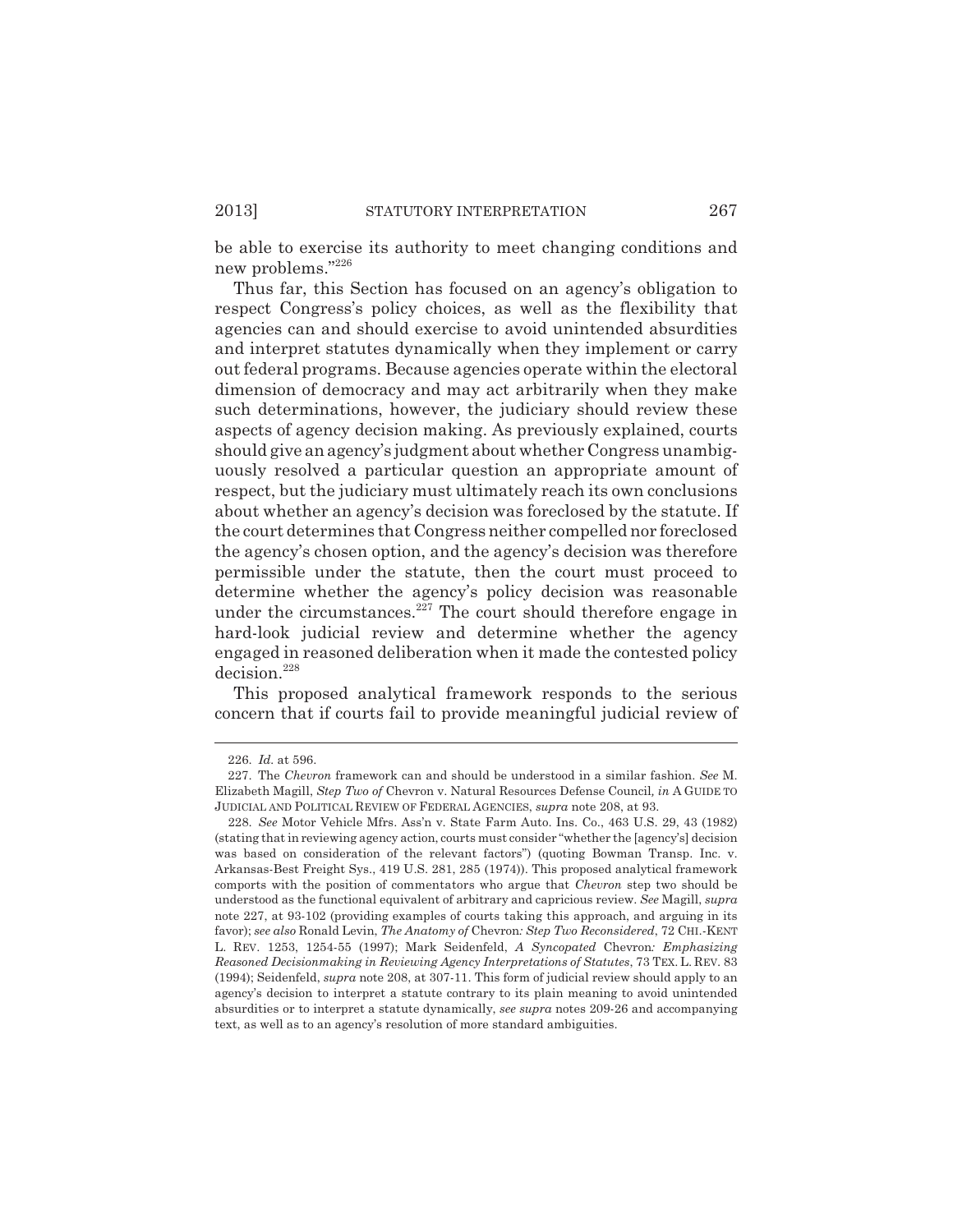the resolution of statutory ambiguities by regulatory agencies, the executive branch will acquire too much unrestrained lawmaking power, and agencies could therefore arbitrarily dominate the people.229 Indeed, several commentators have previously recognized that APA procedures and hard-look judicial review are specifically designed to promote the principles of deliberative democracy, and therefore to guard against these possibilities. $230$ 

### *2. Statutory Interpretation Without Agencies*

Although many interpretive problems in the modern regulatory state involve challenges to the validity of agency action, courts sometimes interpret statutes without meaningful input from regulatory agencies with authority over a matter. These cases, which have been the focus of most traditional theories of statutory interpretation, should also be understood as mechanisms for contestatory democracy. Generally speaking, the question is whether a federal statute should be understood to allow a particular type of adverse action against a party to litigation. Can the defendant be convicted of a crime for engaging in certain behavior? Can a private person or entity be enjoined from engaging in certain behavior or held civilly liable for any resulting damages? The individuals or groups who seek negative answers to the foregoing questions are contesting the potential exercise of governmental authority pursuant to the statute. Courts should therefore be expected to give equal consideration to the competing views and to provide good reasons for rejecting such challenges and reaching affirmative answers. The judiciary should, however, sustain those challenges when it concludes that a statute should not be understood to authorize the coercive action at issue.

In assessing such challenges, courts should utilize the traditional tools of statutory interpretation to evaluate whether Congress has

<sup>229.</sup> *See* Criddle, *supra* note 97, at 180-81; Cynthia R. Farina, *Statutory Interpretation and the Balance of Power in the Administrative State*, 89 COLUM. L. REV. 452, 525-26 (1989); Jonathan T. Molot, *The Judicial Perspective in the Administrative State: Reconciling Modern Doctrines of Deference with the Judiciary's Structural Role*, 53 STAN. L. REV. 1, 105-07 (2000); *see also* Foote, *supra* note 169, at 708-11.

<sup>230.</sup> *See* Seidenfeld, *supra* note 94, at 1512; Glen Staszewski, *Rejecting the Myth of Popular Sovereignty and Applying an Agency Model to Direct Democracy*, 56 VAND.L. REV. 395, 443-46 (2003); Sunstein, *supra* note 83, at 56-58; *supra* note 164 and accompanying text.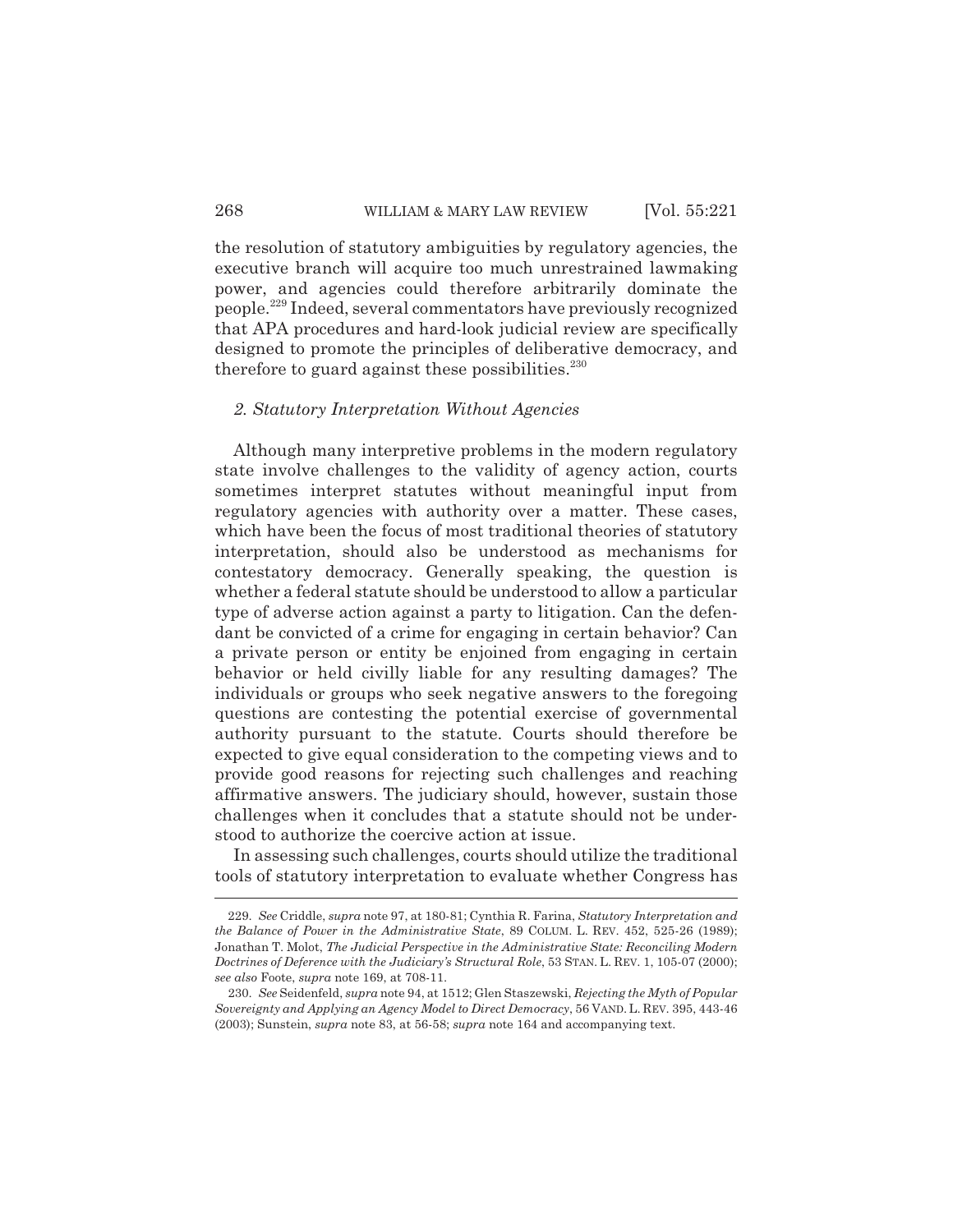explicitly resolved the precise question at issue. If so, the court should generally respect the legislature's decision because Congress has the primary authorial role in the lawmaking process,<sup>231</sup> and the constitutional structure provides significant protections against arbitrary domination. If, however, the court concludes that Congress has not clearly resolved the precise question at issue, then *the court* should engage in reasoned deliberation about the best way of implementing the statute on the merits in light of all of the relevant considerations. The judiciary's resolution of statutory ambiguities and assessment of how to apply a statute to unanticipated problems will admittedly involve *policy making*, but it is difficult to see how this could possibly be avoided when neither Congress nor an administrative agency has made a reasoned decision about the proper application of the statute under the circumstances. Moreover, the point of contestatory democracy is to enable people to challenge public decisions in an impartial forum on the grounds that their perceived interests were not taken into account during the lawmaking process, and that taking their views equally into account compels a decision in their favor. The judiciary is limiting the government's capacity to engage in arbitrary domination and thereby promoting freedom and democracy when it carries out this role.

There are a couple of important methodological implications of understanding statutory interpretation as contestatory democracy. First, courts should make judicious use of certain substantive canons of statutory interpretation under this theory. These canons, which include the rule of lenity (interpret ambiguous criminal statutes in favor of the defendant)<sup>232</sup> and the avoidance canon (avoid serious constitutional difficulties if another plausible interpretation of the statute is available),<sup>233</sup> have proven difficult to justify under faithful agent theories. After all, their invocation tends to deviate from the meaning the judiciary would otherwise attribute to the statutory text based on policy considerations. In addition, there is little reason to believe that Congress intended those particular results (and even less basis accurately to predict how the legislature

<sup>231.</sup> *See supra* Part III.A.

<sup>232.</sup> *See* ESKRIDGE ET AL., *supra* note 44, at 375-82.

<sup>233.</sup> *See id.* at 360-67.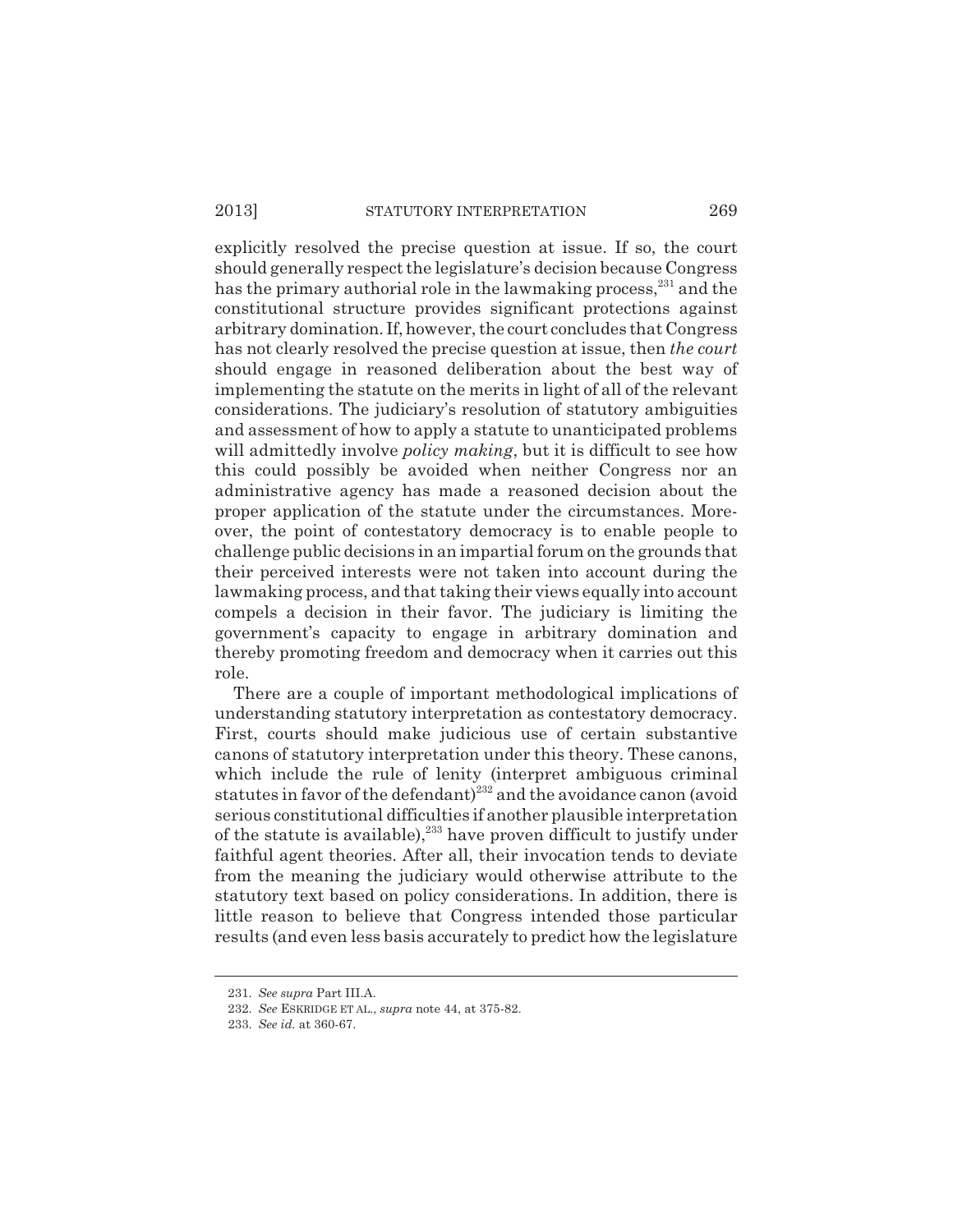would have resolved a problem that it never anticipated), and the application of these canons tends to undermine the underlying statutory purposes. Yet, substantive canons are based on the notion that Congress cannot outlaw private behavior or push the constitutional envelope without engaging in reasoned deliberation on the relevant issues.234 By interpreting ambiguous statutes in favor of criminal defendants and against constitutional doubts, the judiciary promotes constitutional norms and remands legal or policy questions to the legislature for more focused deliberation.<sup>235</sup> In so doing, the judiciary ordinarily resolves contests over the use of governmental authority in favor of individuals or groups who claim that their perceived interests were not given adequate consideration, or any consideration at all, during the legislative process.<sup>236</sup>

For example, in *United States v. Witkovich*, the defendant was indicted for refusing to answer questions under a statute that authorized the Attorney General to require a deportable alien "to give information under oath as to his nationality, circumstances, habits, associations, and activities, and such other information, whether or not related to the foregoing, as the Attorney General may deem fit and proper."237 Witkovich moved to dismiss the indictment on the grounds that it failed to state an offense within the meaning of the statute, and that, in the alternative, the statute was unconstitutional.<sup>238</sup> The Supreme Court held that the statute did not authorize the Attorney General to question a deportable alien about his political and social activities or associations, and instead limited the statute's scope "to authorizing all questions reasonably calculated to keep the Attorney General advised regarding the continued availability for departure of aliens whose deportation is overdue."239 The Court explained that the underlying

<sup>234.</sup> *See* Philip P. Frickey, *Getting from Joe to Gene (McCarthy)*: *The Avoidance Canon, Legal Process Theory, and Narrowing Statutory Interpretation in the Early Warren Court*, 93 CALIF. L. REV. 397, 446 (2005).

<sup>235.</sup> *See id.*

<sup>236.</sup> For the foregoing reasons, the rule of lenity and the avoidance canon should also potentially trump an agency's preferred understanding of a statute in appropriate cases. *See* Eskridge & Baer, *supra* note 71, at 1166-67.

<sup>237. 353</sup> U.S. 194, 194-95 (1957) (citing Immigration and Nationality Act, Pub. L. No. 82- 414, 68 Stat. 1232 (codified at 8 U.S.C. 1252(d) (Supp. II) (2006))).

<sup>238.</sup> *Id.* at 195.

<sup>239.</sup> *Id.* at 202.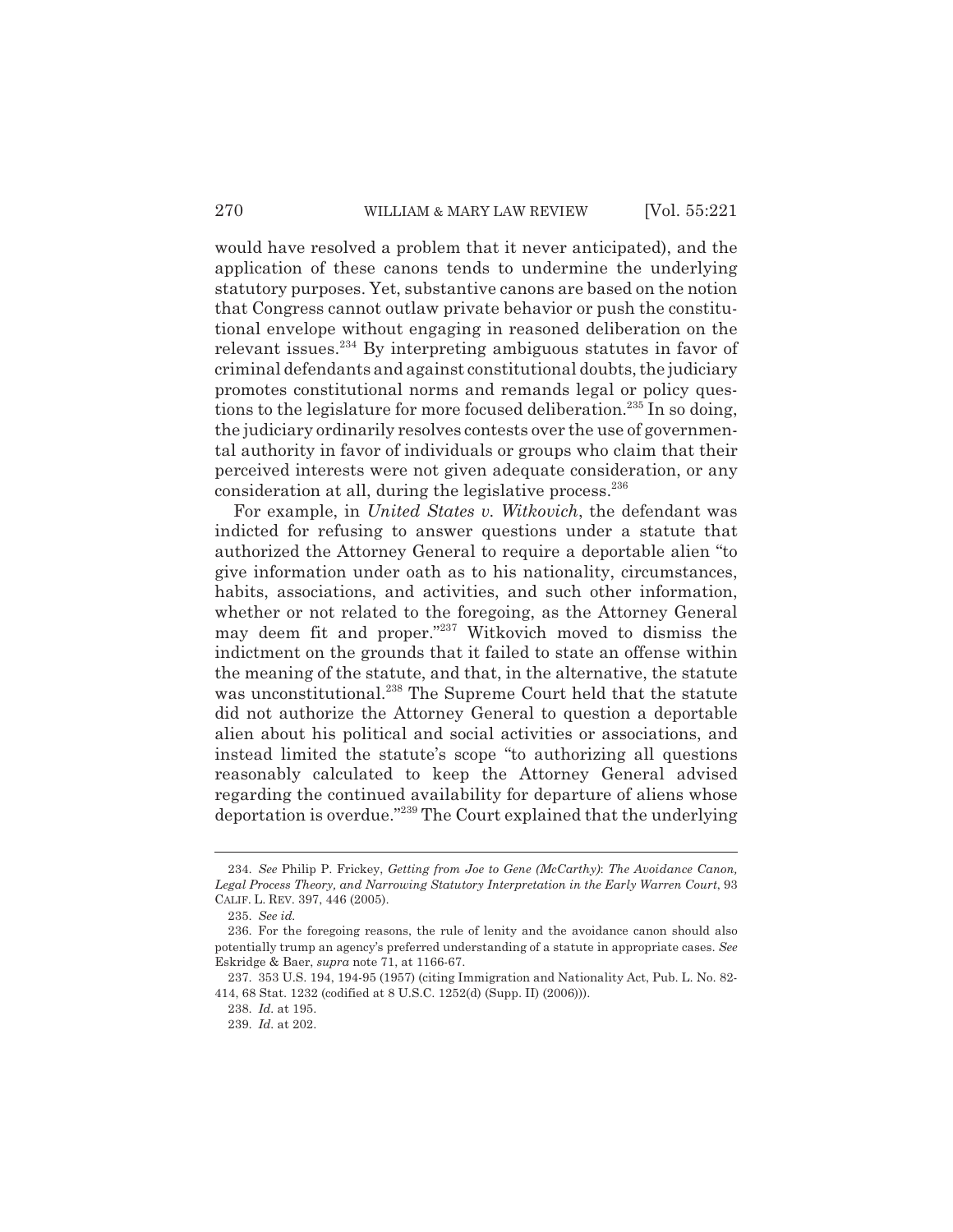### 2013] STATUTORY INTERPRETATION 271

purpose of the statute was to facilitate an alien's availability for deportation, the Senate Judiciary Committee expressed a reluctance to push the constitutional envelope,  $240$  and accepting the interpretation proposed by the government would raise serious constitutional questions.241 In dismissing the indictment, the Court essentially concluded that if Congress wanted to give the Attorney General such expansive authority, it should amend the statute and make this decision more explicit.<sup>242</sup> In the process, Congress would presumably be required to give more careful consideration to the avowable interests of deportable aliens as well as the relevant constitutional norms. In the absence of solid evidence of reasoned deliberation on this issue by the legislature, however, the Court signaled that it would construe the statute in a manner that avoided the arbitrary domination of Witkovich and other deportable aliens.<sup>243</sup>

More generally, when statutory interpretation is understood as a mechanism of contestatory democracy, courts should eschew dogmatic reliance on any of the "foundational" theories of statutory interpretation that are suggested by faithful agent theory, and should instead engage in a process of "practical reasoning."<sup>244</sup> William Eskridge and Philip Frickey have succinctly described the three defining elements of this pragmatic approach to statutory interpretation. First, practical reasoning candidly recognizes that "statutory interpretation involves creative policymaking by judges and is not just the Court's figuring out the answer that was put 'in' the statute by the enacting legislature."245 Second, "because this creation of statutory meaning is not a mechanical operation, it often involves the interpreter's choice among several competing answers."<sup>246</sup> Third, "when statutory interpreters make these choices, they are normally not driven by any single value," but rather they are typically influenced by a number of potentially competing

<sup>240.</sup> *See id.* at 201.

<sup>241.</sup> *See id.*

<sup>242.</sup> *See id.* at 200.

<sup>243.</sup> *See id.* at 199-201.

<sup>244.</sup> *See* William N. Eskridge, Jr. & Philip P. Frickey, *Statutory Interpretation as Practical Reasoning*, 42 STAN. L. REV. 321, 322 (1990).

<sup>245.</sup> *Id.* at 345.

<sup>246.</sup> *Id.* at 347.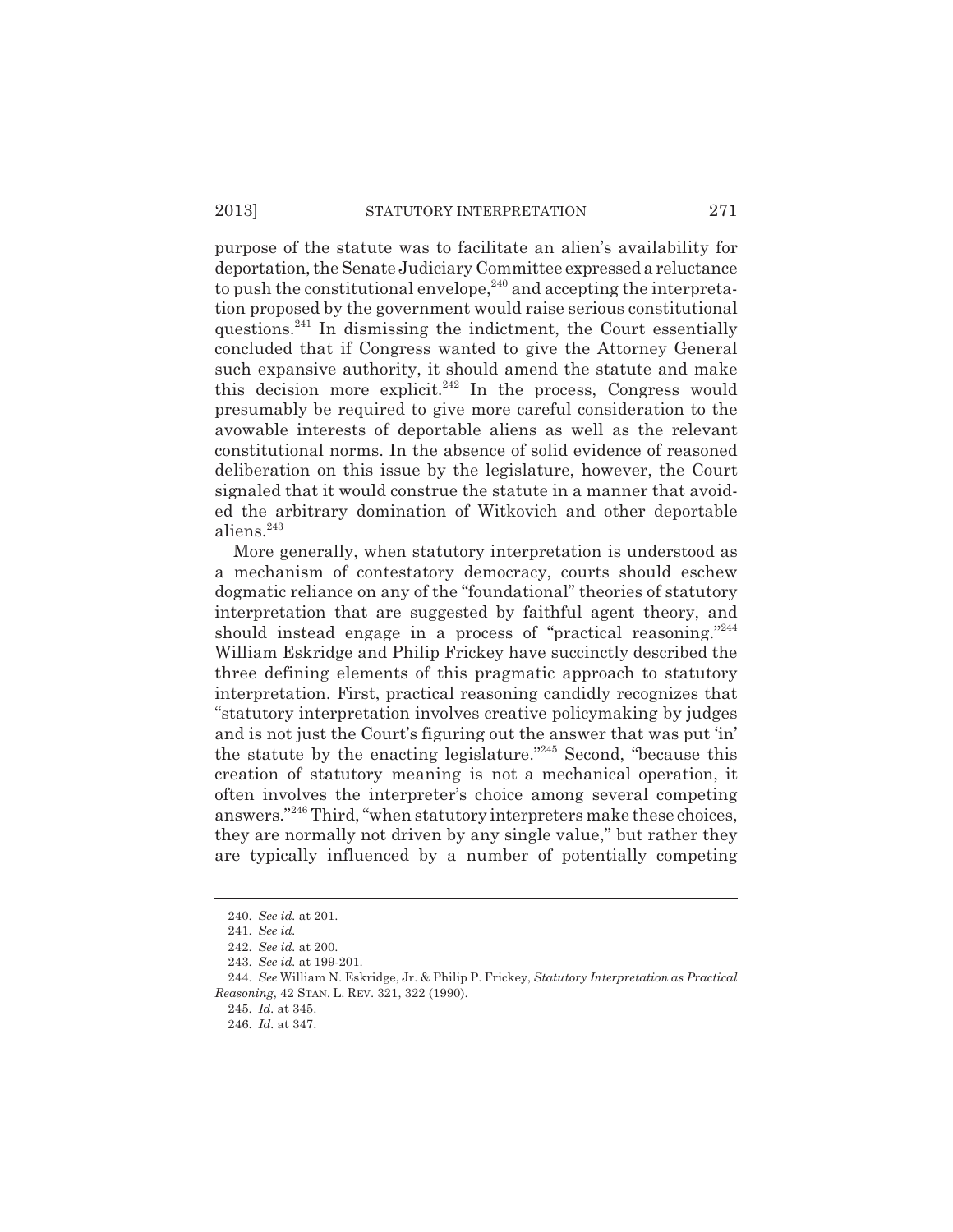values,<sup>247</sup> including modern circumstances and norms.<sup>248</sup> Nonetheless, Eskridge and Frickey endorse a hierarchy of sources, which places the greatest weight on textual considerations; followed by the original expectations of the enacting Congress; and, finally, the purposes attributed to the statute over time and contemporary public values reflected in related statutes, evolving constitutional norms, and prevailing ideas of fairness.<sup>249</sup> They also rely on the metaphor of the "hermeneutical circle," which posits that "[a] part can only be understood in the context of the whole, and the whole cannot be understood without analyzing its various parts."250 Interpreters must engage in a "to and fro movement" among all of the relevant considerations, which in turn influences how each relevant consideration is understood.<sup>251</sup> Eskridge and Frickey emphasize that judges should adopt the "hermeneutical attitude" when engaging in this analysis, and that "a true dialogue with the text requires the interpreter to reconsider her preunderstandings as she considers the specific evidence in the case, and then to formulate a new understanding, which in turn is subject to reconsideration."252 After all, "the whole purpose of practical reasoning" is to understand opposing evidence and attempt "to derive a practical solution in the specific case at hand."<sup>253</sup> This purpose can be achieved only when the interpreter embraces an approach "in which all useful and relevant evidence is considered, and disagreement is embraced rather than suppressed."254

The use of practical reasoning in statutory interpretation is remarkably similar to the type of reasoned deliberation that is central to deliberative democratic theory,255 and this method of statutory interpretation is therefore most conducive to avoiding arbitrary domination by the state. In this regard, practical reasoning and reasoned deliberation both take all of the relevant considerations and values into account in an effort to reach the best decision

<sup>247.</sup> *Id.* at 348.

<sup>248.</sup> *See id.* at 351-52 (describing the "dynamic element" of this approach).

<sup>249.</sup> *See id.* at 359.

<sup>250.</sup> *Id.* at 351.

<sup>251.</sup> *See id.* at 352.

<sup>252.</sup> *Id.*

<sup>253.</sup> *Id.* at 365.

<sup>254.</sup> *Id.*

<sup>255.</sup> *See supra* notes 145-54 and accompanying text.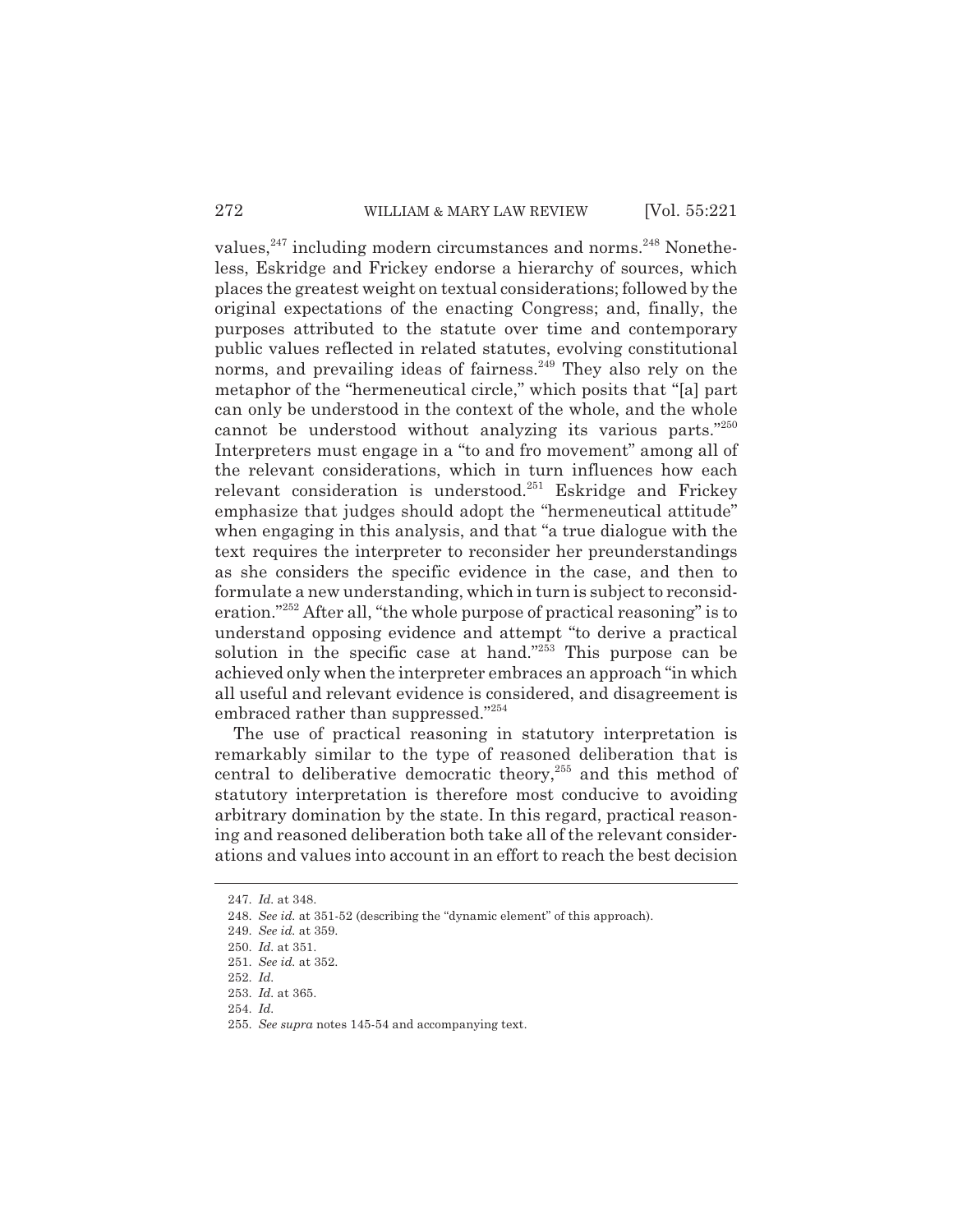under the circumstances in each particular case. Moreover, practical reasoning and reasoned deliberation are both dialectical and dialogic approaches to decision making, which require public officials to give serious consideration to the arguments presented by the participating parties. Both approaches require decision makers to remain open-minded and be willing to change or modify their views or positions in response to new information or arguments. Both approaches affirmatively embrace complexity and disagreement and seek to use the best available information and competing arguments to help decision makers reach the most justifiable solutions to concrete problems. Because decision makers are fallible and new information or arguments could subsequently be developed that would improve our understanding of the best approach to a problem, both approaches recognize that public officials should make modest decisions that preserve flexibility for the future. In short, legal and policy decisions should be minimalistic, incremental, dynamic, and above all, provisional. Practical reasoning and reasoned deliberation therefore contrast sharply with faithful agent theories of statutory interpretation, which are designed to convey the impression that the legislature finally decided everything when the statute was originally enacted.<sup>256</sup>

Although practical reasoning and deliberative democratic theory both trust public officials with substantial discretionary authority, they also provide meaningful constraints that protect citizens from arbitrary domination by the state. Deliberative democracy precludes participants in the lawmaking process from justifying their positions based solely on "naked preferences," and requires them instead to give "public-regarding" reasons for their preferred courses of action.257 Factual or empirical claims should be based on reliable methods of inquiry and consistent with the best available information.258 Similarly, practical reasoning in statutory interpretation is constrained by the historical text and the interpreter's moral

<sup>256.</sup> *Cf.* GUTMANN & THOMPSON, WHY DELIBERATIVE DEMOCRACY?, *supra* note 95, at 19 ("Deliberative democracy's provisionality checks the excesses of conventional democracy's finality.").

<sup>257.</sup> *See* Staszewski, *supra* note 147, at 1279-84 (discussing the value of reason-giving); *see also* Thompson, *supra* note 95, at 498 (explaining that a reason-giving requirement is "[a]t the core of all theories of deliberative democracy").

<sup>258.</sup> *See* GUTMANN & THOMPSON,DEMOCRACY AND DISAGREEMENT, *supra* note 95, at 15, 56.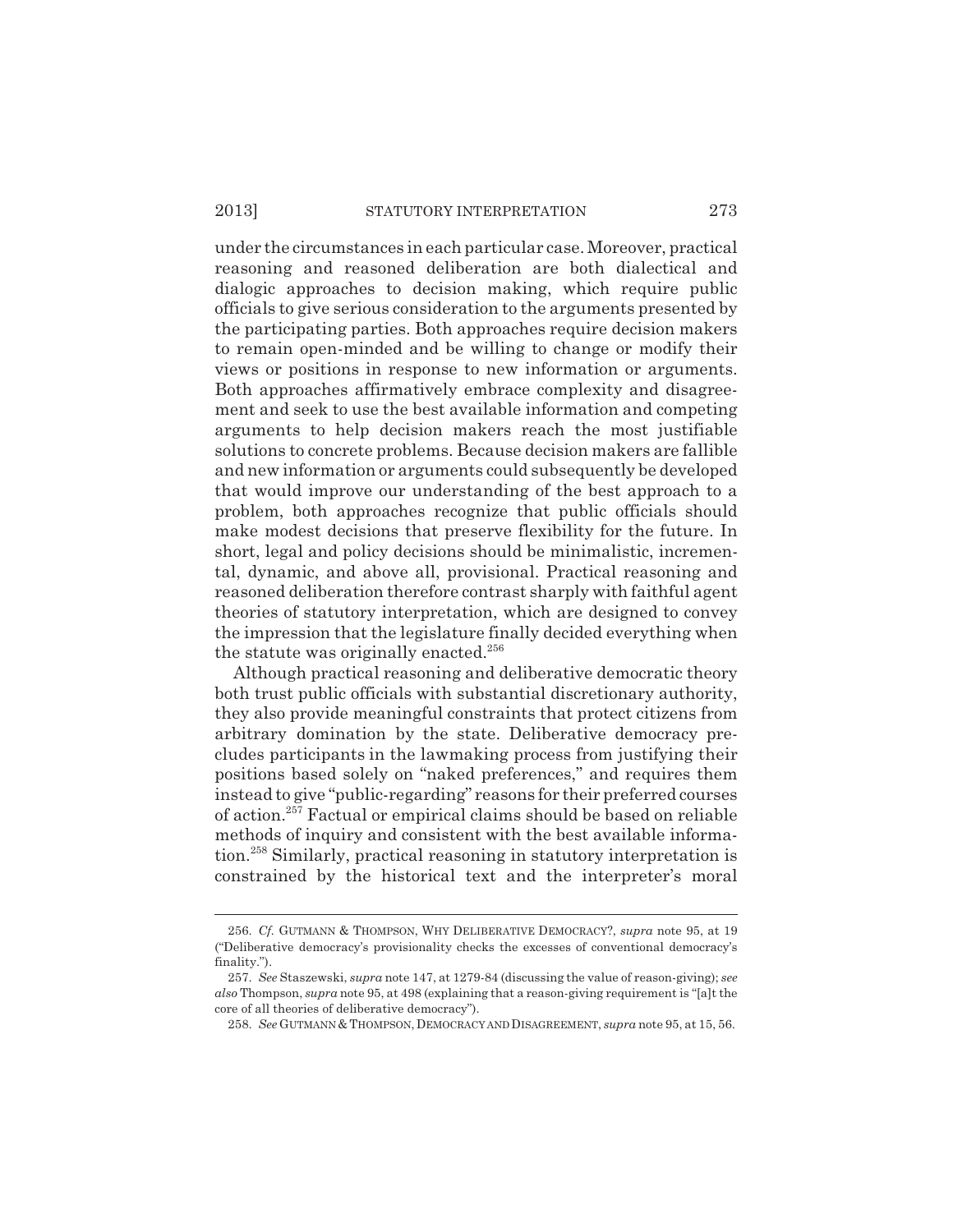obligations "to learn from the text, respond to the text, and reach common ground with the text" in resolving specific problems.<sup>259</sup> In addition, "the interpreter's perspective itself is conditioned by tradition—the evolution of the historical text as it has been interpreted, the values of society, and current circumstances."260 Eskridge and Frickey contend that "[w]hile these constraints certainly do not dictate a result, the interpreter cannot disregard the force of that which envelops and situates her in present society."<sup>261</sup> Indeed, the historical text and tradition that constrain the permissible results in statutory interpretation are almost certainly more restrictive in most cases than the basic obligations of deliberative democratic theory. This disparity makes perfect sense, however, when one considers that legislators and administrators are frequently playing the primary authorial role in the lawmaking process. The judiciary, on the other hand, is merely playing an editorial role that is designed to implement the statute in as justifiable a manner as possible in particular cases—and thereby limit the government's capacity to engage in arbitrary domination of the people.

Perhaps most important for present purposes, the dialectical and dialogic aspects of deliberative democracy and practical reasoning, and the duties they impose upon public officials to provide reasoned explanations for their decisions, improve the democratic legitimacy of legal and policy decisions by the state. Deliberative democratic theory recognizes that reasoned deliberation provides decision makers with the information and competing arguments necessary to ascertain their own views.<sup>262</sup> Because the accompanying discussion can lead to an agreement, or at least an informed vote, on the best course of action on the merits under the circumstances, the resulting decision should be viewed as legitimate from the perspective of the prevailing majority.<sup>263</sup> The products of deliberative democracy are also legitimate from the standpoint of the minority, however, "if the minority's interests and perspectives were ade-

<sup>259.</sup> Eskridge & Frickey, *supra* note 244, at 382.

<sup>260.</sup> *Id.*

<sup>261.</sup> *Id.*

<sup>262.</sup> *See* Staszewski, *supra* note 147, at 1282.

<sup>263.</sup> *See id.* at 1282-83; *see also* Manin, *supra* note 95, at 341-44 (outlining Abbé Sieyès's argument that majority will is a necessary source of legitimacy).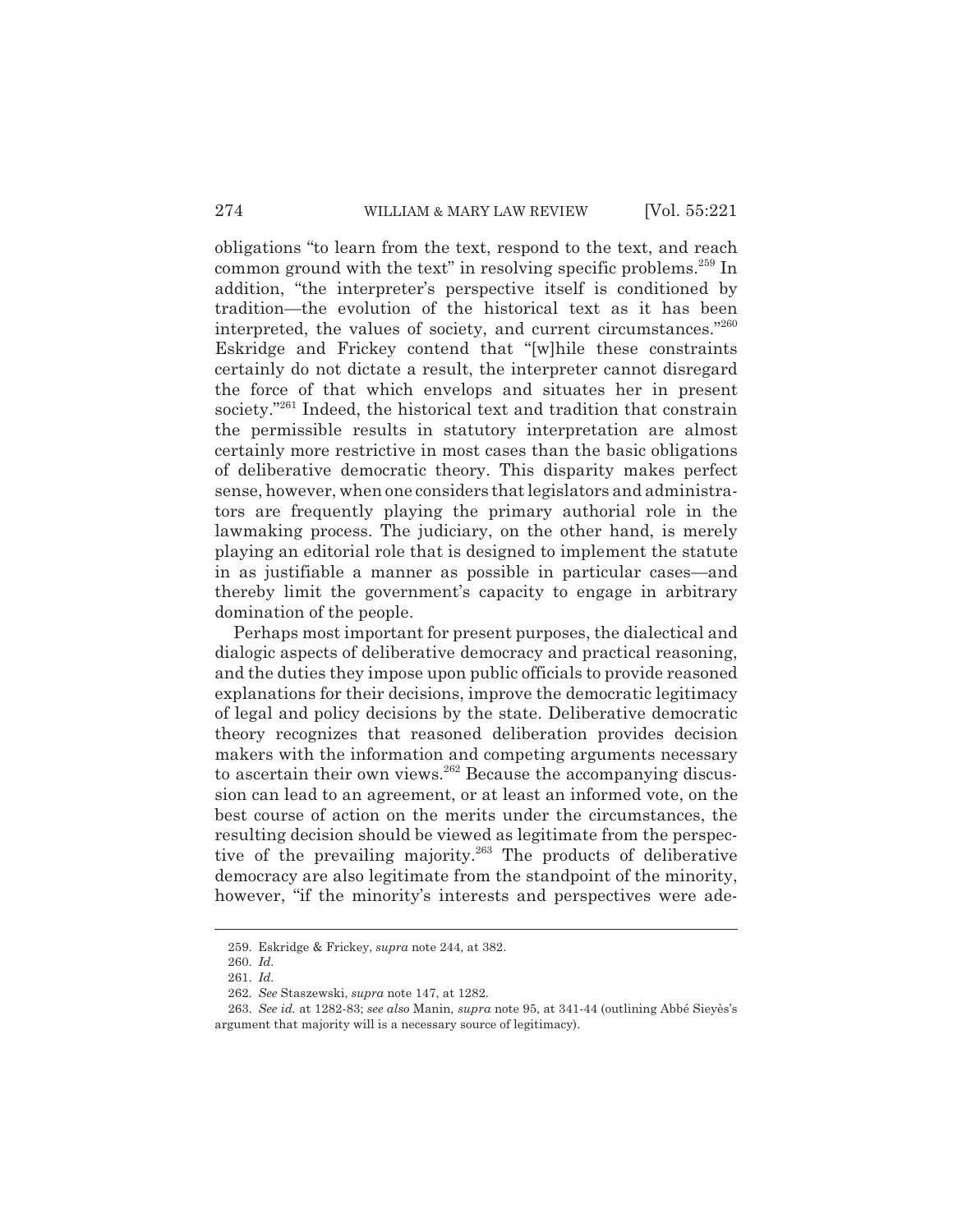quately considered during the decision-making process and the prevailing outcome is one that 'could be the object of a free and reasoned agreement among equals.'"264 The related obligation of public officials to give reasoned explanations for their decisions that satisfy this standard helps to ensure that they make legitimate choices based on the best available information and that losing parties are not subject to arbitrary domination by the state.<sup>265</sup>

Similarly, the process of practical reasoning allows a court to reach a decision about the best resolution of a particular case, but this occurs only after a judge has considered a broad range of evidence and tested her preliminary views of the statute against other possible interpretations.266 This approach requires an interpreter to evaluate statutory problems from a variety of different perspectives, and to carefully consider the competing positions of the parties and the arguments that point most strongly in each side's favor.<sup>267</sup> It also requires the court to provide a justification for its decision that responds in a reasoned fashion to the relevant considerations.268 Eskridge and Frickey have persuasively argued that "[i]f performed candidly and with empathetic appreciation for the point of view of others (the classic assumptions of hermeneutics), the to and fro movement among the considerations suggested by our practical reasoning model is a more legitimate approach to statutory interpretation than the supposedly 'objective' foundationalist approaches."269 They therefore conclude that "[t]he Court ought to acknowledge that, standing alone, textualist and archeological approaches to statutory interpretation are overly simplistic techniques that provide only a chimera of the legitimacy the Court seeks."<sup>270</sup> In contrast, "practical reasoning legitimates statutory interpretation through deliberation and candor" by encouraging judges to consider all of the relevant information and views to reach practical solutions to the concrete problems presented by difficult cases.271 In other words, when statutory interpretation is understood

271. *Id.*

<sup>264.</sup> Staszewski, *supra* note 147, at 1283 (quoting Cohen, *supra* note 95, at 22).

<sup>265.</sup> *See id.*

<sup>266.</sup> Eskridge & Frickey, *supra* note 244, at 352.

<sup>267.</sup> *Id.*

<sup>268.</sup> *Id.*

<sup>269.</sup> *Id.* at 364.

<sup>270.</sup> *Id.* at 383.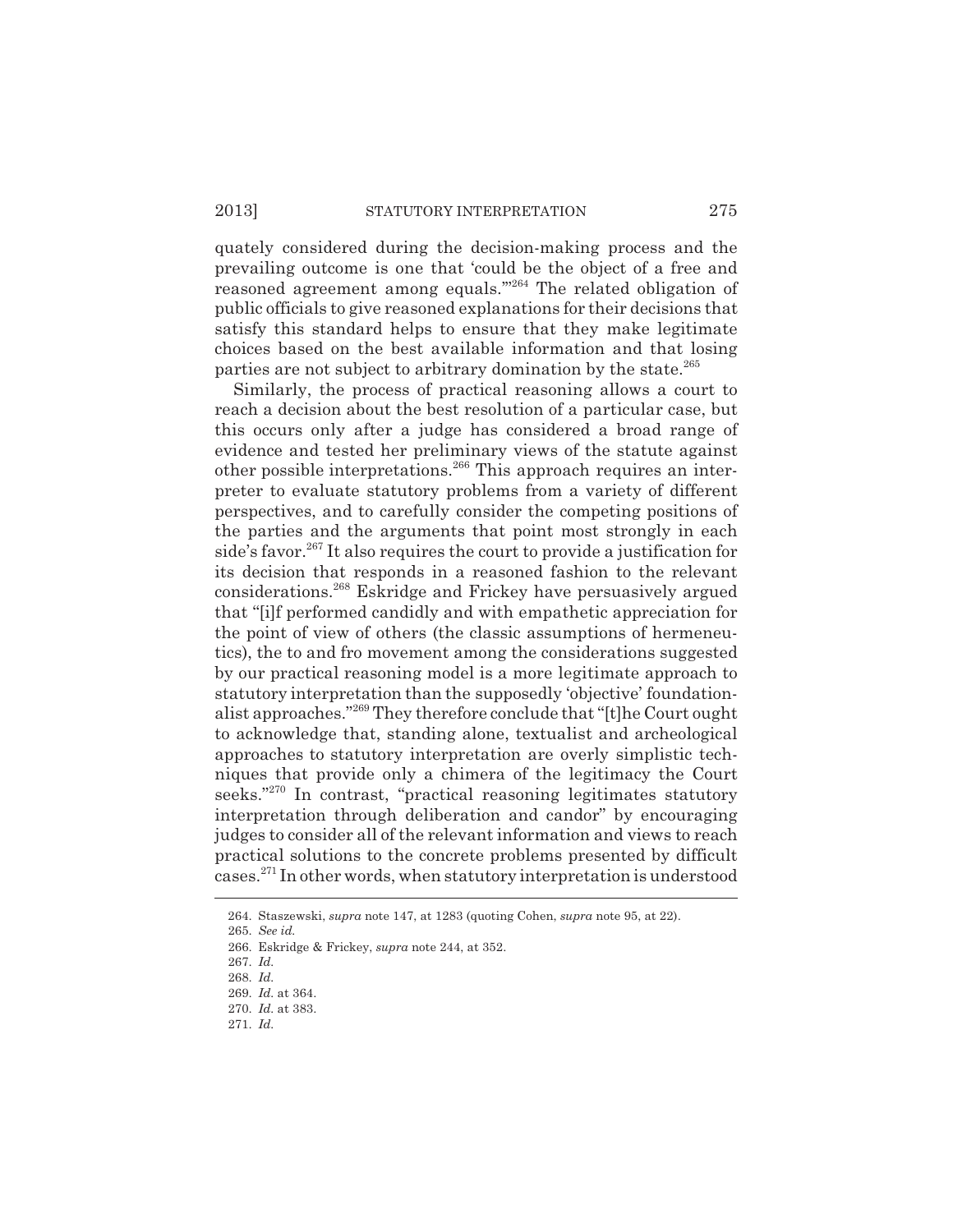as a mechanism of contestatory democracy, the creative elaboration of statutory meaning by the judiciary pursuant to a dialectical process of practical reasoning is significantly more democratic than the invocation of a pretense that the legislature provided a single correct answer to the precise question at issue,  $272$  which could be divined solely through the application of textualist, intentionalist, or purposive methods. Contrary to the conventional wisdom, cooperative partner theories of statutory interpretation are potentially *more democratic* than faithful agent models.

#### *3. Statutory Interpretation with Agency Guidance*

The judiciary frequently interprets statutes in the modern regulatory state with guidance from administrative agencies. This group of cases is formally distinct from judicial review of agency law making because the relevant agency did not interpret the statute pursuant to delegated lawmaking authority—either because the agency did not possess such authority or because the agency did not follow the requisite lawmaking procedures. Nonetheless, such cases are often functionally indistinguishable from judicial review of agency law making because the plaintiff is challenging the validity of agency action as arbitrary and capricious or contrary to law.273 On the other hand, the cases in this category cover a broad range in terms of the procedural formality of the agency's decision and the extent to which the agency is involved in the litigation. Even where the agency's guidance is relatively informal and the agency is not a party to the lawsuit, however, the court must generally decide whether it agrees with an agency's preferred interpretation and whether, or how, the statute should be interpreted to regulate a private citizen's conduct. Accordingly, these cases will generally involve challenges to the validity of particular exercises of governmental authority under the statute, and they should therefore also be understood as providing a mechanism for contestatory democracy.

<sup>272.</sup> *See supra* notes 70-79 and accompanying text.

<sup>273.</sup> *See, e.g.*, United States v. Mead Corp., 533 U.S. 218, 222-26 (2001) (challenging the legality of a ruling letter issued by the Customs Service that resulted in the imposition of a tariff on the importation of plaintiff's day planners).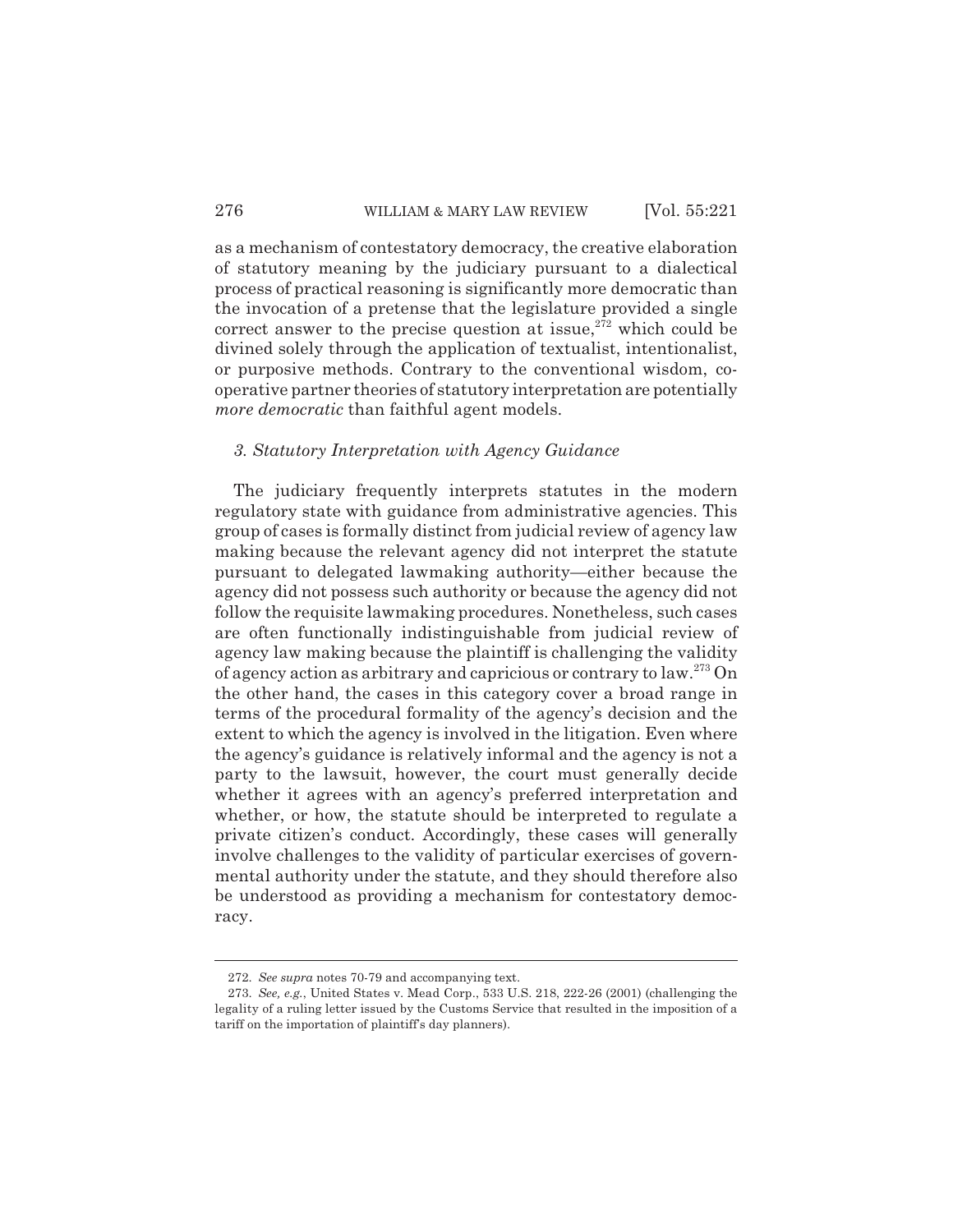#### 2013] STATUTORY INTERPRETATION 277

The judiciary is formally responsible for interpreting statutes in this category of cases, and it will accordingly play an editorial role when Congress has not explicitly resolved the precise question at issue, much like in cases where courts interpret statutes without agencies. Courts should therefore make judicious use of substantive canons and engage in practical reasoning when they perform this role.274 Unlike statutory interpretation without agencies, however, courts have the benefit of interpretive guidance from agencies in this context, and agencies have numerous institutional advantages when it comes to identifying Congress's explicit policy choices and ascertaining the best way of implementing a statute under the circumstances.275 Accordingly, the judiciary should treat an agency's interpretation of a statute with an appropriate degree of respect in cases of this nature. $276$ 

The degree of respect that is warranted will vary, however, based on the extent to which the agency engaged in reasoned deliberation in reaching its decision. If the agency reached its decision pursuant to a deliberative process that carefully considered competing interests and perspectives, and the agency provided a reasoned explanation for its decision that could be the object of a free and reasoned agreement among equals, then courts should generally defer to the agency's decision. If, however, the agency reached a conclusion without consulting the general public, the judiciary should uphold the agency's decision only if the court is independently persuaded that the agency has chosen the most justifiable option under the circumstances. In any event, courts should reject agency interpretations that they find unpersuasive in this particular context. In short, the weight of the agency's "judgment in a particular case will depend upon the thoroughness evident in its consideration, the validity of its reasoning, its consistency with earlier and later pronouncements, and all those factors which give it power to persuade, if lacking power to control."277

When statutory interpretation is understood as a mechanism of contestatory democracy, judicial decisions about the most justifiable way of interpreting ambiguous statutes should be considered

<sup>274.</sup> *See supra* Part III.C.2.

<sup>275.</sup> *See supra* notes 186-95 and accompanying text.

<sup>276.</sup> *See* Skidmore v. Swift & Co., 323 U.S. 134, 140 (1944).

<sup>277.</sup> *Id.*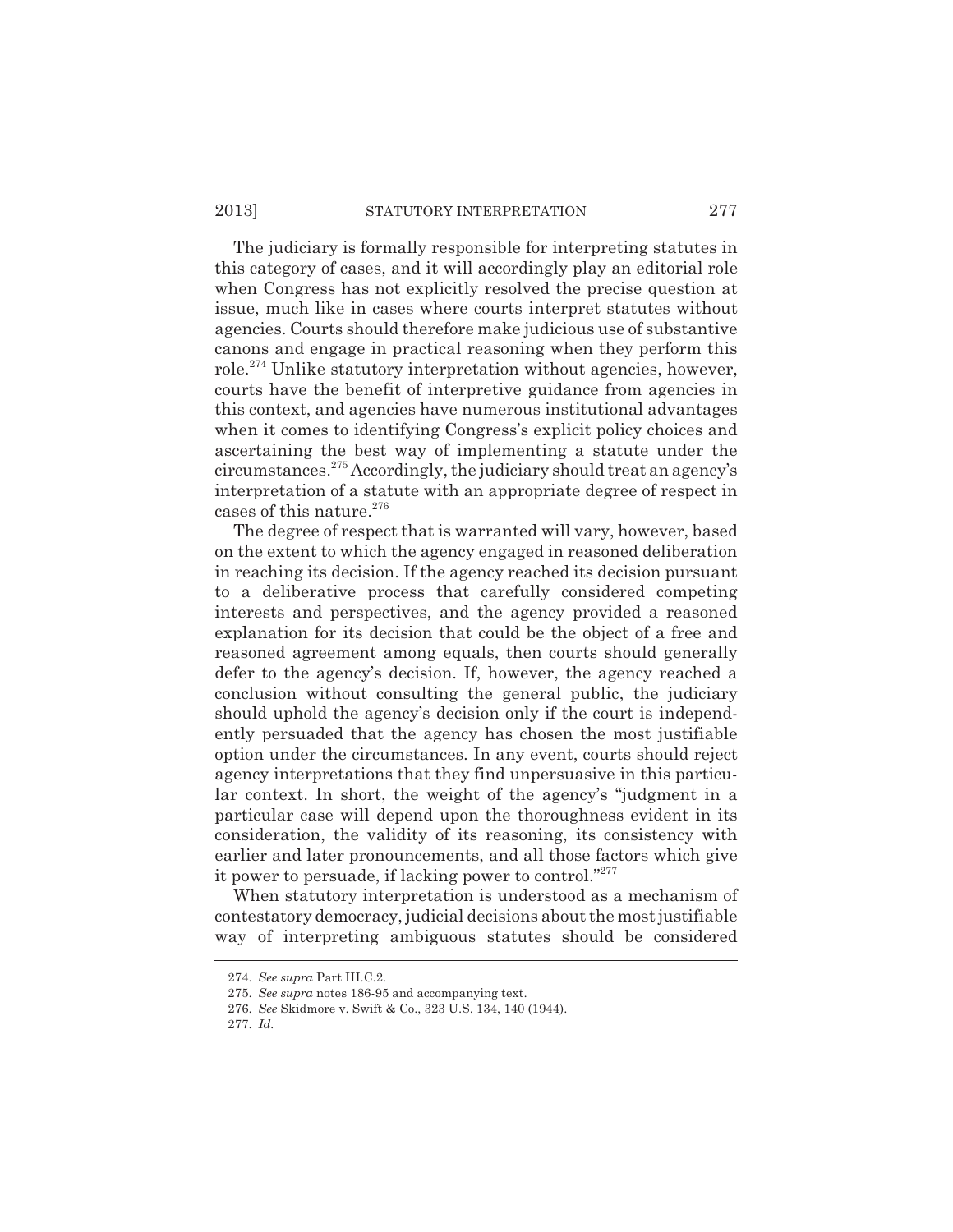provisional in this category of cases. $278$  The judiciary should therefore be willing to reconsider its interpretive decisions when agencies subsequently engage in reasoned deliberation on a particular question and reach a persuasive decision that differs from the previous conclusion of a court. This is particularly true when the agency's subsequent decision is a product of especially deliberative procedures, such as notice-and-comment rule making, $279$  and where the agency was delegated formal lawmaking authority on the matter or the relevant circumstances have materially changed since the time of the judiciary's earlier decision.<sup>280</sup> This understanding of statutory interpretation makes sense of the Court's occasional practice of invalidating an agency's interpretation of a statute, while simultaneously inviting the agency to reconsider the underlying policy question by promulgating a regulation pursuant to noticeand-comment rule making.<sup>281</sup>

# IV. RECOGNIZING STATUTORY INTERPRETATION AS CONTESTATORY **DEMOCRACY**

This Article claims that statutory interpretation in the modern regulatory state should be understood as a mechanism of contestatory democracy, and it sketches the basic roles of Congress, administrative agencies, and the judiciary from this perspective. Although this theory provides a different way of thinking about statutory interpretation and its democratic legitimacy, it would not lead to radical changes in legal doctrine or dramatically alter the judiciary's approach to statutory problems. On the contrary, the proposed theory is largely consistent with existing legal doctrine, and recent empirical literature on statutory interpretation suggests that it is also largely compatible with how statutory interpretation

<sup>278.</sup> *See* Kenneth A. Bamberger, *Provisional Precedent*: *Protecting Flexibility in Administrative Policymaking*, 77 N.Y.U. L. REV. 1272, 1276 (2002) (arguing that after *Mead*, "reasonable [judicial] construction of regulatory statutes" should be given "stare decisis effect only until [the responsible] agency sets forth its own permissible [and binding] interpretation").

<sup>279.</sup> *See supra* notes 197-99 and accompanying text.

<sup>280.</sup> *See* Bamberger, *supra* note 278, at 1311.

<sup>281.</sup> *See* Eskridge & Baer, *supra* note 71, at 1192 & nn.344-45 (describing several cases in which the Court has followed this approach, and claiming that this practice should be encouraged).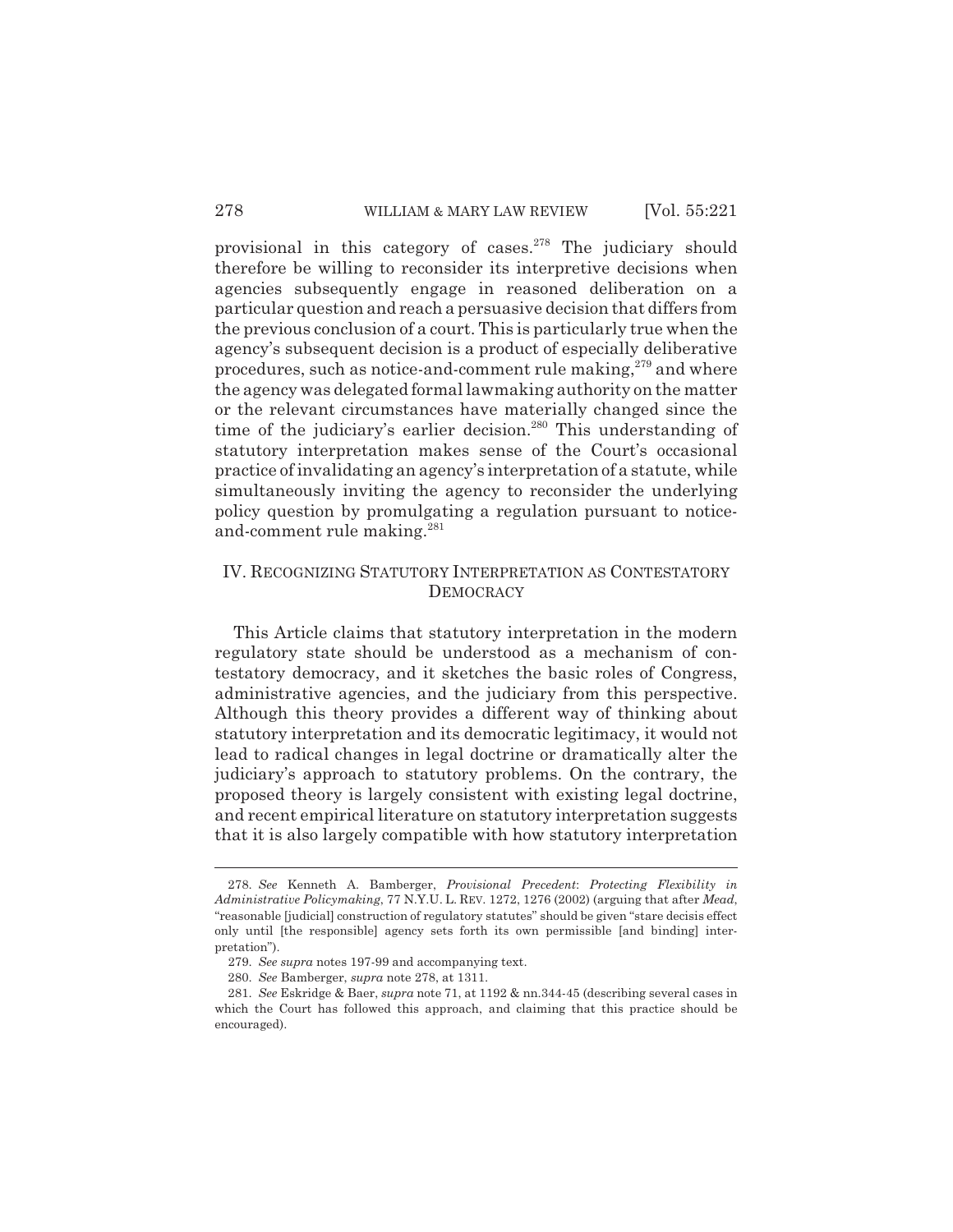currently operates in practice.<sup>282</sup> Nonetheless, if statutory interpretation were reconceptualized as a mechanism of contestatory democracy, we would gain a better understanding of certain cases and be able to see why other decisions went wrong, in addition to having a better way of thinking about future problems.

In recent years, there has been a wave of interdisciplinary legal scholarship that has examined how courts interpret statutes from an empirical perspective. Without getting into all of the nuances of the findings, it seems fair to say that there is substantial empirical support for the notion that statutory interpretation in the modern regulatory state functions as a mechanism of contestatory democracy, and this Article's most significant normative prescriptions are consistent with the judiciary's existing practices.<sup>283</sup> Thus, for starters, scholars have recognized since the dawn of the *Chevron* era that "it is a defining characteristic of the administrative state that most statutes are not direct commands to the public enforced exclusively by courts, but are delegations to administrative agencies to issue and enforce such commands."284 It is therefore not surprising that many statutory problems in the modern regulatory state involve challenges to the legality of agency action.<sup>285</sup> Moreover, it is generally accepted that federal courts are not obligated to give stare decisis effect to their interpretive methodologies in statutory cases,<sup>286</sup> which means that the judiciary can use different approaches to deciding different cases. Although the Court has suggested that its doctrines for deferring to agency interpretations of statutes should be treated as binding precedent, the Court has declined to follow its own doctrinal pronouncements on any consistent basis.<sup>287</sup> A number of studies have found that the Court

<sup>282.</sup> *See infra* notes 284-90 and accompanying text.

<sup>283.</sup> *See* studies cited *infra* notes 288-89.

<sup>284.</sup> Colin S. Diver, *Statutory Interpretation in the Administrative State*, 133 U.PA.L. REV. 549, 551 (1985); *see also* Rubin, *supra* note 173, at 369.

<sup>285.</sup> *See supra* notes 125-34 and accompanying text.

<sup>286.</sup> *See* Sydney Foster, *Should Courts Give Stare Decisis Effect to Statutory Interpretation Methodology?*, 96 GEO. L.J. 1863 (2008) (asserting that the status quo should change to give statutory interpretation methodology stare decisis effect); Abbe R. Gluck, *Intersystemic Statutory Interpretation*: *Methodology as "Law" and the* Erie *Doctrine*, 120 YALE L.J. 1898, 1901-02 (2011).

<sup>287.</sup> *See* Eskridge & Baer, *supra* note 71, at 1086-91; Connor N. Raso & William N. Eskridge, Jr., Chevron *as a Canon, Not a Precedent: An Empirical Study of What Motivates Justices in Agency Deference Cases*, 110 COLUM. L. REV. 1727, 1730-35 (2010).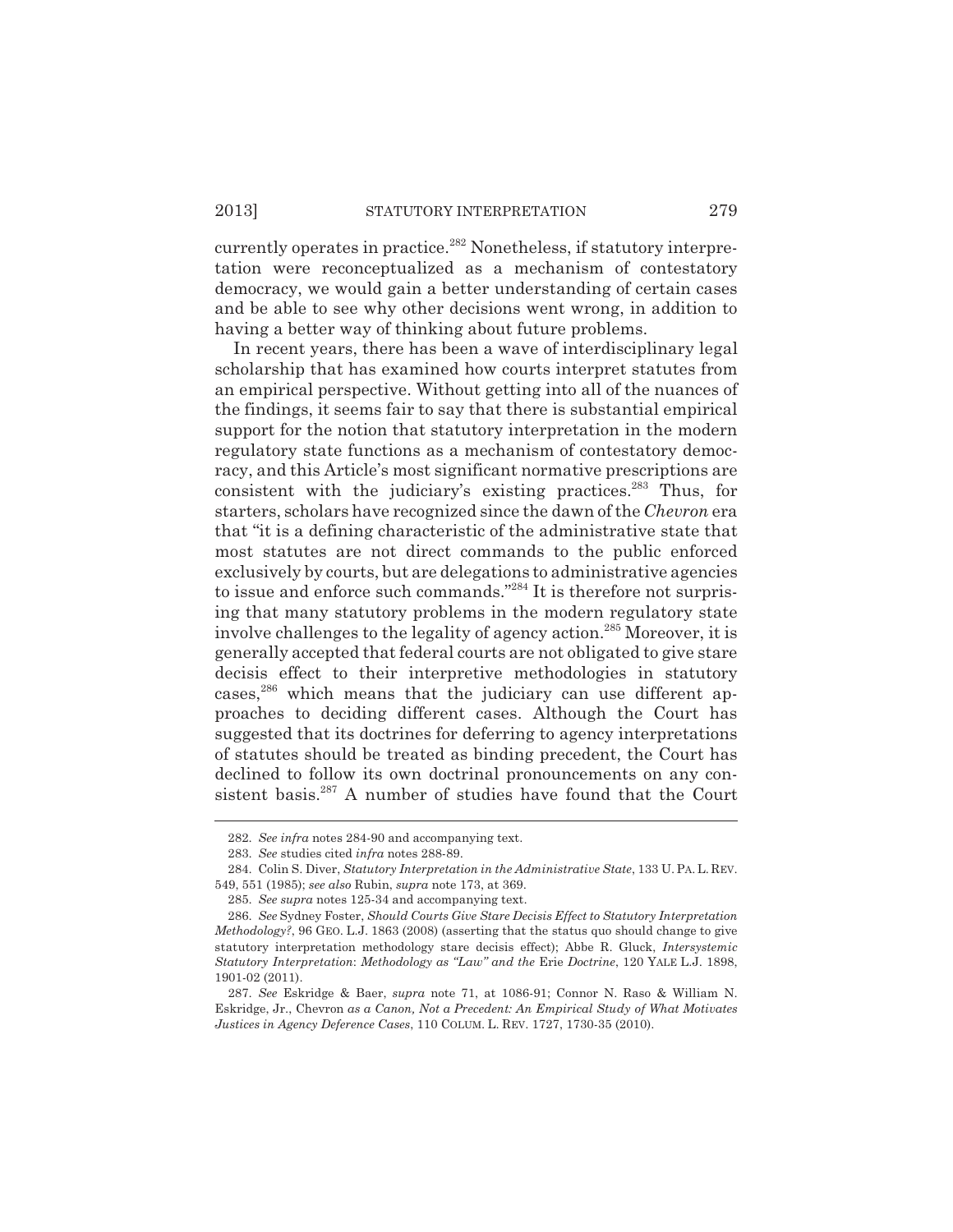relies on a variety of different considerations in deciding statutory cases, including legislative history, and that it frequently pays significant attention to legal precedent and a broad range of pragmatic considerations.288 In other words, these studies suggest that *the Court engages in practical reasoning when it interprets statutes*. 289 The Eskridge and Baer study reached similar conclusions about the Court's methodology in cases in which an agency interpretation of a statute was at issue.<sup>290</sup> Although the Supreme Court has applied its own deference doctrine in a wildly inconsistent fashion, there is also clear doctrinal support for the following propositions: (1) agencies and courts are both legally obligated to follow the legislature's decision when Congress has explicitly resolved the precise question at issue; $^{291}$  (2) agency interpretations are formally entitled to greater deference when they are made pursuant to an explicit delegation of lawmaking authority from Congress; $^{292}$  (3) agencies are permitted to deviate from the plain meaning of statutory language to avoid unintended absurdities;<sup>293</sup> (4) an agency's resolution of statutory ambiguity pursuant to an explicit delegation of lawmaking authority is subject to judicial review for

<sup>288.</sup> *See, e.g.*, Anita S. Krishnakumar, *Statutory Interpretation in the Roberts Court's First Era: An Empirical and Doctrinal Analysis*, 62 HASTINGS L.J. 221, 223-26 (2010); Jane S. Schacter, *The Confounding Common Law Originalism in Recent Supreme Court Statutory Interpretation: Implications for the Legislative History Debate and Beyond*, 51 STAN. L. REV. 1 (1998); Nicholas S. Zeppos, *The Use of Authority in Statutory Interpretation: An Empirical Analysis*, 70 TEX. L. REV. 1073 (1992).

<sup>289.</sup> While most empirical studies of statutory interpretation have focused on the Supreme Court's methodology, Frank Cross has made similar findings in a study of the lower federal courts. *See* FRANK B. CROSS, THE THEORY AND PRACTICE OF STATUTORY INTERPRETATION 199 (2009) ("It is clear from the findings that pluralism rules the day in judicial statutory interpretation.").

<sup>290.</sup> *See* Eskridge & Baer, *supra* note 71, at 1117-18.

<sup>291.</sup> *See, e.g.*, Gen. Dynamics Land Sys., Inc. v. Cline, 540 U.S. 581, 600 (2004) ("[W]e neither defer nor settle on any degree of deference because the Commission is clearly wrong."); Herz, *supra* note 208, at 144 ("Where the statute is clear enough to allow the court to resolve the case in step one of *Chevron*, then the court would uphold or set aside the agency view, as the case may be, under either *Skidmore* or *Chevron*." (emphasis omitted)).

<sup>292.</sup> *See* United States v. Mead Corp., 533 U.S. 218, 227 (2001). *But cf.* Eskridge & Baer, *supra* note 71, at 1124-29 (discussing the influence of delegated lawmaking authority on the Court's deference to agency interpretations and finding that "congressional delegation is not a solid predictor of when the Court will invoke *Chevron*, but it is correlated with, and may influence, the agency's chances of prevailing once *Chevron* has been invoked").

<sup>293.</sup> *See supra* notes 209-18 and accompanying text.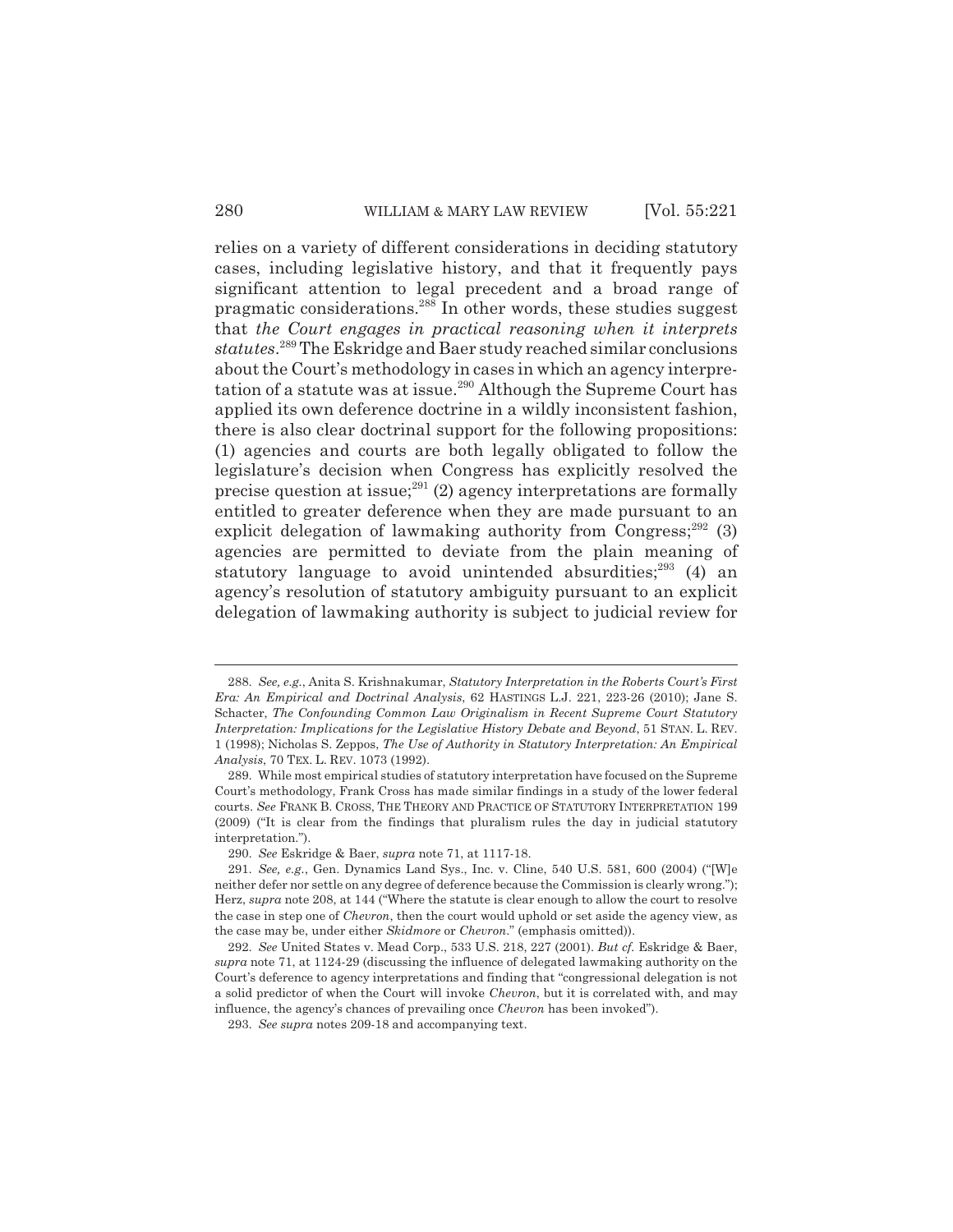reasoned decision making;  $294$  (5) agencies can change their interpretations of ambiguous statutory provisions pursuant to deliberate processes if they provide reasoned explanations for doing  $\text{so};^{295}$  (6) agency interpretations are entitled to greater respect when the agency has followed a participatory and deliberative procedure;<sup>296</sup> and (7) agency interpretations are entitled to greater respect when the agency has reached a reasoned decision on a particular question.<sup>297</sup> Accordingly, there is nothing to preclude agencies or courts from assuming the roles that are suggested by this Article's proposed understanding of statutory interpretation, and the judiciary already follows the broad outlines of this approach in many cases.

While understanding statutory interpretation as a mechanism of contestatory democracy is therefore consistent with the existing legal doctrine and empirical reality, it also provides the best explanation for many judicial decisions. For one recent example, consider *Dada v. Mukasey*. 298 Mr. Dada was a citizen and native of Nigeria, who came to the United States in the late 1990s on a temporary nonimmigrant visa. In 2004, the Department of Homeland Security charged Dada with being removable under the Immigration and Nationality Act for overstaying his visa.<sup>299</sup> An immigration judge found Dada to be removable and granted his request for "voluntary departure," which was affirmed without opinion by the

<sup>294.</sup> *See supra* note 228 and accompanying text.

<sup>295.</sup> *See* FCC v. Fox Television Stations, Inc., 556 U.S. 502, 514 (2009); Nat'l Cable & Telecomms. Ass'n v. Brand X Internet Servs., 545 U.S. 967, 981 (2005); *see also supra* note 194 and accompanying text.

<sup>296.</sup> *See* Skidmore v. Swift & Co., 323 U.S. 140 (1944). Eskridge and Baer found little evidence to support this proposition in the Court's practice, but they argue that the Court should give greater deference to agency decisions that are made pursuant to notice-andcomment rule making, partly because of "the legitimacy-conferring features of [open] deliberation." *See* Eskridge & Baer, *supra* note 71, at 1147-48, 1171, 1177-80.

<sup>297.</sup> *See Skidmore*, 323 U.S. at 140; *see also* Eskridge & Baer, *supra* note 71, at 1180-81 (reporting that "the most significant variable" in determining whether the Court deferred to an agency's interpretation of a statute was whether the agency was "applying special expertise to a technical issue" and "applying its understanding of the facts to carry out congressional purposes," and claiming that the Court should be most deferential under these circumstances); Kristin E. Hickman & Matthew D. Krueger, *In Search of the Modern* Skidmore *Standard*, 107 COLUM. L. REV. 1235 (2007) (describing the application of the "*Skidmore* factors" by the lower federal courts).

<sup>298. 554</sup> U.S. 1 (2008).

<sup>299.</sup> *Id.* at 6.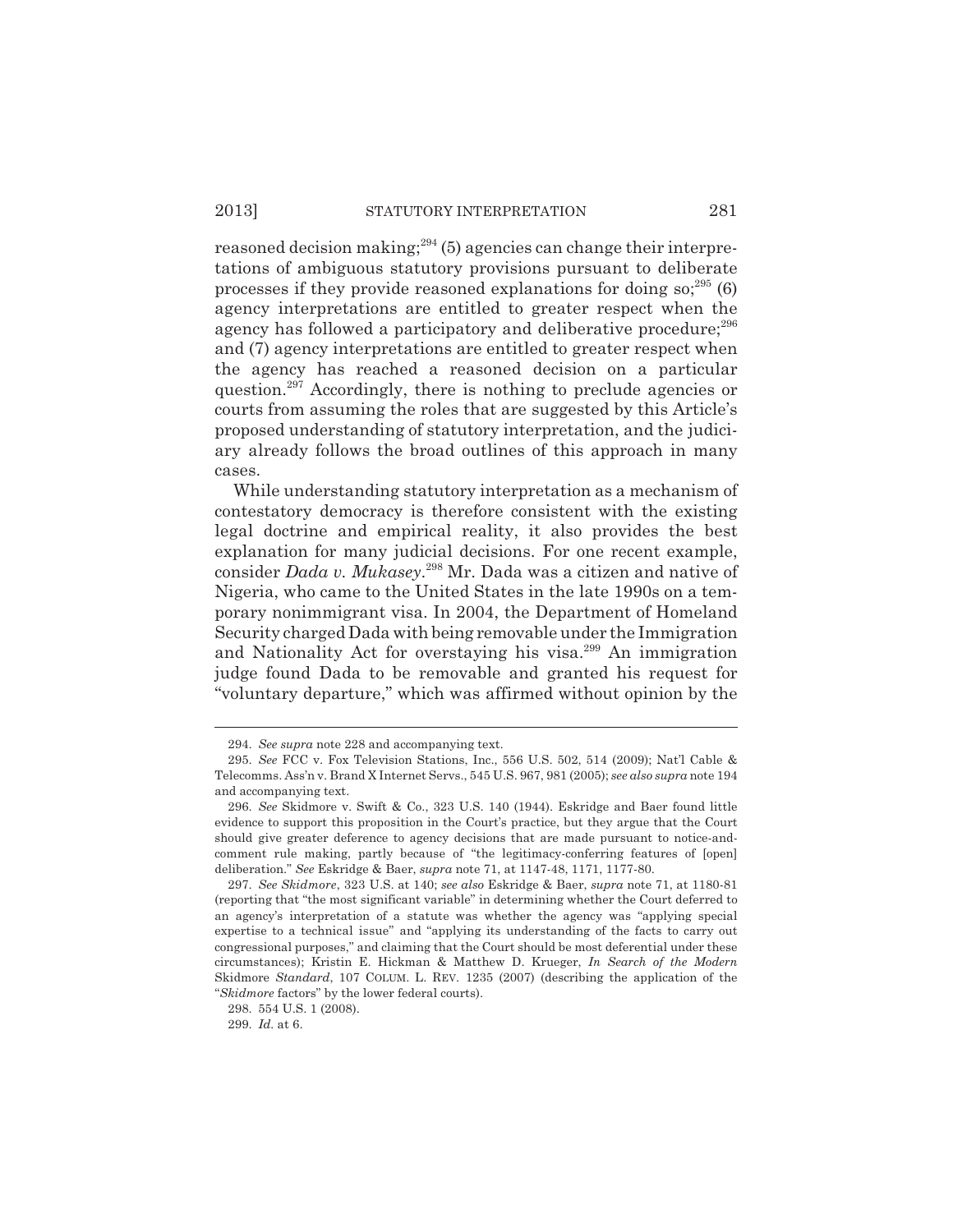Board of Immigration Appeals (BIA).<sup>300</sup> Dada was therefore ordered to leave the country within thirty days or suffer statutory penalties, including a significant fine and ineligibility for various forms of relief for a period of ten years.<sup>301</sup> Shortly before this thirty-day period expired, however, Dada moved to withdraw his request for voluntary departure.<sup>302</sup> He simultaneously filed a motion to reopen his proceedings based on new and material facts that allegedly demonstrated a basis for a change in his legal status.<sup>303</sup> Several months later, the BIA denied Dada's motion to reopen his proceedings on the grounds that he had overstayed his voluntary departure period. The BIA did not rule on his motion to withdraw his request for voluntary departure or consider the merits of his motion to reopen his removal proceedings.304

The issue for the Supreme Court was "whether an alien who has requested and been granted voluntary departure from the United States ... must adhere to that election and depart within the time prescribed, even if doing so causes the alien to forgo a ruling on a pending, unresolved motion to reopen the removal proceedings."305 The applicable statute provides that if an alien's request for voluntary departure is granted after she is found removable, the alien must leave the country within sixty days.<sup>306</sup> The grant of a petition for voluntary departure benefits both the alien and the government.307 From the government's perspective, an alien's agreement to leave voluntarily speeds the departure process and avoids the expenses of deportation, in addition to reducing the need for subsequent litigation.<sup>308</sup> In return, the alien avoids the possibility of extended detention within the United States, receives greater flexibility in deciding when to depart, and can select the country of destination. Perhaps most important, by agreeing to depart voluntarily, the alien avoids some of the penalties that result from

<sup>300.</sup> *Id.*

<sup>301.</sup> *Id.*

<sup>302.</sup> *Id.*

<sup>303.</sup> *Id.* at 6-7.

<sup>304.</sup> *Id.* at 7.

<sup>305.</sup> *Id.* at 4.

<sup>306.</sup> *See* 8 U.S.C. § 1229c(b)(2) (2006).

<sup>307.</sup> *See Dada*, 554 U.S. at 11-12.

<sup>308.</sup> *See id.* at 11.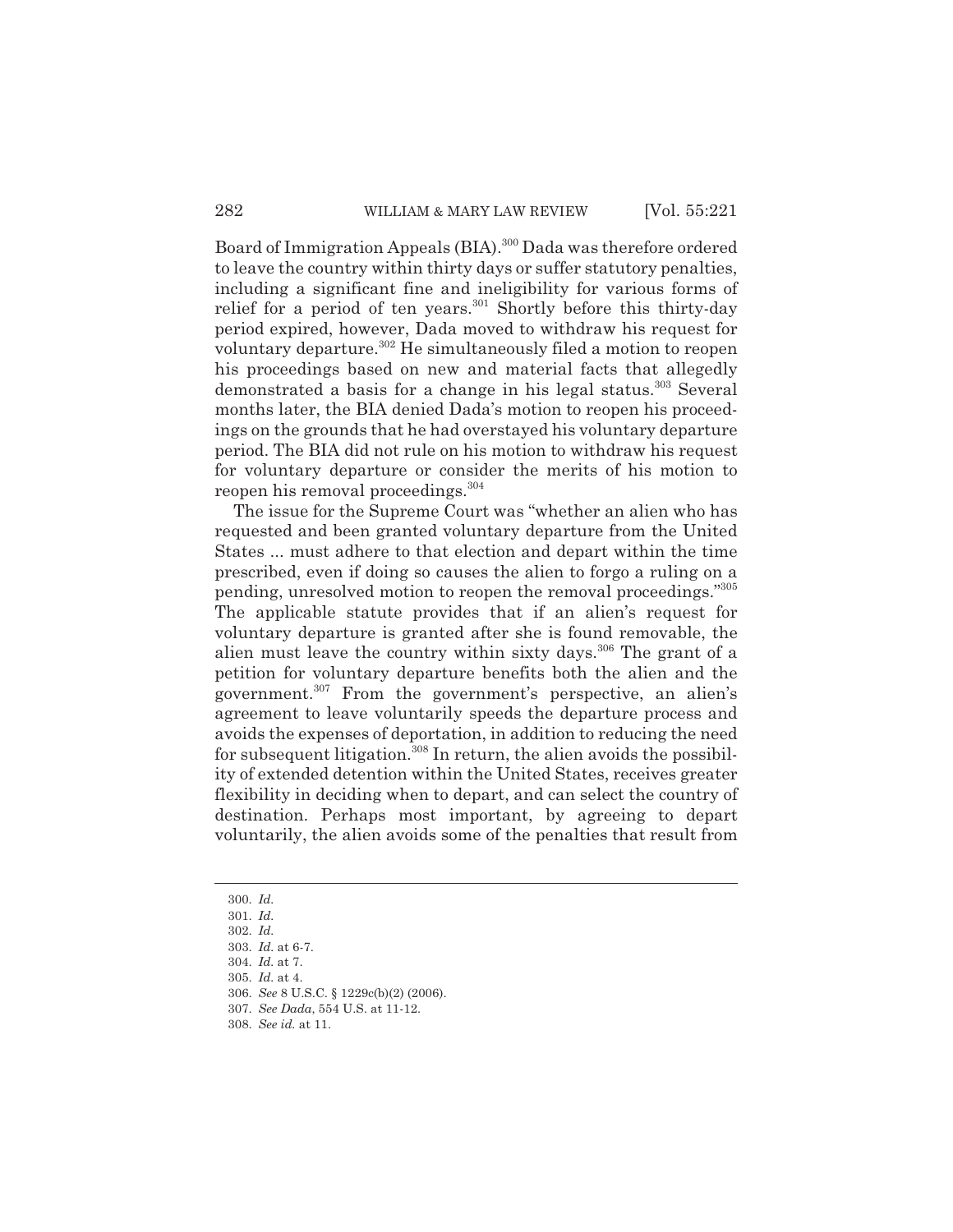# 2013] STATUTORY INTERPRETATION 283

deportation and thereby improves her chances for readmission.<sup>309</sup> The applicable statute, however, also provides that every alien ordered removed from the United States has a right to file one motion to reopen her removal proceedings based on newly discovered evidence or a change in circumstances since the hearing.<sup>310</sup> Pursuant to Department of Justice regulations, an alien's departure from the country has the effect of withdrawing her motion to reopen her removal proceedings.<sup>311</sup> Accordingly, the Court recognized that the statute and regulations appeared to place aliens in Dada's situation in a Catch-22, because they were required to choose between abiding by the terms of their voluntary departure agreements or pursuing motions to reopen their immigration proceedings.312

The Court was therefore required to determine whether the statutory right to reopen removal proceedings is qualified by the voluntary departure process.<sup>313</sup> Before addressing the parties' arguments, the Court pointed out that neither the statutory text nor the legislative history addressed this specific question, and it was therefore not explicitly resolved by Congress.314 Dada argued that filing a motion to reopen should be understood to toll the voluntary departure period pending the motion's resolution.<sup>315</sup> The Court rejected this position, however, because it would reconfigure the voluntary departure scheme in a manner that would be inconsistent with the statutory design.<sup>316</sup> Specifically, while an alien would continue to receive "the full benefits of voluntary departure," the advantages of this disposition to the government—namely, a prompt and costless departure—would be lost.<sup>317</sup> This approach would also "invite abuse by aliens who wish to stay in the country but whose cases are not likely to be reopened by immigration authorities."318

- 310. *See* 8 U.S.C. § 1229a(c)(7)(A).
- 311. *See* 8 C.F.R. § 1003.2(d) (2012).
- 312. *See Dada*, 554 U.S. at 5.
- 313. *Id.*
- 314. *See id.* at 14-15.
- 315. *See id.* at 19.
- 316. *See id.*
- 317. *See id.* at 19-20.
- 318. *Id.* at 20.

<sup>309.</sup> *Id.* at 11-12.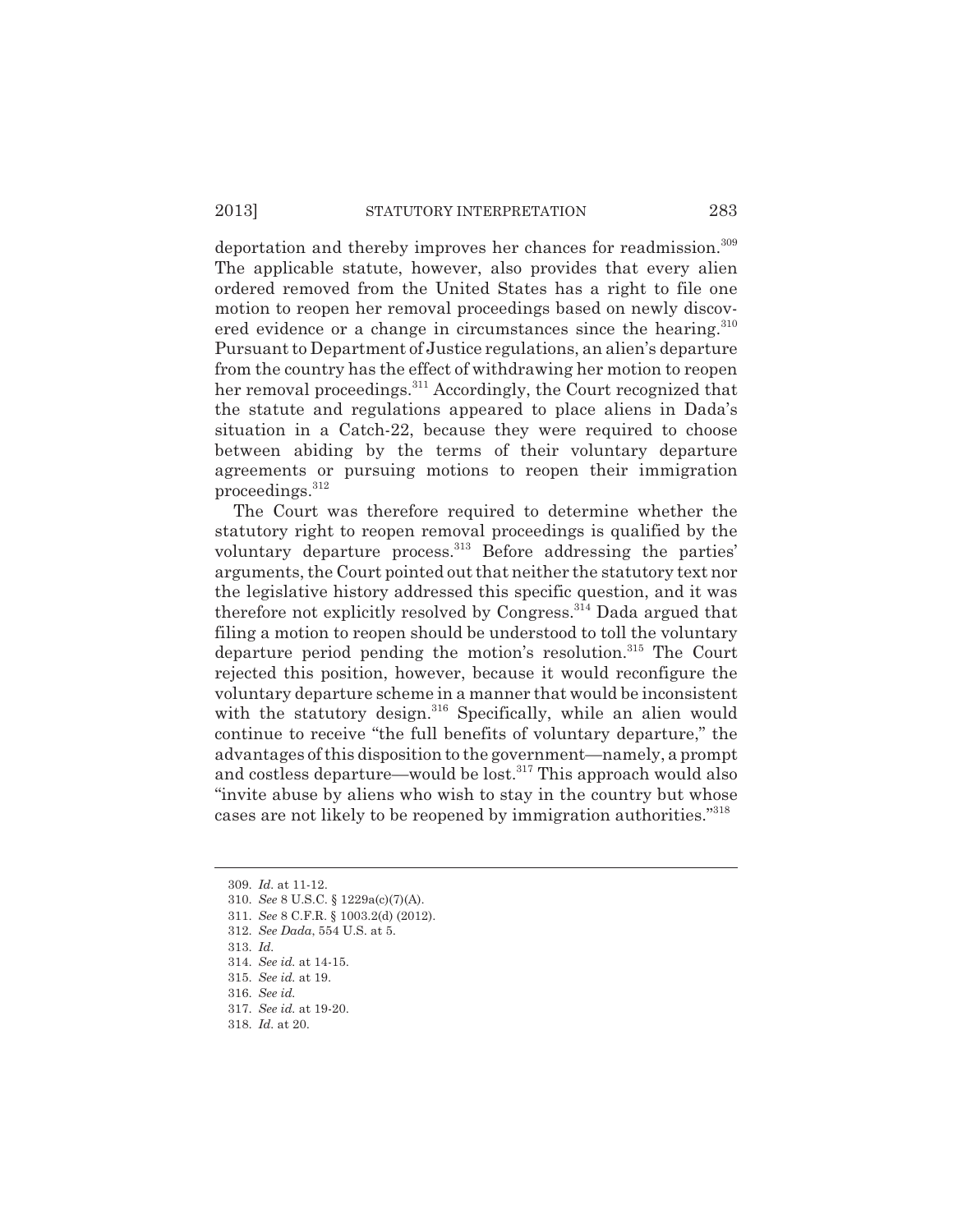#### 284 WILLIAM & MARY LAW REVIEW [Vol. 55:221]

The government argued, in contrast, that an alien's decision to seek and accept a voluntary departure order should be understood to result in the waiver of her statutory right to reopen her immigration proceedings.<sup>319</sup> The Court was not persuaded by the government's position either, however, because it would nullify the statutory right to seek reopening in most cases of voluntary departure.320 Because "[t]he purpose of the motion to reopen is to ensure a proper and lawful disposition," the Court concluded that it "must be reluctant to assume that the voluntary departure statute was designed to remove this important safeguard for the distinct class of deportable aliens most favored by the same law."321 This was especially true when aliens were not given prior notice that accepting voluntary departure would result in the loss of their statutory right to reopen their proceedings,<sup>322</sup> and "when the plain text of the statute reveals no such limitation."323

Having rejected the preferred positions of both parties, the Court concluded that it was necessary to adopt a compromise that would simultaneously "preserve the alien's right to pursue reopening while respecting the Government's interest in the *quid pro quo* of the voluntary departure arrangement."324 The Court held that "to safeguard the right to pursue a motion to reopen for voluntary departure recipients, the alien must be permitted to withdraw, unilaterally, a voluntary departure request before expiration of the departure period, without regard to the underlying merits of the motion to reopen."<sup>325</sup> The alien therefore "has the option either to abide by the terms, and receive the agreed-upon benefits, of voluntary departure; or, alternatively, to forgo those benefits and remain in the United States to pursue an administrative motion."326 The Court explained that while "this interpretation still confronts the alien with a hard choice, it avoids both the quixotic results of the Government's proposal and the elimination of benefits to the

- 319. *See id.* at 15.
- 320. *See id.* at 15-18.
- 321. *Id.* at 18.
- 322. *See id.* at 15-16.
- 323. *Id.*
- 324. *Id.* at 19.
- 325. *Id.* at 21.
- 326. *Id.*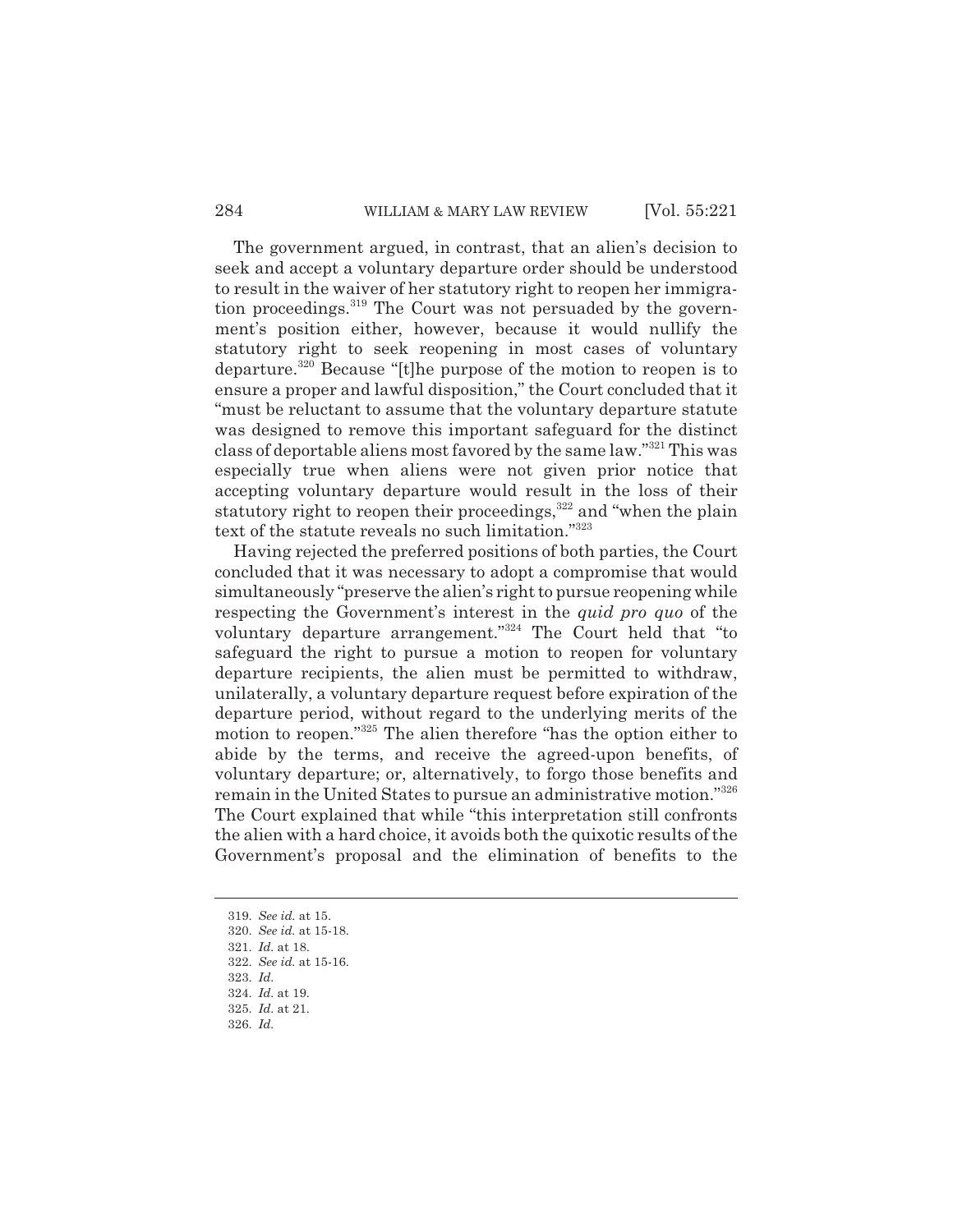Government that would follow from petitioner's tolling rule."<sup>327</sup> Because Dada requested the withdrawal of his motion for voluntary departure prior to the expiration of his statutory departure period, the Court concluded that the BIA should have granted his request and allowed him to pursue his motion to reopen his removal proceedings.328 Dada therefore prevailed in his challenge to the legality of the agency's decision under the statute.

*Dada v. Mukasey* provides a vivid example of how statutory interpretation functions as a mechanism of contestatory democracy for several reasons. First, the case provided the petitioner with an opportunity to contest the government's refusal to consider his motion to reopen his removal proceedings on the merits on the grounds that the government's view of the statute was contrary to law. Second, although the Court considered the statutory language, the legislative history, and the underlying purposes of the relevant provisions in evaluating the parties' positions, the Court openly acknowledged that Congress did not explicitly resolve the precise question at issue or have an ascertainable intent.<sup>329</sup> Third, the Court gave equal consideration to the interests and perspectives of both parties, and ultimately adopted a reasoned decision that was responsive to their concerns and cognizant of the practical consequences of different courses of action. Nonetheless, the Court ultimately rejected the positions of both parties and adopted a deliberative compromise that would better promote the underlying purposes of the statute than the proposed alternatives.<sup>330</sup> Fourth, the Court explicitly recognized that its decision was provisional, and that the Justice Department, which has the authority to promulgate rules to carry out this program, could potentially adopt another solution to this problem after engaging in reasoned deliberation.<sup>331</sup> Indeed, the Court pointed out that a proposed rule by the Justice Department, which would have resolved the problem in a manner similar to the solution adopted by the Court, was entitled to the

<sup>327.</sup> *Id.*

<sup>328.</sup> *See id.* at 22.

<sup>329.</sup> *See id.* at 15-18.

<sup>330.</sup> *See id.*

<sup>331.</sup> *Id.* at 20 ("Although a statute or regulation might be adopted to resolve the dilemma in a different manner, as matters now stand the appropriate way to reconcile the voluntary departure and motion to reopen provisions is to allow an alien to withdraw the request for voluntary departure before expiration of the departure period.").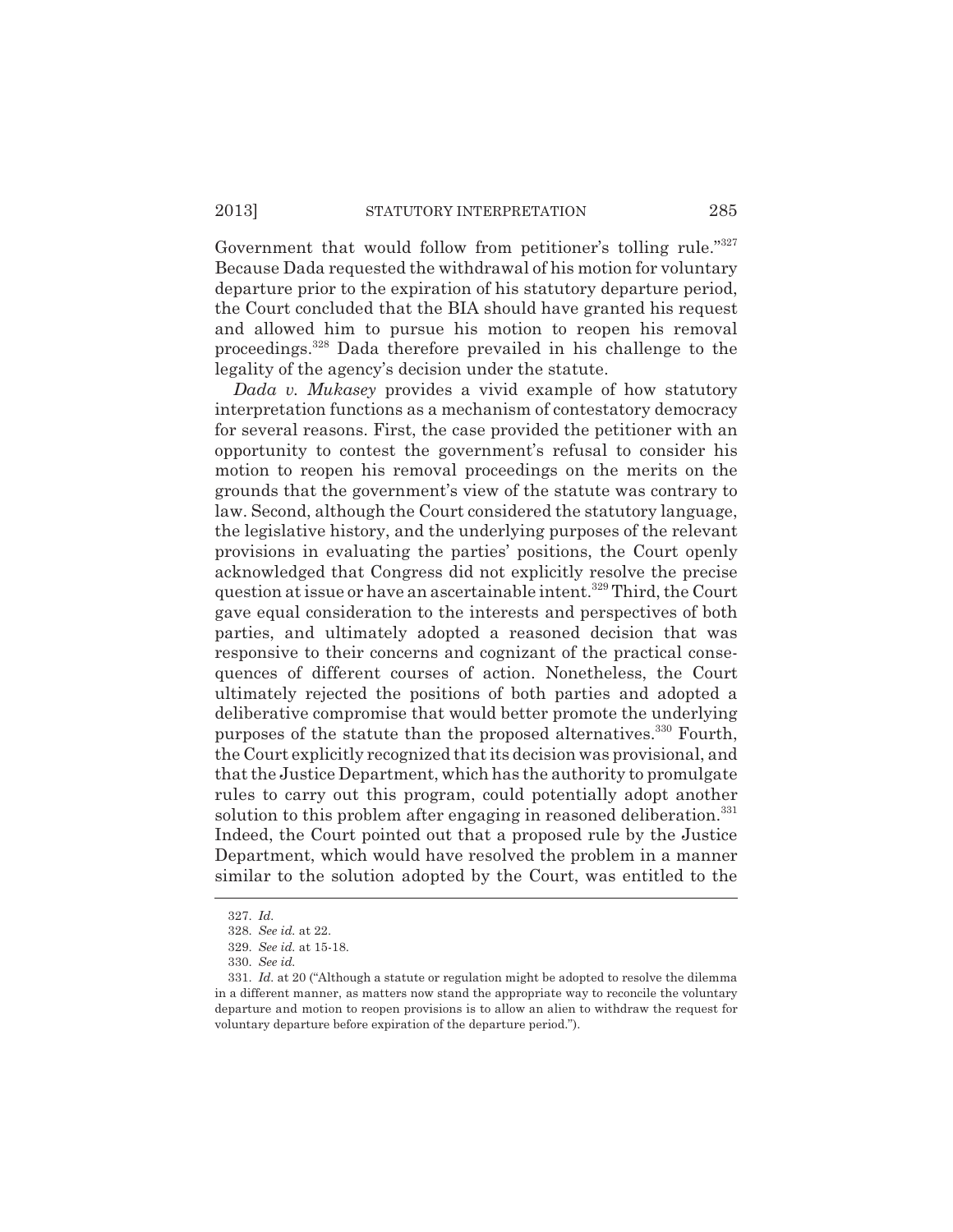Court's respect during the interpretive process.<sup>332</sup> Finally, and perhaps most fundamentally, there is no question that the Court was making a policy decision in resolving this case, and thereby editing the statute that was authored by Congress. Justice Scalia complained in his dissenting opinion that the Court was exceeding the scope of its authority by "blue-pencil[ing]" the statute in this fashion.333 He also claimed that because the Justice Department was actively considering the adoption of new regulations on this issue, the Court's "interpretive gymnastics may have been performed, not for the enjoyment of innumerable aliens in the future, but for Mr. Dada alone."<sup>334</sup> If statutory interpretation is understood as a mechanism of contestatory democracy, however, it becomes apparent that the Court's decision limited the government's capacity to engage in the arbitrary domination of Mr. Dada, and that the Court's resolution of this problem was therefore affirmatively democratic.

There are, of course, other cases that would appear to have been wrongly decided if statutory interpretation is understood as a mechanism of contestatory democracy. *United States v. Locke* stands out as a particularly striking example of a case in which the Court is undoubtedly correct about *what the statute means*, but Justice Stevens' dissenting opinion provides a more persuasive account of *how the statute should be interpreted* if the judiciary's role is to provide individuals or groups with an opportunity to contest the arbitrary exercise of governmental authority.335 The Federal Land Policy and Management Act of 1976 required property owners with mining claims on public lands to register their initial claims with the Bureau of Land Management (BLM) within three years of the statute's enactment, and to make annual filings with the agency "prior to December 31" of each subsequent year.  $336$  The Locke family, who had earned their livelihood since 1960 by producing millions of dollars worth of gravel and other building materials from ten mining claims on federal land in Nevada, submitted their initial

<sup>332.</sup> *See id.*

<sup>333.</sup> *Id.* at 27 (Scalia, J., dissenting).

<sup>334.</sup> *Id.* at 30.

<sup>335. 471</sup> U.S. 84, 119-21 (1985) (Stevens, J., dissenting).

<sup>336. 43</sup> U.S.C. § 1744(a) (2006).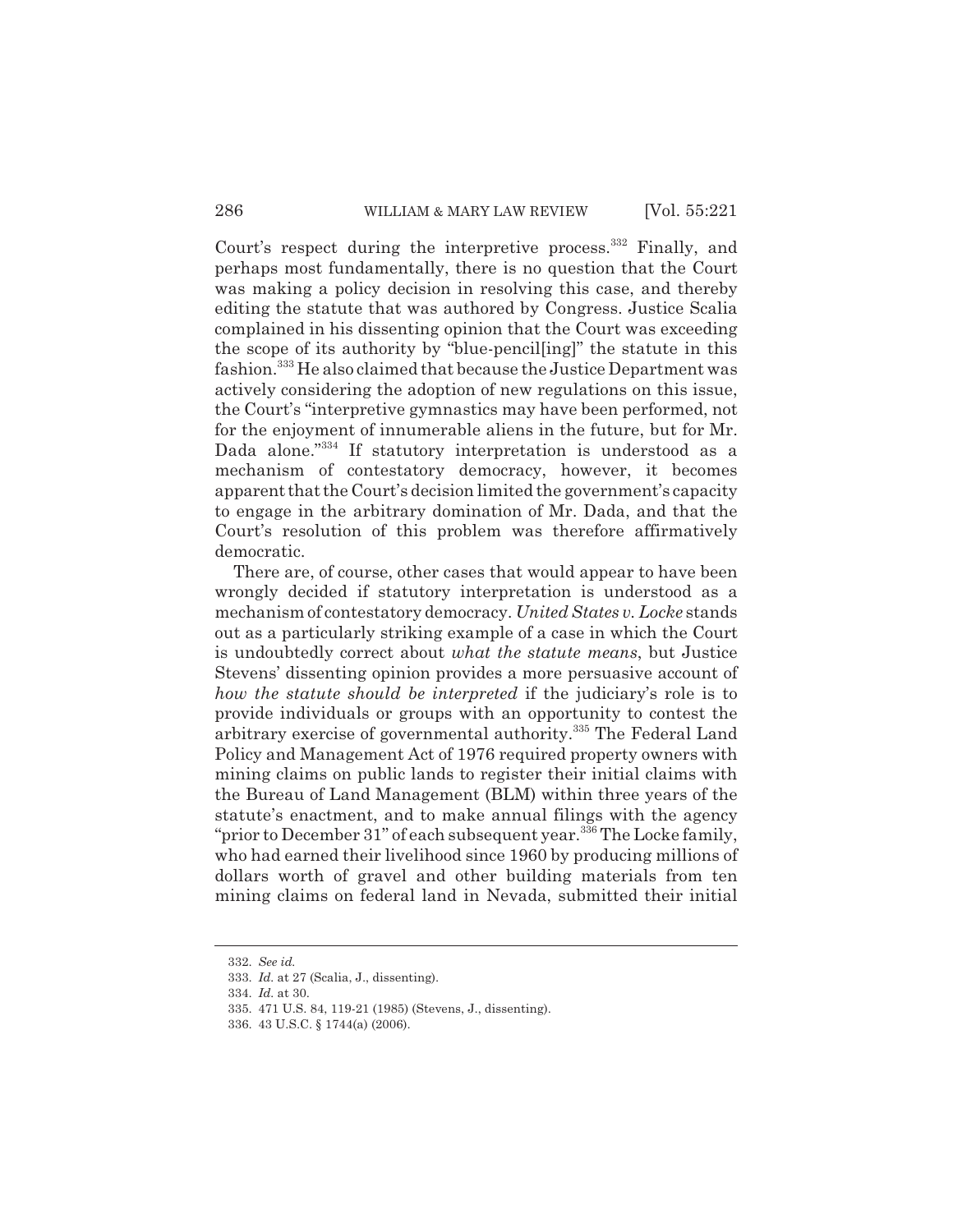# 2013] STATUTORY INTERPRETATION 287

registrations for those claims in a timely fashion.<sup>337</sup> They proceeded to send their daughter, who worked in the family's business office, to the BLM's regional office in Ely, Nevada, to ascertain how to comply with the statute's annual filing requirement.<sup>338</sup> It was undisputed that she was told by agency employees that the required documents should be filed at the Reno office "on or before December 31, 1980."339 Pursuant to this advice, the Lockes travelled more than 700 miles to hand-deliver the documents to the BLM's Reno office for filing on December 31, 1980. Several months later, the Lockes were first notified by the BLM that their property rights were "abandoned and void," because they had filed their mining claims one day too late.340 After an unsuccessful administrative appeal, the Lockes filed a lawsuit against the federal government claiming that the extinguishment of their property rights was unconstitutional under the circumstances.<sup>341</sup>

The Court explained that before addressing the merits of the constitutional issues, it should first consider whether the statute could fairly be construed in a manner that would avoid those questions.342 The Lockes argued that the statutory requirement of a filing "prior to December 31 of each year" should be interpreted to require a filing "on or before December 31," and that the BLM had therefore acted unlawfully in voiding their claims.<sup>343</sup> The majority concluded, however, that this position was foreclosed by the plain language of the statute.<sup>344</sup> The Court emphasized that adhering to a literal interpretation of the statute was particularly appropriate in this context because the point of a deadline is to have a deadline, and the particular date that is chosen is inherently arbitrary.345 The Court also pointed out that the plaintiffs could have ascertained the correct filing date by carefully reading the statute or the agency's regulations or by obtaining legal counsel, and that there was

<sup>337.</sup> *See Locke*, 471 U.S. at 89.

<sup>338.</sup> *Id.* at 114 (Powell, J., dissenting).

<sup>339.</sup> *See id.* at 89-90 n.7.

<sup>340.</sup> *Id.* at 90.

<sup>341.</sup> *Id.* at 91.

<sup>342.</sup> *See id.* at 92.

<sup>343.</sup> *See id.* at 93; *see also supra* note 233 and accompanying text (describing the avoidance canon).

<sup>344.</sup> *See Locke*, 471 U.S. at 93-96.

<sup>345.</sup> *See id.* at 93.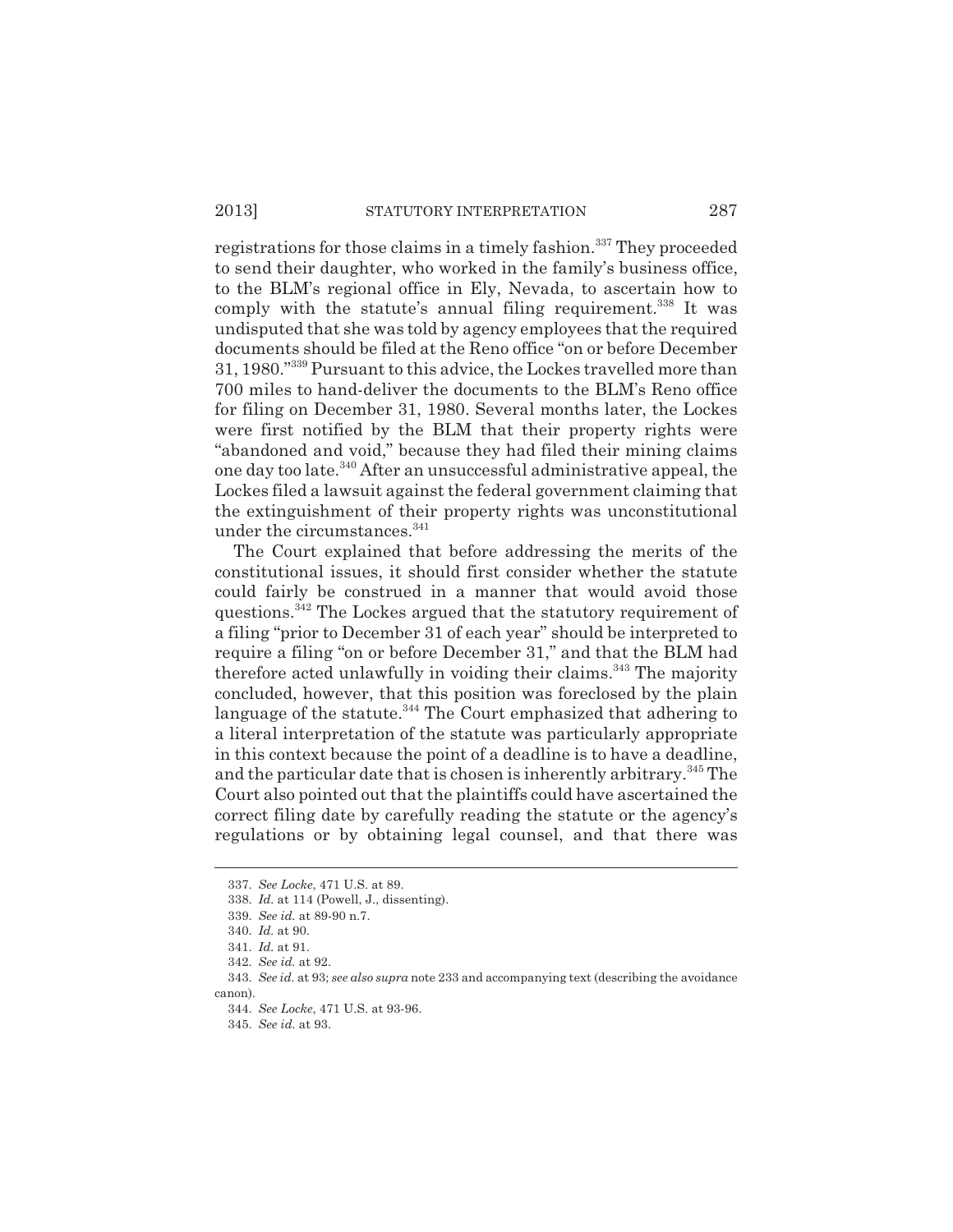nothing in the legislative history to prove that the text contained a scrivener's error.<sup>346</sup> While the Court acknowledged that the statutory language may have been clumsy or confusing, the Court concluded that it was required to apply the "prior to December 31" language by its terms because the statute's meaning was clear.<sup>347</sup> The Court explained that "[t]here is a basic difference between filling a gap left by Congress' silence and rewriting rules that Congress has affirmatively and specifically enacted."<sup>348</sup>

Justice Stevens issued a dissenting opinion in which he claimed that the majority's decision was contrary to the likely intent of Congress, unfairly created "a trap for unwary property owners," and unnecessarily engaged in constitutional adjudication.<sup>349</sup> Justice Stevens pointed out that the statute contained a number of drafting problems, and he therefore concluded that in the context of a statutory scheme that requires periodic filings on a calendar-year basis, the choice of the language "prior to December 31" was at least ambiguous and likely a scrivener's error.<sup>350</sup> This conclusion was bolstered by the fact that "no one has suggested any rational basis for omitting just one day from the period in which an annual filing may be made," and Justice Stevens "would not presume that Congress deliberately created a trap for the unwary by such an omission."351 Indeed, the actions of the BLM merely highlighted the confusing nature of the statutory language. Besides erroneously telling the Lockes that they could file their mining claims by the end of the year, the agency had previously issued a question and answer pamphlet that mistakenly stated that annual filings had to be made "on or before December 31," and the agency's current regulations rephrased the statutory language in an apparent effort to make the annual filing deadline more clear.<sup>352</sup> In any event, Justice Stevens argued that accepting mining claims that were filed "on December 31" would not undermine the statutory purpose of notifying the BLM of the existence of alleged mining claims on public lands,

<sup>346.</sup> *See id.* at 95.

<sup>347.</sup> *Id.*

<sup>348.</sup> *Id.* (quotations and citation omitted).

<sup>349.</sup> *Id.* at 117 (Stevens, J., dissenting).

<sup>350.</sup> *Id.* at 117-19.

<sup>351.</sup> *Id.* at 123.

<sup>352.</sup> *Id.* at 89-90 n.7.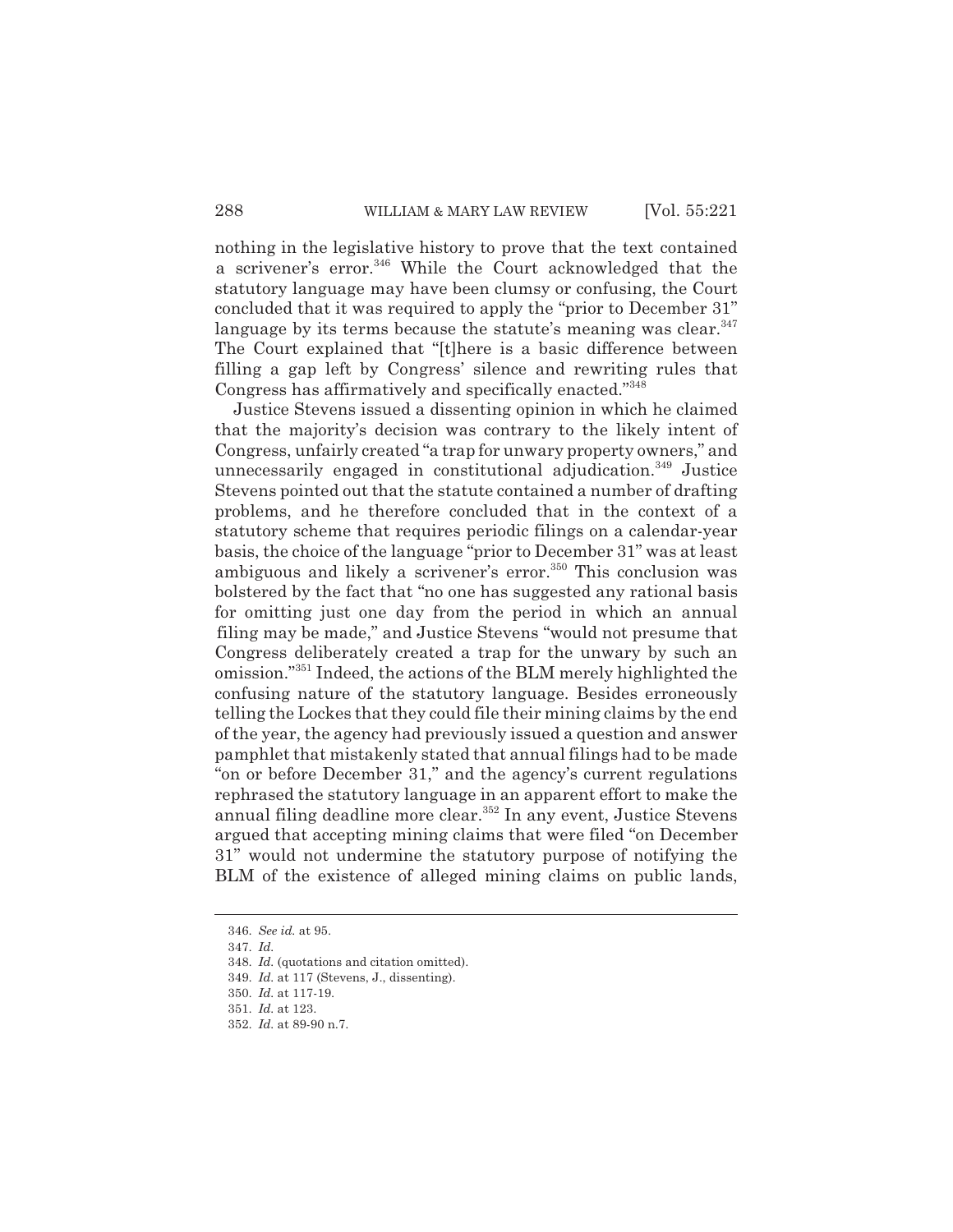# 2013] STATUTORY INTERPRETATION 289

evinced by the fact that the agency was willing to accept claims submitted by mail, as long as they were postmarked by December 30 and received by the agency on or before January 19 of the following year, as well as by the fact that the Lockes were first told that their mining claims were abandoned several months after their claims were filed with the agency.<sup>353</sup> The BLM could therefore plainly exercise the authority to accept a mining claim that was received after the statutory deadline, and its refusal to do so under the circumstances meant that the Lockes "lost their entire livelihood for no practical reason, contrary to the intent of Congress, and because of the hypertechnical construction of a poorly drafted statute" by an agency that was interpreting the statute flexibly in some contexts and inflexibly in others.<sup>354</sup> Indeed, there was evidence in the record to suggest that the BLM was "using every technical construction of the statute to suck up active mining claims much as a vacuum cleaner, if not watched closely, will suck up jewelry or loose money."355 Justice Stevens pointed out that according to the BLM's own calculations, "thousands of mining claims have been terminated because filings made on December 31 were considered untimely," and he suggested that this information "confirm[s] the picture painted by *amici* of a federal bureaucracy virtually running amok, and surely operating contrary to the intent of Congress, by terminating the valuable property rights of hardworking, productive citizens of our country."356 Based on this information and the foregoing arguments, it seems readily apparent that deciding this case in favor of the Lockes would have promoted freedom as nondomination and thereby affirmatively promoted democracy, irrespective of the plain meaning of the statutory text.

Finally, in thinking about the practical impact of understanding statutory interpretation as a mechanism of contestatory democracy, it is worthwhile to consider the "Tailoring Rule" that was recently enacted by the Environmental Protection Agency (EPA) as part of

<sup>353.</sup> *See id.* at 121-23 & nn.9, 11 (Stevens, J., dissenting) ("The agency's adoption of the January 19 deadline illustrates that it does not need the information by December 30; that it is not bound by the language of the provision; and that substantial compliance does not interfere with the agency's statutory functions or with the intent of Congress.").

<sup>354.</sup> *Id.* at 125.

<sup>355.</sup> *Id.* at 124 n.12.

<sup>356.</sup> *Id.*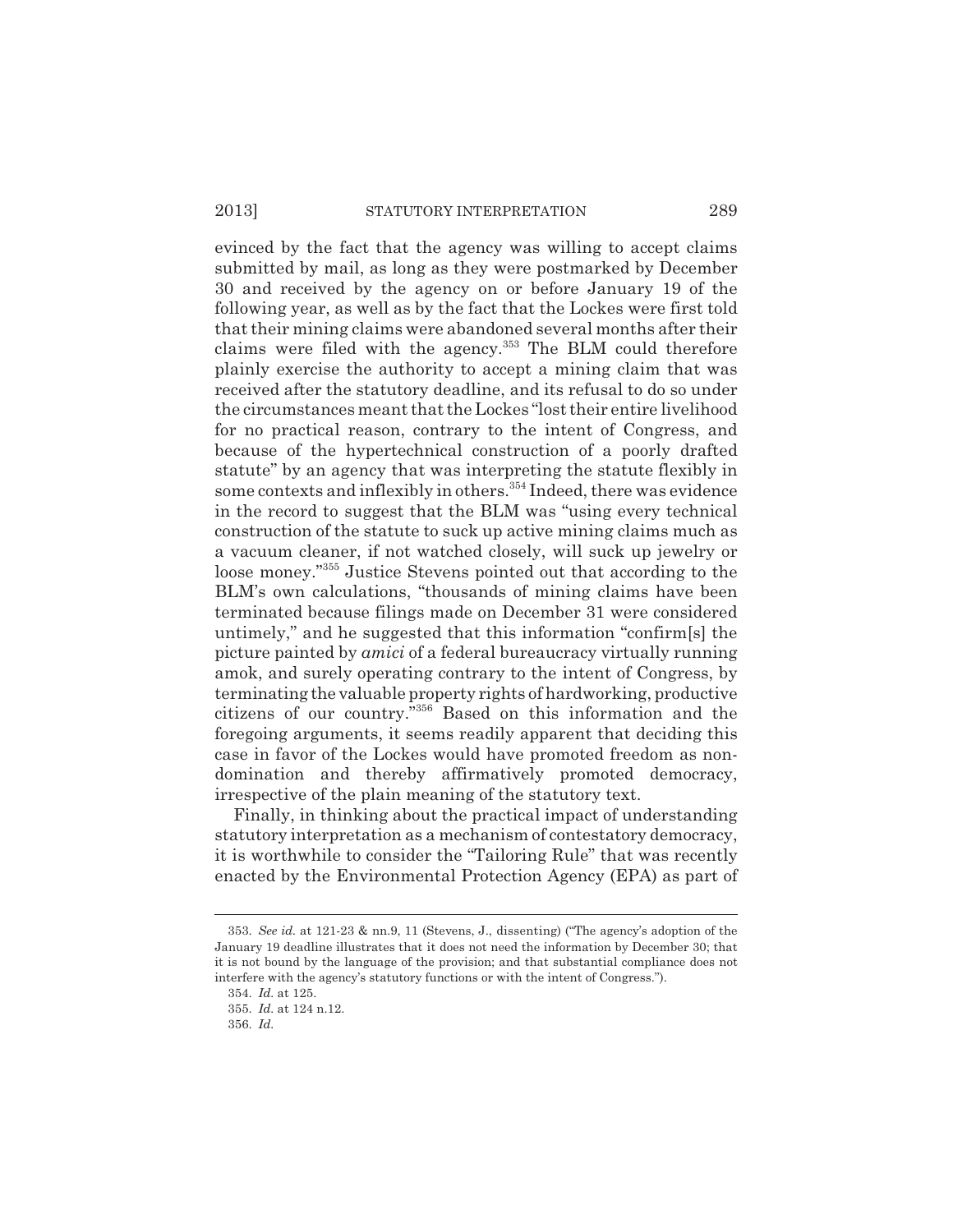its effort to regulate greenhouse gas emissions.357 In *Massachusetts v. EPA*, the Supreme Court held that greenhouse gases are "air pollutant[s]" that are subject to regulation under the Clean Air Act,<sup>358</sup> and concluded that the agency was legally obligated to determine "whether sufficient information exists to make an endangerment finding" for greenhouse gases.<sup>359</sup> Several years later, after President Obama's election, the EPA issued a series of regulations related to greenhouse gases.<sup>360</sup> First, the EPA issued an Endangerment Finding,361 in which it determined that greenhouse gases "may reasonably be anticipated to endanger public health or welfare."<sup>362</sup> Second, the EPA issued the Tailpipe Rule, which set emission standards for cars and light trucks.<sup>363</sup> Finally, the EPA determined that the Clean Air Act requires major stationary sources of greenhouse gases to obtain construction and operating permits.<sup>364</sup> Because immediate regulation of all those sources would result in overwhelming burdens on permitting authorities and regulated entities, however, the agency issued the Timing and Tailoring Rules, in which it determined that only the largest stationary sources would initially be subject to permitting requirements.<sup>365</sup>

More specifically, when it promulgated the Tailoring Rule, the EPA explained that it was "relieving overwhelming permitting burdens that would, in the absence of this rule, fall on permitting authorities and sources."366 Although the relevant sections of the Clean Air Act explicitly require permits for sources with the potential to emit 100 or 250 tons per year of "any air pollutant" (depending on the applicable program and source),  $367$  the agency pointed out that "immediate application of these thresholds to sources that emit greenhouse gases would cause permit applications

<sup>357.</sup> *See* 75 Fed. Reg. 31,514 (June 3, 2010).

<sup>358. 549</sup> U.S. 497, 532 (2007).

<sup>359.</sup> *Id.* at 534.

<sup>360.</sup> *See* Coal. for Responsible Regulation, Inc. v. EPA, No. 09-1332, slip op. at 19-20 (D.C. Cir. June 26, 2012) (describing this background).

<sup>361.</sup> *See* 74 Fed. Reg. 66,496 (Dec. 15, 2009).

<sup>362. 42</sup> U.S.C. § 7521(a)(1) (2006).

<sup>363. 75</sup> Fed. Reg. 25,324 (May 7, 2010).

<sup>364.</sup> U.S. EPA, EPA-457/B-11-001, PSD AND TITLE V PERMITTING GUIDANCE FOR GREENHOUSE GASES (2011).

<sup>365.</sup> *See Coal. for Responsible Regulation*, slip op. at 19-20 (describing these rules).

<sup>366. 75</sup> Fed. Reg. 31,516 (June 3, 2010).

<sup>367.</sup> *See* 42 U.S.C. § 7479(1).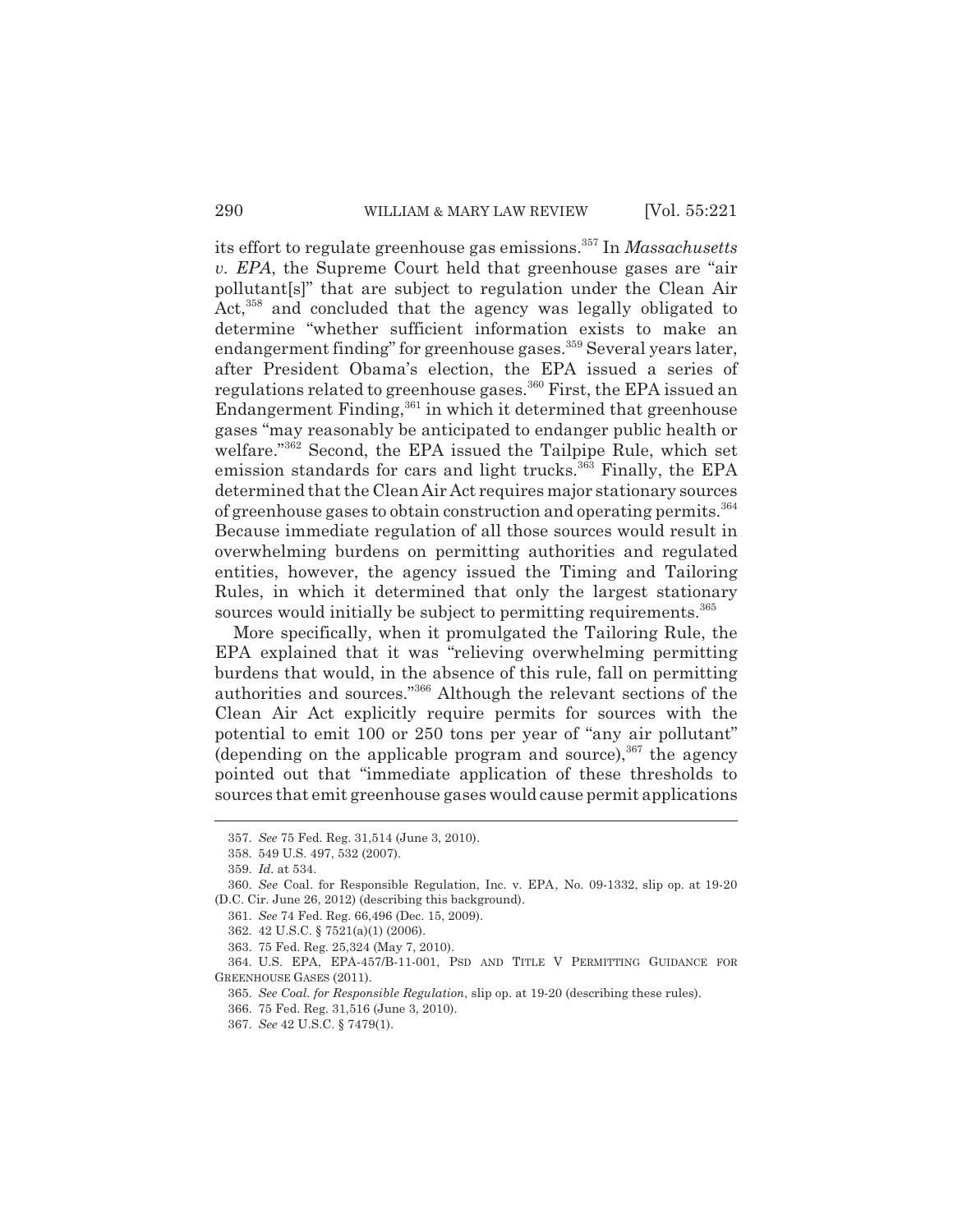to jump from 280 per year to over 81,000 per year" in one program, and "from 14,700 per year to over 6.1 million per year" in the other program.368 The EPA also explained that the vast majority of these applications would come from small commercial or residential sources, which would incur an average of either \$23,175 or \$60,000 in permitting expenses, depending on the program.<sup>369</sup> If the permitting authorities hired the 230,000 additional full-time employees that would likely be necessary to process these permit applications, "authorities would face over \$21 billion in additional permitting costs each year due to [greenhouse gases], compared to the current program cost of \$62 million each year."370

Thus, rather than immediately requiring permits for all sources that exceed the 100 or 250 tons per year emissions threshold, the EPA decided to implement these programs in several phases, beginning with the largest sources of greenhouse gas emissions. $371$ The Tailoring Rule therefore established the first two steps in this phased-in process. During the first step, the sources that were already subject to permit obligations based on their emission of other regulated air pollutants were required to install the best available control technology for their greenhouse gas emissions.<sup>372</sup> During the second step, sources with the potential to emit more than 75,000 or 100,000 tons per year of greenhouse gases, depending, again, on the relevant program and source, would be obligated to obtain the requisite permit.<sup>373</sup> The Tailoring Rule also contains enforceable commitments by the EPA to engage in subsequent rule making that will be designed to lower the emissions thresholds for greenhouse gases, streamline the administration of the permitting programs, and address the permitting of remaining sources with the potential to emit more than 100 or 250 tons per year of greenhouse gases under the relevant programs.374 While the EPA acknowledged

<sup>368.</sup> *Coal. for Responsible Regulation*, slip op. at 74 (citing 75 Fed. Reg. 31,554 (June 3, 2010)).

<sup>369.</sup> *Id.* (quoting 75 Fed. Reg. 31,556, 31,562 (June 10, 2010), 75 Fed. Reg. 31,562 (June 3, 2010)).

<sup>370.</sup> *Id.* at 74 (quoting 75 Fed. Reg. 31,563 (June 10, 2010)).

<sup>371.</sup> *See id.* at 74-75.

<sup>372.</sup> *Id.* at 145.

<sup>373.</sup> Those emissions would be measured on the basis of their carbon dioxide equivalence. *See id.* at 114-15.

<sup>374.</sup> *See* 75 Fed. Reg. 31,516, 31,522 n.11.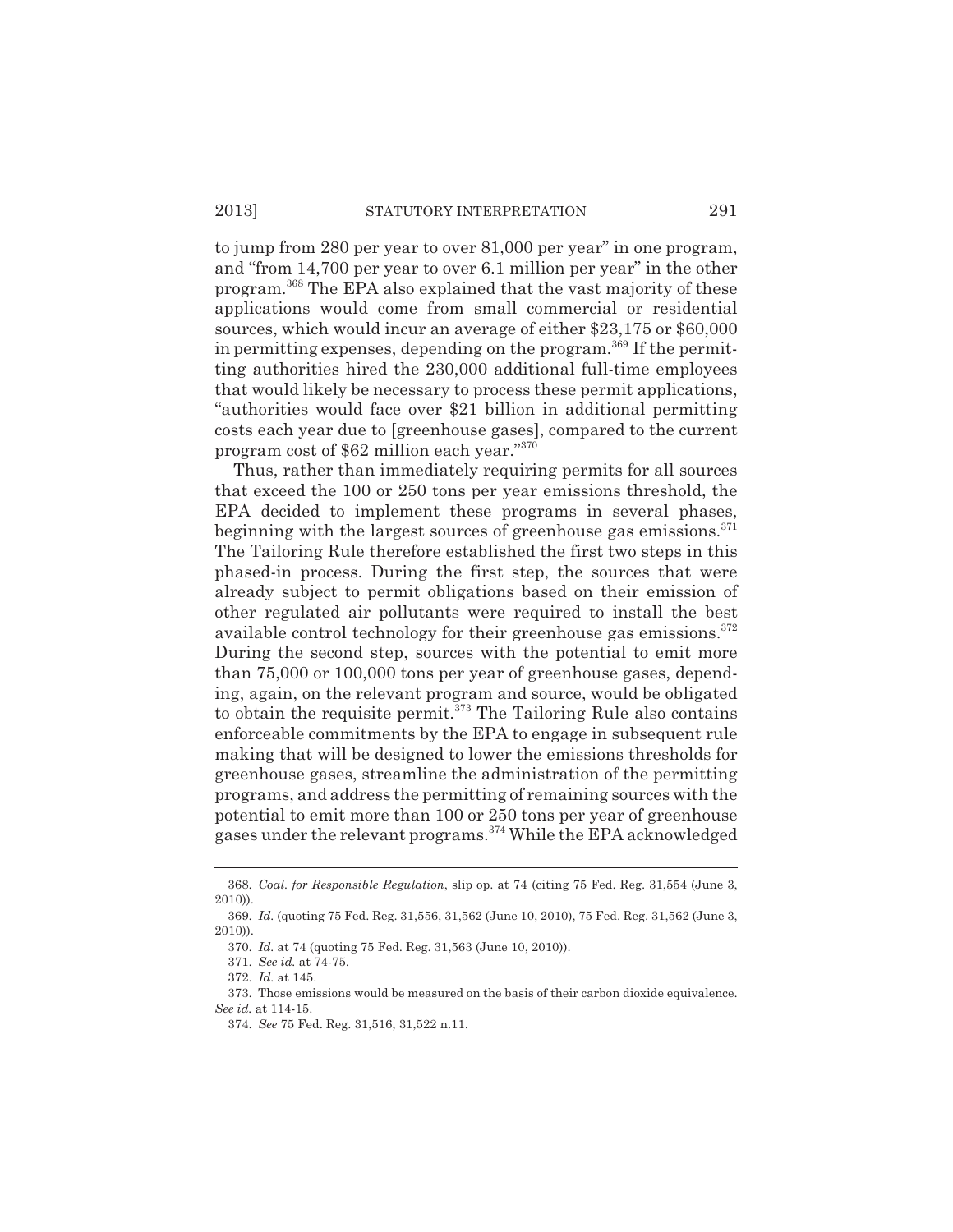that the Tailoring Rule is difficult to square with a literal reading of the text of the Clean Air Act, the agency justified its phased-in approach based on several administrative law doctrines that give agencies a certain amount of equitable discretion.<sup>375</sup>

In *Coalition for Responsible Regulation v. EPA*, a number of industry groups and "red states" challenged the validity of the Tailoring Rule on the grounds that the EPA exceeded the scope of its lawful authority under the Clean Air Act.<sup>376</sup> The plaintiffs argued that none of the doctrines invoked by the EPA allowed the agency to "depart unilaterally from the [Clean Air Act's] permitting thresholds and replace them with numbers of its own choosing."377 While acknowledging the "lamentable policy consequences of adhering to the unambiguous numerical thresholds in the Clean Air Act," the plaintiffs claimed that the EPA's attempts to alleviate those burdens "establish only that the EPA is acting as a benevolent dictator rather than a tyrant."<sup>378</sup> The D.C. Circuit declined to address the merits of this claim, however, and dismissed this aspect of the complaint on the grounds that the plaintiffs lacked standing because they had not alleged an injury in fact that could be redressed by the court.<sup>379</sup> On the contrary, the court observed that the Tailoring Rule "actually mitigate[s] [plaintiffs'] purported injuries."380

This example provides an excellent illustration of several of the primary claims of this Article. First, statutory interpretation in federal court should be understood as a mechanism of contestatory democracy. The plaintiffs in *Coalition for Responsible Regulation* brought a lawsuit to challenge the validity of the government's decision to adopt the Tailoring Rule, and that is the context in which issues of statutory interpretation typically arise in the modern regulatory state. While the court's decision to dismiss the complaint for lack of standing seems correct under the existing legal

<sup>375.</sup> *See Coal. for Responsible Regulation*, slip op. at 75-76 (describing the EPA's arguments); *see also* Kirti Datla, Note, *The Tailoring Rule*: *Mending the Conflict Between Plain Text and Agency Resource Constraints*, 86 N.Y.U. L. REV. 1989, 1989-92 (2011) (providing a detailed evaluation of the potential application of one of those doctrines).

<sup>376.</sup> *See Coal. for Responsible Regulation*, slip op. at 75-76.

<sup>377.</sup> *Id.*

<sup>378.</sup> *Id.* (internal quotations omitted).

<sup>379.</sup> *See id.* at 76-81.

<sup>380.</sup> *Id.* at 77.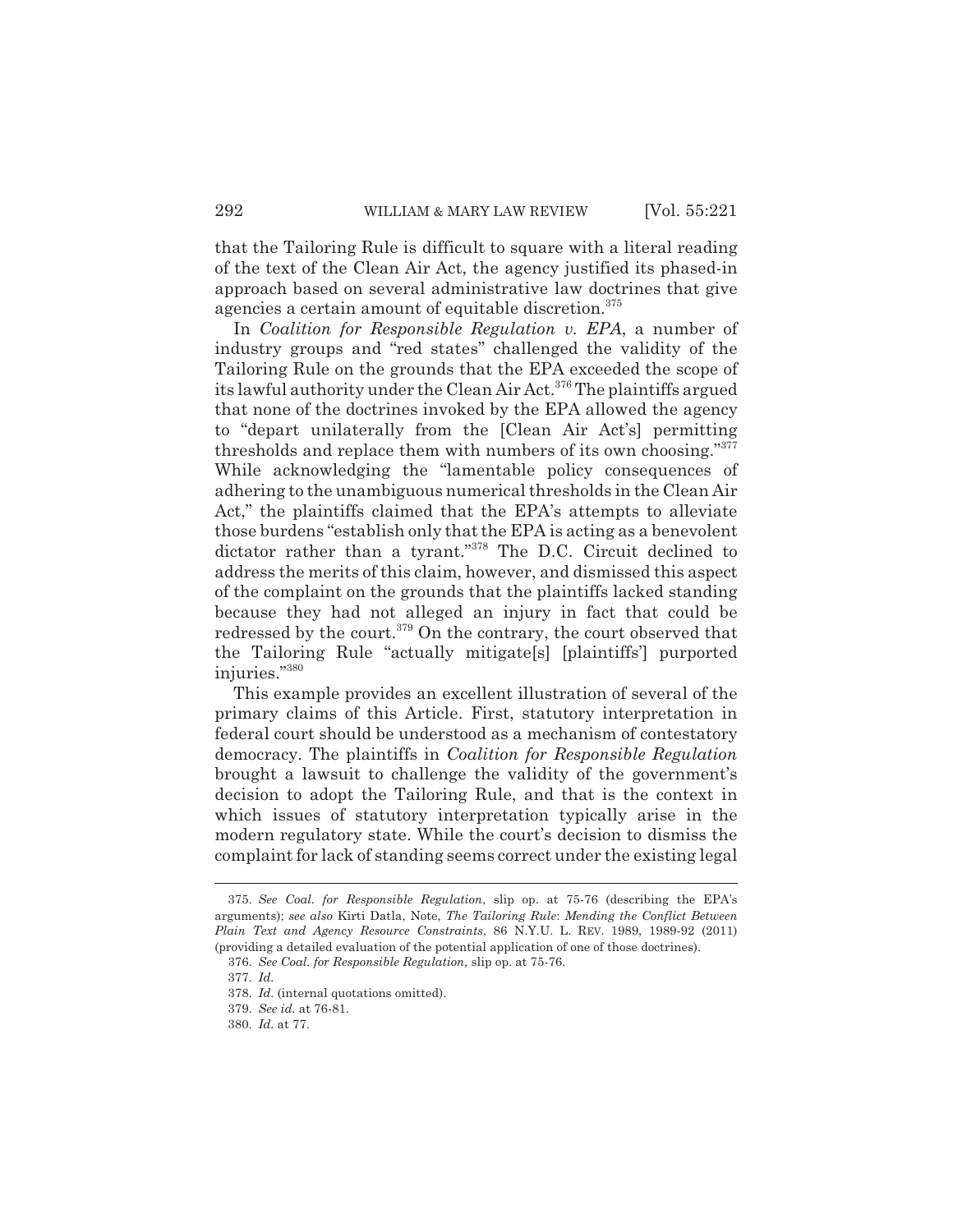doctrine, such limitations on justiciability impose potentially problematic barriers on the ability of citizens to challenge the legality of governmental action.<sup>381</sup> Second, if a federal court were to address the merits of this claim, the Tailoring Rule would be legally vulnerable *if* the EPA's decision is properly understood as *statutory interpretation*, *and* the judiciary feels compelled to follow *the plain meaning* of the statutory language. While the EPA went out of its way to explain why its interpretation of the Clean Air Act is legally permissible,382 it seems doubtful that the EPA's decision to enact the Tailoring Rule is best characterized as "statutory interpretation." Rather, the EPA is "carrying out" its delegated authority to "implement" the Clean Air Act's permitting programs, and it has understandably chosen to do so through a multistep process. Accordingly, the Tailoring Rule provides a compelling example of Elizabeth Foote's concern that routinely treating agency action as "statutory interpretation" poses the twin risks of judicial aggrandizement (by increasing the likelihood that courts will engage in law making under *Chevron* step one, in this case by invalidating the Tailoring Rule as contrary to the statute's plain meaning), as well as judicial capitulation to the policy choices of agencies (if the court concludes that the statute is ambiguous, and fails to review the agency's "interpretation" for reasoned decision making).<sup>383</sup> Third, by adopting the Tailoring Rule, the agency was, in reality, *editing* the Clean Air Act in response to changed or unanticipated circumstances. It is significant, moreover, that the EPA adopted the rule pursuant to notice-and-comment rule making, and that its final rule was accompanied by a thorough explanation. The questions for the judiciary, therefore, are (1) whether the EPA's decision should be deemed foreclosed by an explicit decision by Congress, and (2) whether the agency has engaged in reasoned decision making. In my view, Congress did not unambiguously preclude the EPA's adoption of the Tailoring Rule. While Congress adopted numerical emissions limits when it enacted the Clean Air Act, those emissions limits were specifically designed to apply only to "big polluters" who

<sup>381.</sup> *See* sources cited *supra* notes 162, 201.

<sup>382.</sup> *See* 75 Fed. Reg. 31,527-66 (June 3, 2010) (describing "the legal and policy rationale for the final [Tailoring Rule] decision").

<sup>383.</sup> *See* Foote, *supra* note 169, at 702-10.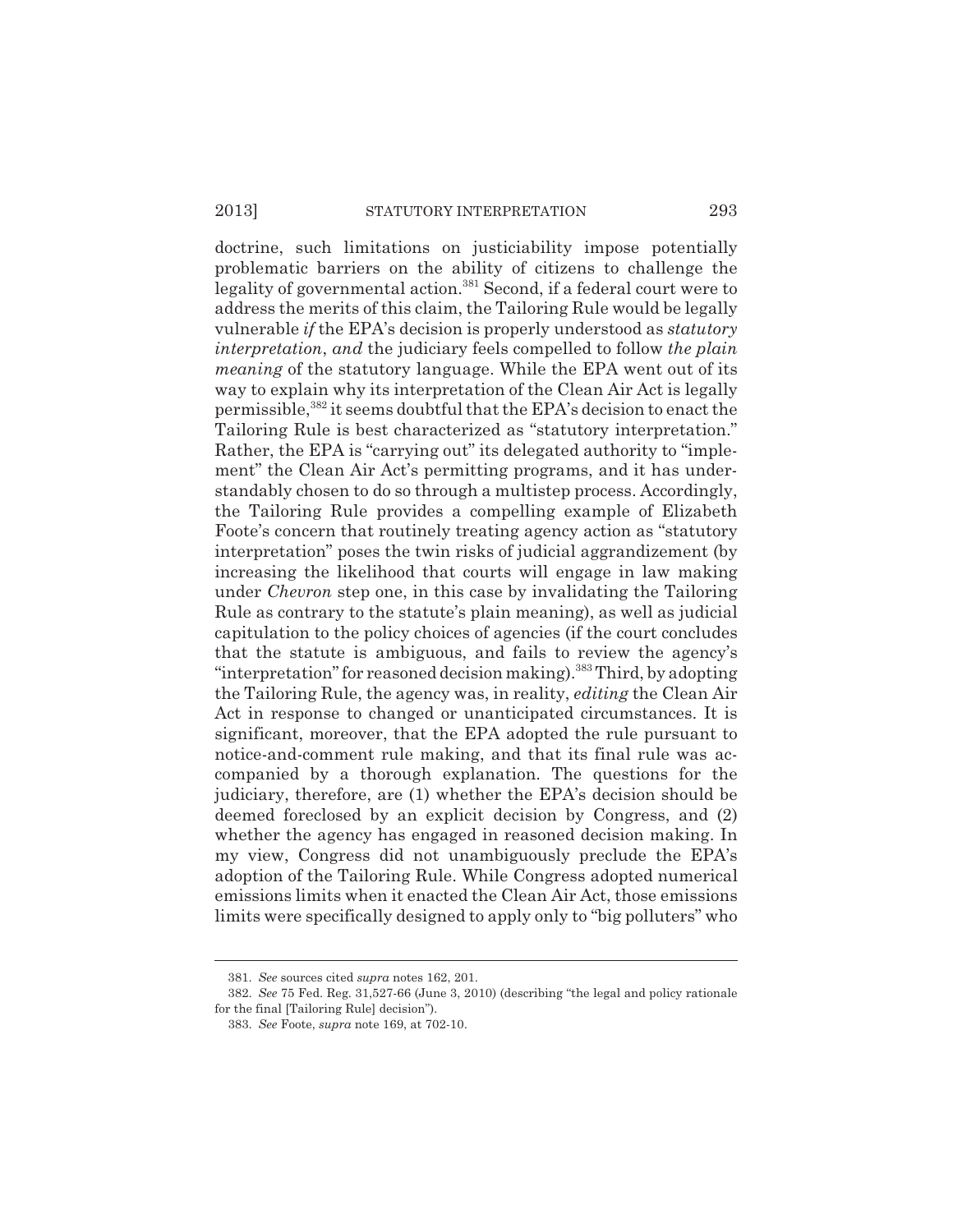could afford the costs of being subject to the permitting process.<sup>384</sup> Congress never anticipated the problem of climate change, or that greenhouse gases would be emitted into the atmosphere at such high levels by so many smaller sources. The agency's approach to carrying out its programmatic responsibilities seems like a perfectly reasonable solution under the circumstances. Indeed, the agency has avoided what could otherwise be characterized as the arbitrary domination of the permitting authorities and owners of countless small businesses and residences. The agency has therefore acted in a democratic fashion, and its decision should withstand judicial review. Nonetheless, such opportunities for contestatory democracy are important because they effectively prevent the agency from truly acting as a dictator, benign or otherwise.385

One might respond to all of this by claiming that the Clean Air Act contains unambiguous, numerical emissions limitations, and that if they need to be tailored to accommodate the regulation of greenhouse gases, Congress should amend the statute to provide more appropriate permit thresholds. While this would, in fact, be the ideal solution because Congress undoubtedly has the primary authorial role in the lawmaking process, such a solution does not appear politically feasible at this time. When the legislative process is this dysfunctional,<sup>386</sup> there is nothing undemocratic about agencies implementing statutes in a reasoned fashion, and the judiciary reviewing and upholding those decisions. Administrators and judges might have an obligation to help elected officials take our society "to hell" if their role is merely to serve as faithful agents of the legislature,387 but that is decidedly not the case if the point of

<sup>384.</sup> *See* 75 Fed. Reg. 31,549-51 (June 3, 2010) (describing the legislative history of the 1977 amendments to the Clean Air Act).

<sup>385.</sup> This is particularly true when the EPA could have reached the same result in a less transparent, accountable, or democratic fashion by maintaining the statutory emissions levels and refusing to enforce the permit requirements below the agency's chosen thresholds. Such a course of action would not necessarily have involved public deliberation, and it would presumptively have been precluded from judicial review. *See* Heckler v. Chaney, 470 U.S. 821, 837-38 (1985).

<sup>386.</sup> *Cf.* Jonathan Zasloff, *Courts in the Age of Dysfunction*, 121 YALE L.J. ONLINE 479 (2012) (discussing shortcomings in the legislature's treatment of climate change, and claiming that a certain amount of "judicial prodding" would be appropriate in this context).

<sup>387.</sup> *Cf.* Letter from Oliver Wendell Holmes to Harold J. Laski (Mar. 4, 1920), *in* 1 HOLMES-LASKI LETTERS: THE CORRESPONDENCE OF MR. JUSTICE HOLMES AND HAROLD J. LASKI, 1916- 1935, at 199 (Mark DeWolfe Howe ed., abridged ed. by Alger Hiss, 1963) ("I always say, as you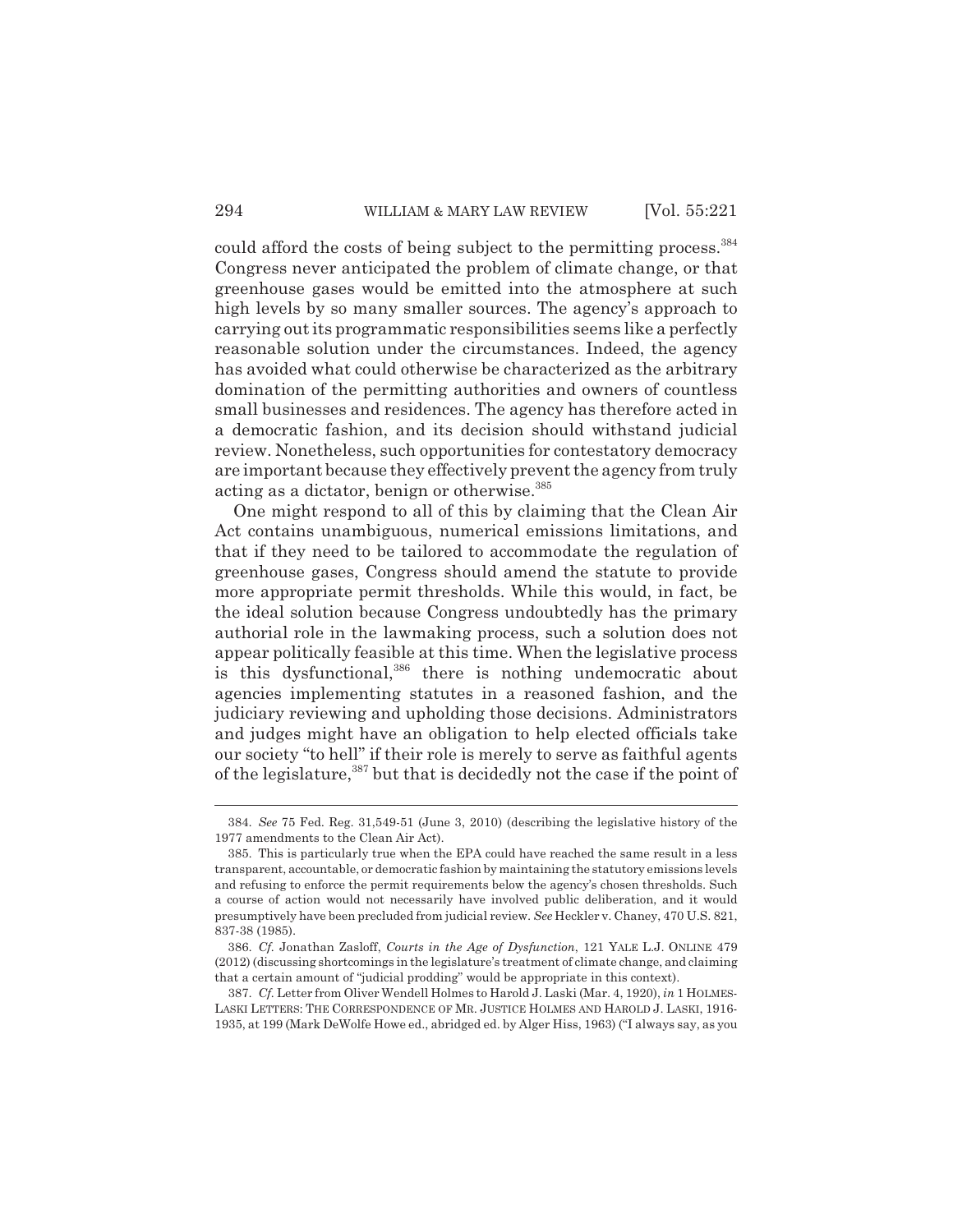democracy is to protect the public from arbitrary domination by private parties or the state.

# V. THE IMPLICATIONS OF STATUTORY INTERPRETATION AS CONTESTATORY DEMOCRACY

While viewing statutory interpretation as a mechanism of contestatory democracy is largely consistent with current judicial practice, it would have real practical consequences in some cases. Nonetheless, the more significant result of reconceptualizing statutory interpretation in this fashion would be theoretical. Not only does this understanding of statutory interpretation openly acknowledge the limits of legislative intent and purposive analysis as tools for providing a single correct answer to statutory problems, but it also sheds new light on the most fundamental problems with textualism. This theory additionally provides reasons to give serious consideration to proposals for increased judicial candor in statutory interpretation and for judicial review of at least some types of legislation for due process of law making.

#### *A. Problems with Textualism*

Textualism's most fundamental tenet is the formalist axiom that *the statutory text is the law*. 388 The role of the judiciary in statutory interpretation is therefore to ascertain the ordinary meaning of the law when the statute was enacted.<sup>389</sup> Textualists are fond of demonstrating the simple genius of this method by asking questions such as whether a prohibition on bringing "dogs" into a restaurant applies to "cats,"390 or whether the legislative treatment of "sandwiches" applies to "burritos."<sup>391</sup> As a reasonable speaker of English,

know, that if my fellow citizens want to go to Hell I will help them. It's my job.") (quoted in Michael Herz, *"Do Justice!" Variations of a Thrice-Told Tale*, 82 VA. L. REV. 111, 114 (1996)).

<sup>388.</sup> *See* Jonathan R. Siegel, *The Inexorable Radicalization of Textualism*, 158 U. PA. L. REV. 117, 120 (2009).

<sup>389.</sup> *See, e.g.*, Chisom v. Roemer, 501 U.S. 380, 404 (1991) (Scalia, J., dissenting).

<sup>390.</sup> *Cf.* SCALIA & GARNER, *supra* note 41, at 72-73 (pointing out that roosters and goldfish are both "animals" under a dictionary definition); FREDERICK SCHAUER, PLAYING BY THE RULES: A PHILOSOPHICAL EXAMINATION OF RULE-BASED DECISION-MAKING IN LAW AND IN LIFE 47-52 (1991) (providing examples involving the exclusion of certain animals from restaurants).

<sup>391.</sup> *Cf.* SCALIA & GARNER, *supra* note 41, at 54-55 (discussing White City Shopping Ctr.,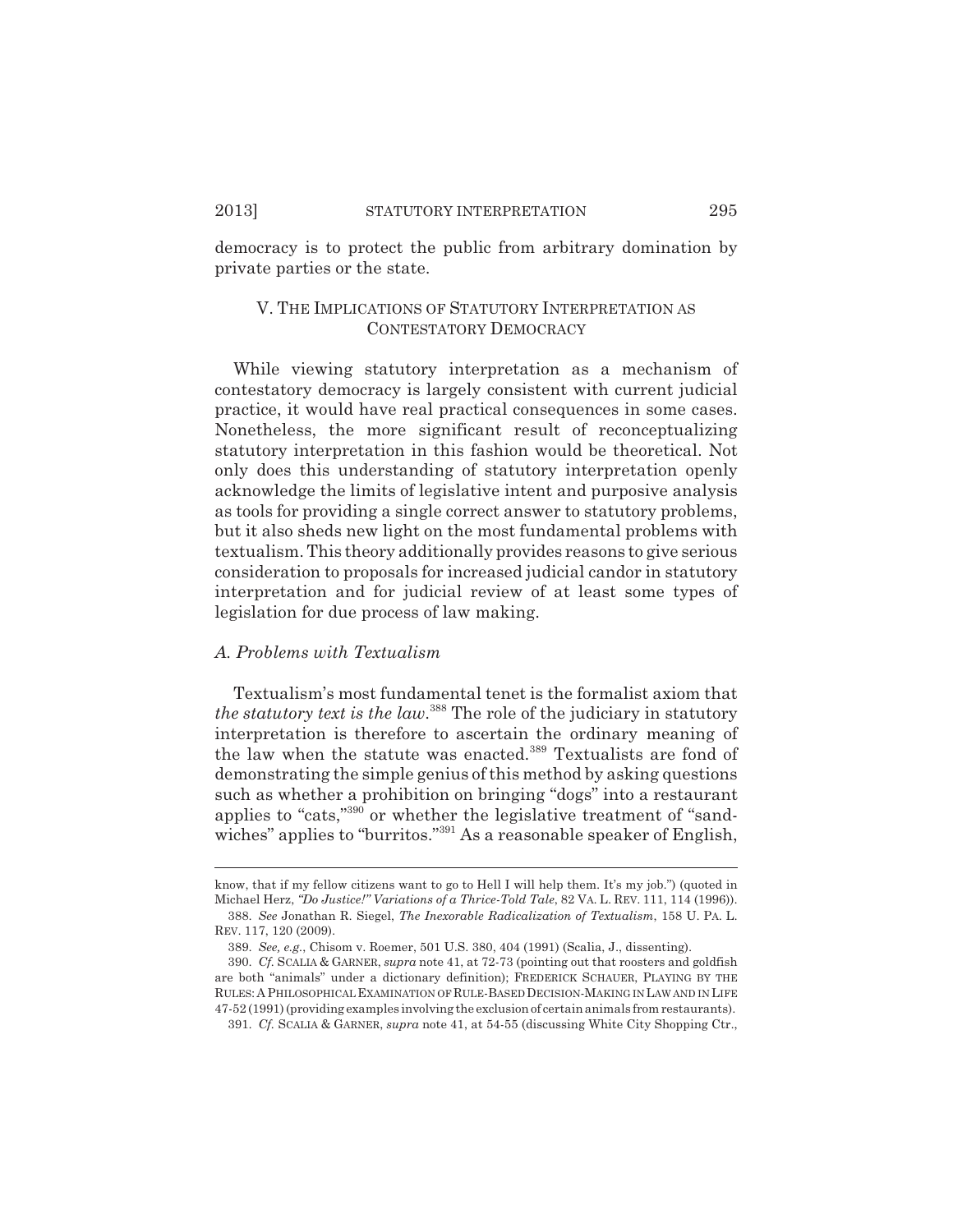I would acknowledge that dogs are different from cats and that a sandwich is not a burrito, but the main point of this Article is that courts are not asked to answer these questions in the abstract. Rather, they are typically asked to answer these questions in the context of a challenge to the legality of governmental authority. Moreover, in the modern regulatory state, it would not be unusual for Congress to delegate authority to an agency to promulgate rules or orders to prohibit dogs from restaurants or to regulate sandwiches. The institutional context in which questions about the breadth of these categories arises therefore matters. For example, I would be predisposed to grant *a motion to dismiss a criminal indictment* for violating a prohibition on bringing a dog into a restaurant if the animal at issue was a house cat based on the plain meaning of the statute. I would, however, also be inclined to dismiss the indictment if the animal at issue was a guide dog, and the defendant who was contesting the law's application was blind. On the other hand, I would be inclined to deny a motion to dismiss the indictment if the animal at issue was a dog/tiger hybrid that was fifty-one percent "cat." I would be even more inclined to uphold these particular decisions if they were made by an administrative agency with delegated authority to implement the relevant statute after engaging in a process of reasoned deliberation which considered the views of interested members of the public.<sup>392</sup>

All of this is to say that the text of a statute is not *the law*, and that *the meaning* of statutory language is not always dispositive. If the text is not *the law*, then what is? The answer to this question cannot be the legislature's intent, nor can it be the underlying statutory purpose, because as legal realists and textualists have both persuasively explained, Congress frequently has no discernible intent on specific interpretive problems and it pursues its policy goals in only a limited fashion.<sup>393</sup> From the standpoint of contestatory democracy, the law is what authoritative decision makers say it is based on a reasoned assessment of the circum-

LP v. PR Rests., LLC, No. 2006196313, 2006 WL 3292641 (Mass. Super. Ct. Oct. 31, 2006), which examined whether a lease that prohibited a shopping center from providing space to a restaurant that earned more than ten percent of its business from the sale of "sandwiches" precluded a lease agreement with a Mexican-style restaurant).

<sup>392.</sup> *See supra* notes 176-99, 277-81 and accompanying text.

<sup>393.</sup> *See supra* notes 45-59 and accompanying text.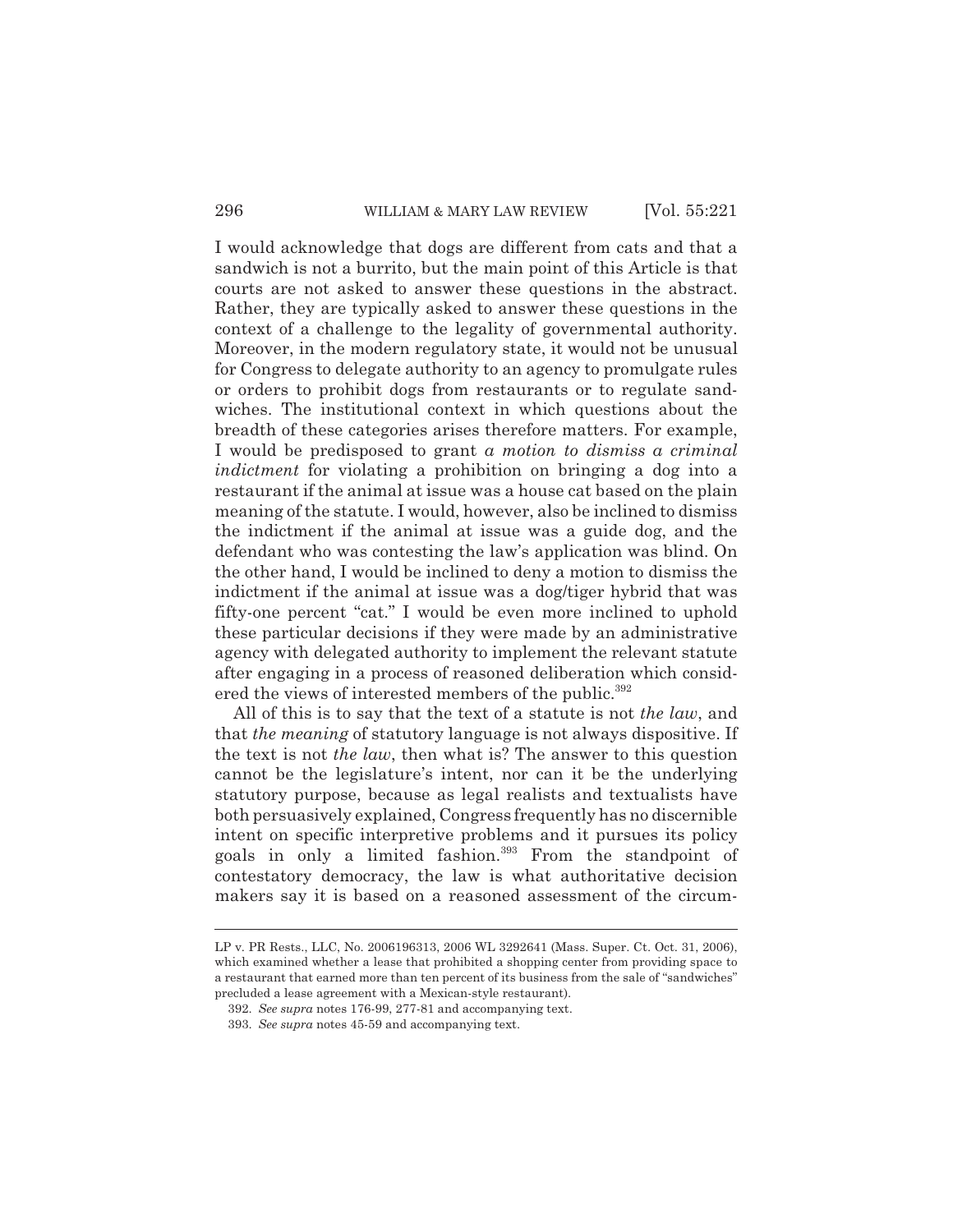### 2013] STATUTORY INTERPRETATION 297

stances presented in a particular case. While agencies and courts both have a duty to respect Congress's explicit policy choices when they make their decisions, unelected bureaucrats and judges will often be engaging in a "lawmaking" function when they interpret statutes in a nontextualist fashion. Setting aside the fact that textualist judges also engage in law making when they resolve statutory ambiguity, textualists believe that judicial law making is undemocratic.<sup>394</sup> If, however, the point of democracy is to limit the government's capacity to engage in arbitrary domination of the people, then it would be democratically illegitimate to follow the plain meaning of statutory text when its purposes would not be served or serious adverse consequences would result, unless such an outcome was fully anticipated and rationally endorsed by elected representatives of the people.395 Indeed, using the plain meaning of statutory language to resolve unanticipated problems would typically lead to random and, hence, arbitrary results.<sup>396</sup> In contrast, by providing administrative agencies with the authority to use their expertise to implement statutory programs in a sensible fashion pursuant to deliberative processes, the government's capacity to engage in arbitrary domination of the people is restricted. This is particularly true when administrative decisions are subject to judicial review for compatibility with the statutory scheme and reasoned decision making. If neither Congress nor an agency has resolved the precise question at issue in a reasoned fashion, then this authority necessarily falls to the judiciary, which should make a reasoned decision on the merits in light of all of the relevant considerations when a particular exercise of governmental authority is contested. The people are thereby provided with a variety of different forums for potentially contesting legal or policy decisions, and individuals cannot be adversely affected by governmental action unless a reasoned decision that considered their interests and perspectives was provided at some point during the process.

<sup>394.</sup> *See, e.g.*, SCALIA, *supra* note 62, at 9 (observing that judicial law making under the common law "would be an unqualified good, were it not for a trend in government that has developed in recent centuries, called democracy").

<sup>395.</sup> *See* Staszewski, *supra* note 70, at 1025-28 (explaining how the absurdity doctrine in statutory interpretation promotes republican democracy).

<sup>396.</sup> *See* Staszewski, *supra* note 147, at 1309-10.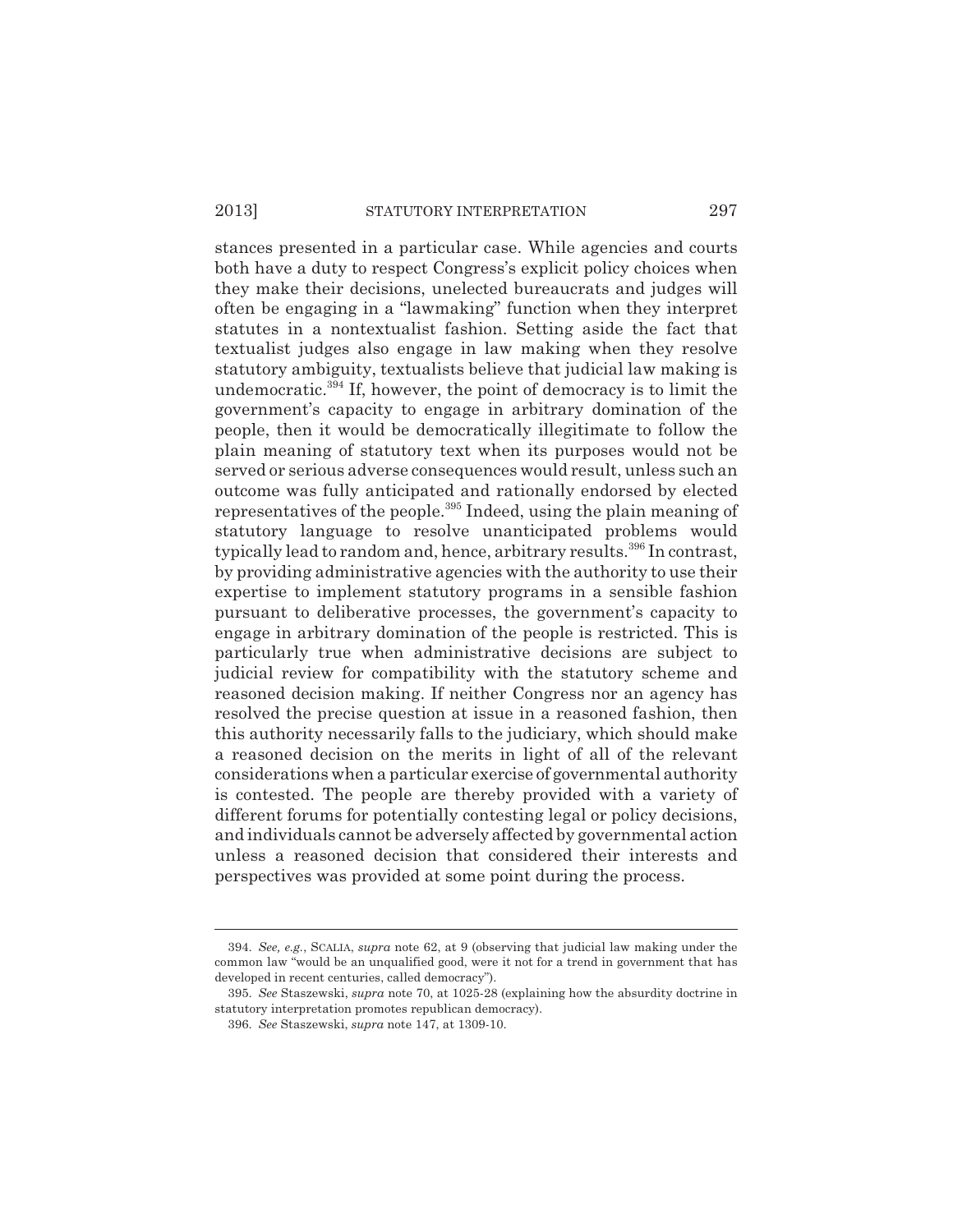#### 298 WILLIAM & MARY LAW REVIEW [Vol. 55:221]

The meaning of statutory language is obviously important and should generally be followed because Congress has the primary authorial role in the lawmaking process, and good editors do not ignore or casually revise the texts of the projects for which they are responsible, especially when there may be significant reliance interests at stake. Nonetheless, a variety of other factors will ordinarily be relevant when agencies and judges make their decisions, including the legislative history of the statute, its underlying purposes, applicable legal precedent, canons of construction, constitutional norms, related statutory provisions and common law principles, a potentially broad range of policy considerations, and how things have changed since the statute was enacted.<sup>397</sup> The important point for present purposes is that while traditional theories of statutory interpretation assume that the role of agencies and courts is to ascertain the meaning of the law,<sup>398</sup> and recent literature debates whether they should perform this task in the same fashion,<sup>399</sup> the reality is that neither agencies nor courts are "ascertaining the meaning of the law" when they interpret statutes in the modern regulatory state. Rather, administrative agencies are carrying out their delegated authority to implement statutory programs, while the judiciary is generally reviewing the legality of their decisions.400 Agencies are making policy decisions within the constraints provided by Congress, and the judiciary is providing the people with opportunities to contest the validity of exercises of governmental authority. If courts were to follow the "plain meaning" of statutes regardless of the circumstances or the consequences, they would be failing to perform their central function in statutory interpretation.<sup>401</sup> Statutory interpretation in the modern regulatory

<sup>397.</sup> *See supra* notes 284-97 and accompanying text.

<sup>398.</sup> For thoughtful jurisprudential discussions of the complexities of this proposition, see, for example, SCHAUER, *supra* note 390, at 51; Kent Greenawalt, *The Nature of Rules and the Meaning of Meaning*, 72 NOTRE DAME L. REV. 1449 (1997). *See also* Morell E. Mullins, Sr., *Tools, Not Rules: The Heuristic Nature of Statutory Interpretation*, 30 J.LEGIS. 1, 43-46 (2003) (describing and criticizing this view of statutory interpretation).

<sup>399.</sup> *See supra* notes 166-70 and accompanying text.

<sup>400.</sup> *See* Herz, *supra* note 187, at 119 (recognizing that when agencies resolve statutory ambiguity, "the court and agency are doing different things," and explaining that "[n]either is trying to figure out what the statute means" because "[t]he agency is making policy, [and] the court is ensuring that the agency has not abused its discretion in doing so").

<sup>401.</sup> Pragmatic theories of textualism, which seek to simplify statutory interpretation to minimize "judicial mistakes," are therefore based on a fundamental misunderstanding of the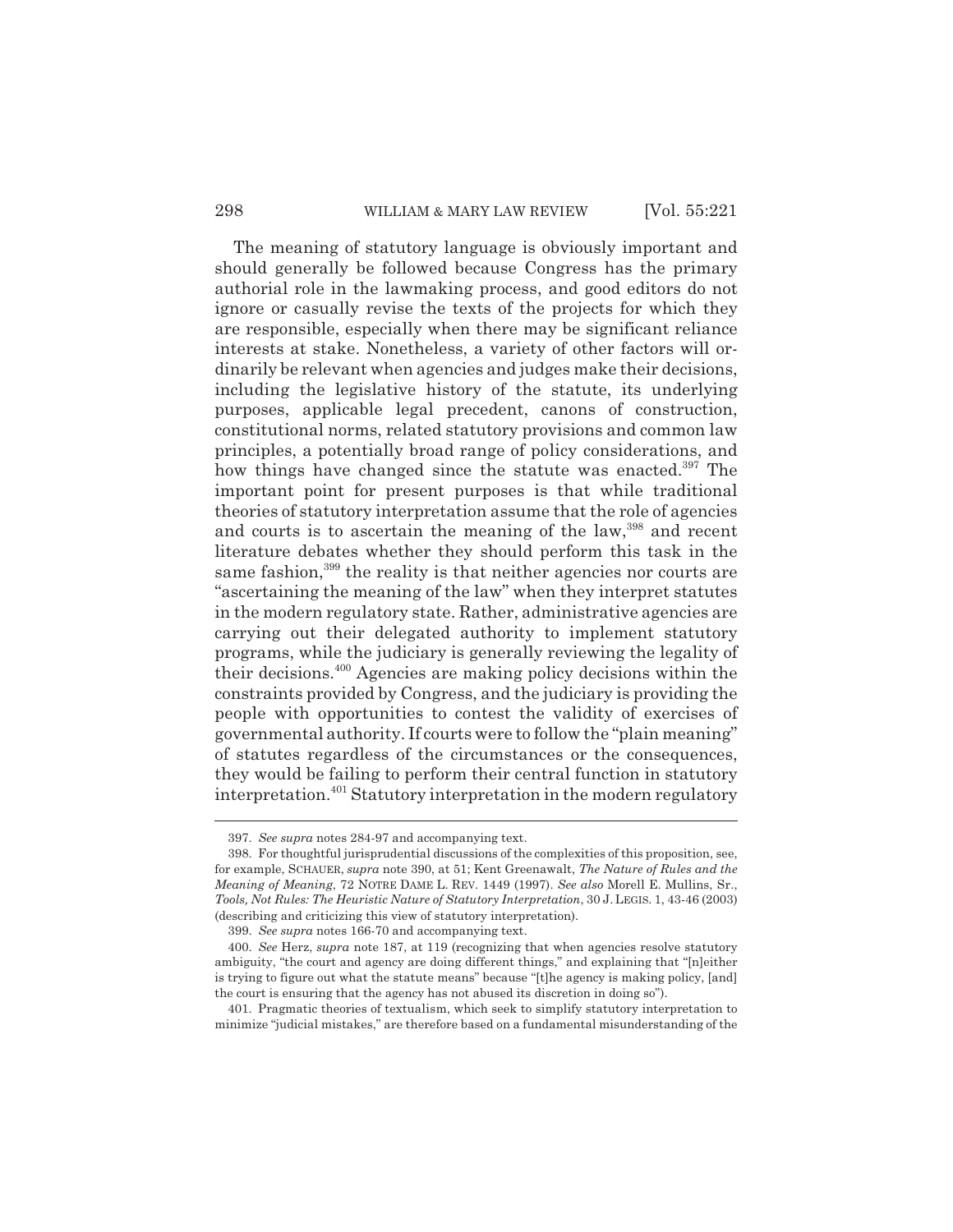state may no longer be "all about words,"402 but it does have the potential to improve the legitimacy of legislation, administration, and adjudication under the only understanding of democracy that is properly connected to the requirements of individual freedom.<sup>403</sup>

#### *B. Reassessing Due Process of Law Making and Judicial Candor*

Contestatory democracy requires reasoned decision making on legal and policy issues by public officials. This can legitimately occur when a statute is enacted by Congress or when a statute is implemented by an administrative agency. If a statutory problem is not resolved in a reasoned fashion by either Congress or an agency, this task necessarily falls to the judiciary. Because agency decision making is typically subject to judicial review for reasoned decision making,404 it is more likely that Congress or the judiciary will retain the capacity to dominate the people arbitrarily. The safeguards of representation and bicameralism and presentment help limit arbitrary domination by Congress, and the judiciary must give reasoned explanations for its decisions, but one can still fairly question whether these protections are sufficient. We should therefore give serious consideration to reforms that could improve the quality of legislative and judicial deliberations and the justifications that elected officials and judges provide for their decisions. This means, for example, that we may want to reconsider the potential value of judicial review of legislation for due process of law making, and that we should almost certainly encourage courts to be more candid about their role in making interpretive decisions.405

"Due process of law making" is a term that was originally coined by Hans Linde to describe judicial review of the validity of legisla-

judiciary's role in this enterprise. *See, e.g.*, ADRIAN VERMEULE, JUDGING UNDER UNCERTAINTY (2006).

<sup>402.</sup> *See* William N. Eskridge, Jr., *All About Words*: *Early Understandings of the "Judicial Power" in Statutory Interpretation*, *1776-1806*, 101 COLUM. L. REV. 990 (2001).

<sup>403.</sup> *See supra* note 32 and accompanying text.

<sup>404.</sup> *See* 5 U.S.C. § 706(2) (2006); Motor Vehicle Mfrs. Ass'n v. State Farm Mut. Auto. Ins. Co., 463 U.S. 27, 43 (1983). Agencies can also arbitrarily dominate the people when judicial review is not available. For more extensive discussions of this problem, and some potential solutions, see, for example, Criddle, *supra* note 97, at 193-96, and Staszewski, *supra* note 162.

<sup>405.</sup> For an excellent treatment of judicial candor and sincerity, see Micah J. Schwartzman, *Judicial Sincerity*, 94 VA. L. REV. 987 (2008).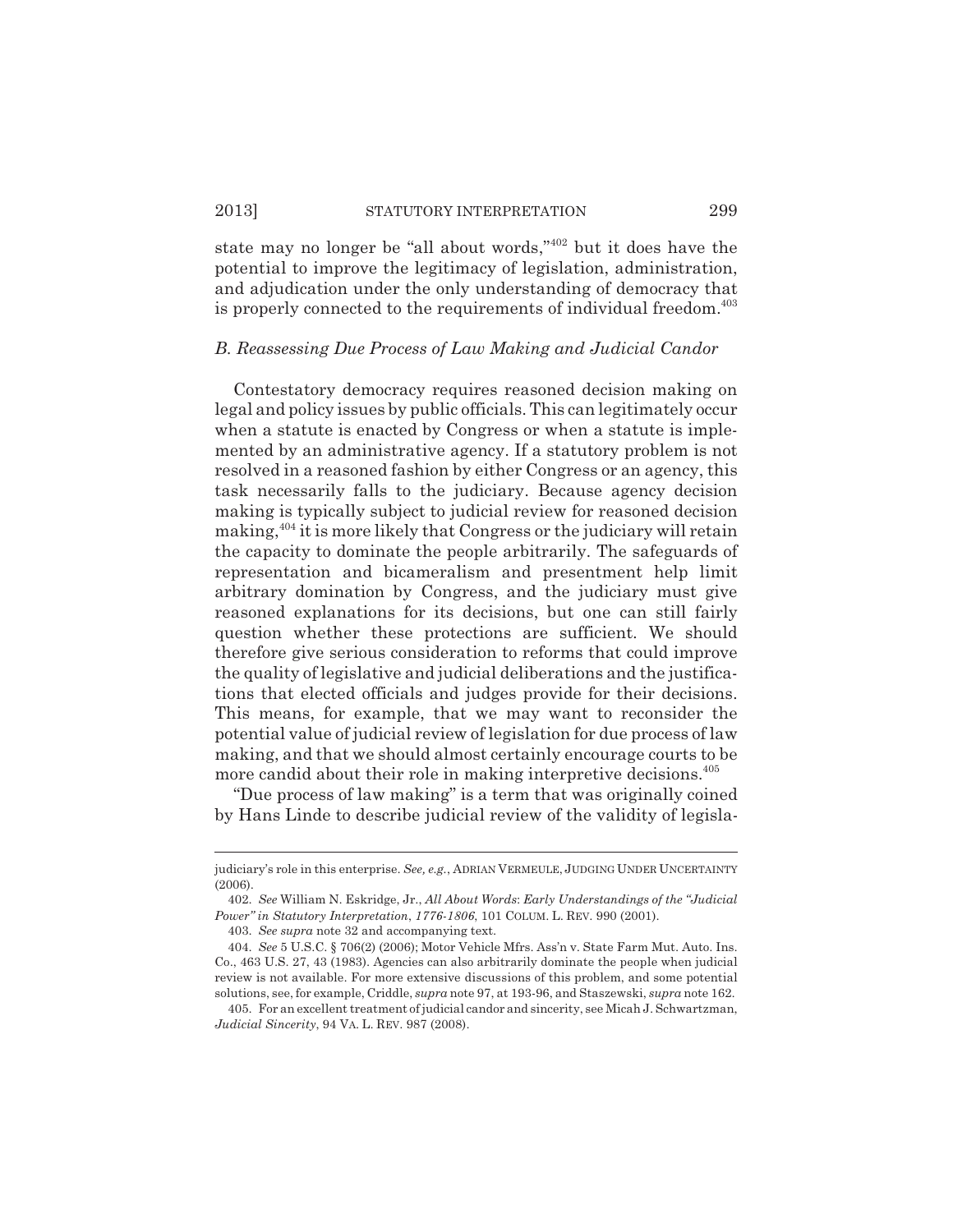tion that focuses on the adequacy of lawmaking procedures or the quality of legislative deliberations.406 Despite occasional objections, it is widely accepted that it is appropriate for courts to review an administrative record to determine whether agency officials engaged in reasoned decision making during the legislative rulemaking process.407 In contrast, the Supreme Court provoked a flood of scholarly criticism when it recently assessed the constitutionality of several federal statutes by closely examining the contents of the legislative records.408 This reflects the conventional wisdom that it is inappropriate for courts to review a legislative record to assess the constitutional validity of ordinary legislation for several related reasons.409 First, there is no constitutional requirement that the legislative branch compile a formal lawmaking record sufficient for courts to assess the rationale for a law's enactment. Second, the existing legislative records are unlikely to provide a fully transparent, coherent, or authoritative window into Congress's reasoning because the legislative process is so diffuse, competitive, and legitimately susceptible to a wide range of informal influences.<sup>410</sup>

<sup>406.</sup> *See* Hans A. Linde, *Due Process of Lawmaking*, 55 NEB. L. REV. 197, 225 (1976); *see also* Philip P. Frickey & Steven S. Smith, *Judicial Review, the Congressional Process, and the Federalism Cases*: *An Interdisciplinary Critique*, 111 YALE L.J. 1707, 1709-18 (2002) (describing various models of due process of law making, including the model of due deliberation); Staszewski, *supra* note 230, at 465-76 (discussing the relevant literature and evaluating the potential applicability of this method of judicial review to successful ballot measures).

<sup>407.</sup> *See, e.g.*, William W. Buzbee & Robert A. Shapiro, *Legislative Record Review*, 54 STAN. L. REV. 87, 126 (2001).

<sup>408.</sup> *See* Amanda Frost, *Congress in Court*, 59 UCLA L. REV. 914, 934-35 (2012) (describing legislative record review and the resulting academic critique); Staszewski, *supra* note 230, at 465 & n.249 (collecting sources).

<sup>409.</sup> *See* Staszewski, *supra* note 230, at 466-68 (describing the most prevalent criticisms).

<sup>410.</sup> Critics of the Court's recent foray into judicial review for due process of law making correctly observed that the Court's practice was in severe tension with the textualist approach to statutory interpretation that is advocated by two members of the Court's majority. *See* Ruth Colker & James J. Brudney, *Dissing Congress*, 100 MICH. L. REV. 80, 136-41 (2001); Frickey & Smith, *supra* note 406, at 1750-52. One might therefore conclude that the criticisms of judicial review for due process of law making also apply to my earlier claims that agencies and courts are obligated to follow the explicit policy choices of the legislature, and that they should rely on legislative history to help make these determinations. I do not believe that this follows for at least two reasons. First, when agencies and courts use the legislative history to ascertain *what the legislature decided*, they are not required to evaluate the reasons for Congress's decisions or whether elected representatives adequately considered and responded to competing interests and perspectives, which would be important aspects of judicial review for due process of law making. Second, when agencies or courts determine that Congress did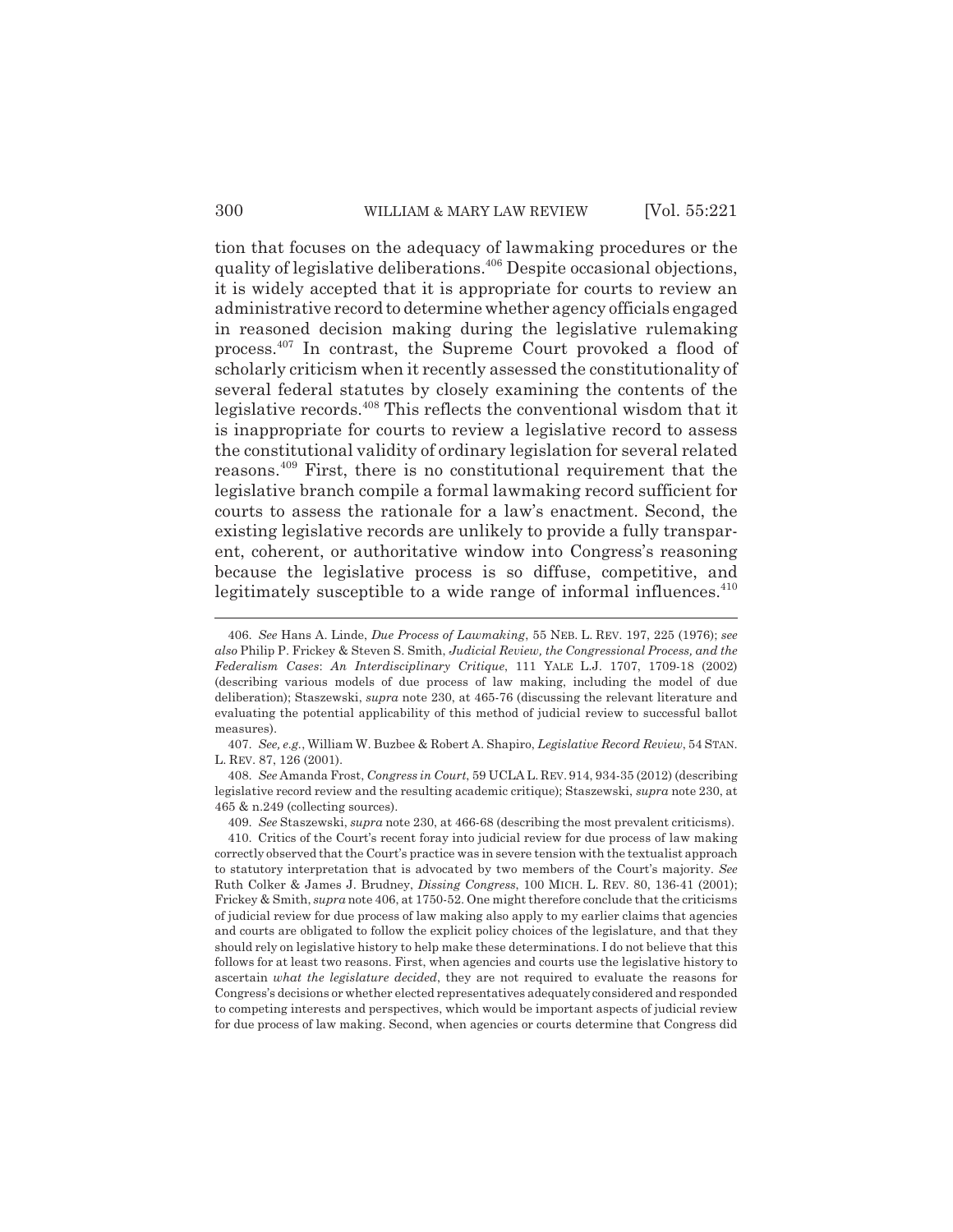Finally, the judicial invalidation of statutes based on perceived deficiencies in the legislative process raises serious separation of powers concerns because Congress is a coordinate branch of government that is authorized by the Constitution to make laws within the scope of its enumerated powers, and it is therefore troubling for courts to tell Congress how to do its job.

On the other hand, it is equally troubling for Congress to exercise lawmaking authority without engaging in reasoned deliberation or providing reasoned explanations for its policy decisions. Judicial review of the validity of legislation for due process of law making is potentially justified by an admirable desire to limit the arbitrary domination of the people by Congress. Meanwhile, however, this authority would increase the potential for arbitrary domination by courts, especially if Congress is routinely unable to produce a legislative record that satisfies the requirements of deliberative democratic theory.411 My sense is that judicial review of ordinary legislation for due process of law making is therefore unduly strong medicine, particularly because the remedy would typically involve invalidating a statute on constitutional grounds, which would frequently cause more harm than good. The democratic shortcomings of the legislative process mirror the failings of the elective mode of democracy; they tend to operate at relatively high levels of abstraction and place heavy reliance on majoritarian concerns, while neglecting the substantive merits of detailed policy questions that will arise during the course of governance and the views of individuals or groups without political power.<sup> $412$ </sup> The best solution for these shortcomings is to provide the people with opportunities for contestatory democracy, including notice-and-comment rule making by administrative agencies and statutory interpretation by courts, as well as substantive judicial review under the Constitution. The theory of statutory interpretation that is set forth in this

not explicitly resolve the precise question at issue during the course of statutory interpretation, the result is greater discretion for agencies and courts to reach a reasoned decision on that issue. In contrast, Congress's failure to resolve an issue in a reasoned fashion could lead to the invalidation of the statute on constitutional grounds under judicial review for due process of law making. Accordingly, the stakes of the judiciary's decisions, and the consequences of any difficulties or mistakes, are much greater in the latter context.

<sup>411.</sup> *See* Frickey & Smith, *supra* note 406, at 1736-37 (claiming that Congress cannot satisfy a judicially enforceable requirement for due deliberation).

<sup>412.</sup> *See supra* notes 22-23 and accompanying text.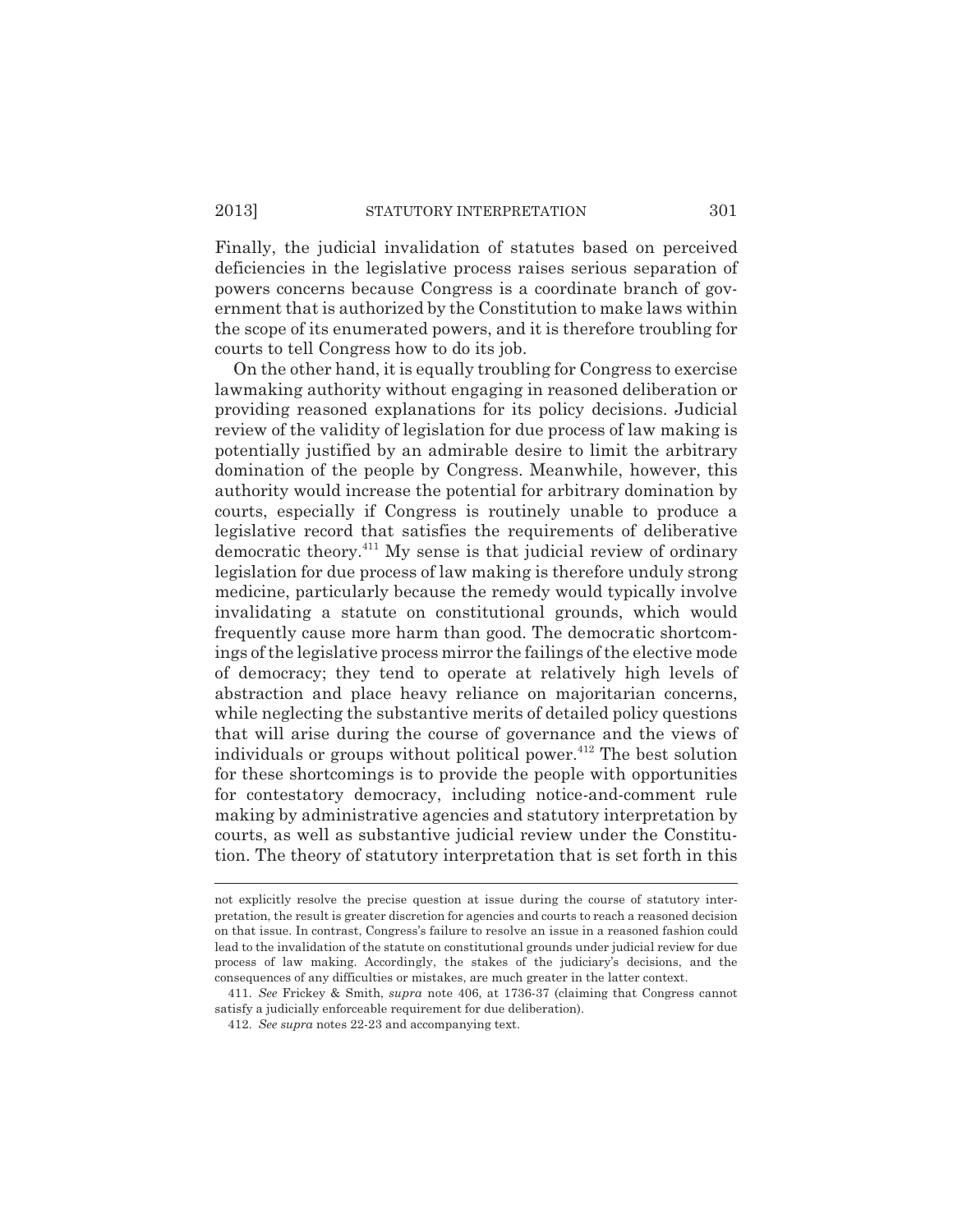Article is therefore self-consciously designed to counteract the deliberative failures of the legislative process, without resorting to judicial review of legislation for due process of law making. There may, however, still be a need for some version of the latter form of recourse for certain types of statutes, such as omnibus legislation or successful ballot initiatives, where the deliberative failures of the lawmaking processes are particularly stark.<sup>413</sup>

If statutory interpretation is to provide the type of reasoned deliberation on specific legal and policy questions that is frequently absent from the legislative process, then the judiciary must continue to ensure that agencies do not exceed the explicit limits of their delegated authority and that they exercise their policy-making discretion in a reasoned fashion. When agencies are not involved or have not resolved the legal or policy questions at issue in a reasoned fashion, then the judiciary must either remand the matter to the agency or make a reasoned decision on its own. In the latter situation, which is the traditional domain of statutory interpretation, courts will sometimes be able to identify and follow an explicit directive from the legislature. In many cases, however, courts will need to make their own legal or policy choices, and there is no use pretending that they are acting as the faithful agents of Congress in doing so. This Article has argued that to the extent that courts are providing the people with meaningful opportunities to contest the validity of governmental action, there is no reason to disparage their work as undemocratic.

Statutory interpretation best promotes democratic legitimacy and freedom as nondomination when the judiciary gives reasoned explanations for its decisions that could reasonably be accepted by people with fundamentally competing interests and perspectives. The fact that courts appear to resolve most statutory disputes by engaging in a process of practical reasoning suggests that this is already taking place to some extent. Nonetheless, explicitly recognizing that statutory interpretation in the modern regulatory

<sup>413.</sup> *See* GLEN S. KRUTZ, HITCHING A RIDE: OMNIBUS LEGISLATING IN THE U.S. CONGRESS 1-7 (2001) (explaining that omnibus packages "typically contain a nucleus that has widespread support in Congress" and that controversial attachments can be "tucked away" in such measures because members "are seldom aware of the minutiae of omnibus packages"); Staszewski, *supra* note 230, at 465-76 (claiming that judicial review for due process of lawmaking is appropriate in the ballot initiative context).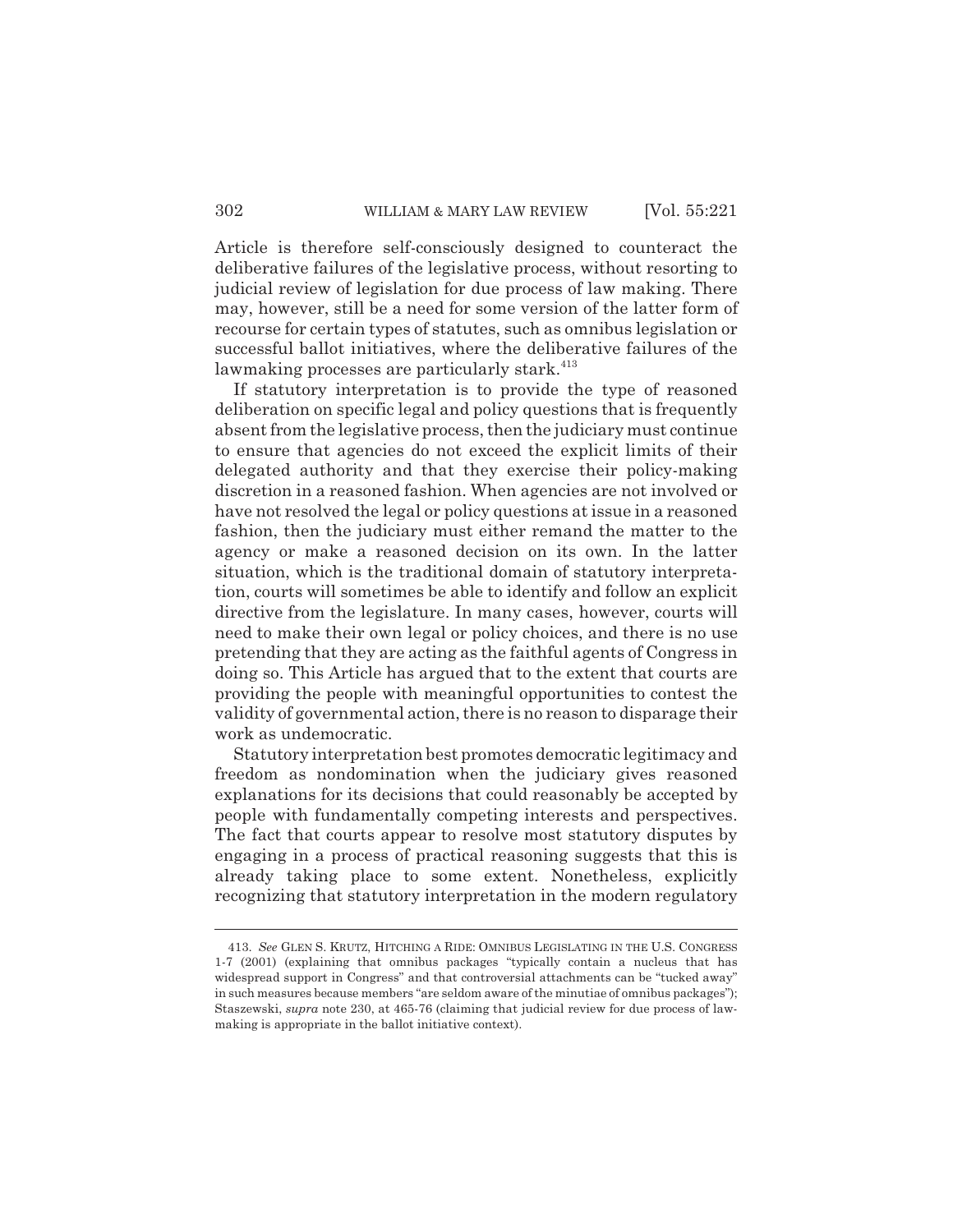state serves as a mechanism of contestatory democracy provides some guidelines for improving the judiciary's performance. First, courts should give equal consideration to competing views when they resolve statutory disputes, and judicial opinions should be responsive to the arguments of the parties. While these are standard elements of legitimate adjudication, $414$  courts should also acknowledge the extent of their policy-making discretion and explain the rationale for their decisions. Several commentators have recognized that courts use faithful agent theory as a fiction to disclaim their own responsibility for making decisions in statutory interpretation because of widespread concerns about the democratic legitimacy of judicial law making in this context.415 If statutory interpretation is properly viewed as a mechanism of contestatory democracy, this fiction should no longer be necessary. There is nothing undemocratic about a judicial decision that candidly explains, for example, that (1) Congress left a particular statutory problem open, (2) the responsible agency has not considered or resolved the matter in a reasoned fashion or the judiciary was delegated this authority, and (3) *here is what we think and why*. On the contrary, it is only when courts take responsibility for their own legal or policy choices and seek to justify their decisions in publicregarding terms that the judiciary can be held more fully accountable for the exercise of lawmaking discretion that is inevitable when they interpret statutes in the modern regulatory state.

## **CONCLUSION**

The countermajoritarian difficulty in statutory interpretation can be resolved by applying recent insights from civic republican theory to the adjudication of statutory disputes in the regulatory state. From a republican perspective, freedom consists of the absence of the potential for arbitrary domination, and democracy should therefore include both electoral and contestatory dimensions. This Article has argued that statutory interpretation in the modern

<sup>414.</sup> *See* Chad M. Oldfather, *Defining Judicial Inactivism*: *Models of Adjudication and the Duty to Decide*, 94 GEO. L.J. 121, 137-60 (2005) (discussing the classic model of adjudication, the public law model, and the relationship between the public law and classic models, as well as the significance of judicial candor).

<sup>415.</sup> *See, e.g.*, Eskridge & Frickey, *supra* note 244, at 363-64; Zeppos, *supra* note 14, at 386.